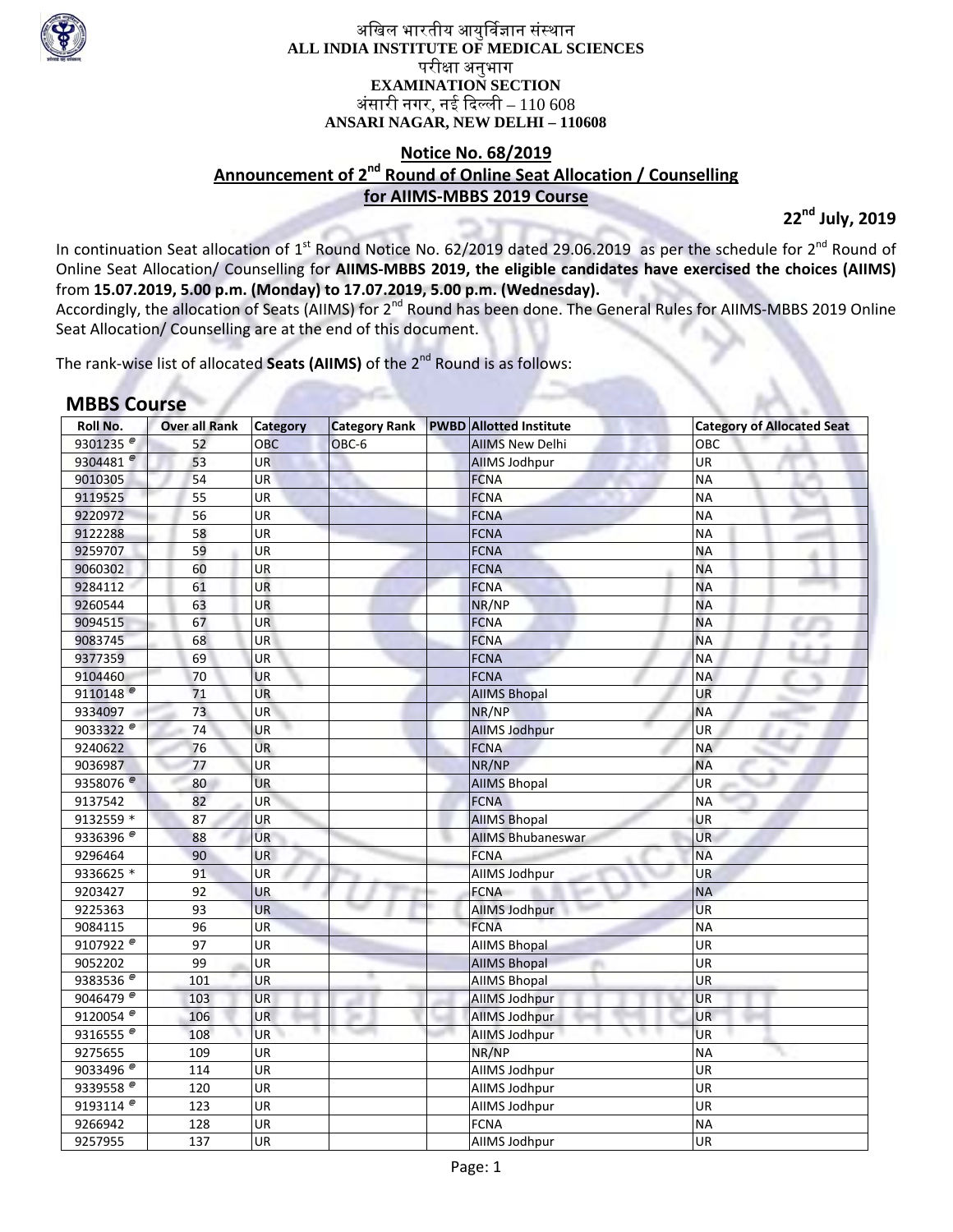

| Roll No.                        | <b>Over all Rank</b> | <b>Category</b> | <b>Category Rank</b> | <b>PWBD</b> Allotted Institute | <b>Category of Allocated Seat</b> |
|---------------------------------|----------------------|-----------------|----------------------|--------------------------------|-----------------------------------|
| 9236743 <sup>®</sup>            | 138                  | <b>UR</b>       |                      | <b>AIIMS Bhubaneswar</b>       | UR                                |
| 9115226 <sup>®</sup>            | 153                  | UR              |                      | <b>AIIMS Bhopal</b>            | UR                                |
| 9175345                         | 154                  | UR              |                      | <b>FCNA</b>                    | <b>NA</b>                         |
| 9081266                         | 156                  | <b>UR</b>       |                      | <b>AIIMS Rishikesh</b>         | UR                                |
| 9323130                         | 161                  | UR              |                      | NR/NP                          | <b>NA</b>                         |
| 9227579                         | 162                  | UR              |                      | <b>AIIMS Bhopal</b>            | UR                                |
| 9019928                         | 164                  | UR              |                      | <b>FCNA</b>                    | <b>NA</b>                         |
| 9202347 <sup>®</sup>            | 165                  | UR              |                      | <b>AIIMS Bhopal</b>            | UR                                |
| 9076290                         | 171                  | <b>UR</b>       |                      | <b>AllMS Jodhpur</b>           | UR                                |
| 9218637                         | 176                  | UR              |                      | <b>FCNA</b>                    | <b>NA</b>                         |
| 9316612                         | 182                  | OBC             | <b>OBC-25</b>        | NR/NP                          | ΝA                                |
| 9312544                         | 183                  | <b>UR</b>       |                      | <b>FCNA</b>                    | <b>NA</b>                         |
| 9217784                         | 185                  | UR              |                      | <b>FCNA</b>                    | <b>NA</b>                         |
| $9160318^{\circ}$               | 197                  | <b>UR</b>       |                      | <b>AIIMS Bhubaneswar</b>       | UR                                |
| 9237088 <sup>®</sup>            | 201                  | <b>UR</b>       |                      |                                | <b>UR</b>                         |
|                                 |                      |                 |                      | <b>AllMS Jodhpur</b>           |                                   |
| 9221751                         | 205                  | <b>UR</b>       |                      | NR/NP                          | <b>NA</b>                         |
| 9042720                         | 213                  | UR              |                      | <b>AllMS Jodhpur</b>           | UR                                |
| 9244326                         | 216                  | <b>UR</b>       |                      | <b>AIIMS Jodhpur</b>           | <b>UR</b>                         |
| 9198664                         | 217                  | <b>UR</b>       |                      | <b>AllMS Jodhpur</b>           | UR                                |
| 9108607*                        | 220                  | UR              |                      | <b>AIIMS Jodhpur</b>           | UR                                |
| 9156189                         | 221                  | UR              |                      | RS#                            | <b>NA</b>                         |
| 9304611                         | 228                  | UR              |                      | NR/NP                          | <b>NA</b>                         |
| 9201771                         | 229                  | UR              |                      | <b>AllMS Jodhpur</b>           | UR                                |
| 9273088                         | 230                  | UR              |                      | NR/NP                          | <b>NA</b>                         |
| 9144062                         | 235                  | UR              |                      | RS#                            | <b>NA</b>                         |
| 9308605 <sup><sup>®</sup></sup> | 236                  | UR              |                      | <b>AIIMS Rishikesh</b>         | UR                                |
| 9290136                         | 237                  | UR              |                      | <b>AllMS Jodhpur</b>           | UR                                |
| 9011792                         | 238                  | <b>UR</b>       |                      | <b>AllMS Jodhpur</b>           | <b>UR</b>                         |
| 9190648                         | 241                  | <b>UR</b>       |                      | <b>AllMS Jodhpur</b>           | UR                                |
| 9179822                         | 242                  | UR              |                      | <b>FCNA</b>                    | <b>NA</b>                         |
| 9113209                         | 243                  | UR              |                      | <b>AllMS Jodhpur</b>           | <b>UR</b>                         |
| 9335047                         | 244                  | <b>UR</b>       |                      | <b>AllMS Jodhpur</b>           | UR                                |
| 9380749                         | 245                  | OBC             | <b>OBC-35</b>        | <b>AIIMS New Delhi</b>         | OBC                               |
| 9252452                         | 247                  | <b>UR</b>       |                      | <b>AllMS Jodhpur</b>           | UR                                |
| 9257682 $^{\circ}$              | 248                  | UR              |                      | <b>AIIMS Bhopal</b>            | <b>UR</b>                         |
| 9209901                         | 249                  | UR              |                      | <b>AIIMS Bhopal</b>            | UR                                |
| 9090361                         | 254                  | <b>UR</b>       |                      | NR/NP                          | <b>NA</b>                         |
| 9150581                         | 257                  | ОВС             | <b>OBC-37</b>        | <b>AIIMS New Delhi</b>         | OBC                               |
| 9179522                         | 260                  | <b>UR</b>       |                      | <b>AllMS Jodhpur</b>           | UR  <br>والتباط                   |
| 9322059 <sup>®</sup>            | 262                  | UR              |                      | <b>AIIMS Bhubaneswar</b>       | UR                                |
| 9310157                         | 263                  | UR.             |                      | <b>AllMS Jodhpur</b>           | <b>UR</b>                         |
| 9336701                         | 265                  | OBC             | <b>OBC-38</b>        | <b>AIIMS New Delhi</b>         | OBC                               |
| 9049797                         | 266                  | OBC             | <b>OBC-39</b>        | <b>AIIMS New Delhi</b>         | OBC                               |
| 9345615                         | 271                  | UR              |                      | <b>FCNA</b>                    | <b>NA</b>                         |
| 9140995 *                       | 273                  | <b>UR</b>       |                      | AllMS Jodhpur                  | <b>UR</b>                         |
| 9075651                         | 277                  | OBC             | <b>OBC-41</b>        | <b>AIIMS New Delhi</b>         | ОВС                               |
| 9199190                         | 282                  | UR              |                      | AllMS Jodhpur                  | <b>UR</b>                         |
|                                 |                      | UR              |                      | <b>AllMS Jodhpur</b>           | UR                                |
| 9176846                         | 285                  |                 |                      |                                |                                   |
| 9123352                         | 286                  | UR              | m.                   | NR/NP                          | <b>NA</b>                         |
| 9335093                         | 287                  | UR              |                      | <b>FCNA</b>                    | <b>NA</b>                         |
| 9316093 $\frac{1}{6}$           | 288                  | <b>UR</b>       |                      | <b>AllMS Bhubaneswar</b>       | <b>UR</b>                         |
| 9337656                         | 290                  | <b>UR</b>       |                      | AllMS Jodhpur                  | <b>UR</b>                         |
| 9114739                         | 293                  | <b>UR</b>       |                      | <b>AllMS Jodhpur</b>           | UR                                |
| 9256504                         | 297                  | OBC             | <b>OBC-47</b>        | <b>AIIMS Bhopal</b>            | UR-MRC                            |
| 9004146                         | 301                  | UR              |                      | <b>AIIMS Bhopal</b>            | UR                                |
| 9020023                         | 302                  | OBC             | <b>OBC-48</b>        | AIIMS Bhubaneswar              | UR-MRC                            |
| 9023264                         | 303                  | UR              |                      | AllMS Jodhpur                  | UR                                |
| 9025662                         | 304                  | OBC             | OBC-49               | <b>AIIMS Bhopal</b>            | UR-MRC                            |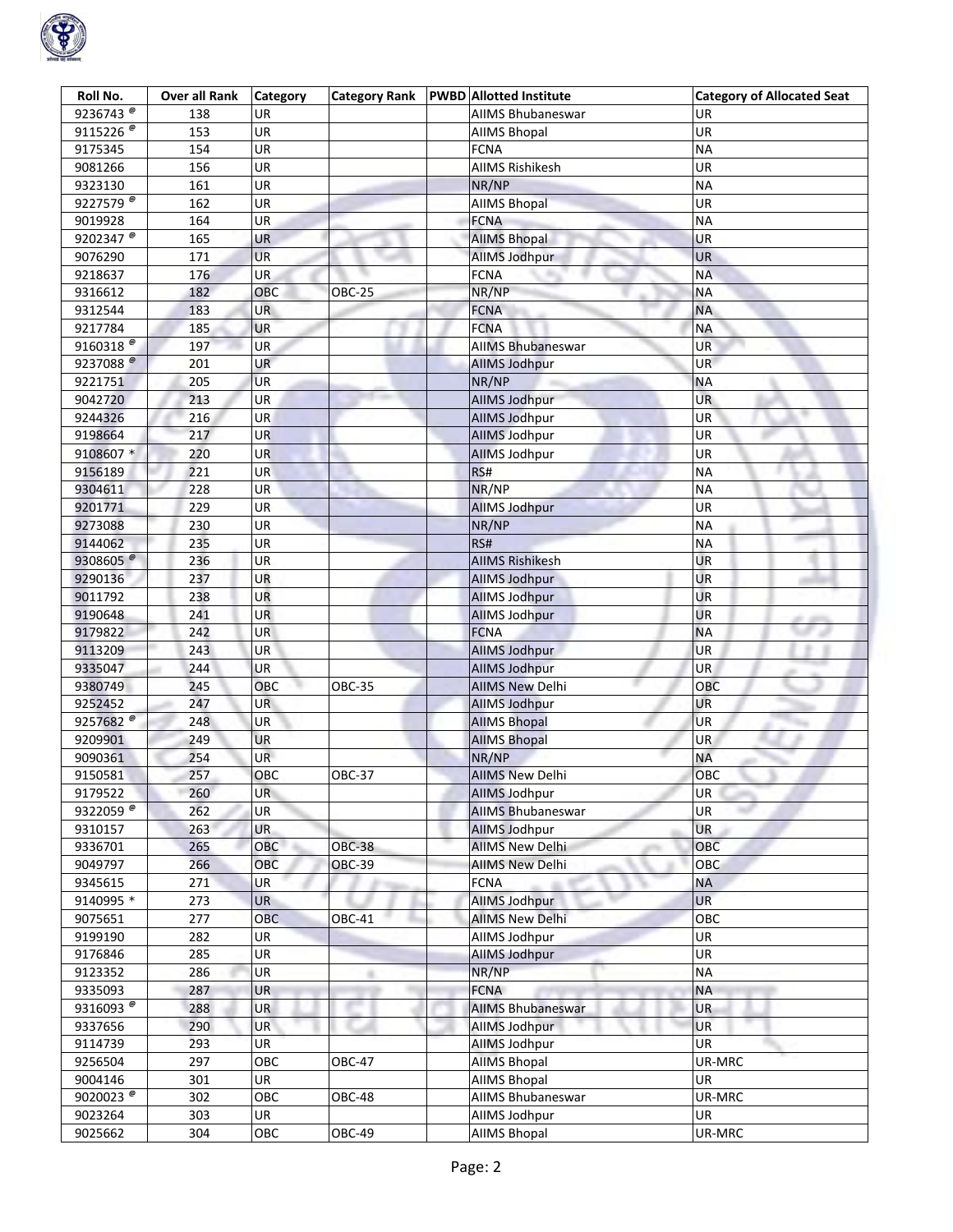

| Roll No.              | Over all Rank | <b>Category</b> | <b>Category Rank</b> | <b>PWBD</b> Allotted Institute | <b>Category of Allocated Seat</b> |
|-----------------------|---------------|-----------------|----------------------|--------------------------------|-----------------------------------|
| 9332773               | 305           | UR              |                      | AllMS Jodhpur                  | UR                                |
| 9324617               | 306           | UR              |                      | AllMS Jodhpur                  | UR                                |
| 9324917 <sup>®</sup>  | 308           | UR              |                      | <b>AIIMS Bhubaneswar</b>       | UR                                |
| 9289650               | 310           | UR              |                      | <b>AIIMS Bhopal</b>            | UR                                |
| 9112106               | 316           | OBC             | <b>OBC-50</b>        | <b>FCNA</b>                    | <b>NA</b>                         |
| 9183176               | 317           | UR              |                      | <b>AIIMS Bhopal</b>            | UR                                |
| 9298412               | 321           | UR              |                      | <b>AllMS Jodhpur</b>           | UR                                |
| 9249575 $\frac{1}{6}$ | 324           | OBC             | <b>OBC-53</b>        | <b>AIIMS Bhubaneswar</b>       | UR-MRC                            |
| 9215969               | 325           | <b>UR</b>       |                      | <b>AllMS Jodhpur</b>           | UR                                |
| 9130615               | 326           | UR              |                      | AllMS Jodhpur                  | UR                                |
| 9090756               | 327           | UR              |                      | AllMS Jodhpur                  | UR                                |
| 9367204               | 333           | UR              |                      | <b>FCNA</b>                    | NA                                |
| 9022338               | 335           | <b>UR</b>       |                      | <b>AIIMS Bhopal</b>            | UR                                |
| 9030442               | 337           | <b>UR</b>       |                      | AllMS Jodhpur                  | UR                                |
|                       | 344           | <b>UR</b>       |                      |                                | UR                                |
| 9201189               |               |                 |                      | <b>AIIMS Bhubaneswar</b>       |                                   |
| 9357408               | 346           | <b>UR</b>       |                      | <b>AIIMS Bhopal</b>            | UR                                |
| 9173783               | 349           | UR              |                      | <b>AllMS Jodhpur</b>           | <b>UR</b>                         |
| 9124223               | 350           | <b>UR</b>       |                      | <b>FCNA</b>                    | <b>NA</b>                         |
| 9116107               | 351           | UR              |                      | NR/NP                          | <b>NA</b>                         |
| 9136979               | 352           | <b>UR</b>       |                      | NR/NP                          | <b>NA</b>                         |
| 9331578               | 355           | <b>UR</b>       |                      | <b>AIIMS Bhopal</b>            | UR                                |
| 9383877               | 356           | UR              |                      | <b>FCNA</b>                    | <b>NA</b>                         |
| 9340408 <sup>®</sup>  | 360           | <b>UR</b>       |                      | <b>AIIMS Rishikesh</b>         | UR                                |
| 9248755               | 363           | UR              |                      | <b>FCNA</b>                    | <b>NA</b>                         |
| 9217556 <sup>®</sup>  | 370           | OBC             | <b>OBC-64</b>        | <b>AllMS Jodhpur</b>           | OBC                               |
| 9021167               | 376           | UR              |                      | <b>AIIMS Bhubaneswar</b>       | UR                                |
| 9299151               | 377           | UR              |                      | <b>AIIMS Bhopal</b>            | UR                                |
| 9079318               | 378           | <b>UR</b>       |                      | <b>AIIMS Bhopal</b>            | UR                                |
| 9110961               | 379           | <b>UR</b>       |                      | <b>AllMS Bhopal</b>            | UR                                |
| 9121500               | 382           | OBC             | <b>OBC-67</b>        | <b>AIIMS Bhubaneswar</b>       | UR-MRC                            |
| 9136908               | 384           | <b>UR</b>       |                      | <b>AIIMS Bhopal</b>            | <b>UR</b>                         |
| 9365962               | 387           | <b>UR</b>       |                      | NR/NP                          | <b>NA</b>                         |
| 9001946               | 390           | <b>UR</b>       |                      | <b>AIIMS Bhopal</b>            | UR                                |
| 9092984               | 391           | UR.             |                      | <b>AIIMS Bhubaneswar</b>       | UR                                |
| 9055722               | 392           | UR              |                      | <b>AIIMS Bhopal</b>            | UR                                |
| 9347131               | 393           | UR              |                      | <b>AIIMS Bhopal</b>            | UR                                |
| 9362810 <sup>®</sup>  | 396           | UR              |                      | <b>AIIMS Rishikesh</b>         | <b>UR</b>                         |
| 9083459               | 402           | <b>UR</b>       |                      | <b>AIIMS Bhopal</b>            | <b>UR</b>                         |
| 9229688               | 403           | <b>UR</b>       |                      | NR/NP                          | <b>NA</b>                         |
| 9220154               | 404           | UR              |                      | <b>AIIMS Rishikesh</b>         | UR                                |
| 9005718               | 408           | UR              |                      | <b>AIIMS Bhopal</b>            | UR                                |
| 9053438               | 409           | <b>UR</b>       |                      | <b>AIIMS Bhopal</b>            | <b>UR</b>                         |
| 9061967               | 410           | <b>UR</b>       |                      | <b>AIIMS Bhopal</b>            | UR                                |
| 9369287               | 411           | UR              |                      | <b>AIIMS Bhopal</b>            | UR                                |
| 9322856               | 412           | <b>UR</b>       |                      | <b>AIIMS Bhopal</b>            | UR                                |
| 9298596               | 413           | <b>UR</b>       |                      | <b>AllMS Bhopal</b>            | UR                                |
| 9150047               | 417           | UR              |                      | <b>AIIMS Bhubaneswar</b>       | UR                                |
| 9142106               | 418           | UR              |                      | <b>AIIMS Rishikesh</b>         | UR                                |
| 9232837               | 420           | UR              | m                    | <b>AIIMS Bhopal</b>            | UR                                |
| 9288768               | 423           | UR              |                      | <b>AIIMS Bhubaneswar</b>       | UR                                |
| 9001934               | 425           | UR              |                      | <b>AllMS Bhopal</b>            | UR                                |
| 9046820               | 426           | UR              |                      | <b>AIIMS Bhubaneswar</b>       | <b>UR</b>                         |
| 9015525               | 428           | <b>UR</b>       |                      | AllMS Bhubaneswar              | UR                                |
| 9086252 *             | 429           | UR              |                      | <b>AIIMS Rishikesh</b>         | UR                                |
| 9119010               | 431           | UR              |                      | <b>AIIMS Bhopal</b>            | UR                                |
| 9164324               | 432           | UR              |                      | <b>AIIMS Bhopal</b>            | UR                                |
| 9092823               | 433           | UR              |                      | <b>AIIMS Rishikesh</b>         | UR                                |
| 9366248               | 437           | UR              |                      | <b>AIIMS Bhubaneswar</b>       | UR                                |
|                       |               |                 |                      |                                |                                   |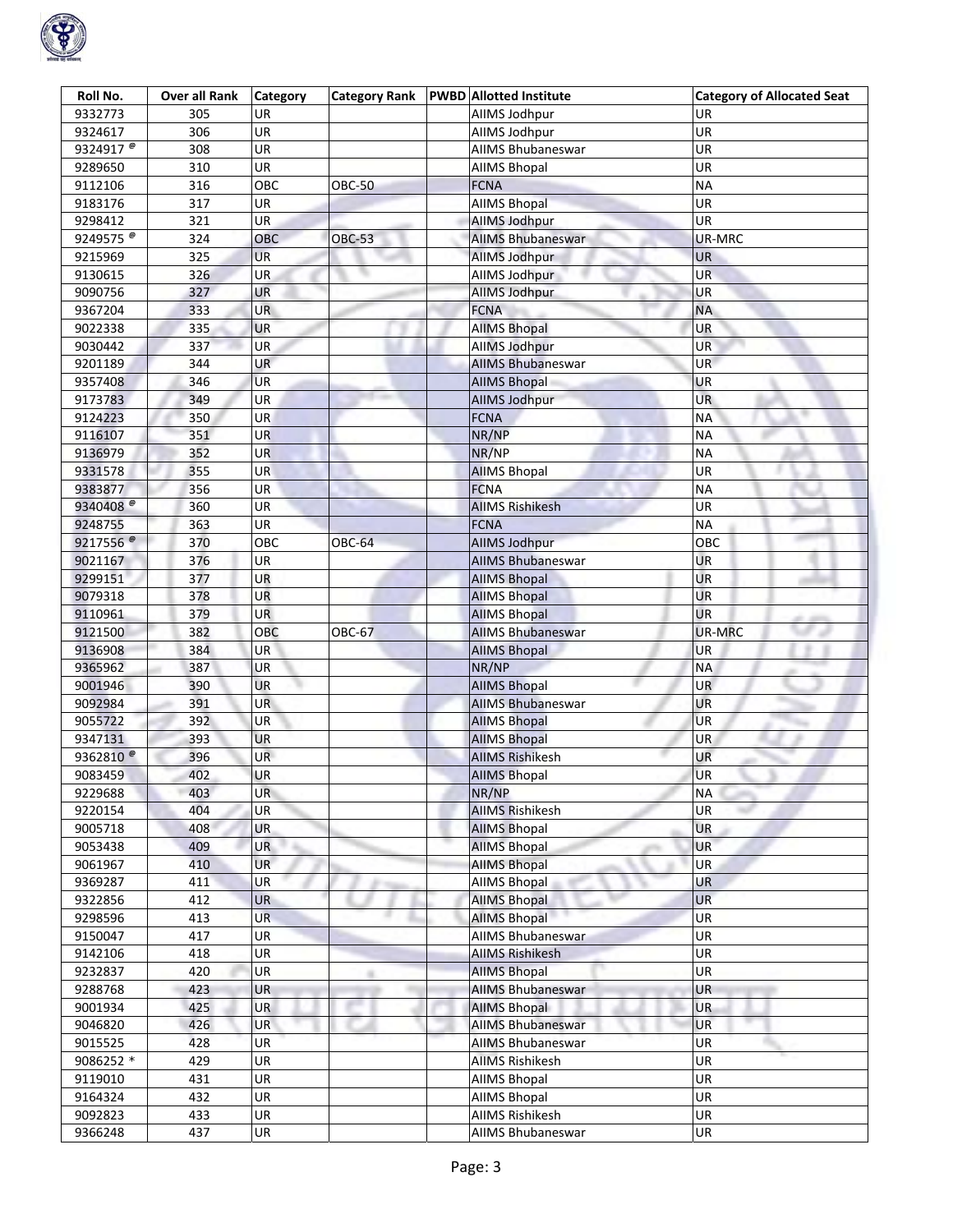

| Roll No.              | Over all Rank | <b>Category</b> | <b>Category Rank</b> | <b>PWBD Allotted Institute</b> | <b>Category of Allocated Seat</b> |
|-----------------------|---------------|-----------------|----------------------|--------------------------------|-----------------------------------|
| 9308117               | 439           | UR              |                      | AIIMS Rishikesh                | UR                                |
| 9177136               | 440           | UR              |                      | <b>AIIMS Bhopal</b>            | UR                                |
| 9332533               | 442           | UR              |                      | <b>AIIMS Bhopal</b>            | UR                                |
| 9263522               | 445           | <b>UR</b>       |                      | AIIMS Bhubaneswar              | UR                                |
| 9284363               | 447           | UR              |                      | <b>FCNA</b>                    | <b>NA</b>                         |
| 9260729               | 448           | UR              |                      | NR/NP                          | <b>NA</b>                         |
| 9290310               | 451           | UR              |                      | <b>AIIMS Bhopal</b>            | UR                                |
| 9163916               | 452           | UR              |                      | <b>AIIMS Bhubaneswar</b>       | UR                                |
| 9156436               | 453           | <b>UR</b>       |                      | <b>AIIMS Rishikesh</b>         | <b>UR</b>                         |
| 9191387               | 455           | <b>UR</b>       |                      | <b>AIIMS Rishikesh</b>         | UR.                               |
| 9112751               | 456           | UR              |                      | <b>AllMS Raipur</b>            | UR                                |
| 9044276               | 457           | <b>UR</b>       |                      | <b>AIIMS Rishikesh</b>         | UR                                |
| 9074787               | 460           | <b>UR</b>       |                      | <b>FCNA</b>                    | <b>NA</b>                         |
| 9061298               | 461           | ОВС             | <b>OBC-80</b>        | <b>FCNA</b>                    | <b>NA</b>                         |
| 9058734               | 463           | <b>UR</b>       |                      | <b>AIIMS Bhubaneswar</b>       | <b>UR</b>                         |
| 9089070               | 464           | <b>UR</b>       |                      | <b>AIIMS Bhubaneswar</b>       | UR                                |
| 9017285               | 466           | UR              |                      | AllMS Bhubaneswar              | UR                                |
| 9186649               | 468           | <b>UR</b>       |                      | <b>AIIMS Bhubaneswar</b>       | UR <sup></sup>                    |
| 9150506               | 469           | <b>UR</b>       |                      | <b>AIIMS Rishikesh</b>         | UR                                |
| 9369180               | 470           | <b>UR</b>       |                      | <b>AIIMS Bhubaneswar</b>       | UR                                |
| 9383080               | 473           | <b>UR</b>       |                      | <b>AIIMS Rishikesh</b>         | UR                                |
| 9217989               | 476           | <b>UR</b>       |                      | <b>AIIMS Bhubaneswar</b>       | UR                                |
| 9270781               | 477           | UR              |                      | <b>AIIMS Rishikesh</b>         | UR                                |
| 9201427               | 480           | UR              |                      | <b>FCNA</b>                    | <b>NA</b>                         |
| 9241810               | 482           | UR              |                      | <b>AIIMS Rishikesh</b>         | UR                                |
| 9229943               | 484           | UR              |                      | <b>FCNA</b>                    | <b>NA</b>                         |
| 9257596               | 485           | UR              |                      | <b>AIIMS Rishikesh</b>         | UR                                |
| 9241170 <sup>®</sup>  | 486           | <b>UR</b>       |                      | <b>AllMS Raipur</b>            | UR                                |
| 9153897               | 487           | <b>UR</b>       |                      | <b>AIIMS Rishikesh</b>         | UR                                |
| 9151851               | 488           | UR              |                      | NR/NP                          | <b>NA</b>                         |
| 9169487               | 490           | UR              |                      | <b>AIIMS Rishikesh</b>         | <b>UR</b>                         |
| 9072258               | 491           | <b>UR</b>       |                      | <b>AIIMS Bhubaneswar</b>       | <b>UR</b>                         |
| 9016190               | 492           | <b>UR</b>       |                      | <b>FCNA</b>                    | NA                                |
| 9101834               | 493           | UR.             |                      | <b>AIIMS Bhubaneswar</b>       | UR                                |
| 9321445 <sup>®</sup>  | 497           | OBC             | <b>OBC-86</b>        | AllMS Jodhpur                  | OBC                               |
| 9363292               | 499           | UR              |                      | <b>FCNA</b>                    | ΝA                                |
| 9304534               | 504           | UR.             |                      | <b>AIIMS Rishikesh</b>         | UR                                |
| 9105501 $^{\circ}$    | 505           | OBC             | OBC-91               | <b>AllMS Jodhpur</b>           | OBC                               |
| 9160434               | 506           | <b>UR</b>       |                      | <b>AIIMS Bhubaneswar</b>       | UR<br><b>STARTING</b>             |
| 9028989               | 507           | UR              |                      | <b>FCNA</b>                    | <b>NA</b>                         |
| 9059850               | 508           | UR.             |                      | <b>AIIMS Rishikesh</b>         | <b>UR</b>                         |
| 9033578               | 509           | OBC             | <b>OBC-92</b>        | <b>AllMS Bhopal</b>            | OBC                               |
| 9076902               | 510           | <b>UR</b>       |                      | <b>AIIMS Rishikesh</b>         | UR                                |
| 9350412               | 512           | <b>UR</b>       |                      | <b>AIIMS Bhubaneswar</b>       | <b>UR</b>                         |
| 9368323               | 513           | OBC             | <b>OBC-93</b>        | NR/NP                          | <b>NA</b>                         |
| 9325745               | 516           | UR.             |                      | <b>AIIMS Bhubaneswar</b>       | UR                                |
| 9352410               | 517           | UR              |                      | <b>FCNA</b>                    | <b>NA</b>                         |
| 9345993               | 518           | UR              |                      | <b>AIIMS Bhubaneswar</b>       | UR                                |
|                       | 519           | UR              |                      | <b>FCNA</b>                    | <b>NA</b>                         |
| 9299424<br>9203127    | 520           | UR              |                      | <b>AIIMS Rishikesh</b>         | UR                                |
| 9242950               | 523           | <b>UR</b>       |                      | <b>AIIMS Bhubaneswar</b>       | <b>UR</b>                         |
| 9211710               | 524           | UR              |                      | <b>AIIMS Rishikesh</b>         | ▀<br>UR                           |
|                       |               |                 |                      |                                | <b>UR</b>                         |
| 9228630               | 525           | <b>UR</b>       |                      | <b>AIIMS Bhubaneswar</b>       |                                   |
| 9155257               | 527           | UR              |                      | <b>AIIMS Rishikesh</b>         | UR                                |
| 9095295               | 529           | UR              |                      | <b>AIIMS Rishikesh</b>         | UR                                |
| 9101225               | 532           | UR              |                      | <b>AIIMS Bhubaneswar</b>       | UR                                |
| 9128174 $^{\circ}$    | 534           | <b>UR</b>       |                      | <b>AIIMS Raipur</b>            | <b>UR</b>                         |
| 9145073 $\frac{1}{6}$ | 535           | UR              |                      | <b>AIIMS Raipur</b>            | UR                                |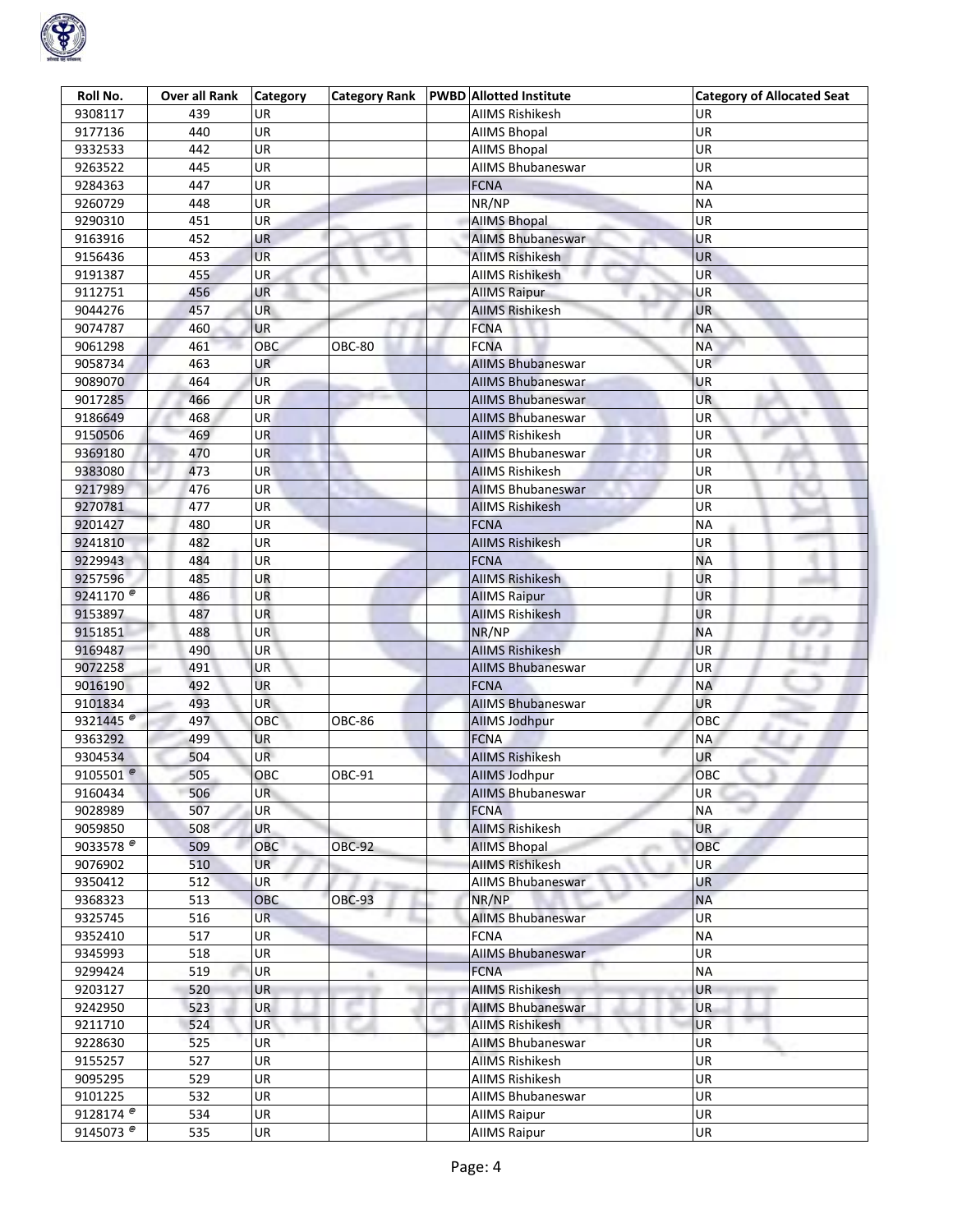

| Roll No.              | <b>Over all Rank</b> | <b>Category</b> | <b>Category Rank</b> | <b>PWBD</b> Allotted Institute | <b>Category of Allocated Seat</b> |
|-----------------------|----------------------|-----------------|----------------------|--------------------------------|-----------------------------------|
| 9090734               | 537                  | <b>UR</b>       |                      | NR/NP                          | <b>NA</b>                         |
| 9016957 $\frac{1}{6}$ | 539                  | UR              |                      | AIIMS Mangalagiri (Guntur)     | UR                                |
| 9008175               | 540                  | UR              |                      | <b>AIIMS Rishikesh</b>         | UR                                |
| 9094520               | 541                  | <b>UR</b>       |                      | <b>FCNA</b>                    | <b>NA</b>                         |
| 9078033               | 543                  | UR              |                      | <b>AIIMS Rishikesh</b>         | UR                                |
| 9336300               | 544                  | UR              |                      | <b>AIIMS Raipur</b>            | <b>UR</b>                         |
| 9365248               | 545                  | OBC             | <b>OBC-97</b>        | <b>FCNA</b>                    | <b>NA</b>                         |
| 9351179               | 547                  | <b>UR</b>       |                      | <b>AIIMS Rishikesh</b>         | UR                                |
| 9323641               | 548                  | <b>UR</b>       |                      | <b>FCNA</b>                    | NA                                |
| 9207420 <sup>®</sup>  | 549                  | OBC             | <b>OBC-99</b>        | <b>AIIMS Bhopal</b>            | OBC                               |
| 9283504               | 551                  | UR              |                      | AIIMS Rishikesh                | UR                                |
| 9244382               | 552                  | <b>UR</b>       |                      | <b>AIIMS Rishikesh</b>         | <b>UR</b>                         |
| 9234637               | 553                  | UR              |                      | <b>AIIMS Rishikesh</b>         | <b>UR</b>                         |
| 9126245               | 559                  | <b>UR</b>       |                      | <b>AIIMS Rishikesh</b>         | UR                                |
|                       | 560                  | <b>UR</b>       |                      |                                | UR.                               |
| 9126521               |                      |                 |                      | <b>AIIMS Rishikesh</b>         |                                   |
| 9128012               | 561                  | <b>UR</b>       |                      | <b>AIIMS Rishikesh</b>         | UR                                |
| 9183047 <sup>@</sup>  | 562                  | UR              |                      | <b>AIIMS Patna</b>             | <b>UR</b>                         |
| 9181154               | 563                  | <b>UR</b>       |                      | <b>AIIMS Rishikesh</b>         | <b>UR</b>                         |
| 9168553 <sup>®</sup>  | 564                  | <b>UR</b>       |                      | <b>AIIMS Raipur</b>            | UR                                |
| 9018351               | 565                  | UR              |                      | <b>AIIMS Rishikesh</b>         | UR                                |
| 9368282               | 569                  | OBC             | <b>OBC-106</b>       | RS#                            | <b>NA</b>                         |
| 9332342               | 570                  | UR              |                      | <b>AIIMS Rishikesh</b>         | UR                                |
| 9350331               | 572                  | UR              |                      | NR/NP                          | <b>NA</b>                         |
| 9317534               | 573                  | OBC             | OBC-107              | NR/NP                          | <b>NA</b>                         |
| 9234997               | 574                  | UR              |                      | <b>AIIMS Rishikesh</b>         | UR                                |
| 9309630               | 575                  | <b>UR</b>       |                      | <b>AIIMS Rishikesh</b>         | <b>UR</b>                         |
| 9094876 <sup>®</sup>  | 580                  | UR              |                      | <b>AllMS Raipur</b>            | UR                                |
| 9002154               | 581                  | UR              |                      | <b>FCNA</b>                    | <b>NA</b>                         |
| 9047121               | 583                  | <b>UR</b>       |                      | <b>AIIMS Rishikesh</b>         | UR                                |
| 9022931               | 584                  | UR              |                      | <b>AIIMS Rishikesh</b>         | <b>UR</b>                         |
| 9242471               | 587                  | UR              |                      | <b>FCNA</b>                    | <b>NA</b>                         |
| 9228188               | 591                  | <b>UR</b>       |                      | NR/NP                          | <b>NA</b>                         |
| 9387901 <sup>@</sup>  | 592                  | <b>UR</b>       |                      | <b>AIIMS Raipur</b>            | UR.                               |
| 9340148 <sup>®</sup>  | 596                  | <b>UR</b>       |                      | <b>AllMS Raipur</b>            | UR                                |
| 9113501               | 597                  | OBC             | OBC-110              | <b>AllMS Jodhpur</b>           | OBC                               |
| 9173955               | 599                  | <b>UR</b>       |                      | <b>FCNA</b>                    | <b>NA</b>                         |
| 9191854               | 600                  | <b>UR</b>       |                      | <b>AIIMS Rishikesh</b>         | UR                                |
| 9123567               | 601                  | UR              |                      | <b>FCNA</b>                    | <b>NA</b>                         |
| 9164394 <sup>@</sup>  | 602                  | <b>UR</b>       |                      | <b>AIIMS Raipur</b>            | UR                                |
| 9340994               | 604                  | UR              |                      | <b>FCNA</b>                    | <b>NA</b>                         |
| 9234755               | 607                  | <b>UR</b>       |                      | <b>FCNA</b>                    | <b>NA</b>                         |
| 9222987               | 608                  | <b>UR</b>       |                      | NR/NP                          | <b>NA</b>                         |
| 9284819 $\frac{1}{6}$ | 609                  | <b>UR</b>       |                      | <b>AllMS Raipur</b>            | UR                                |
| 9041878               | 610                  | <b>UR</b>       | ar nu                | <b>AIIMS Rishikesh</b>         | UR                                |
| 9302792               | 612                  | <b>UR</b>       |                      | <b>AIIMS Rishikesh</b>         | <b>UR</b>                         |
| 9351227               | 614                  | <b>UR</b>       |                      | NR/NP                          | ΝA                                |
| 9307605               | 615                  | UR              |                      | <b>AIIMS Rishikesh</b>         | <b>UR</b>                         |
| 9297525               | 618                  | UR              |                      | <b>AIIMS Rishikesh</b>         | UR                                |
| 9292283               | 619                  | UR              |                      | <b>FCNA</b>                    | <b>NA</b>                         |
| 9317877 <sup>@</sup>  | 620                  | OBC             | OBC-113              | <b>AIIMS Bhubaneswar</b>       | OBC                               |
| 9354549               | 621                  | <b>UR</b>       |                      | <b>FCNA</b>                    | <b>NA</b>                         |
| 9268926 <sup>®</sup>  |                      | UR              |                      |                                | <b>UR</b>                         |
|                       | 627                  |                 |                      | <b>AIIMS Raipur</b>            |                                   |
| 9183950 <sup>®</sup>  | 628                  | <b>UR</b>       |                      | <b>AIIMS Raipur</b>            | <b>UR</b>                         |
| 9138830               | 629                  | UR              |                      | NR/NP                          | <b>NA</b>                         |
| 9207839               | 631                  | OBC             | OBC-116              | AllMS Jodhpur                  | OBC                               |
| 9234315 <sup>@</sup>  | 633                  | UR              |                      | AIIMS Bathinda                 | <b>UR</b>                         |
| 9097064               | 634                  | <b>UR</b>       |                      | <b>FCNA</b>                    | <b>NA</b>                         |
| 9069935 $\frac{1}{6}$ | 635                  | UR              |                      | <b>AIIMS Raipur</b>            | UR                                |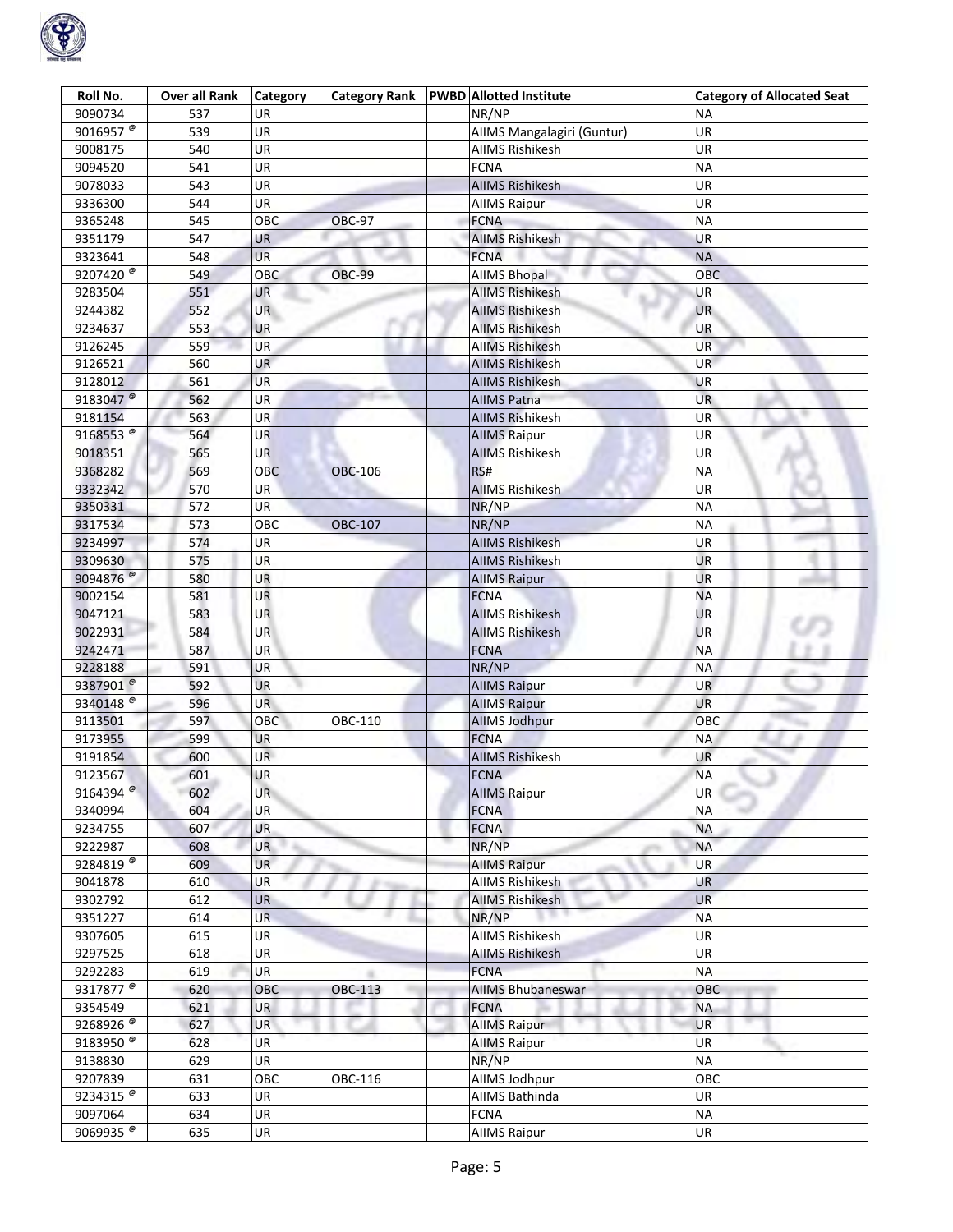

| Roll No.                        | <b>Over all Rank</b> | <b>Category</b> | <b>Category Rank</b> | <b>PWBD</b> Allotted Institute | <b>Category of Allocated Seat</b> |
|---------------------------------|----------------------|-----------------|----------------------|--------------------------------|-----------------------------------|
| 9177399                         | 636                  | <b>UR</b>       |                      | <b>FCNA</b>                    | ΝA                                |
| 9169769                         | 637                  | OBC             | OBC-118              | NR/NP                          | <b>NA</b>                         |
| 9073917                         | 638                  | <b>UR</b>       |                      | <b>FCNA</b>                    | <b>NA</b>                         |
| 9060279                         | 639                  | <b>UR</b>       |                      | <b>AllMS Nagpur</b>            | UR                                |
| 9257414 <sup>®</sup>            | 645                  | OBC             | OBC-119              | <b>AIIMS Bhopal</b>            | OBC                               |
| 9201284                         | 646                  | <b>UR</b>       |                      | NR/NP                          | <b>NA</b>                         |
| 9281440                         | 649                  | <b>OBC</b>      | <b>OBC-120</b>       | <b>AllMS Jodhpur</b>           | OBC                               |
| 9172849 $\frac{1}{6}$           | 650                  | UR              |                      | <b>AIIMS Raipur</b>            | <b>UR</b>                         |
| 9148583 <sup>®</sup>            | 651                  | OBC             | OBC-121              | <b>AIIMS Bhopal</b>            | OBC                               |
| 9114708                         | 652                  | <b>UR</b>       |                      | NR/NP                          | <b>NA</b>                         |
| 9167051 $^{\circ}$              | 653                  | UR              |                      | <b>AllMS Raipur</b>            | UR                                |
| 9168637                         | 654                  | <b>UR</b>       |                      | <b>FCNA</b>                    | <b>NA</b>                         |
| 9308012                         | 655                  | <b>UR</b>       |                      | <b>AIIMS Raipur</b>            | <b>UR</b>                         |
| 9303776                         | 659                  | OBC             | OBC-122              | <b>FCNA</b>                    | <b>NA</b>                         |
| 9317979                         | 660                  | <b>UR</b>       |                      | <b>FCNA</b>                    | <b>NA</b>                         |
| 9022784 $^{\circ}$              | 664                  | <b>UR</b>       |                      | <b>AIIMS Raipur</b>            | <b>UR</b>                         |
| 9062724 <sup>®</sup>            | 665                  | <b>UR</b>       |                      | <b>AllMS Raipur</b>            | <b>UR</b>                         |
| 9124857 <sup>®</sup>            | 667                  | <b>UR</b>       |                      | <b>AllMS Raipur</b>            | <b>UR</b>                         |
| 9105826                         | 668                  | <b>UR</b>       |                      | <b>FCNA</b>                    | <b>NA</b>                         |
| 9132319                         | 669                  | <b>UR</b>       |                      | NR/NP                          | <b>NA</b>                         |
| 9170376 <sup>®</sup>            | 672                  | <b>UR</b>       |                      | <b>AIIMS Patna</b>             | <b>UR</b>                         |
| 9018569                         | 673                  | <b>OBC</b>      | <b>OBC-124</b>       | <b>FCNA</b>                    | <b>NA</b>                         |
| 9091490 <sup>®</sup>            | 675                  | OBC             | OBC-125              | <b>AIIMS Bhopal</b>            | OBC                               |
| 9078267                         | 676                  | UR              |                      | NR/NP                          | <b>NA</b>                         |
| 9046511                         | 678                  | UR              |                      | <b>FCNA</b>                    | <b>NA</b>                         |
| 9262463                         | 679                  | OBC             | OBC-126              | <b>AllMS Jodhpur</b>           | OBC                               |
| 9264653 $^{\circ}$              | 685                  | <b>UR</b>       |                      | <b>AllMS Nagpur</b>            | <b>UR</b>                         |
| 9308365                         | 686                  | <b>UR</b>       |                      | <b>FCNA</b>                    | <b>NA</b>                         |
| 9138825 <sup>®</sup>            | 687                  | <b>UR</b>       |                      | <b>AllMS Patna</b>             | <b>UR</b>                         |
| 9383691                         | 688                  | OBC             | <b>OBC-128</b>       | <b>AllMS Jodhpur</b>           | OBC                               |
| 9328234 <sup>@</sup>            | 689                  | OBC             | OBC-129              | <b>AIIMS Bhubaneswar</b>       | OBC                               |
| 9325869 <sup>®</sup>            | 691                  | <b>UR</b>       |                      | AIIMS Mangalagiri (Guntur)     | <b>UR</b>                         |
| 9351590                         | 692                  | <b>UR</b>       |                      | <b>AIIMS Raipur</b>            | UR                                |
| 9332648                         | 693                  | <b>UR</b>       |                      | NR/NP                          | <b>NA</b>                         |
| 9376885 <sup><sup>@</sup></sup> | 695                  | <b>UR</b>       |                      | <b>AIIMS Patna</b>             | <b>UR</b>                         |
| 9352072 <sup>@</sup>            | 697                  | <b>UR</b>       |                      | <b>AIIMS Patna</b>             | UR                                |
| 9299057                         | 698                  | OBC             | OBC-131              | <b>FCNA</b>                    | <b>NA</b>                         |
| 9192453                         | 702                  | OBC             | OBC-134              | <b>FCNA</b>                    | <b>NA</b>                         |
| 9148619                         | 704                  | <b>UR</b>       |                      | <b>AIIMS Raipur</b>            | UR<br>an,                         |
| 9168396                         | 706                  | <b>UR</b>       |                      | <b>AIIMS Raipur</b>            | <b>UR</b>                         |
| 9190651                         | 707                  | OBC             | OBC-136              | <b>AllMS Jodhpur</b>           | OBC                               |
| 9037673                         | 711                  | <b>UR</b>       |                      | <b>AllMS Raipur</b>            | <b>UR</b>                         |
| 9090511                         | 712                  | <b>UR</b>       |                      | <b>AllMS Raipur</b>            | UR                                |
| 9084758                         | 713                  | OBC             | OBC-139              | <b>FCNA</b>                    | <b>NA</b>                         |
| 9016156                         | 714                  | <b>UR</b>       |                      | <b>FCNA</b>                    | <b>NA</b>                         |
| 9038943                         | 715                  | <b>UR</b>       |                      | <b>FCNA</b>                    | <b>NA</b>                         |
| 9071464                         | 716                  | OBC             | <b>OBC-140</b>       | <b>AIIMS Bhopal</b>            | OBC                               |
| 9011770                         | 717                  | UR              |                      | <b>AllMS Raipur</b>            | UR                                |
| $9064849$ <sup>®</sup>          | 718                  | UR              |                      | <b>AIIMS Nagpur</b>            | <b>UR</b>                         |
| 9289107                         | 719                  | OBC             | OBC-141              | <b>FCNA</b>                    | <b>NA</b>                         |
| 9277760 $^{\circ}$              | 720                  | <b>UR</b>       |                      | <b>AIIMS Patna</b>             | <b>UR</b>                         |
| 9279774                         | 722                  | OBC             | <b>OBC-142</b>       | AllMS Jodhpur                  | OBC                               |
| 9216548                         | 723                  | <b>UR</b>       |                      | <b>AIIMS Raipur</b>            | UR                                |
| 9261754                         | 724                  | OBC             | OBC-143              | NR/NP                          | <b>NA</b>                         |
| 9229186                         | 725                  | UR              |                      | <b>FCNA</b>                    | <b>NA</b>                         |
| 9223065                         | 726                  | UR              |                      | <b>FCNA</b>                    | <b>NA</b>                         |
| 9220198                         | 728                  | <b>UR</b>       |                      | <b>AIIMS Raipur</b>            | <b>UR</b>                         |
| 9206166                         | 729                  | UR              |                      | <b>AIIMS Raipur</b>            | UR                                |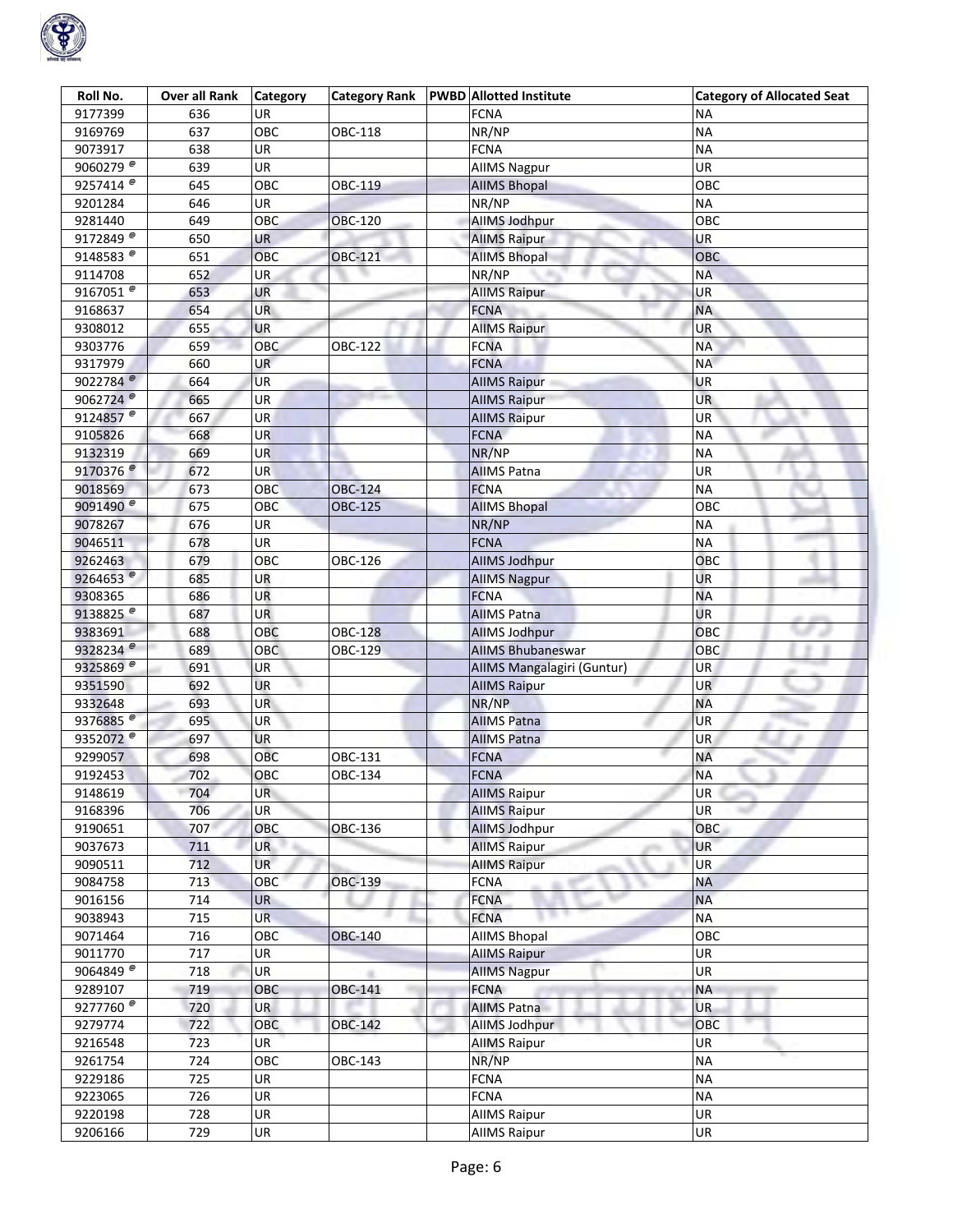

| Roll No.             | <b>Over all Rank</b> | Category   | <b>Category Rank</b> | <b>PWBD</b> Allotted Institute                  | <b>Category of Allocated Seat</b> |
|----------------------|----------------------|------------|----------------------|-------------------------------------------------|-----------------------------------|
| 9300089              | 730                  | UR.        |                      | <b>AllMS Raipur</b>                             | UR                                |
| 9310473              | 731                  | UR         |                      | <b>FCNA</b>                                     | <b>NA</b>                         |
| 9301470              | 732                  | <b>UR</b>  |                      | <b>FCNA</b>                                     | <b>NA</b>                         |
| 9345136              | 733                  | UR         |                      | <b>AllMS Raipur</b>                             | UR                                |
| 9306125              | 734                  | UR         |                      | <b>FCNA</b>                                     | <b>NA</b>                         |
| 9375183              | 735                  | UR         |                      | NR/NP                                           | <b>NA</b>                         |
| 9347201              | 737                  | UR         |                      | <b>AIIMS Bathinda</b>                           | UR                                |
| 9145720              | 738                  | UR         |                      | <b>FCNA</b>                                     | <b>NA</b>                         |
| 9094060              | 739                  | <b>UR</b>  |                      | <b>FCNA</b>                                     | <b>NA</b>                         |
| 9104760 <sup>®</sup> | 741                  | OBC        | <b>OBC-145</b>       | <b>AIIMS Bhubaneswar</b>                        | <b>OBC</b>                        |
| 9113524              | 744                  | UR         |                      | <b>AllMS Raipur</b>                             | UR                                |
| 9008868              | 745                  | <b>UR</b>  |                      | <b>AllMS Raipur</b>                             | UR                                |
| 9012567              | 746                  | <b>UR</b>  |                      | <b>AIIMS Raipur</b>                             | <b>UR</b>                         |
| 9268047              | 750                  | <b>UR</b>  |                      | <b>AllMS Raipur</b>                             | UR                                |
| 9267212              | 751                  | <b>UR</b>  |                      | <b>AIIMS Raipur</b>                             | <b>UR</b>                         |
| 9240456              | 756                  | <b>UR</b>  |                      | NR/NP                                           | <b>NA</b>                         |
| 9259054              | 757                  | UR         |                      | <b>AllMS Raipur</b>                             | UR.                               |
| 9061078              | 761                  | <b>OBC</b> | <b>OBC-152</b>       | <b>AIIMS Bhubaneswar</b>                        | OBC                               |
| 9092190              | 762                  | <b>UR</b>  |                      | <b>AIIMS Raipur</b>                             | <b>UR</b>                         |
| 9053954              | 763                  | <b>UR</b>  |                      | <b>AIIMS Patna</b>                              | UR                                |
| 9039493              | 765                  | UR         |                      | <b>AIIMS Raipur</b>                             | UR                                |
| 9008448              | 766                  | <b>UR</b>  |                      |                                                 | UR                                |
| 9152624              | 767                  | OBC        | <b>OBC-153</b>       | <b>AIIMS Raipur</b><br><b>AIIMS Bhubaneswar</b> | овс                               |
|                      |                      | OBC        | <b>OBC-154</b>       |                                                 | <b>NA</b>                         |
| 9175186              | 768<br>769           | OBC        |                      | <b>FCNA</b><br>NR/NP                            | <b>NA</b>                         |
| 9184429              |                      |            | OBC-155              |                                                 |                                   |
| 9283961              | 771                  | <b>UR</b>  |                      | <b>FCNA</b>                                     | <b>NA</b>                         |
| 9167996              | 772                  | OBC        | OBC-156              | <b>AllMS Jodhpur</b>                            | OBC                               |
| 9132889              | 775                  | <b>UR</b>  |                      | <b>FCNA</b>                                     | <b>NA</b>                         |
| 9172091 <sup>®</sup> | 776                  | <b>UR</b>  |                      | <b>AIIMS Bathinda</b>                           | UR                                |
| 9219553              | 778                  | UR         |                      | <b>AIIMS Raipur</b>                             | <b>UR</b>                         |
| 9353359              | 780                  | UR         |                      | <b>FCNA</b>                                     | <b>NA</b>                         |
| 9368508              | 782                  | <b>UR</b>  |                      | <b>AllMS Raipur</b>                             | UR                                |
| 9355390              | 783                  | <b>UR</b>  |                      | <b>AIIMS Patna</b>                              | UR.                               |
| 9375320 <sup>®</sup> | 784                  | <b>UR</b>  |                      | AIIMS Mangalagiri (Guntur)                      | UR                                |
| 9366765              | 786                  | UR         |                      | <b>FCNA</b>                                     | <b>NA</b>                         |
| 9306771              | 787                  | UR         |                      | <b>AIIMS Patna</b>                              | UR                                |
| 9221995              | 788                  | OBC        | OBC-158              | <b>AIIMS Bhopal</b>                             | OBC                               |
| 9156044              | 790                  | <b>UR</b>  |                      | <b>AllMS Raipur</b>                             | <b>UR</b>                         |
| 9023154              | 791                  | <b>UR</b>  |                      | <b>AIIMS Raipur</b>                             | UR<br><b>John</b>                 |
| 9040101              | 792                  | UR         |                      | <b>AllMS Raipur</b>                             | UR                                |
| 9031129              | 794                  | <b>UR</b>  |                      | <b>AIIMS Raipur</b>                             | <b>UR</b>                         |
| 9084455              | 796                  | OBC        | OBC-160              | <b>AIIMS Bhopal</b>                             | OBC                               |
| 9083920              | 798                  | <b>UR</b>  |                      | <b>AllMS Raipur</b>                             | UR                                |
| 9069572              | 799                  | <b>UR</b>  | g.                   | <b>AIIMS Patna</b>                              | <b>UR</b>                         |
| 9086016              | 800                  | <b>UR</b>  |                      | <b>AIIMS Raipur</b>                             | <b>UR</b>                         |
| 9161165              | 801                  | <b>UR</b>  |                      | <b>AllMS Raipur</b>                             | UR                                |
| 9054987              | 802                  | UR         |                      | <b>AIIMS Raipur</b>                             | UR                                |
| 9280015              | 803                  | UR         |                      | <b>AIIMS Patna</b>                              | UR                                |
| 9211416              | 804                  | UR         |                      | <b>FCNA</b>                                     | <b>NA</b>                         |
| 9209299 <sup>®</sup> | 805                  | OBC        | OBC-161              | <b>AIIMS Rishikesh</b>                          | OBC                               |
| 9209613              | 806                  | <b>UR</b>  |                      | <b>FCNA</b>                                     | <b>NA</b>                         |
| 9277982              | 807                  | UR         |                      | <b>AIIMS Patna</b>                              | UR                                |
| 9258607              | 809                  | <b>UR</b>  |                      | <b>FCNA</b>                                     | <b>NA</b>                         |
| 9181566              | 811                  | UR         |                      | <b>AIIMS Patna</b>                              | <b>UR</b>                         |
| 9177331              | 812                  | OBC        | OBC-162              | AIIMS Bhubaneswar                               | OBC                               |
| 9187663 <sup>®</sup> | 814                  | UR         |                      | AIIMS Telangana (Bibinagar)                     | UR                                |
| 9192282              | 816                  | UR         |                      | <b>AIIMS Patna</b>                              | UR                                |
|                      |                      |            |                      |                                                 |                                   |
| 9167971              | 819                  | UR         |                      | NR/NP                                           | NA                                |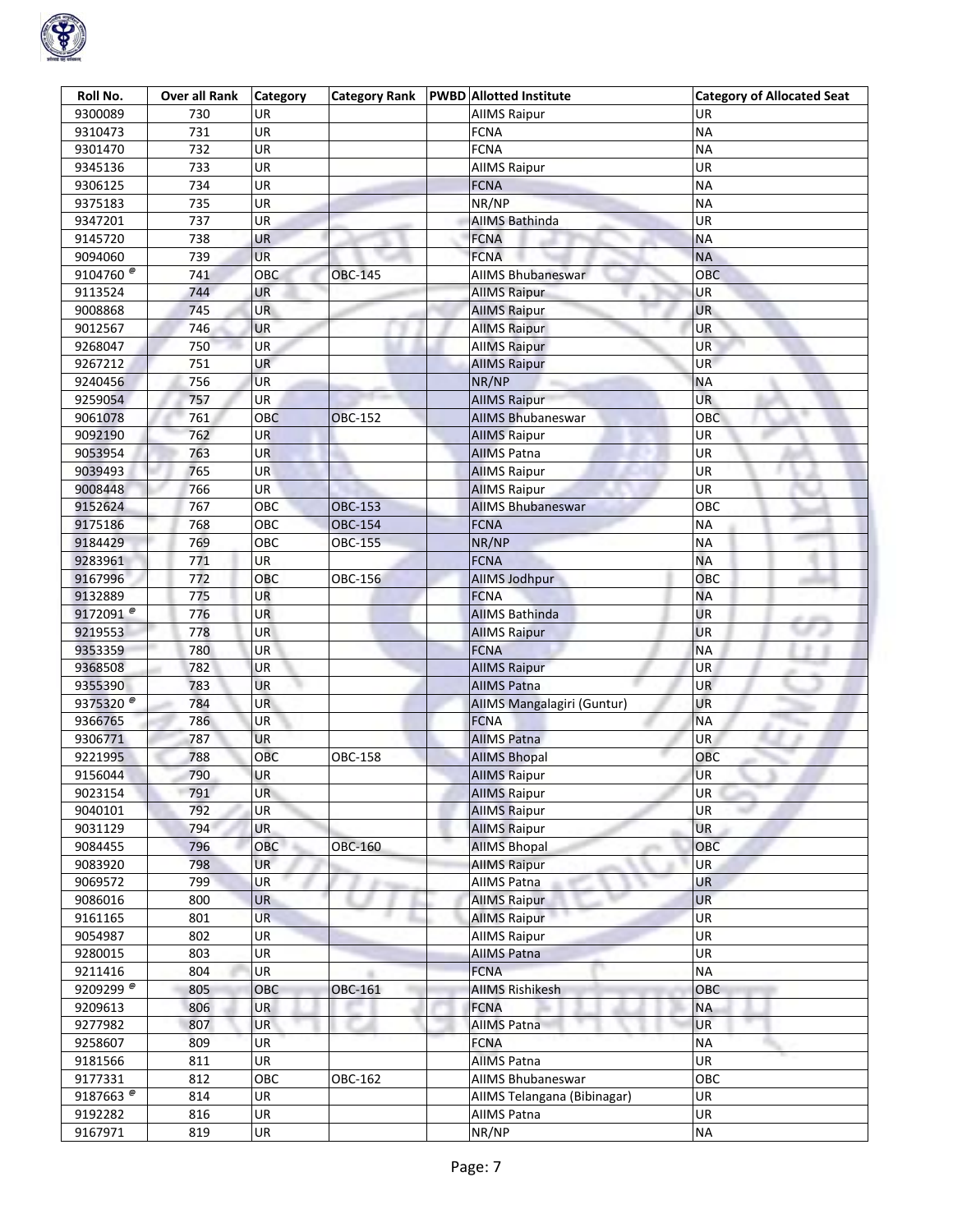

| Roll No.                        | <b>Over all Rank</b> | <b>Category</b> | <b>Category Rank</b> | <b>PWBD</b> Allotted Institute | <b>Category of Allocated Seat</b> |
|---------------------------------|----------------------|-----------------|----------------------|--------------------------------|-----------------------------------|
| 9127798                         | 820                  | UR              |                      | NR/NP                          | ΝA                                |
| 9152509                         | 821                  | UR              |                      | <b>AIIMS Patna</b>             | UR                                |
| 9375181                         | 823                  | UR              |                      | NR/NP                          | <b>NA</b>                         |
| 9342519                         | 824                  | OBC             | OBC-166              | AllMS Jodhpur                  | OBC                               |
| 9354973 <sup><sup>®</sup></sup> | 826                  | UR              |                      | <b>AIIMS Nagpur</b>            | UR                                |
| 9365224                         | 827                  | UR              |                      | <b>AIIMS Patna</b>             | UR                                |
| 9385775                         | 828                  | OBC             | <b>OBC-167</b>       | <b>AIIMS Bhubaneswar</b>       | OBC                               |
| 9345920 <sup>®</sup>            | 829                  | UR              |                      | <b>AIIMS Bathinda</b>          | UR                                |
| 9327469 *                       | 830                  | <b>UR</b>       |                      | AIIMS Mangalagiri (Guntur)     | <b>UR</b>                         |
| 9306364                         | 832                  | <b>UR</b>       |                      | <b>FCNA</b>                    | <b>NA</b>                         |
| 9270945                         | 834                  | OBC             | OBC-169              | AllMS Jodhpur                  | ОВС                               |
| 9266388                         | 835                  | OBC             | OBC-170              | <b>FCNA</b>                    | NA                                |
| 9272457                         | 838                  | <b>UR</b>       |                      | <b>FCNA</b>                    | ΝA                                |
| 9279748                         | 839                  | <b>UR</b>       |                      | NR/NP                          | <b>NA</b>                         |
| 9274529                         | 840                  | <b>UR</b>       |                      | <b>AIIMS Patna</b>             | UR.                               |
| 9038280                         | 845                  | <b>UR</b>       |                      | <b>FCNA</b>                    | <b>NA</b>                         |
| 9087795                         | 848                  | UR              |                      | <b>AIIMS Bathinda</b>          | UR.                               |
| 9110736                         | 849                  | <b>UR</b>       |                      | <b>AIIMS Patna</b>             | UR <sup>1</sup>                   |
| 9192934                         | 850                  | <b>UR</b>       |                      | <b>FCNA</b>                    | <b>NA</b>                         |
| 9158978                         | 851                  | <b>OBC</b>      | <b>OBC-173</b>       | <b>AIIMS Bhubaneswar</b>       | OBC                               |
| 9106234                         | 853                  | OBC             | OBC-175              | <b>AllMS Jodhpur</b>           | OBC                               |
| 9377534                         | 855                  | <b>UR</b>       |                      | <b>AIIMS Patna</b>             | UR                                |
| 9387971                         | 859                  | <b>UR</b>       |                      | <b>FCNA</b>                    | ΝA                                |
| 9306031                         | 860                  | UR              |                      | <b>AIIMS Patna</b>             | UR                                |
| 9202041                         | 861                  | UR              |                      | <b>FCNA</b>                    | <b>NA</b>                         |
| 9196619                         | 863                  | OBC             | OBC-178              | <b>AIIMS Bhopal</b>            | OBC                               |
| 9281528                         | 865                  | UR              |                      | <b>FCNA</b>                    | <b>NA</b>                         |
| 9128579                         | 866                  | <b>UR</b>       |                      | <b>AIIMS Patna</b>             | UR                                |
| 9142456 $^{\circ}$              | 867                  | <b>UR</b>       |                      | <b>AllMS Nagpur</b>            | <b>UR</b>                         |
| 9151940                         | 869                  | OBC             | <b>OBC-180</b>       | <b>AllMS Jodhpur</b>           | OBC                               |
| 9133448 <sup>@</sup>            | 870                  | UR <sup>1</sup> |                      | <b>AllMS Gorakhpur</b>         | <b>UR</b>                         |
| 9179563                         | 871                  | <b>OBC</b>      | OBC-181              | <b>AIIMS Bhopal</b>            | OBC                               |
| 9152290 <sup>®</sup>            | 873                  | <b>UR</b>       |                      | <b>AIIMS Nagpur</b>            | UR                                |
| 9136192                         | 874                  | OBC             | OBC-182              | <b>AIIMS Bhopal</b>            | ОВС                               |
| 9068022                         | 876                  | OBC             | OBC-183              | <b>AIIMS Bhubaneswar</b>       | OBC                               |
| 9006631                         | 878                  | UR              |                      | NR/NP                          | ΝA                                |
| 9047906                         | 880                  | OBC             | OBC-185              | <b>AllMS Jodhpur</b>           | OBC                               |
| 9049221                         | 881                  | UR              |                      | <b>AIIMS Patna</b>             | <b>UR</b>                         |
| 9091393                         | 882                  | UR              |                      | <b>AIIMS Patna</b>             | UR                                |
| 9048063                         | 883                  | UR              |                      | <b>AIIMS Patna</b>             | UR                                |
| 9075831                         | 885                  | <b>UR</b>       |                      | <b>AIIMS Nagpur</b>            | <b>UR</b>                         |
| 9022671                         | 886                  | <b>UR</b>       |                      | <b>AllMS Nagpur</b>            | UR                                |
| 9010657                         | 887                  | <b>UR</b>       |                      | NR/NP                          | <b>NA</b>                         |
| 9239259                         | 889                  | UR              |                      | <b>FCNA</b>                    | <b>NA</b>                         |
| 9290330                         | 890                  | <b>UR</b>       |                      | <b>AIIMS Bathinda</b>          | <b>UR</b>                         |
| 9200086                         | 891                  | <b>UR</b>       |                      | <b>AIIMS Patna</b>             | UR                                |
| 9236326                         | 892                  | UR              |                      | <b>FCNA</b>                    | <b>NA</b>                         |
| 9254320                         | 894                  | OBC             | OBC-186              | <b>AIIMS Jodhpur</b>           | OBC                               |
| 9233906                         | 895                  | UR              | m                    | <b>AllMS Nagpur</b>            | UR                                |
| 9337950                         | 897                  | UR              |                      | <b>AIIMS Patna</b>             | UR                                |
| 9343145                         | 898                  | UR              |                      | <b>AIIMS Nagpur</b>            | <b>UR</b>                         |
| 9289951                         | 899                  | <b>UR</b>       |                      | <b>AIIMS Patna</b>             | <b>UR</b>                         |
| 9329145                         | 900                  | OBC             | OBC-187              | <b>AIIMS Bhubaneswar</b>       | OBC                               |
| 9378354                         | 901                  | UR              |                      | <b>FCNA</b>                    | <b>NA</b>                         |
| 9330903                         | 902                  | UR              |                      | <b>AIIMS Patna</b>             | UR                                |
| 9369001                         | 904                  | UR              |                      | <b>AIIMS Patna</b>             | UR                                |
| 9206950                         | 905                  | UR              |                      | <b>FCNA</b>                    | <b>NA</b>                         |
| 9278583 *                       | 906                  | UR              |                      | <b>AIIMS Bathinda</b>          | UR                                |
|                                 |                      |                 |                      |                                |                                   |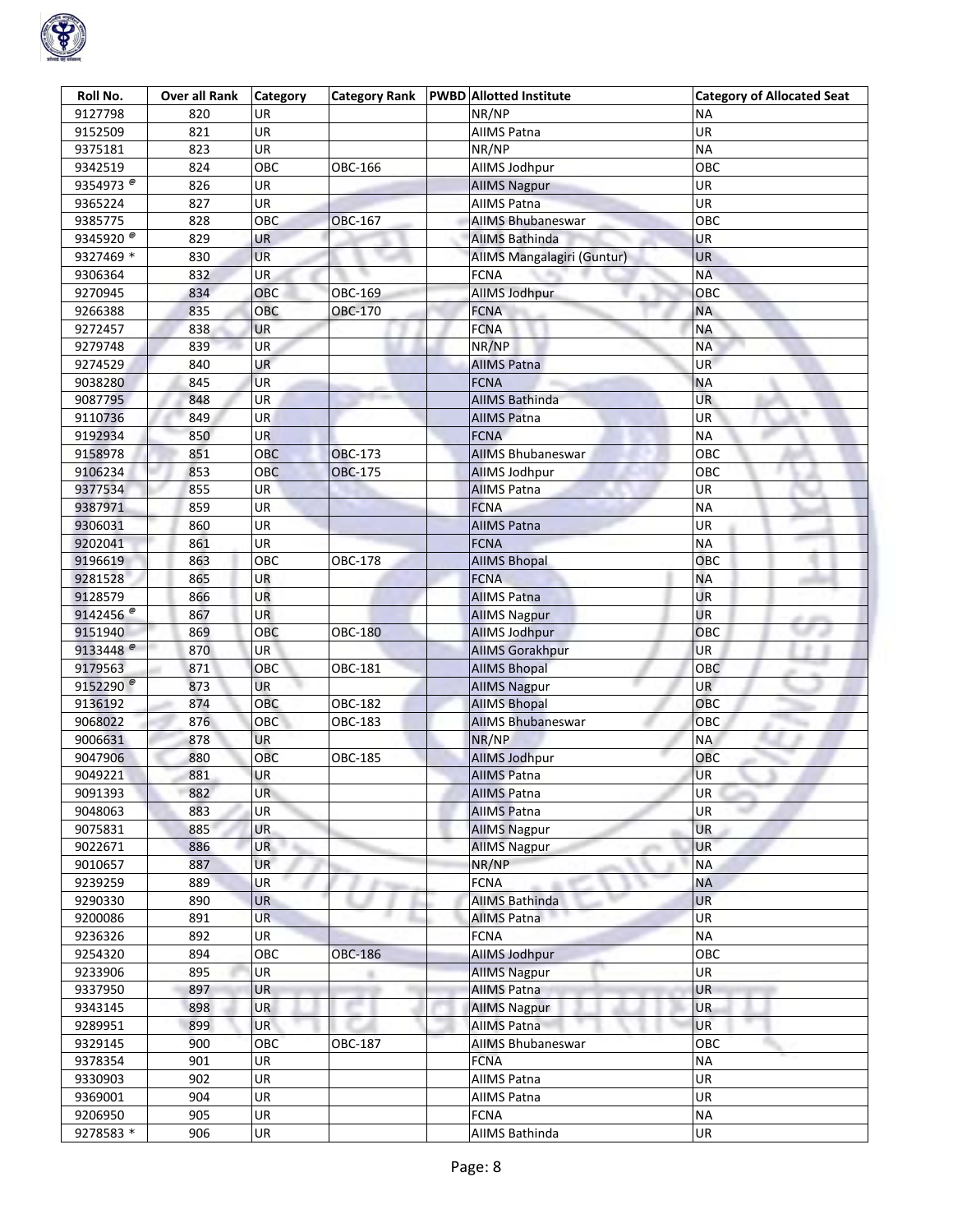

| Roll No.                        | <b>Over all Rank</b> | Category   | <b>Category Rank</b> | <b>PWBD</b> Allotted Institute | <b>Category of Allocated Seat</b> |
|---------------------------------|----------------------|------------|----------------------|--------------------------------|-----------------------------------|
| 9203960                         | 907                  | UR.        |                      | <b>AIIMS Nagpur</b>            | UR                                |
| 9280517                         | 910                  | UR         |                      | AIIMS Bathinda                 | UR                                |
| 9280252                         | 912                  | <b>UR</b>  |                      | <b>AIIMS Rae Bareli</b>        | UR                                |
| 9236521                         | 914                  | UR         |                      | <b>AIIMS Patna</b>             | UR                                |
| 9212012                         | 915                  | OBC        | OBC-191              | <b>FCNA</b>                    | <b>NA</b>                         |
| 9356905 <sup><sup>®</sup></sup> | 918                  | OBC        | <b>OBC-193</b>       | <b>AIIMS Rishikesh</b>         | OBC                               |
| 9350402                         | 919                  | UR         |                      | <b>AllMS Nagpur</b>            | UR                                |
| 9308596                         | 920                  | UR         |                      | <b>AIIMS Nagpur</b>            | <b>UR</b>                         |
| 9350120                         | 922                  | OBC        | <b>OBC-194</b>       | <b>AIIMS Bhopal</b>            | OBC                               |
| 9371423                         | 923                  | OBC        | OBC-195              | <b>AIIMS Bhopal</b>            | OBC                               |
| 9362785                         | 925                  | UR         |                      | <b>FCNA</b>                    | ΝA                                |
| 9316916                         | 926                  | <b>UR</b>  |                      | <b>FCNA</b>                    | <b>NA</b>                         |
| 9388621                         | 927                  | <b>UR</b>  |                      | <b>AIIMS Patna</b>             | <b>UR</b>                         |
| 9374335 <sup><sup>®</sup></sup> | 928                  | <b>OBC</b> | OBC-196              | <b>AIIMS Rishikesh</b>         | <b>OBC</b>                        |
| 9337277                         | 930                  | <b>UR</b>  |                      | <b>AIIMS Patna</b>             | <b>UR</b>                         |
| 9119865 <sup>@</sup>            | 931                  | OBC        | OBC-197              | <b>AIIMS Rishikesh</b>         | OBC                               |
| 9056736                         | 932                  | UR         |                      | <b>AIIMS Nagpur</b>            | UR                                |
| 9142466                         | 934                  | <b>UR</b>  |                      | <b>AIIMS Patna</b>             | UR <sup>1</sup>                   |
| 9130996                         | 935                  | <b>UR</b>  |                      | <b>AIIMS Patna</b>             | <b>UR</b>                         |
| 9168062                         | 936                  | <b>UR</b>  |                      | <b>AIIMS Nagpur</b>            | UR                                |
| 9162787                         | 938                  | <b>UR</b>  |                      | <b>AIIMS Nagpur</b>            | UR                                |
| 9094033                         | 942                  | OBC        | <b>OBC-199</b>       | <b>AIIMS Bhopal</b>            | OBC                               |
| 9047868                         | 943                  | OBC        | <b>OBC-200</b>       | <b>FCNA</b>                    | ΝA                                |
| 9083369                         | 944                  | UR         |                      | <b>FCNA</b>                    | <b>NA</b>                         |
| 9075395                         | 946                  | UR         |                      | NR/NP                          | <b>NA</b>                         |
| 9061742                         | 949                  | OBC        | OBC-202              | <b>AIIMS Bhopal</b>            | OBC                               |
| 9004215                         | 950                  | OBC        | OBC-203              | <b>AIIMS Bhubaneswar</b>       | OBC                               |
| 9028111                         | 951                  | <b>UR</b>  |                      | NR/NP                          | <b>NA</b>                         |
| 9044682 <sup>®</sup>            | 955                  | <b>UR</b>  |                      | <b>AllMS Gorakhpur</b>         | UR                                |
| 9030232                         | 957                  | UR         |                      | NR/NP                          | <b>NA</b>                         |
| 9013954                         | 959                  | UR         |                      | <b>FCNA</b>                    | <b>NA</b>                         |
| 9116759                         | 960                  | UR         |                      | <b>AIIMS Nagpur</b>            | UR                                |
| 9132124                         | 962                  | <b>UR</b>  |                      | <b>FCNA</b>                    | NA                                |
| 9108004                         | 963                  | <b>UR</b>  |                      | <b>FCNA</b>                    | <b>NA</b>                         |
| 9142199                         | 964                  | UR         |                      | <b>FCNA</b>                    | <b>NA</b>                         |
| 9155555                         | 967                  | <b>UR</b>  |                      | AIIMS Mangalagiri (Guntur)     | UR                                |
| 9137683                         | 968                  | <b>UR</b>  |                      | <b>AIIMS Bathinda</b>          | UR                                |
| 9275569                         | 970                  | UR         |                      | NR/NP                          | <b>NA</b>                         |
| 9102688                         | 971                  | <b>UR</b>  |                      | <b>AIIMS Patna</b>             | UR<br><b>John</b>                 |
| 9265046                         | 972                  | OBC        | OBC-206              | <b>AIIMS Patna</b>             | UR-MRC                            |
| 9281571                         | 973                  | UR.        |                      | <b>FCNA</b>                    | <b>NA</b>                         |
| 9287903                         | 975                  | UR         |                      | <b>AIIMS Patna</b>             | <b>UR</b>                         |
| 9202783                         | 981                  | <b>UR</b>  |                      | <b>AllMS Nagpur</b>            | UR                                |
| 9278521                         | 982                  | OBC        | <b>OBC-207</b>       | <b>AIIMS Rishikesh</b>         | OBC                               |
| 9345722                         | 988                  | <b>UR</b>  |                      | NR/NP                          | <b>NA</b>                         |
| 9313470                         | 990                  | <b>UR</b>  |                      | <b>AIIMS Patna</b>             | <b>UR</b>                         |
| 9378267                         | 992                  | UR         |                      | <b>AIIMS Patna</b>             | UR                                |
| 9351108                         | 994                  | OBC        | OBC-211              | <b>AIIMS Bhopal</b>            | OBC                               |
| 9377565                         | 995                  | UR         |                      | AIIMS Mangalagiri (Guntur)     | UR                                |
| 9178209                         | 996                  | OBC        | OBC-212              | <b>AIIMS Bhopal</b>            | OBC                               |
| 9150953                         | 998                  | OBC        | <b>OBC-213</b>       | <b>AIIMS Rishikesh</b>         | OBC                               |
| 9157150                         | 1000                 | UR         |                      | AIIMS Mangalagiri (Guntur)     | UR                                |
| 9072593                         | 1006                 | <b>UR</b>  |                      | <b>FCNA</b>                    | <b>NA</b>                         |
| 9092136                         | 1007                 | OBC        | OBC-218              | <b>AIIMS Bhopal</b>            | OBC                               |
| 9231936                         | 1010                 | UR         |                      | NR/NP                          | <b>NA</b>                         |
| 9236144                         | 1011                 | UR         |                      | <b>AllMS Nagpur</b>            | UR                                |
| 9216348                         | 1016                 | UR         |                      | AIIMS Patna                    | <b>UR</b>                         |
| 9322303 <sup>®</sup>            | 1017                 | UR         |                      | AIIMS Telangana (Bibinagar)    | UR                                |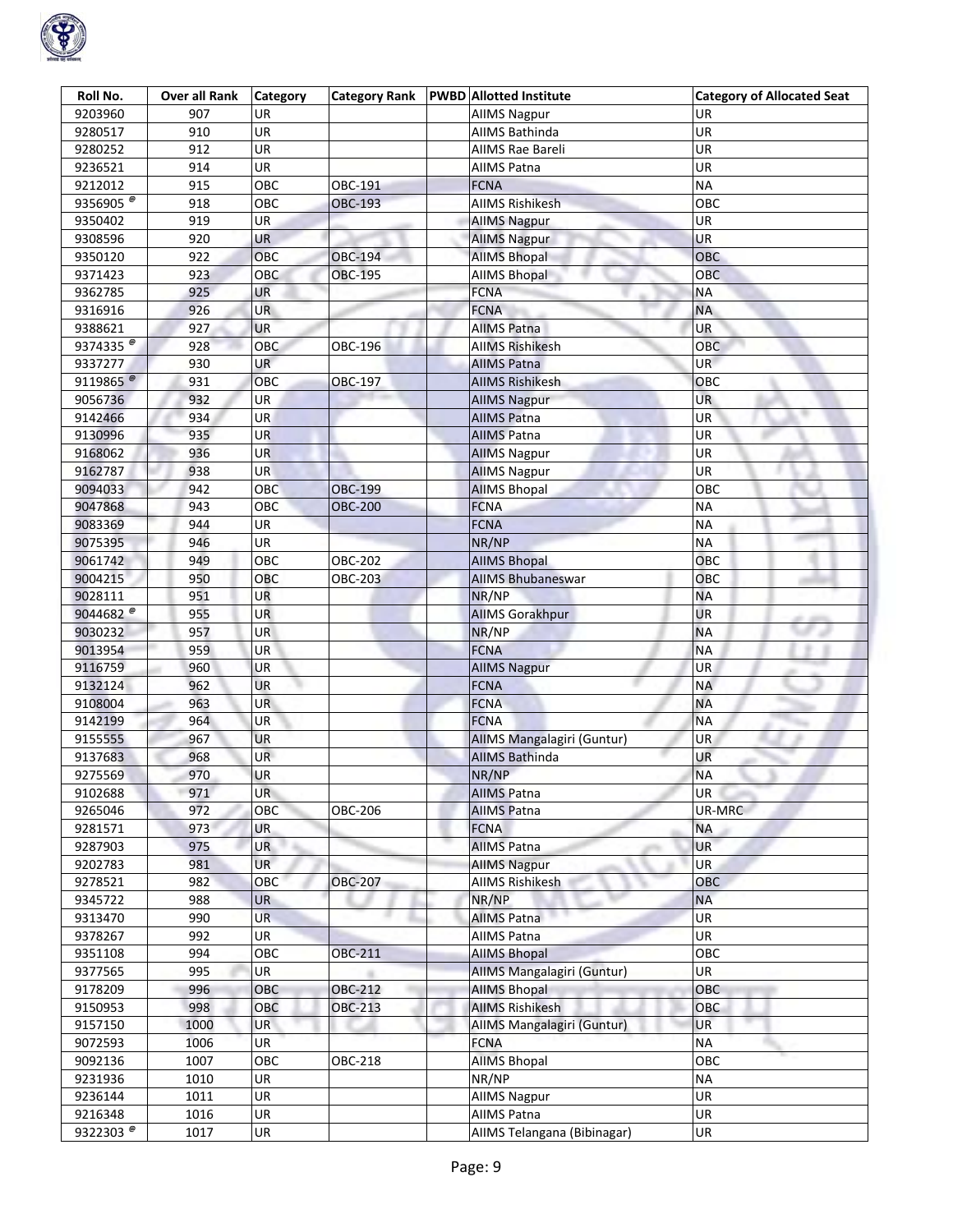

| Roll No.                        | <b>Over all Rank</b> | Category   | <b>Category Rank</b> | <b>PWBD</b> Allotted Institute | <b>Category of Allocated Seat</b> |
|---------------------------------|----------------------|------------|----------------------|--------------------------------|-----------------------------------|
| 9348198                         | 1018                 | UR.        |                      | <b>AIIMS Nagpur</b>            | UR                                |
| 9378282                         | 1019                 | UR         |                      | <b>AIIMS Patna</b>             | UR                                |
| 9334562 <sup><sup>®</sup></sup> | 1020                 | <b>UR</b>  |                      | AIIMS Telangana (Bibinagar)    | UR.                               |
| 9304891                         | 1021                 | UR         |                      | <b>AIIMS Nagpur</b>            | UR                                |
| 9373112                         | 1024                 | UR         |                      | <b>AIIMS Patna</b>             | UR                                |
| 9379118 <sup><sup>®</sup></sup> | 1026                 | UR         |                      | <b>AIIMS Gorakhpur</b>         | UR                                |
| 9035209                         | 1027                 | UR         |                      | <b>AIIMS Patna</b>             | UR                                |
| 9053868                         | 1028                 | <b>OBC</b> | <b>OBC-221</b>       | <b>FCNA</b>                    | <b>NA</b>                         |
| 9014206                         | 1030                 | <b>UR</b>  |                      | <b>FCNA</b>                    | <b>NA</b>                         |
| 9004870                         | 1033                 | UR.        |                      | AIIMS Patna                    | <b>UR</b>                         |
| 9018172                         | 1034                 | <b>OBC</b> | OBC-223              | AIIMS Bhubaneswar              | ОВС                               |
| 9028342                         | 1035                 | <b>UR</b>  |                      | <b>FCNA</b>                    | <b>NA</b>                         |
| 9008969                         | 1036                 | <b>UR</b>  |                      | <b>AIIMS Patna</b>             | <b>UR</b>                         |
| 9171096                         | 1037                 | UR         |                      | <b>FCNA</b>                    | <b>NA</b>                         |
| 9183165                         | 1039                 | <b>UR</b>  |                      | <b>FCNA</b>                    | <b>NA</b>                         |
| 9112795                         | 1042                 | OBC        | OBC-226              | <b>AIIMS Rishikesh</b>         | OBC                               |
| 9126394                         | 1046                 | <b>UR</b>  |                      | <b>FCNA</b>                    | <b>NA</b>                         |
| 9117524                         | 1048                 | OBC        | <b>OBC-227</b>       | <b>AIIMS Rishikesh</b>         | OBC                               |
| 9161279                         | 1051                 | <b>UR</b>  |                      | <b>FCNA</b>                    | <b>NA</b>                         |
| 9103107                         | 1052                 | <b>UR</b>  |                      | <b>AIIMS Patna</b>             | UR                                |
| 9174823                         | 1053                 | <b>UR</b>  |                      | <b>AIIMS Patna</b>             | UR                                |
| 9292874                         | 1056                 | <b>UR</b>  |                      | <b>AIIMS Patna</b>             | UR                                |
| 9231224                         | 1057                 | OBC        | <b>OBC-230</b>       | <b>AIIMS Rishikesh</b>         | овс                               |
| 9224574                         | 1059                 | UR         |                      | <b>FCNA</b>                    | <b>NA</b>                         |
| 9220532                         | 1060                 | UR         |                      | <b>FCNA</b>                    | <b>NA</b>                         |
| 9291496                         | 1061                 | <b>UR</b>  |                      | <b>FCNA</b>                    | <b>NA</b>                         |
| 9275816                         | 1062                 | UR         |                      | <b>AIIMS Patna</b>             | UR                                |
| 9355354                         | 1066                 | <b>UR</b>  |                      | <b>AllMS Nagpur</b>            | UR                                |
| 9298888                         | 1067                 | <b>UR</b>  |                      | <b>AllMS Nagpur</b>            | <b>UR</b>                         |
| 9371241 <sup>@</sup>            | 1069                 | OBC        | <b>OBC-232</b>       | <b>AIIMS Patna</b>             | OBC                               |
| 9349967 *                       | 1070                 | <b>UR</b>  |                      | <b>AIIMS Nagpur</b>            | <b>UR</b>                         |
| 9287875                         | 1071                 | UR         |                      | <b>AIIMS Nagpur</b>            | UR.                               |
| 9333969                         | 1072                 | OBC        | OBC-234              | <b>AIIMS Bhubaneswar</b>       | OBC                               |
| 9316362                         | 1074                 | OBC        | OBC-235              | <b>AIIMS Bhubaneswar</b>       | OBC                               |
| 9381237                         | 1075                 | UR         |                      | NR/NP                          | ΝA                                |
| 9299869                         | 1076                 | <b>UR</b>  |                      | <b>FCNA</b>                    | <b>NA</b>                         |
| 9095302                         | 1079                 | OBC        | <b>OBC-238</b>       | <b>AIIMS Bhubaneswar</b>       | OBC                               |
| 9040583                         | 1080                 | <b>UR</b>  |                      | AIIMS Mangalagiri (Guntur)     | <b>UR</b>                         |
| 9036809                         | 1081                 | UR         |                      | <b>AIIMS Bathinda</b>          | <b>UR</b>                         |
| 9034852                         | 1082                 | UR         |                      | AIIMS Telangana (Bibinagar)    | UR                                |
| 9052045                         | 1083                 | <b>UR</b>  |                      | <b>AIIMS Bathinda</b>          | <b>UR</b>                         |
| 9095072                         | 1084                 | <b>UR</b>  |                      | NR/NP                          | <b>NA</b>                         |
| 9036692                         | 1085                 | <b>UR</b>  |                      | <b>AllMS Nagpur</b>            | <b>UR</b>                         |
| $92\overline{18498^{\circ}}$    | 1086                 | UR         |                      | AIIMS Telangana (Bibinagar)    | UR                                |
| 9316810 <sup>®</sup>            | 1087                 | <b>UR</b>  |                      | <b>AIIMS Rae Bareli</b>        | <b>UR</b>                         |
| 9240293                         | 1088                 | <b>UR</b>  |                      | <b>AIIMS Nagpur</b>            | <b>UR</b>                         |
| 9236476                         | 1091                 | UR         |                      | <b>AllMS Nagpur</b>            | UR                                |
| 9270848                         | 1092                 | UR         |                      | AIIMS Telangana (Bibinagar)    | UR                                |
| 9197402                         | 1093                 | UR         | m                    | <b>FCNA</b>                    | <b>NA</b>                         |
| 9247359                         | 1094                 | <b>UR</b>  |                      | AIIMS Mangalagiri (Guntur)     | UR                                |
| 9247425                         | 1097                 | OBC        | <b>OBC-240</b>       | <b>AIIMS Bhubaneswar</b>       | OBC                               |
| 9249913                         | 1099                 | <b>UR</b>  |                      | NR/NP                          | <b>NA</b>                         |
| 9212731                         | 1100                 | <b>UR</b>  |                      | <b>FCNA</b>                    | <b>NA</b>                         |
| 9186781                         | 1102                 | UR         |                      | <b>AllMS Nagpur</b>            | UR                                |
| 9125357                         | 1103                 | UR         |                      | AIIMS Bathinda                 | <b>UR</b>                         |
| 9147568                         | 1104                 | UR         |                      | AIIMS Rae Bareli               | UR                                |
| 9122309                         | 1105                 | UR         |                      | AIIMS Mangalagiri (Guntur)     | UR                                |
| 9182563                         | 1107                 | UR         |                      | NR/NP                          | <b>NA</b>                         |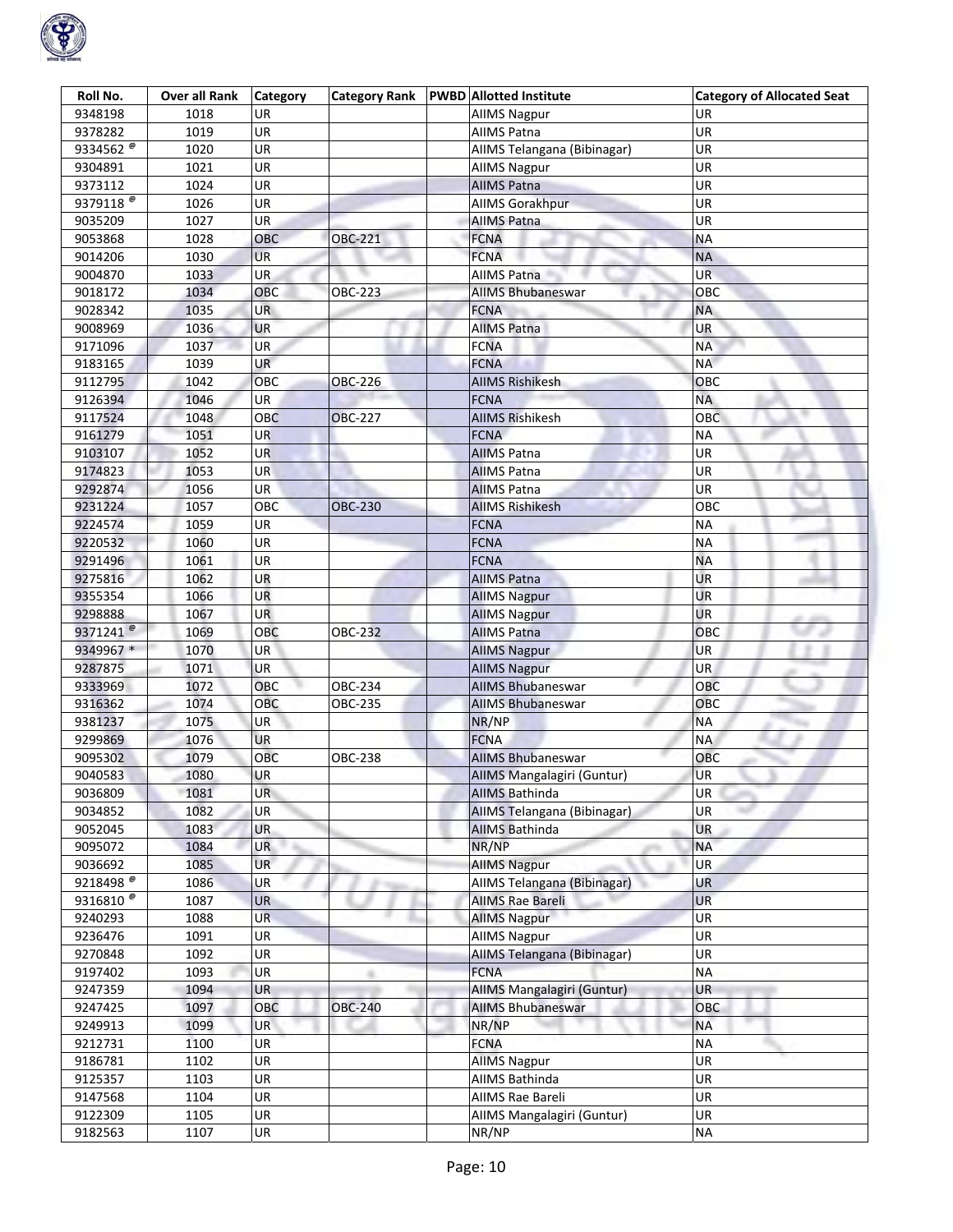

| Roll No.              | <b>Over all Rank</b> | Category  | <b>Category Rank</b> | <b>PWBD</b> Allotted Institute | <b>Category of Allocated Seat</b> |
|-----------------------|----------------------|-----------|----------------------|--------------------------------|-----------------------------------|
| 9202455               | 1108                 | UR        |                      | <b>FCNA</b>                    | ΝA                                |
| 9110566               | 1109                 | UR        |                      | AIIMS Rae Bareli               | UR                                |
| 9014830               | 1111                 | OBC       | OBC-241              | AIIMS Bhubaneswar              | OBC                               |
| 9046230               | 1113                 | <b>UR</b> |                      | <b>FCNA</b>                    | <b>NA</b>                         |
| 9069695               | 1114                 | UR        |                      | NR/NP                          | <b>NA</b>                         |
| 9070365               | 1115                 | OBC       | <b>OBC-242</b>       | NR/NP                          | <b>NA</b>                         |
| 9345252               | 1117                 | UR        |                      | <b>AIIMS Nagpur</b>            | <b>UR</b>                         |
| 9365855               | 1118                 | UR        |                      | <b>FCNA</b>                    | <b>NA</b>                         |
| 9368381               | 1119                 | <b>UR</b> |                      | <b>AllMS Nagpur</b>            | <b>UR</b>                         |
| 9306936               | 1120                 | <b>UR</b> |                      | <b>AllMS Nagpur</b>            | UR                                |
| 9313050               | 1121                 | UR        |                      | <b>AIIMS Nagpur</b>            | UR                                |
| 9355937 <sup>@</sup>  | 1122                 | OBC       | OBC-243              | <b>AIIMS Raipur</b>            | OBC                               |
| 9341428               | 1123                 | <b>UR</b> |                      | <b>FCNA</b>                    | <b>NA</b>                         |
| 9347124               | 1124                 | <b>UR</b> |                      | <b>AllMS Nagpur</b>            | UR                                |
|                       | 1126                 | OBC       | <b>OBC-245</b>       | <b>AIIMS Rishikesh</b>         | OBC                               |
| 9329221               |                      |           |                      |                                |                                   |
| 9365775               | 1127                 | <b>UR</b> |                      | <b>FCNA</b>                    | <b>NA</b><br><b>NA</b>            |
| 9091008               | 1128                 | UR        |                      | <b>FCNA</b>                    |                                   |
| 9098819               | 1129                 | <b>UR</b> |                      | NR/NP                          | <b>NA</b>                         |
| 9056823               | 1131                 | <b>UR</b> |                      | <b>FCNA</b>                    | <b>NA</b>                         |
| 9085225               | 1132                 | UR        |                      | <b>AIIMS Bathinda</b>          | UR                                |
| 9162776               | 1134                 | <b>UR</b> |                      | <b>FCNA</b>                    | <b>NA</b>                         |
| 9061146               | 1136                 | UR        |                      | <b>FCNA</b>                    | <b>NA</b>                         |
| 9131984               | 1139                 | UR        |                      | <b>AllMS Nagpur</b>            | UR                                |
| 9162280               | 1144                 | OBC       | <b>OBC-249</b>       | NR/NP                          | <b>NA</b>                         |
| 9184010               | 1145                 | UR        |                      | <b>FCNA</b>                    | NА                                |
| 9185324               | 1148                 | <b>UR</b> |                      | <b>AIIMS Bathinda</b>          | UR                                |
| 9129011               | 1150                 | <b>UR</b> |                      | <b>FCNA</b>                    | <b>NA</b>                         |
| 9106654               | 1152                 | OBC       | OBC-251              | <b>AIIMS Rishikesh</b>         | OBC                               |
| 9140290               | 1153                 | UR        |                      | <b>FCNA</b>                    | <b>NA</b>                         |
| 9185018               | 1154                 | UR        |                      | <b>AIIMS Bathinda</b>          | <b>UR</b>                         |
| 9235811 *             | 1155                 | UR        |                      | <b>AIIMS Bathinda</b>          | <b>UR</b>                         |
| 9223121               | 1156                 | SC        | $SC-16$              | <b>FCNA</b>                    | <b>NA</b>                         |
| 9216420               | 1157                 | OBC       | OBC-253              | <b>AIIMS Rishikesh</b>         | OBC                               |
| 9134983               | 1158                 | <b>UR</b> |                      | NR/NP                          | <b>NA</b>                         |
| 9221601               | 1159                 | UR        |                      | <b>FCNA</b>                    | <b>NA</b>                         |
| 9233900               | 1161                 | <b>UR</b> |                      | <b>FCNA</b>                    | <b>NA</b>                         |
| 9334362               | 1163                 | <b>UR</b> |                      | <b>AllMS Nagpur</b>            | UR                                |
| 9386457               | 1164                 | UR        |                      | NR/NP                          | <b>NA</b>                         |
| 9315515               | 1165                 | <b>UR</b> |                      | <b>AIIMS Nagpur</b>            | <b>UR</b>                         |
| 9367409               | 1167                 | UR        |                      | <b>FCNA</b>                    | <b>NA</b>                         |
| 9357678               | 1169                 | <b>UR</b> |                      | <b>AIIMS Nagpur</b>            | <b>UR</b>                         |
| 9215289 $\frac{1}{6}$ | 1171                 | <b>UR</b> |                      | <b>AIIMS Deoghar</b>           | <b>UR</b>                         |
| 9242463               | 1173                 | <b>UR</b> |                      | <b>AllMS Nagpur</b>            | UR.                               |
| 9241911 <sup>®</sup>  | 1175                 | OBC       | <b>OBC-255</b>       | <b>AIIMS Raipur</b>            | ОВС                               |
| 9280379               | 1176                 | <b>UR</b> |                      | <b>AIIMS Nagpur</b>            | <b>UR</b>                         |
| 9313420               | 1177                 | <b>UR</b> |                      | <b>AIIMS Bathinda</b>          | UR                                |
| 9259238               | 1179                 | UR        |                      | <b>AllMS Nagpur</b>            | UR                                |
| 9210408               | 1180                 | UR        |                      | <b>FCNA</b>                    | <b>NA</b>                         |
| 9252974               | 1181                 | UR        |                      | <b>FCNA</b>                    | <b>NA</b>                         |
| 9277557               | 1183                 | OBC       | OBC-256              | <b>AIIMS Rishikesh</b>         | OBC                               |
| 9077599               | 1185                 | UR        |                      | NR/NP                          | <b>NA</b>                         |
| 9023714               | 1186                 | UR        |                      | <b>FCNA</b>                    | <b>NA</b>                         |
| 9063577               | 1187                 | <b>UR</b> |                      | <b>AIIMS Nagpur</b>            | UR                                |
|                       |                      | UR        |                      | <b>FCNA</b>                    | <b>NA</b>                         |
| 9010309<br>9379777    | 1190                 | UR        |                      |                                | UR                                |
|                       | 1192                 |           |                      | <b>AIIMS Nagpur</b>            |                                   |
| 9351682               | 1193                 | UR        |                      | <b>FCNA</b>                    | <b>NA</b>                         |
| 9375233               | 1195                 | UR        |                      | <b>FCNA</b>                    | <b>NA</b>                         |
| 9385691               | 1197                 | UR        |                      | <b>AIIMS Nagpur</b>            | UR                                |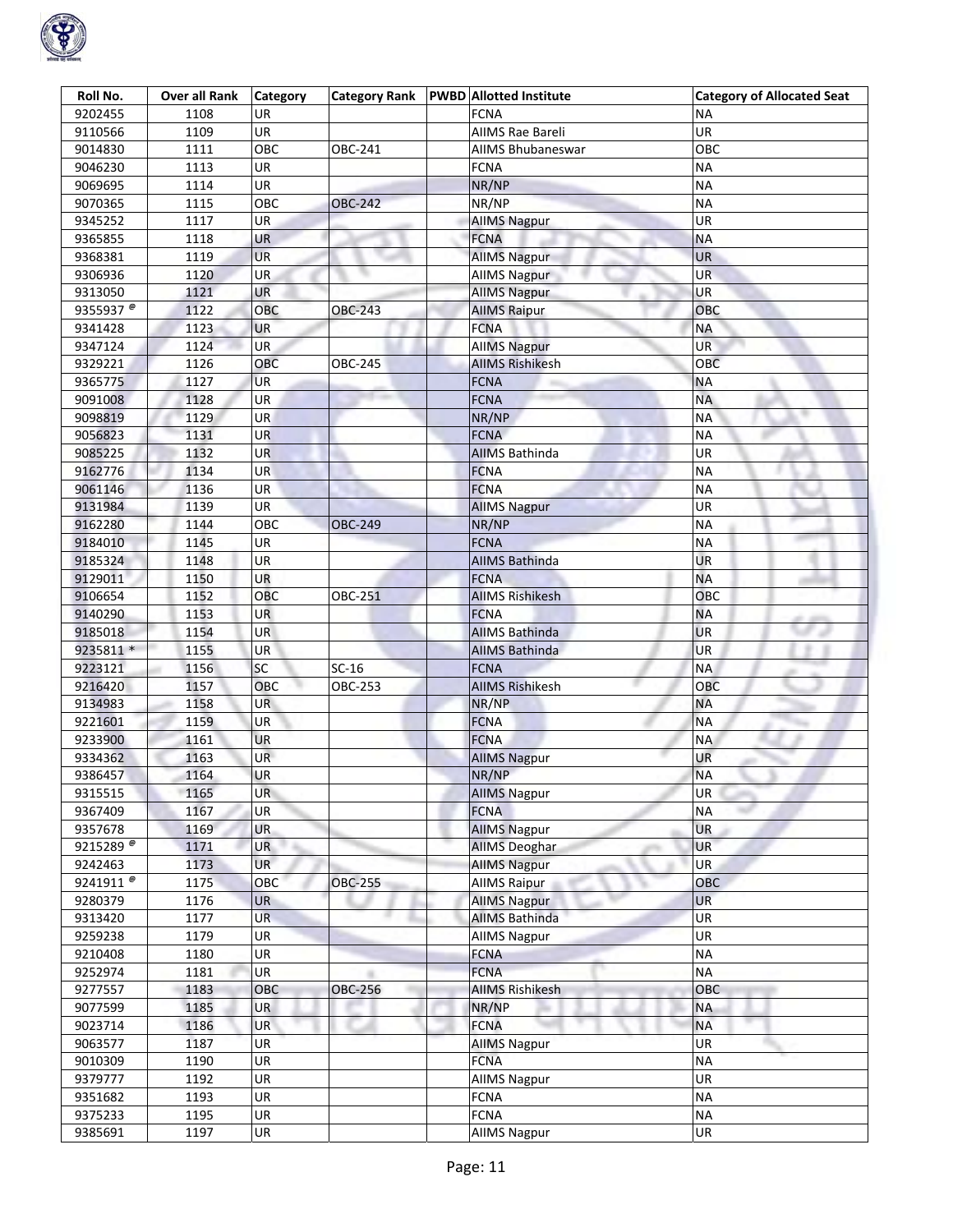

| Roll No.             | <b>Over all Rank</b> | Category                 | <b>Category Rank</b> | <b>PWBD</b> Allotted Institute | <b>Category of Allocated Seat</b> |
|----------------------|----------------------|--------------------------|----------------------|--------------------------------|-----------------------------------|
| 9150615              | 1201                 | OBC                      | OBC-261              | AIIMS Rishikesh                | ОВС                               |
| 9143683              | 1203                 | <b>UR</b>                |                      | <b>FCNA</b>                    | <b>NA</b>                         |
| 9112309              | 1204                 | $\overline{\mathsf{UR}}$ |                      | <b>FCNA</b>                    | <b>NA</b>                         |
| 9282489              | 1205                 | UR                       |                      | <b>FCNA</b>                    | ΝA                                |
| 9154252              | 1206                 | UR                       |                      | NR/NP                          | <b>NA</b>                         |
| 9011910              | 1207                 | UR                       |                      | NR/NP                          | <b>NA</b>                         |
| 9038203              | 1209                 | OBC                      | <b>OBC-263</b>       | <b>AllMS Raipur</b>            | OBC                               |
| 9002973              | 1210                 | UR                       |                      | <b>AIIMS Nagpur</b>            | UR                                |
| 9034363              | 1211                 | <b>UR</b>                |                      | <b>AllMS Nagpur</b>            | <b>UR</b>                         |
| 9027222              | 1213                 | OBC                      | <b>OBC-265</b>       | <b>AIIMS Rishikesh</b>         | <b>OBC</b>                        |
| 9072651              | 1215                 | UR                       |                      | <b>AIIMS Nagpur</b>            | UR                                |
| 9005811              | 1216                 | <b>UR</b>                |                      | <b>AIIMS Nagpur</b>            | <b>UR</b>                         |
| 9360938              | 1217                 | <b>UR</b>                |                      | <b>AIIMS Nagpur</b>            | <b>UR</b>                         |
| 9317031              | 1218                 | <b>OBC</b>               | OBC-266              | <b>AIIMS Rishikesh</b>         | <b>OBC</b>                        |
| 9170001              | 1219                 | OBC                      | OBC-267              | <b>AIIMS Rishikesh</b>         | <b>OBC</b>                        |
| 9381170 <sup>@</sup> | 1220                 | SC                       | $SC-18$              | <b>AllMS Jodhpur</b>           | SC                                |
| 9370758              | 1221                 | UR                       |                      | <b>FCNA</b>                    | <b>NA</b>                         |
| 9385135              | 1223                 | <b>UR</b>                |                      | NR/NP                          | <b>NA</b>                         |
| 9360645              | 1224                 | <b>UR</b>                |                      | <b>AIIMS Nagpur</b>            | <b>UR</b>                         |
| 9326941              | 1225                 | UR                       |                      | AIIMS Mangalagiri (Guntur)     | UR                                |
| 9347743              | 1226                 | OBC                      | <b>OBC-268</b>       | <b>FCNA</b>                    | <b>NA</b>                         |
| 9386725              | 1227                 | UR.                      |                      | <b>FCNA</b>                    | <b>NA</b>                         |
| 9310221              | 1228                 | OBC                      | <b>OBC-269</b>       | <b>FCNA</b>                    | ΝA                                |
| 9337136 <sup>®</sup> | 1229                 | UR                       |                      | AllMS Kalyani                  | UR                                |
| 9317143              | 1230                 | UR                       |                      | <b>AIIMS Bathinda</b>          | <b>UR</b>                         |
| 9339248              | 1231                 | UR                       |                      | <b>AllMS Gorakhpur</b>         | <b>UR</b>                         |
| 9305933              | 1232                 | UR                       |                      | AIIMS Telangana (Bibinagar)    | UR.                               |
| 9338917              | 1235                 | OBC                      | <b>OBC-270</b>       | <b>AIIMS Rishikesh</b>         | OBC                               |
| 9382059              | 1236                 | OBC                      | OBC-271              | <b>AIIMS Rishikesh</b>         | OBC                               |
| 9347326              | 1237                 | OBC                      | <b>OBC-272</b>       | <b>AIIMS Rishikesh</b>         | OBC                               |
| 9263102              | 1239                 | <b>UR</b>                |                      | NR/NP                          | <b>NA</b>                         |
| 9225315 <sup>®</sup> | 1241                 | UR                       |                      | <b>AIIMS Kalyani</b>           | <b>UR</b>                         |
| 9272586              | 1243                 | <b>UR</b>                |                      | <b>FCNA</b>                    | NA                                |
| 9250445              | 1246                 | <b>UR</b>                |                      | <b>FCNA</b>                    | <b>NA</b>                         |
| 9172072              | 1247                 | UR                       |                      | <b>FCNA</b>                    | <b>NA</b>                         |
| 9108331              | 1248                 | OBC                      | OBC-273              | AIIMS Mangalagiri (Guntur)     | UR-MRC                            |
| 9194482              | 1249                 | <b>UR</b>                |                      | AIIMS Mangalagiri (Guntur)     | UR                                |
| 9178625 $^{\circ}$   | 1250                 | UR                       |                      | <b>AIIMS Kalyani</b>           | <b>UR</b>                         |
| 9149653              | 1251                 | <b>UR</b>                |                      | <b>FCNA</b>                    | <b>NA</b><br><b>STARTS</b>        |
| 9104791              | 1252                 | UR                       |                      | <b>FCNA</b>                    | <b>NA</b>                         |
| 9116175              | 1253                 | <b>UR</b>                |                      | AIIMS Mangalagiri (Guntur)     | <b>UR</b>                         |
| 9140601              | 1254                 | OBC                      | <b>OBC-274</b>       | <b>FCNA</b>                    | <b>NA</b>                         |
| 9172588              | 1255                 | <b>UR</b>                |                      | <b>FCNA</b>                    | <b>NA</b>                         |
| 9088802              | 1257                 | <b>UR</b>                | ÷                    | AIIMS Rae Bareli               | <b>UR</b>                         |
| 9033923              | 1258                 | <b>UR</b>                |                      | AIIMS Mangalagiri (Guntur)     | <b>UR</b>                         |
| 9020409              | 1260                 | <b>UR</b>                |                      | <b>AIIMS Gorakhpur</b>         | UR                                |
| 9092594              | 1261                 | UR                       |                      | <b>FCNA</b>                    | <b>NA</b>                         |
| 9025138              | 1262                 | OBC                      | OBC-276              | <b>AIIMS Rishikesh</b>         | OBC                               |
| 9060173              | 1263                 | OBC                      | <b>OBC-277</b>       | <b>AIIMS Patna</b>             | OBC                               |
| 9273631              | 1265                 | UR                       |                      | <b>AIIMS Gorakhpur</b>         | UR                                |
| 9268295              | 1267                 | OBC                      | <b>OBC-278</b>       | <b>AllMS Raipur</b>            | OBC                               |
| 9276265              | 1269                 | UR                       |                      | <b>FCNA</b>                    | <b>NA</b>                         |
| 9262553              | 1271                 | OBC                      | OBC-279              | NR/NP                          | <b>NA</b>                         |
| 9269212              | 1272                 | UR                       |                      | RS#                            | <b>NA</b>                         |
| 9264694              | 1273                 | UR                       |                      | AIIMS Telangana (Bibinagar)    | UR                                |
| 9190343              | 1274                 | UR                       |                      | AIIMS Rae Bareli               | UR                                |
| 9294767              | 1277                 | UR                       |                      | NR/NP                          | <b>NA</b>                         |
| 9330941              | 1279                 | UR                       |                      | AIIMS Rae Bareli               | UR                                |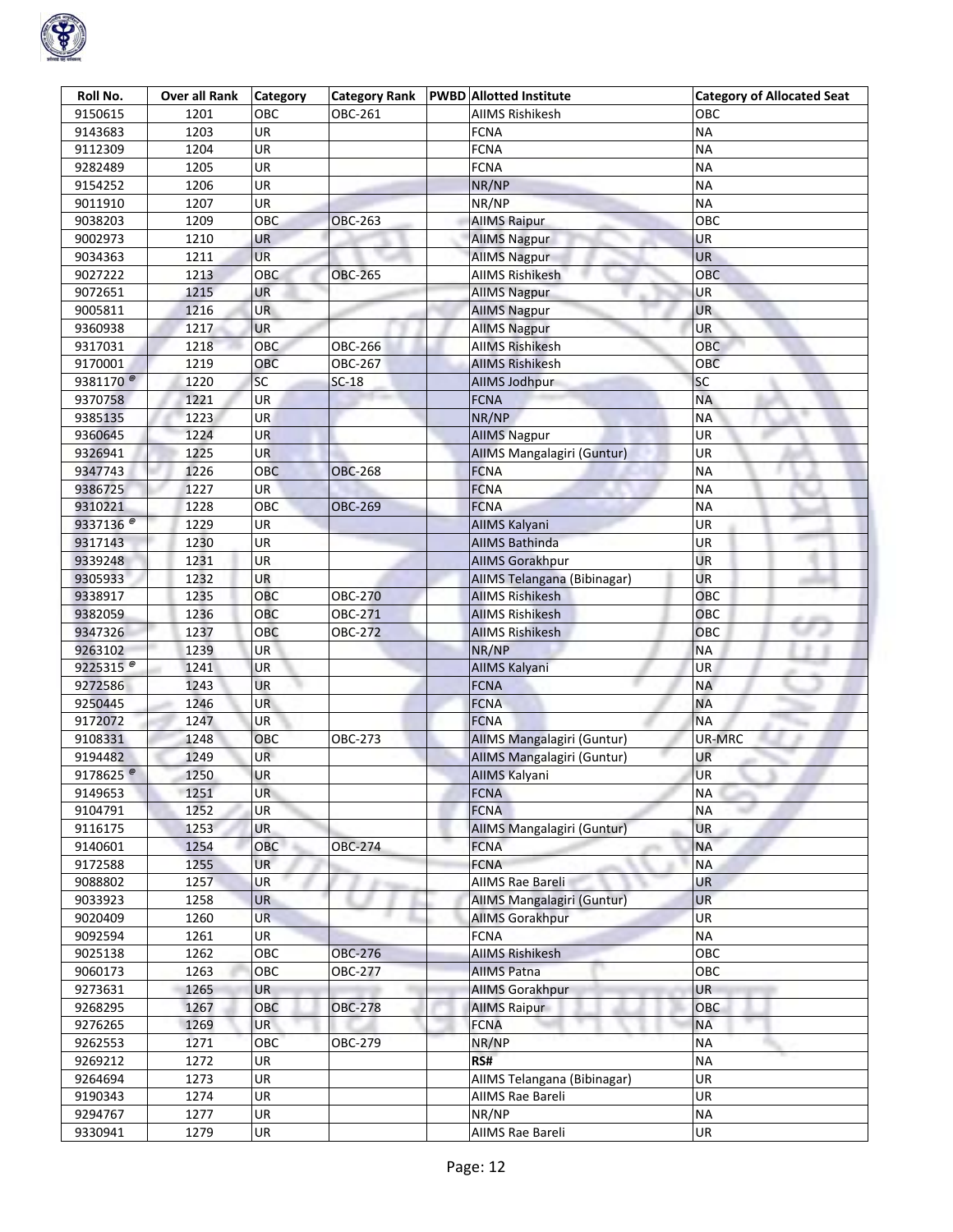

| Roll No.                        | <b>Over all Rank</b> | <b>Category</b> | <b>Category Rank</b> | <b>PWBD Allotted Institute</b> | <b>Category of Allocated Seat</b> |
|---------------------------------|----------------------|-----------------|----------------------|--------------------------------|-----------------------------------|
| 9207470                         | 1280                 | UR              |                      | AIIMS Bathinda                 | UR                                |
| 9134507                         | 1283                 | OBC             | <b>OBC-280</b>       | <b>AIIMS Rishikesh</b>         | OBC                               |
| 9067753                         | 1286                 | UR              |                      | <b>FCNA</b>                    | <b>NA</b>                         |
| 9193622                         | 1288                 | <b>UR</b>       |                      | <b>AIIMS Rae Bareli</b>        | UR                                |
| 9006402                         | 1289                 | UR              |                      | <b>AIIMS Bathinda</b>          | UR                                |
| 9076269                         | 1293                 | UR              |                      | <b>FCNA</b>                    | <b>NA</b>                         |
| 9074483                         | 1295                 | UR              |                      | <b>FCNA</b>                    | <b>NA</b>                         |
| 9038994                         | 1296                 | UR              |                      | NR/NP                          | <b>NA</b>                         |
| 9093760                         | 1297                 | OBC             | <b>OBC-283</b>       | <b>AIIMS Deoghar</b>           | UR-MRC                            |
| 9081348                         | 1299                 | UR.             |                      | AIIMS Mangalagiri (Guntur)     | UR                                |
| 9037531                         | 1302                 | UR              |                      | <b>AIIMS Bathinda</b>          | UR                                |
| 9105170                         | 1303                 | <b>UR</b>       |                      | <b>AIIMS Rae Bareli</b>        | UR.                               |
| 9136877                         | 1305                 | OBC             | <b>OBC-284</b>       | <b>AIIMS Patna</b>             | OBC                               |
|                                 | 1306                 | <b>UR</b>       |                      | <b>FCNA</b>                    | NA                                |
| 9134455                         |                      |                 |                      |                                |                                   |
| 9107224                         | 1307                 | <b>UR</b>       |                      | <b>AIIMS Bathinda</b>          | UR                                |
| 9078111                         | 1308                 | <b>UR</b>       |                      | <b>AIIMS Gorakhpur</b>         | <b>UR</b>                         |
| 9189965                         | 1309                 | UR              |                      | NR/NP                          | <b>NA</b>                         |
| 9150546                         | 1311                 | <b>UR</b>       |                      | <b>FCNA</b>                    | <b>NA</b>                         |
| 9193245 <sup><sup>®</sup></sup> | 1312                 | <b>UR</b>       |                      | AIIMS Kalyani                  | UR                                |
| 9115941                         | 1314                 | OBC             | <b>OBC-285</b>       | <b>AIIMS Rishikesh</b>         | OBC                               |
| 9294753                         | 1315                 | <b>UR</b>       |                      | <b>FCNA</b>                    | ΝA                                |
| 9338146                         | 1318                 | <b>UR</b>       |                      | AIIMS Mangalagiri (Guntur)     | UR                                |
| 9347024                         | 1319                 | OBC             | <b>OBC-288</b>       | <b>AllMS Raipur</b>            | OBC                               |
| 9387173                         | 1320                 | UR              |                      | AIIMS Mangalagiri (Guntur)     | UR                                |
| 9184585                         | 1322                 | UR              |                      | AIIMS Telangana (Bibinagar)    | UR                                |
| 9369361                         | 1323                 | UR              |                      | NR/NP                          | <b>NA</b>                         |
| 9372789                         | 1326                 | UR              |                      | AIIMS Mangalagiri (Guntur)     | UR                                |
| 9297302                         | 1328                 | <b>UR</b>       |                      | <b>FCNA</b>                    | <b>NA</b>                         |
| 9010526                         | 1329                 | OBC             | <b>OBC-289</b>       | <b>FCNA</b>                    | <b>NA</b>                         |
| 9016885                         | 1331                 | UR              |                      | <b>AIIMS Rae Bareli</b>        | UR                                |
| 9060432                         | 1333                 | <b>UR</b>       |                      | <b>AllMS Gorakhpur</b>         | <b>UR</b>                         |
| 9086883                         | 1334                 | OBC             | OBC-290              | <b>AIIMS Rishikesh</b>         | OBC                               |
| 9062394                         | 1336                 | <b>UR</b>       |                      | AIIMS Mangalagiri (Guntur)     | UR.                               |
| 9052639                         | 1337                 | UR.             |                      | <b>FCNA</b>                    | <b>NA</b>                         |
| 9009403                         | 1338                 | UR              |                      | <b>FCNA</b>                    | <b>NA</b>                         |
| 9119637                         | 1339                 | OBC             | OBC-292              | <b>FCNA</b>                    | ΝA                                |
| 9038231                         | 1340                 | <b>UR</b>       |                      | <b>AIIMS Bathinda</b>          | UR                                |
| 9089656                         | 1341                 | OBC             | OBC-293              | <b>FCNA</b>                    | <b>NA</b>                         |
| 9097215                         | 1342                 | <b>UR</b>       |                      | NR/NP                          | <b>NA</b><br><b>John</b>          |
| 9029299                         | 1344                 | UR              |                      | <b>FCNA</b>                    | NΑ                                |
| 9011881                         | 1345                 | <b>UR</b>       |                      | <b>AIIMS Rae Bareli</b>        | <b>UR</b>                         |
| 9250175                         | 1346                 | <b>UR</b>       |                      | <b>AIIMS Gorakhpur</b>         | <b>UR</b>                         |
| 9244403                         | 1348                 | <b>UR</b>       |                      | <b>FCNA</b>                    | <b>NA</b>                         |
| 9229552                         | 1349                 | <b>UR</b>       | an s                 | AIIMS Mangalagiri (Guntur)     | UR                                |
| 9120842                         | 1350                 | <b>UR</b>       |                      | AIIMS Mangalagiri (Guntur)     | <b>UR</b>                         |
| 9336228                         | 1351                 | <b>UR</b>       |                      | NR/NP                          | <b>NA</b>                         |
| 9206216                         | 1353                 | UR              |                      | <b>FCNA</b>                    | <b>NA</b>                         |
| 9251039                         | 1354                 | UR              |                      | <b>FCNA</b>                    | <b>NA</b>                         |
| 9210764                         | 1355                 | UR              |                      | NR/NP                          | <b>NA</b>                         |
| 9195911                         | 1356                 | UR              |                      | <b>FCNA</b>                    | <b>NA</b>                         |
| 9233180                         | 1357                 | OBC             | <b>OBC-295</b>       | <b>FCNA</b>                    | <b>NA</b>                         |
|                                 |                      | <b>UR</b>       |                      |                                | <b>UR</b>                         |
| 9230236                         | 1358                 |                 |                      | AIIMS Mangalagiri (Guntur)     |                                   |
| 9286584                         | 1359                 | <b>UR</b>       |                      | AllMS Kalyani                  | UR                                |
| 9386982                         | 1360                 | UR              |                      | <b>AIIMS Gorakhpur</b>         | UR.                               |
| 9305217                         | 1361                 | OBC             | OBC-296              | <b>AIIMS Raipur</b>            | OBC                               |
| 9219404                         | 1362                 | UR              |                      | <b>FCNA</b>                    | <b>NA</b>                         |
| 9334945                         | 1364                 | OBC             | OBC-297              | <b>AIIMS Patna</b>             | OBC                               |
| 9358005                         | 1365                 | UR              |                      | AIIMS Telangana (Bibinagar)    | UR                                |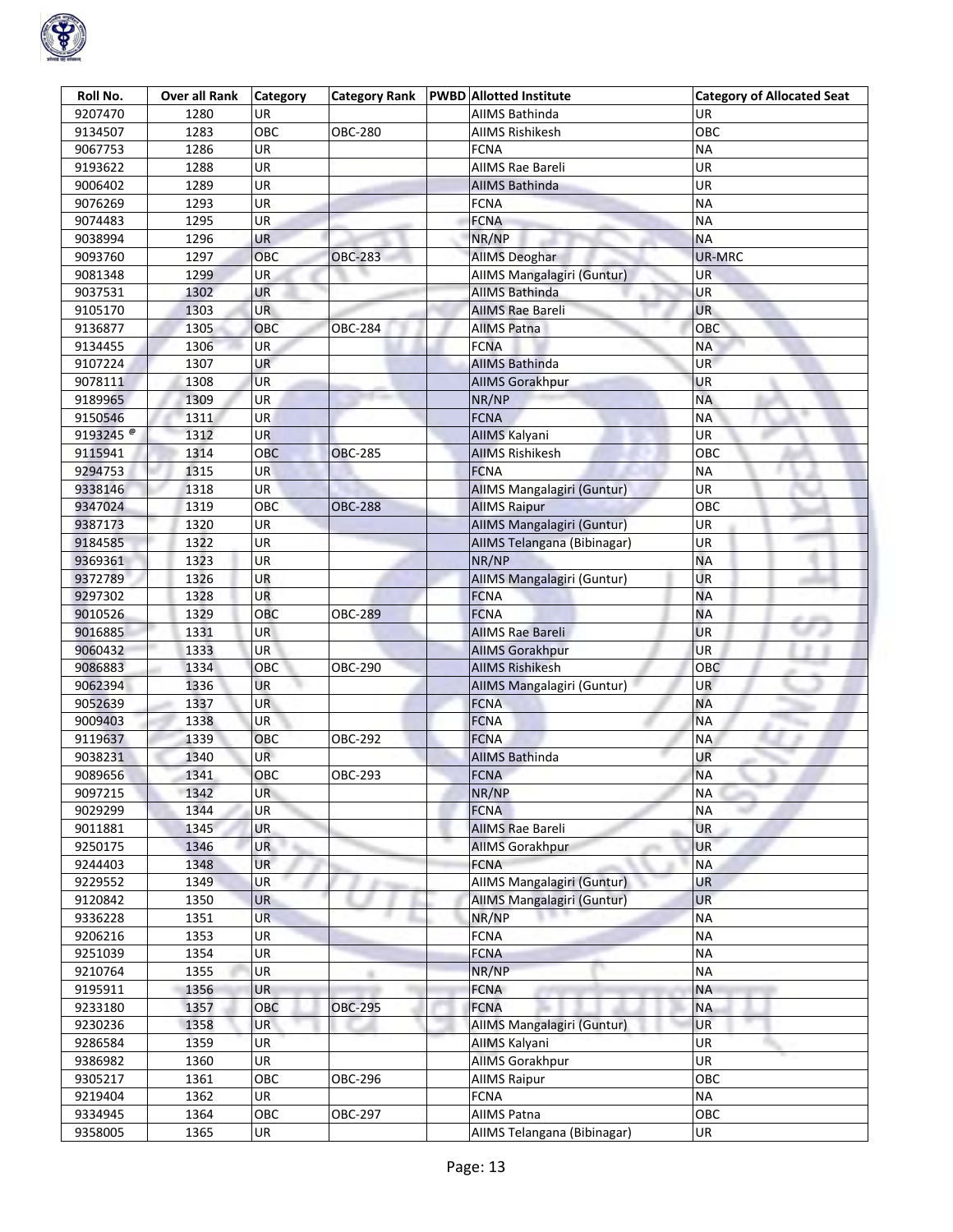

| Roll No.             | <b>Over all Rank</b> | <b>Category</b> | <b>Category Rank</b> | <b>PWBD</b> Allotted Institute | <b>Category of Allocated Seat</b> |
|----------------------|----------------------|-----------------|----------------------|--------------------------------|-----------------------------------|
| 9339424              | 1366                 | UR              |                      | AIIMS Telangana (Bibinagar)    | UR                                |
| 9356115              | 1367                 | UR              |                      | <b>FCNA</b>                    | <b>NA</b>                         |
| 9371862              | 1369                 | UR              |                      | <b>FCNA</b>                    | <b>NA</b>                         |
| 9360744              | 1370                 | UR              |                      | NR/NP                          | <b>NA</b>                         |
| 9349286              | 1371                 | OBC             | <b>OBC-298</b>       | <b>AIIMS Raipur</b>            | ОВС                               |
| 9186922              | 1373                 | UR              |                      | <b>FCNA</b>                    | <b>NA</b>                         |
| 9177591              | 1374                 | UR              |                      | NR/NP                          | <b>NA</b>                         |
| 9181547              | 1375                 | UR              |                      | AllMS Kalyani                  | UR                                |
| 9119752              | 1376                 | <b>UR</b>       |                      | AllMS Kalyani                  | <b>UR</b>                         |
| 9200105              | 1377                 | OBC             | <b>OBC-299</b>       | <b>AIIMS Raipur</b>            | OBC                               |
| 9230572              | 1380                 | UR              |                      | <b>AIIMS Gorakhpur</b>         | UR                                |
| 9115782              | 1381                 | <b>UR</b>       |                      | AIIMS Mangalagiri (Guntur)     | <b>UR</b>                         |
| 9189165              | 1382                 | <b>UR</b>       |                      | <b>FCNA</b>                    | <b>NA</b>                         |
| 9262518              | 1384                 | <b>UR</b>       |                      | AIIMS Telangana (Bibinagar)    | UR                                |
| 9275688              | 1385                 | OBC             | OBC-301              | <b>AIIMS Patna</b>             | OBC                               |
| 9249522              | 1386                 | <b>UR</b>       |                      | AIIMS Mangalagiri (Guntur)     | <b>UR</b>                         |
| 9253914              | 1387                 | UR              |                      | <b>FCNA</b>                    | <b>NA</b>                         |
| 9269264              | 1388                 | <b>UR</b>       |                      | <b>AIIMS Rae Bareli</b>        | UR                                |
| 9153060              | 1390                 | <b>UR</b>       |                      | AIIMS Telangana (Bibinagar)    | UR                                |
| 9254438              | 1392                 | UR              |                      | NR/NP                          | <b>NA</b>                         |
| 9205690              | 1393                 | <b>UR</b>       |                      | AIIMS Telangana (Bibinagar)    | UR                                |
| 9283633              | 1395                 | UR              |                      | <b>AIIMS Rae Bareli</b>        | UR                                |
| 9288245              | 1398                 | OBC             | <b>OBC-304</b>       | <b>AllMS Raipur</b>            | OBC                               |
| 9195637              | 1399                 | UR              |                      | <b>FCNA</b>                    | <b>NA</b>                         |
| 9177909              | 1401                 | UR              |                      | <b>AIIMS Gorakhpur</b>         | UR                                |
| 9136167              | 1402                 | OBC             | OBC-305              | <b>AIIMS Raipur</b>            | OBC                               |
| 9156521              | 1403                 | OBC             | OBC-306              | <b>AllMS Raipur</b>            | OBC                               |
| 9125291              | 1404                 | OBC             | OBC-307              | <b>FCNA</b>                    | <b>NA</b>                         |
| 9136867 <sup>®</sup> | 1405                 | OBC             | <b>OBC-308</b>       | <b>AIIMS Bathinda</b>          | OBC                               |
| 9103024              | 1406                 | OBC             | OBC-309              | <b>FCNA</b>                    | <b>NA</b>                         |
| 9118458              | 1407                 | <b>UR</b>       |                      | <b>FCNA</b>                    | <b>NA</b>                         |
| 9131743              | 1409                 | UR              |                      | <b>FCNA</b>                    | <b>NA</b>                         |
| 9138050              | 1410                 | <b>UR</b>       |                      | <b>AllMS Gorakhpur</b>         | UR                                |
| 9100195              | 1412                 | UR.             |                      | <b>FCNA</b>                    | <b>NA</b>                         |
| 9318270              | 1413                 | UR              |                      | <b>FCNA</b>                    | ΝA                                |
| 9362943              | 1414                 | <b>UR</b>       |                      | <b>FCNA</b>                    | ΝA                                |
| 9368971              | 1416                 | <b>UR</b>       |                      | AIIMS Telangana (Bibinagar)    | UR                                |
| 9196783              | 1417                 | UR              |                      | NR/NP                          | <b>NA</b>                         |
| 9360632              | 1418                 | <b>SC</b>       | $SC-19$              | <b>FCNA</b>                    | NA<br><b>STARTS</b>               |
| 9380145              | 1419                 | UR              |                      | AIIMS Rae Bareli               | UR                                |
| 9084742 <sup>@</sup> | 1422                 | OBC             | OBC-312              | <b>AIIMS Bathinda</b>          | <b>OBC</b>                        |
| 9034960              | 1423                 | <b>UR</b>       |                      | <b>AllMS Gorakhpur</b>         | <b>UR</b>                         |
| 9016401              | 1424                 | <b>UR</b>       |                      | AIIMS Telangana (Bibinagar)    | UR                                |
| 9037578              | 1425                 | OBC             | OBC-313              | <b>AIIMS Raipur</b>            | OBC                               |
| 9021088              | 1426                 | <b>UR</b>       |                      | NR/NP                          | <b>NA</b>                         |
| 9003450              | 1427                 | <b>OBC</b>      | OBC-314              | <b>AllMS Raipur</b>            | ОВС                               |
| 9077783              | 1428                 | ОВС             | <b>OBC-315</b>       | <b>FCNA</b>                    | <b>NA</b>                         |
| 9026137              | 1429                 | UR              |                      | AIIMS Telangana (Bibinagar)    | UR                                |
| 9038402              | 1430                 | OBC             | OBC-316              | <b>AIIMS Patna</b>             | OBC                               |
| 9091254              | 1431                 | <b>UR</b>       |                      | <b>FCNA</b>                    | <b>NA</b>                         |
| 9034170              | 1434                 | <b>UR</b>       |                      | <b>FCNA</b>                    | <b>NA</b>                         |
| 9310857 <sup>®</sup> | 1435                 | OBC             | OBC-319              | <b>AllMS Nagpur</b>            | OBC                               |
| 9335628              | 1436                 | <b>UR</b>       |                      | AIIMS Telangana (Bibinagar)    | UR                                |
| 9342700              | 1437                 | UR              |                      | <b>FCNA</b>                    | <b>NA</b>                         |
| 9322913              | 1438                 | UR              |                      | AIIMS Rae Bareli               | UR                                |
| 9322174              | 1439                 | UR              |                      | <b>FCNA</b>                    | <b>NA</b>                         |
| 9300763              | 1440                 | OBC             | OBC-320              | <b>FCNA</b>                    | <b>NA</b>                         |
| 9341811              | 1441                 | UR              |                      | <b>FCNA</b>                    | <b>NA</b>                         |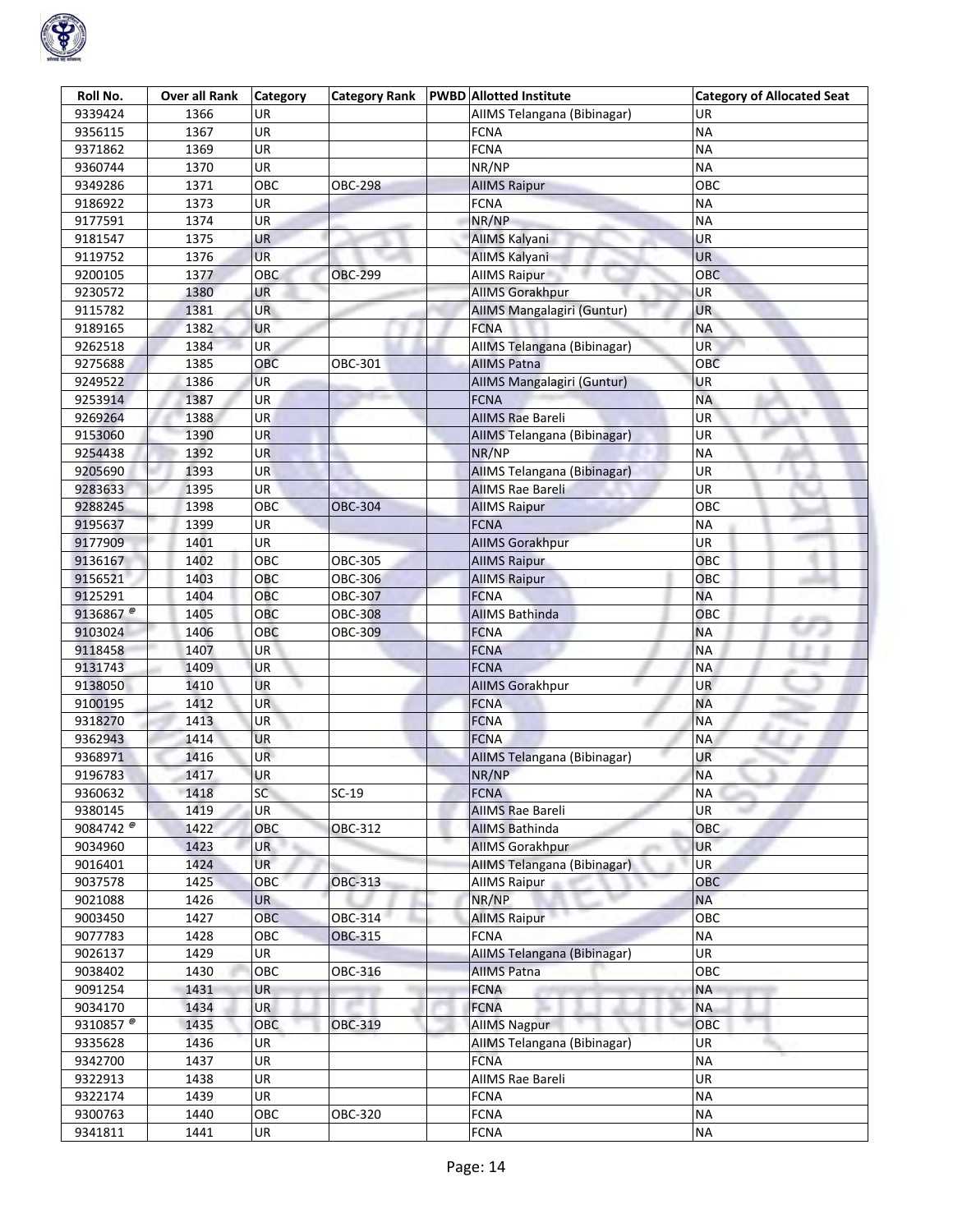

| Roll No.              | Over all Rank | Category  | <b>Category Rank</b> | <b>PWBD</b> Allotted Institute | <b>Category of Allocated Seat</b> |
|-----------------------|---------------|-----------|----------------------|--------------------------------|-----------------------------------|
| 9356304               | 1442          | OBC       | OBC-321              | <b>AIIMS Patna</b>             | овс                               |
| 9335095               | 1443          | UR        |                      | <b>FCNA</b>                    | <b>NA</b>                         |
| 9333082               | 1445          | UR        |                      | NR/NP                          | <b>NA</b>                         |
| 9151992               | 1447          | UR        |                      | <b>FCNA</b>                    | <b>NA</b>                         |
| 9122763               | 1448          | OBC       | OBC-323              | <b>AllMS Raipur</b>            | OBC                               |
| 9160825               | 1450          | UR        |                      | AIIMS Rae Bareli               | UR                                |
| 9152237               | 1451          | UR        |                      | AIIMS Telangana (Bibinagar)    | UR                                |
| 9160707               | 1452          | UR        |                      | NR/NP                          | <b>NA</b>                         |
| 9092428               | 1455          | <b>UR</b> |                      | AIIMS Telangana (Bibinagar)    | <b>UR</b>                         |
| 9229366               | 1458          | <b>UR</b> |                      | <b>AIIMS Gorakhpur</b>         | UR                                |
| 9123740 $\frac{1}{6}$ | 1459          | OBC       | OBC-326              | <b>AIIMS Bathinda</b>          | ОВС                               |
| 9097069               | 1460          | OBC       | OBC-327              | <b>FCNA</b>                    | <b>NA</b>                         |
| 9018123               | 1461          | UR        |                      | <b>FCNA</b>                    | <b>NA</b>                         |
| 9094397 $\frac{1}{6}$ | 1462          | OBC       | OBC-328              | <b>AllMS Nagpur</b>            | OBC                               |
| 9009829               | 1463          | <b>UR</b> |                      | <b>FCNA</b>                    | <b>NA</b>                         |
| 9029701               | 1464          | UR        |                      | <b>AIIMS Rae Bareli</b>        | UR                                |
| 9044784               | 1465          | OBC       | <b>OBC-329</b>       | <b>AIIMS Raipur</b>            | OBC                               |
| 9040657               | 1466          | OBC       | <b>OBC-330</b>       | <b>FCNA</b>                    | ΝA                                |
| 9030190               | 1467          | <b>UR</b> |                      | AIIMS Telangana (Bibinagar)    | UR                                |
| 9074820               | 1468          | <b>UR</b> |                      | <b>AIIMS Rae Bareli</b>        | UR                                |
| 9040420               | 1469          | UR        |                      | <b>FCNA</b>                    | <b>NA</b>                         |
| 9076347               | 1470          | UR        |                      | <b>AIIMS Gorakhpur</b>         | UR                                |
| 9036535               | 1471          | OBC       | OBC-331              | <b>FCNA</b>                    | <b>NA</b>                         |
| 9029326               | 1474          | OBC       | OBC-332              | <b>AIIMS Raipur</b>            | OBC                               |
| 9000147               | 1475          | UR        |                      | <b>FCNA</b>                    | <b>NA</b>                         |
| 9076190               | 1477          | <b>UR</b> |                      | <b>AIIMS Gorakhpur</b>         | UR                                |
| 9028113               | 1478          | UR        |                      | <b>AIIMS Gorakhpur</b>         | UR                                |
| 9090272               | 1479          | <b>UR</b> |                      | <b>FCNA</b>                    | <b>NA</b>                         |
| 9277491               | 1480          | <b>UR</b> |                      | <b>FCNA</b>                    | <b>NA</b>                         |
| 9200651               | 1481          | UR        |                      | <b>AllMS Gorakhpur</b>         | <b>UR</b>                         |
| 9216634               | 1483          | UR        |                      | <b>AIIMS Gorakhpur</b>         | UR                                |
| 9191779               | 1491          | UR        |                      | <b>FCNA</b>                    | <b>NA</b>                         |
| 9229361               | 1492          | <b>UR</b> |                      | <b>FCNA</b>                    | <b>NA</b>                         |
| 9206960               | 1493          | OBC       | OBC-338              | <b>AIIMS Patna</b>             | OBC                               |
| 9247154               | 1495          | OBC       | OBC-340              | <b>AIIMS Raipur</b>            | OBC                               |
| 9240404               | 1497          | OBC       | OBC-341              | <b>FCNA</b>                    | <b>NA</b>                         |
| 9250907               | 1498          | UR        |                      | AIIMS Telangana (Bibinagar)    | <b>UR</b>                         |
| 9346691               | 1499          | <b>UR</b> |                      | <b>FCNA</b>                    | <b>NA</b>                         |
| 9306274               | 1501          | OBC       | OBC-343              | <b>AllMS Raipur</b>            | OBC                               |
| 9348382               | 1502          | UR        |                      | NR/NP                          | <b>NA</b>                         |
| 9346502               | 1503          | <b>UR</b> |                      | <b>FCNA</b>                    | <b>NA</b>                         |
| 9360108               | 1504          | <b>UR</b> |                      | AIIMS Telangana (Bibinagar)    | UR                                |
| 9324818               | 1506          | <b>UR</b> |                      | <b>FCNA</b>                    | <b>NA</b>                         |
| 9376917               | 1508          | UR        |                      | <b>FCNA</b>                    | <b>NA</b>                         |
| 9378563               | 1509          | UR        |                      | <b>AIIMS Gorakhpur</b>         | <b>UR</b>                         |
| 9319954               | 1510          | <b>UR</b> |                      | <b>FCNA</b>                    | <b>NA</b>                         |
| 9222505               | 1512          | UR        |                      | <b>FCNA</b>                    | <b>NA</b>                         |
| 9327498               | 1513          | OBC       | <b>OBC-346</b>       | <b>AIIMS Patna</b>             | OBC                               |
| 9338385               | 1514          | OBC       | OBC-347              | <b>FCNA</b>                    | <b>NA</b>                         |
| 9186931               | 1516          | <b>UR</b> |                      | <b>AllMS Gorakhpur</b>         | UR                                |
| 9137818               | 1517          | UR        |                      | <b>AIIMS Gorakhpur</b>         | <b>UR</b>                         |
| 9147093               | 1518          | UR        |                      | <b>FCNA</b>                    | <b>NA</b>                         |
| 9179441               | 1519          | <b>UR</b> |                      | <b>AIIMS Gorakhpur</b>         | UR                                |
| 9175966 <sup>@</sup>  | 1520          | OBC       | OBC-348              | AIIMS Mangalagiri (Guntur)     | OBC                               |
| 9264411               | 1521          | UR        |                      | AIIMS Rae Bareli               | UR                                |
| 9156754               | 1522          | UR        |                      | AIIMS Rae Bareli               | UR                                |
| 9190048               | 1523          | OBC       | OBC-349              | <b>AIIMS Nagpur</b>            | OBC                               |
| 9189803               | 1524          | OBC       | OBC-350              | <b>FCNA</b>                    | <b>NA</b>                         |
|                       |               |           |                      |                                |                                   |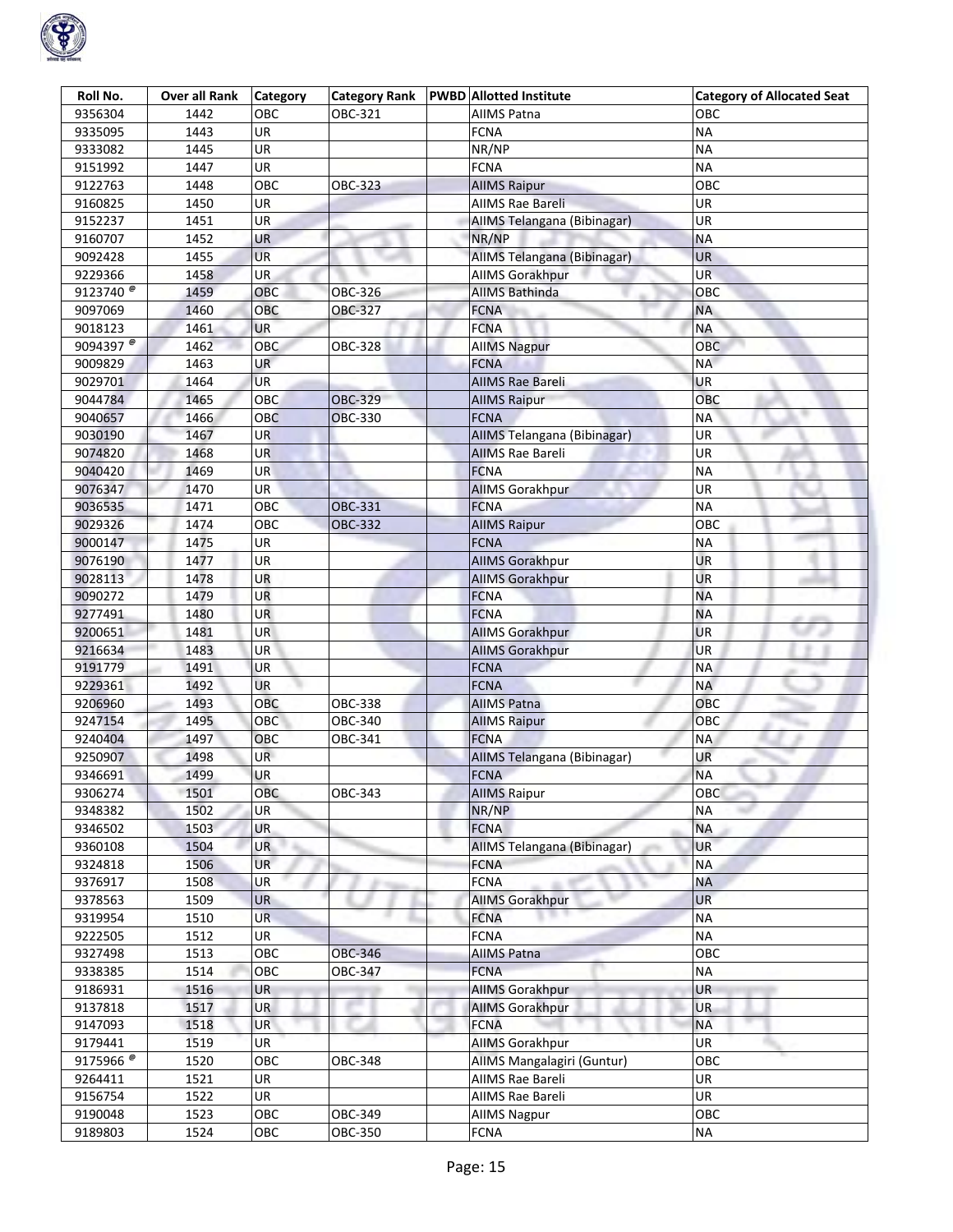

| Roll No.                          | <b>Over all Rank</b> | <b>Category</b> | <b>Category Rank</b> | <b>PWBD</b> Allotted Institute | <b>Category of Allocated Seat</b> |
|-----------------------------------|----------------------|-----------------|----------------------|--------------------------------|-----------------------------------|
| 9132471                           | 1526                 | UR              |                      | NR/NP                          | ΝA                                |
| 9037823                           | 1528                 | OBC             | OBC-353              | <b>FCNA</b>                    | <b>NA</b>                         |
| 9096435                           | 1530                 | UR              |                      | NR/NP                          | <b>NA</b>                         |
| 9076120 <sup><math>@</math></sup> | 1532                 | OBC             | OBC-354              | <b>AIIMS Bathinda</b>          | OBC                               |
| 9083551                           | 1533                 | UR              |                      | <b>FCNA</b>                    | <b>NA</b>                         |
| 9067440                           | 1534                 | OBC             | <b>OBC-355</b>       | <b>AllMS Raipur</b>            | OBC                               |
| 9043435                           | 1535                 | UR              |                      | <b>FCNA</b>                    | <b>NA</b>                         |
| 9025143                           | 1537                 | OBC             | <b>OBC-356</b>       | <b>AIIMS Raipur</b>            | OBC                               |
| 9075835                           | 1538                 | <b>UR</b>       |                      | <b>FCNA</b>                    | <b>NA</b>                         |
| 9030467                           | 1539                 | <b>UR</b>       |                      | <b>AIIMS Rae Bareli</b>        | UR                                |
| 9020158                           | 1540                 | UR              |                      | <b>AIIMS Rae Bareli</b>        | UR                                |
| 9090131 $\frac{1}{6}$             | 1543                 | SC              | $SC-20$              | <b>AIIMS Bhubaneswar</b>       | SC                                |
| 9204960                           | 1544                 | <b>UR</b>       |                      | NR/NP                          | <b>NA</b>                         |
| 9259256                           | 1545                 | <b>UR</b>       |                      | <b>FCNA</b>                    | <b>NA</b>                         |
| 9249571                           | 1546                 | <b>UR</b>       |                      | <b>FCNA</b>                    | <b>NA</b>                         |
| 9291018                           | 1547                 | <b>UR</b>       |                      | AIIMS Kalyani                  | <b>UR</b>                         |
| 9279268                           | 1548                 | UR              |                      | <b>FCNA</b>                    | <b>NA</b>                         |
| 9196044                           | 1550                 | <b>UR</b>       |                      | <b>FCNA</b>                    | <b>NA</b>                         |
| 9216333                           | 1551                 | <b>UR</b>       |                      | <b>FCNA</b>                    | <b>NA</b>                         |
| 9241820                           | 1552                 | UR              |                      | <b>FCNA</b>                    | <b>NA</b>                         |
| 9232552                           | 1553                 | <b>UR</b>       |                      | <b>AIIMS Rae Bareli</b>        | UR                                |
| 9258677                           | 1554                 | UR              |                      | <b>FCNA</b>                    | <b>NA</b>                         |
| 9361142                           | 1557                 | UR              |                      | <b>FCNA</b>                    | <b>NA</b>                         |
| 9344005                           | 1558                 | UR              |                      | <b>FCNA</b>                    | <b>NA</b>                         |
| 9312574                           | 1561                 | UR              |                      | <b>FCNA</b>                    | <b>NA</b>                         |
| 9329999                           | 1562                 | <b>UR</b>       |                      | <b>FCNA</b>                    | <b>NA</b>                         |
| 9375178                           | 1563                 | UR              |                      | <b>AllMS Deoghar</b>           | UR                                |
| 9352838                           | 1564                 | <b>UR</b>       |                      | <b>AIIMS Rae Bareli</b>        | <b>UR</b>                         |
| 9320218                           | 1565                 | <b>UR</b>       |                      | <b>FCNA</b>                    | <b>NA</b>                         |
| 9309418                           | 1566                 | UR              |                      | <b>AllMS Deoghar</b>           | UR                                |
| 9328105                           | 1567                 | UR              |                      | AllMS Kalyani                  | <b>UR</b>                         |
| 9351872                           | 1568                 | UR              |                      | <b>AllMS Deoghar</b>           | UR                                |
| 9340140                           | 1570                 | <b>UR</b>       |                      | <b>AIIMS Rae Bareli</b>        | UR                                |
| 9306738                           | 1571                 | UR.             |                      | <b>AIIMS Rae Bareli</b>        | UR                                |
| 9314711                           | 1572                 | UR              |                      | <b>AIIMS Deoghar</b>           | UR                                |
| 9335967                           | 1574                 | <b>UR</b>       |                      | <b>FCNA</b>                    | ΝA                                |
| 9104954                           | 1575                 | <b>UR</b>       |                      | <b>AllMS Kalyani</b>           | UR                                |
| 9146036                           | 1576                 | UR              |                      | NR/NP                          | <b>NA</b>                         |
| 9138736                           | 1577                 | OBC             | OBC-359              | <b>AIIMS Patna</b>             | ОВС                               |
| 9141364                           | 1580                 | UR              |                      | <b>FCNA</b>                    | NΑ                                |
| 9172452                           | 1581                 | <b>UR</b>       |                      | <b>FCNA</b>                    | <b>NA</b>                         |
| 9118486                           | 1582                 | UR              |                      | NR/NP                          | <b>NA</b>                         |
| 9139843                           | 1583                 | OBC             | <b>OBC-360</b>       | <b>AIIMS Patna</b>             | OBC                               |
| 9106527                           | 1585                 | UR              |                      | AllMS Kalyani                  | UR                                |
| 9214671                           | 1589                 | OBC             | OBC-362              | <b>AIIMS Patna</b>             | <b>OBC</b>                        |
| 9244259                           | 1593                 | UR.             |                      | <b>FCNA</b>                    | <b>NA</b>                         |
| 9225686                           | 1594                 | UR              |                      | <b>FCNA</b>                    | <b>NA</b>                         |
| 9262177                           | 1596                 | OBC             | <b>OBC-363</b>       | NR/NP                          | <b>NA</b>                         |
| 9202912                           | 1597                 | UR              |                      | <b>AllMS Deoghar</b>           | UR                                |
| 9248881                           | 1598                 | OBC             | OBC-364              | <b>AllMS Raipur</b>            | OBC                               |
| 9236401                           | 1601                 | <b>UR</b>       |                      | <b>AIIMS Deoghar</b>           | <b>UR</b>                         |
| 9025498                           | 1602                 | OBC             | OBC-367              | NR/NP                          | <b>NA</b>                         |
| 9089665                           | 1603                 | <b>UR</b>       |                      | <b>AIIMS Deoghar</b>           | UR                                |
| 9047704                           | 1604                 | UR              |                      | <b>FCNA</b>                    | <b>NA</b>                         |
| 9005596                           | 1605                 | OBC             | OBC-368              | <b>AIIMS Raipur</b>            | OBC                               |
| 9077369                           | 1606                 | UR              |                      | AllMS Kalyani                  | UR                                |
| 9087753 <sup>®</sup>              | 1607                 | OBC             | OBC-369              | AIIMS Rae Bareli               | OBC                               |
| 9038208                           | 1608                 | OBC             | OBC-370              | <b>FCNA</b>                    | NA                                |
|                                   |                      |                 |                      |                                |                                   |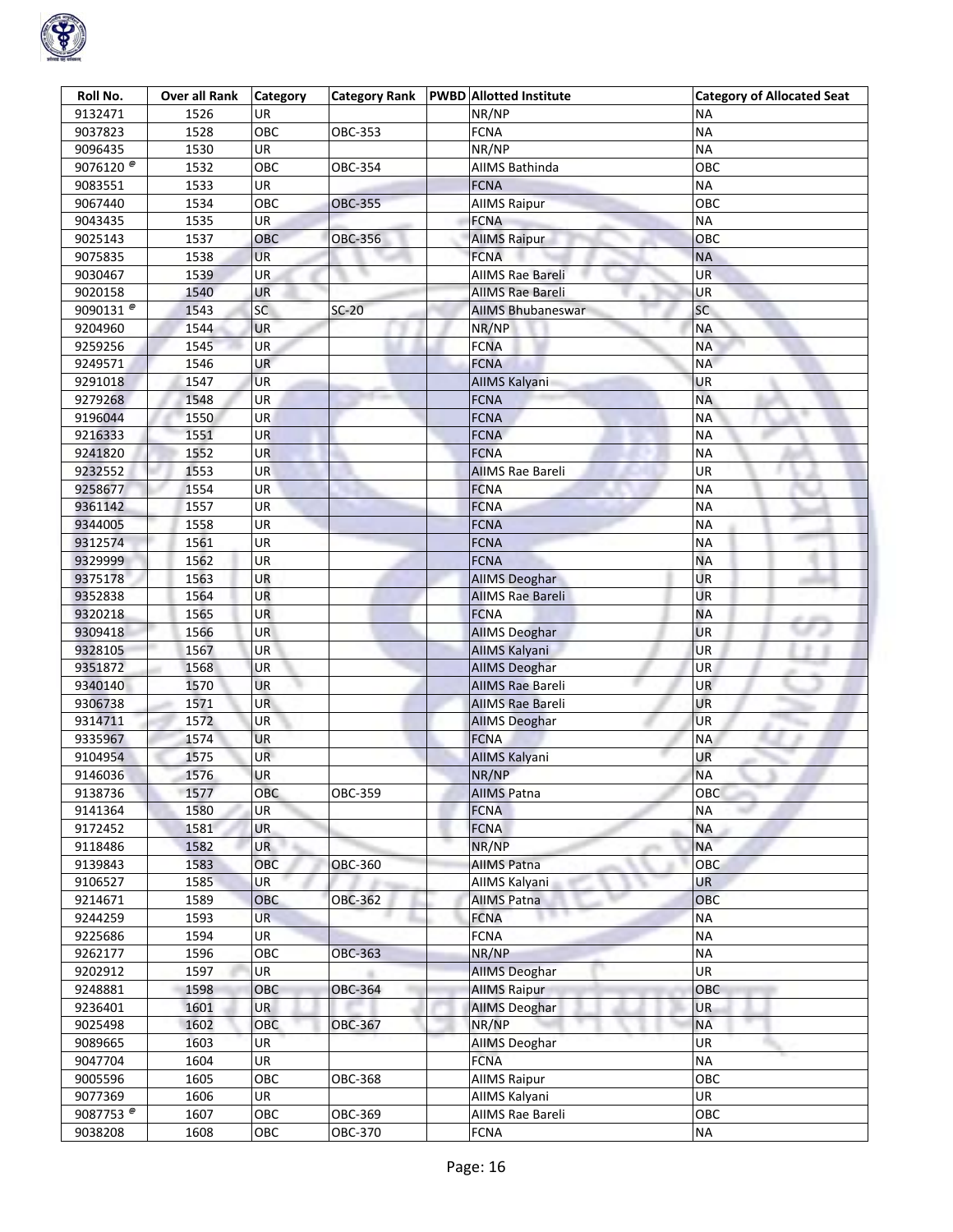

| Roll No.             | <b>Over all Rank</b> | <b>Category</b> | <b>Category Rank</b> | <b>PWBD</b> Allotted Institute | <b>Category of Allocated Seat</b> |
|----------------------|----------------------|-----------------|----------------------|--------------------------------|-----------------------------------|
| 9036831              | 1609                 | UR              |                      | <b>FCNA</b>                    | ΝA                                |
| 9025601              | 1610                 | UR              |                      | <b>FCNA</b>                    | <b>NA</b>                         |
| 9053544              | 1611                 | UR              |                      | AIIMS Kalyani                  | UR                                |
| 9031742              | 1612                 | UR              |                      | NR/NP                          | <b>NA</b>                         |
| 9045733              | 1613                 | UR              |                      | NR/NP                          | <b>NA</b>                         |
| 9012052              | 1615                 | UR              |                      | <b>FCNA</b>                    | <b>NA</b>                         |
| 9047170              | 1616                 | <b>OBC</b>      | OBC-371              | <b>AllMS Raipur</b>            | OBC                               |
| 9075528              |                      |                 |                      |                                |                                   |
|                      | 1617                 | UR<br><b>UR</b> |                      | AllMS Kalyani<br>NR/NP         | UR<br><b>NA</b>                   |
| 9024660              | 1618                 |                 |                      |                                |                                   |
| 9076223              | 1619                 | UR              |                      | NR/NP                          | <b>NA</b>                         |
| 9009300              | 1620                 | ОВС             | OBC-372              | <b>FCNA</b>                    | <b>NA</b>                         |
| 9266284              | 1622                 | <b>UR</b>       |                      | AllMS Kalyani                  | <b>UR</b>                         |
| 9161137              | 1623                 | <b>UR</b>       |                      | NR/NP                          | <b>NA</b>                         |
| 9288477              | 1624                 | <b>UR</b>       |                      | <b>FCNA</b>                    | <b>NA</b>                         |
| 9121163              | 1625                 | <b>UR</b>       |                      | NR/NP                          | <b>NA</b>                         |
| 9305135              | 1626                 | <b>UR</b>       |                      | <b>FCNA</b>                    | <b>NA</b>                         |
| 9135235              | 1627                 | UR              |                      | NR/NP                          | <b>NA</b>                         |
| 9128079              | 1628                 | OBC             | <b>OBC-374</b>       | <b>FCNA</b>                    | <b>NA</b>                         |
| 9164976              | 1630                 | <b>UR</b>       |                      | <b>FCNA</b>                    | <b>NA</b>                         |
| 9272711              | 1633                 | <b>UR</b>       |                      | NR/NP                          | <b>NA</b>                         |
| 9078259              | 1634                 | UR              |                      | <b>AIIMS Kalyani</b>           | UR                                |
| 9130398              | 1635                 | UR              |                      | <b>AIIMS Deoghar</b>           | UR                                |
| 9100038              | 1637                 | UR              |                      | <b>AllMS Deoghar</b>           | UR                                |
| 9303579              | 1638                 | UR              |                      | <b>FCNA</b>                    | <b>NA</b>                         |
| 9324460              | 1639                 | UR              |                      | NR/NP                          | <b>NA</b>                         |
| 9383878              | 1640                 | OBC             | OBC-376              | <b>AIIMS Raipur</b>            | ОВС                               |
| 9329794              | 1641                 | UR              |                      | <b>FCNA</b>                    | <b>NA</b>                         |
| 9357459              | 1644                 | UR              |                      | NR/NP                          | <b>NA</b>                         |
|                      |                      | <b>UR</b>       |                      | <b>FCNA</b>                    | <b>NA</b>                         |
| 9361477              | 1645                 | UR              |                      |                                | <b>UR</b>                         |
| 9320374              | 1647                 |                 |                      | <b>AIIMS Kalyani</b>           |                                   |
| 9293635              | 1648                 | UR              |                      | <b>AIIMS Deoghar</b>           | UR                                |
| 9374496              | 1649                 | <b>UR</b>       |                      | <b>FCNA</b>                    | <b>NA</b>                         |
| 9328389              | 1651                 | <b>UR</b>       |                      | NR/NP                          | <b>NA</b>                         |
| 9386611              | 1652                 | UR              |                      | <b>AIIMS Kalyani</b>           | UR                                |
| 9238068              | 1654                 | OBC             | OBC-378              | NR/NP                          | <b>NA</b>                         |
| 9260436              | 1656                 | <b>UR</b>       |                      | NR/NP                          | <b>NA</b>                         |
| 9266966              | 1658                 | OBC             | OBC-381              | <b>FCNA</b>                    | <b>NA</b>                         |
| 9215915              | 1659                 | <b>UR</b>       |                      | <b>AIIMS Deoghar</b>           | <b>UR</b>                         |
| 9258463 <sup>@</sup> | 1661                 | OBC             | <b>OBC-383</b>       | <b>AIIMS Bathinda</b>          | <b>OBC</b>                        |
| 9227393              | 1662                 | UR              |                      | <b>AIIMS Kalyani</b>           | UR                                |
| 9276274              | 1663                 | UR.             |                      | <b>FCNA</b>                    | <b>NA</b>                         |
| 9210046              | 1664                 | <b>UR</b>       |                      | <b>FCNA</b>                    | <b>NA</b>                         |
| 9242892              | 1665                 | <b>UR</b>       |                      | <b>FCNA</b>                    | <b>NA</b>                         |
| 9215029              | 1666                 | <b>UR</b>       | di va                | <b>FCNA</b>                    | <b>NA</b>                         |
| 9231184              | 1667                 | <b>UR</b>       |                      | <b>AIIMS Deoghar</b>           | <b>UR</b>                         |
| 9281723              | 1669                 | <b>UR</b>       |                      | <b>FCNA</b>                    | <b>NA</b>                         |
| 9207888              | 1670                 | UR              |                      | <b>AIIMS Deoghar</b>           | UR                                |
| 9191583              | 1672                 | UR              |                      | NR/NP                          | <b>NA</b>                         |
| 9211655              | 1673                 | UR              |                      | <b>AIIMS Deoghar</b>           | UR                                |
| 9223449              | 1674                 | <b>UR</b>       |                      | <b>FCNA</b>                    | <b>NA</b>                         |
| 9240527              | 1676                 | UR              |                      | NR/NP                          | <b>NA</b>                         |
| 9266731              | 1678                 | UR              |                      | <b>FCNA</b>                    | <b>NA</b>                         |
|                      |                      |                 |                      |                                |                                   |
| 9212955              | 1679                 | <b>UR</b>       |                      | <b>FCNA</b>                    | <b>NA</b>                         |
| 9197061              | 1680                 | OBC             | OBC-385              | <b>AIIMS Raipur</b>            | OBC                               |
| 9168916              | 1681                 | UR              |                      | NR/NP                          | <b>NA</b>                         |
| 9146041              | 1683                 | UR              |                      | AllMS Deoghar                  | UR                                |
| 9163619              | 1685                 | OBC             | <b>OBC-388</b>       | <b>AIIMS Bathinda</b>          | OBC                               |
| 9153428              | 1689                 | UR              |                      | AllMS Kalyani                  | UR                                |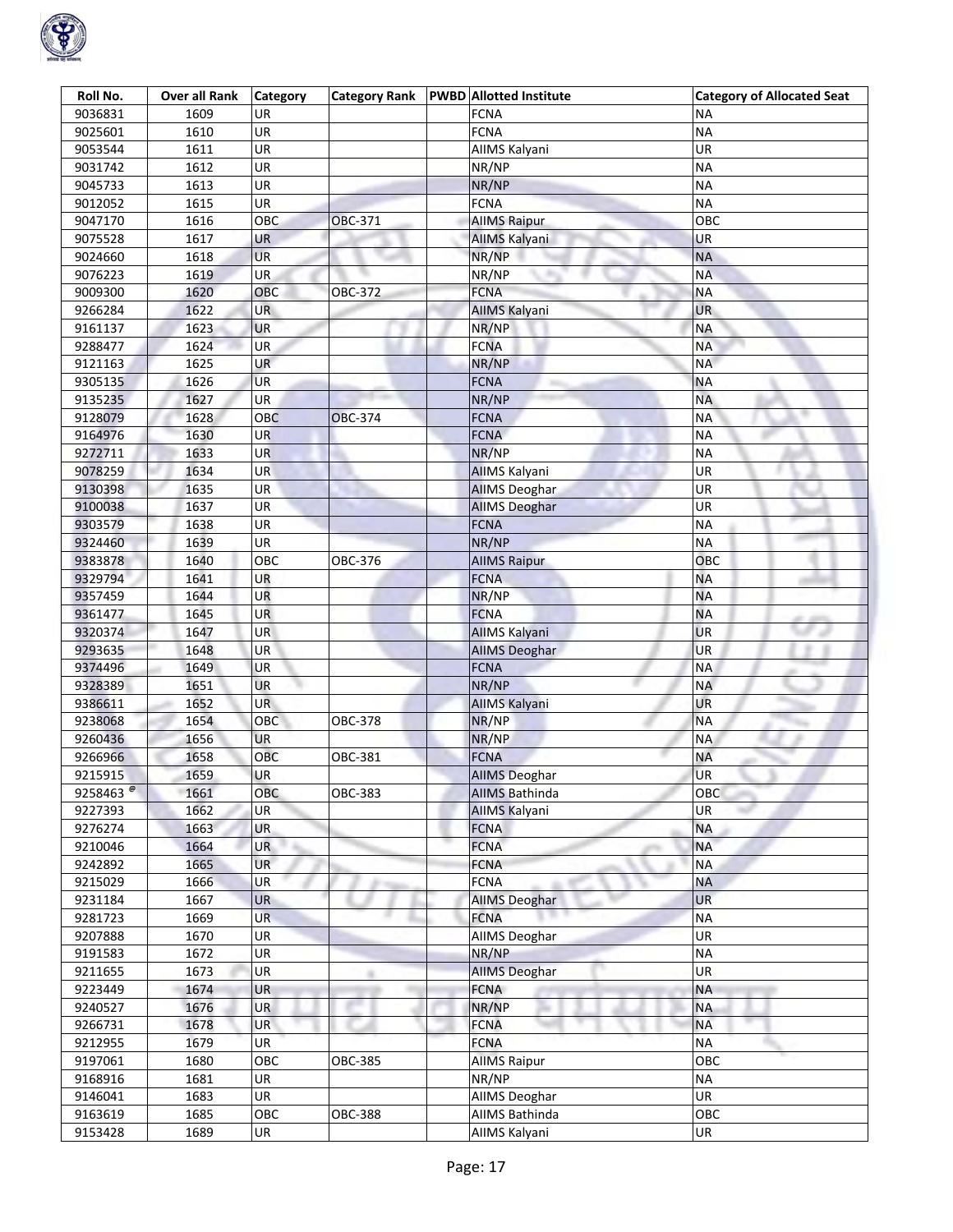

| Roll No.              | <b>Over all Rank</b> | <b>Category</b>          | <b>Category Rank</b> | <b>PWBD</b> Allotted Institute | <b>Category of Allocated Seat</b> |
|-----------------------|----------------------|--------------------------|----------------------|--------------------------------|-----------------------------------|
| 9155902               | 1690                 | OBC                      | OBC-391              | NR/NP                          | ΝA                                |
| 9190220               | 1692                 | UR                       |                      | <b>FCNA</b>                    | <b>NA</b>                         |
| 9193102               | 1693                 | $\overline{\mathsf{UR}}$ |                      | AllMS Kalyani                  | UR                                |
| 9172828 <sup>@</sup>  | 1694                 | OBC                      | OBC-393              | AllMS Gorakhpur                | OBC                               |
| 9093708               | 1695                 | UR                       |                      | <b>FCNA</b>                    | <b>NA</b>                         |
| 9054176               | 1697                 | UR                       |                      | NR/NP                          | <b>NA</b>                         |
| 9082159               | 1698                 | OBC                      | <b>OBC-395</b>       | <b>AIIMS Raipur</b>            | OBC                               |
| 9026992               | 1699                 | UR                       |                      | <b>AIIMS Kalyani</b>           | UR                                |
| 9178697               | 1700                 | <b>UR</b>                |                      | <b>AIIMS Deoghar</b>           | <b>UR</b>                         |
| 9029420               | 1701                 | <b>UR</b>                |                      | AllMS Deoghar                  | <b>UR</b>                         |
| 9049023               | 1702                 | UR                       |                      | <b>FCNA</b>                    | ΝA                                |
| 9040585               | 1703                 | UR                       |                      | <b>FCNA</b>                    | <b>NA</b>                         |
| 9038329               | 1705                 | UR                       |                      | NR/NP                          | <b>NA</b>                         |
| 9097253               | 1706                 | UR                       |                      | <b>AIIMS Deoghar</b>           | UR.                               |
| 9294362               | 1707                 | <b>UR</b>                |                      | <b>AIIMS Deoghar</b>           | <b>UR</b>                         |
| 9195910               | 1708                 | <b>UR</b>                |                      | <b>AIIMS Deoghar</b>           | UR                                |
| 9174972               | 1709                 | UR                       |                      | <b>AIIMS Deoghar</b>           | <b>UR</b>                         |
| 9375691               | 1710                 | <b>UR</b>                |                      | <b>AIIMS Deoghar</b>           | UR <sup>1</sup>                   |
| 9348538               | 1711                 | <b>OBC</b>               | <b>OBC-396</b>       | NR/NP                          | <b>NA</b>                         |
| 9370550               | 1712                 | OBC                      | <b>OBC-397</b>       | <b>AIIMS Patna</b>             | OBC                               |
| 9297332               | 1713                 | UR                       |                      | <b>FCNA</b>                    | <b>NA</b>                         |
| 9385687               | 1714                 | UR                       |                      | <b>FCNA</b>                    | <b>NA</b>                         |
| 9333196               | 1717                 | UR                       |                      | NR/NP                          | ΝA                                |
| 9357010               | 1718                 | UR                       |                      | <b>AIIMS Deoghar</b>           | UR                                |
| 9310483               | 1719                 | UR                       |                      | Seat allotment completed       | <b>NA</b>                         |
| 9090523               | 1721                 | UR                       |                      | Seat allotment completed       | <b>NA</b>                         |
| 9097782               | 1722                 | UR                       |                      | Seat allotment completed       | <b>NA</b>                         |
| 9076559               | 1724                 | <b>UR</b>                |                      | Seat allotment completed       | <b>NA</b>                         |
| 9028633               | 1725                 | <b>UR</b>                |                      | Seat allotment completed       | <b>NA</b>                         |
| 9086789 <sup>@</sup>  | 1726                 | SC                       | $SC-22$              | <b>AllMS Bhopal</b>            | SC                                |
| 9005238               | 1727                 | UR                       |                      | Seat allotment completed       | <b>NA</b>                         |
| 9012352               | 1728                 | UR                       |                      | Seat allotment completed       | <b>NA</b>                         |
| 9022711               | 1730                 | <b>UR</b>                |                      | Seat allotment completed       | NA                                |
| 9193931               | 1733                 | UR.                      |                      | Seat allotment completed       | <b>NA</b>                         |
| 9139332               | 1735                 | UR                       |                      | Seat allotment completed       | <b>NA</b>                         |
| 9121942               | 1737                 | <b>UR</b>                |                      | Seat allotment completed       | <b>NA</b>                         |
| 9113757               | 1738                 | <b>UR</b>                |                      | Seat allotment completed       | <b>NA</b>                         |
| 9292719               | 1739                 | UR                       |                      | Seat allotment completed       | <b>NA</b>                         |
| 9106194               | 1740                 | <b>UR</b>                |                      | Seat allotment completed       | <b>NA</b>                         |
| 9263523               | 1741                 | OBC                      | OBC-401              | <b>FCNA</b>                    | <b>STARTS</b><br><b>NA</b>        |
| 9137100               | 1743                 | UR.                      |                      | Seat allotment completed       | <b>NA</b>                         |
| 9115247               | 1745                 | OBC                      | <b>OBC-402</b>       | <b>AIIMS Patna</b>             | OBC                               |
| 9095566               | 1746                 | OBC                      | <b>OBC-403</b>       | <b>AIIMS Patna</b>             | OBC                               |
| 9175767               | 1747                 | OBC                      | <b>OBC-404</b>       | <b>FCNA</b>                    | <b>NA</b>                         |
| 9120919               | 1748                 | <b>UR</b>                |                      | Seat allotment completed       | <b>NA</b>                         |
| 9282362               | 1749                 | <b>UR</b>                |                      | Seat allotment completed       | <b>NA</b>                         |
|                       | 1750                 | UR                       |                      |                                | <b>NA</b>                         |
| 9115766<br>9347949    |                      |                          |                      | Seat allotment completed       | <b>NA</b>                         |
| 9322164 $\frac{1}{6}$ | 1751<br>1752         | UR<br>SC                 |                      | Seat allotment completed       | SC                                |
|                       |                      | OBC                      | $SC-23$              | <b>AIIMS Rishikesh</b>         |                                   |
| 9333220               | 1753                 |                          | OBC-405              | <b>AIIMS Bathinda</b>          | OBC                               |
| 9312153               | 1754                 | OBC                      | <b>OBC-406</b>       | NR/NP                          | <b>NA</b>                         |
| 9325155               | 1756                 | UR                       |                      | Seat allotment completed       | <b>NA</b>                         |
| 9345060               | 1758                 | OBC                      | OBC-407              | NR/NP                          | <b>NA</b>                         |
| 9357433               | 1761                 | UR                       |                      | NR/NP                          | <b>NA</b>                         |
| 9296825               | 1762                 | UR                       |                      | Seat allotment completed       | <b>NA</b>                         |
| 9352279 <sup>®</sup>  | 1763                 | OBC                      | <b>OBC-408</b>       | AllMS Kalyani                  | OBC                               |
| 9376779               | 1764                 | UR                       |                      | Seat allotment completed       | <b>NA</b>                         |
| 9329531               | 1765                 | UR                       |                      | Seat allotment completed       | ΝA                                |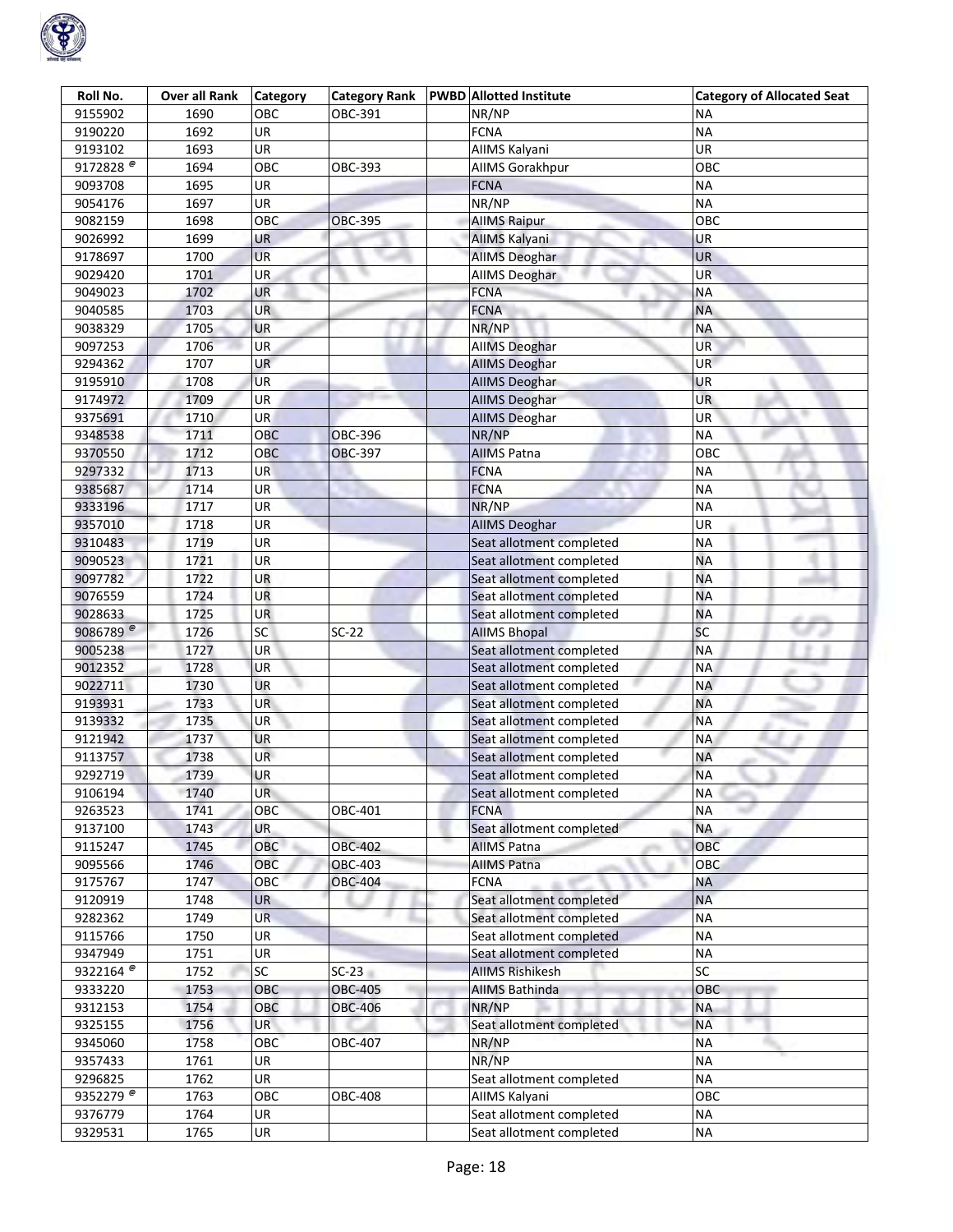

| Roll No. | Over all Rank | Category   | <b>Category Rank</b> | <b>PWBD</b> Allotted Institute | <b>Category of Allocated Seat</b> |
|----------|---------------|------------|----------------------|--------------------------------|-----------------------------------|
| 9330432  | 1766          | UR         |                      | Seat allotment completed       | <b>NA</b>                         |
| 9388455  | 1767          | UR         |                      | Seat allotment completed       | <b>NA</b>                         |
| 9311677  | 1768          | UR         |                      | Seat allotment completed       | <b>NA</b>                         |
| 9311448  | 1769          | UR         |                      | Seat allotment completed       | <b>NA</b>                         |
| 9284050  | 1771          | OBC        | OBC-409              | NR/NP                          | <b>NA</b>                         |
| 9231160  | 1773          | UR         |                      | NR/NP                          | <b>NA</b>                         |
| 9227557  | 1774          | OBC        | <b>OBC-410</b>       | <b>AIIMS Patna</b>             | OBC                               |
| 9268843  | 1776          | UR         |                      | Seat allotment completed       | <b>NA</b>                         |
| 9264588  | 1777          | <b>UR</b>  |                      | NR/NP                          | <b>NA</b>                         |
| 9191276  | 1778          | <b>UR</b>  |                      | Seat allotment completed       | <b>NA</b>                         |
| 9233478  | 1780          | UR         |                      | Seat allotment completed       | <b>NA</b>                         |
| 9013570  | 1781          | OBC        | OBC-411              | <b>FCNA</b>                    | <b>NA</b>                         |
| 9049343  | 1783          | <b>UR</b>  |                      | Seat allotment completed       | <b>NA</b>                         |
| 9036354  | 1784          | UR         |                      | Seat allotment completed       | <b>NA</b>                         |
| 9095978  | 1786          | <b>OBC</b> | OBC-412              | <b>AIIMS Patna</b>             | OBC                               |
| 9082773  | 1789          | <b>UR</b>  |                      | NR/NP                          | <b>NA</b>                         |
| 9046531  | 1790          | UR         |                      | Seat allotment completed       | <b>NA</b>                         |
| 9050581  | 1792          | <b>UR</b>  |                      | Seat allotment completed       | <b>NA</b>                         |
| 9000660  | 1793          | <b>UR</b>  |                      | Seat allotment completed       | <b>NA</b>                         |
| 9078615  | 1795          | OBC        | <b>OBC-414</b>       | <b>AIIMS Patna</b>             | OBC                               |
| 9280399  | 1796          | <b>OBC</b> | <b>OBC-415</b>       | <b>AIIMS Patna</b>             | OBC                               |
| 9225579  | 1798          | UR         |                      | Seat allotment completed       | <b>NA</b>                         |
| 9231341  | 1799          | <b>UR</b>  |                      | Seat allotment completed       | <b>NA</b>                         |
| 9336954  | 1802          | UR         |                      | Seat allotment completed       | <b>NA</b>                         |
| 9240356  | 1803          | OBC        | <b>OBC-418</b>       | <b>AIIMS Patna</b>             | OBC                               |
| 9264068  | 1804          | OBC        | OBC-419              | <b>FCNA</b>                    | <b>NA</b>                         |
| 9199179  | 1805          | <b>UR</b>  |                      | Seat allotment completed       | <b>NA</b>                         |
| 9259659  | 1806          | <b>UR</b>  |                      | Seat allotment completed       | <b>NA</b>                         |
| 9121185  | 1807          | OBC        | <b>OBC-420</b>       | <b>AllMS Patna</b>             | OBC                               |
| 9219657  | 1809          | <b>UR</b>  |                      | Seat allotment completed       | <b>NA</b>                         |
| 9220966  | 1810          | <b>OBC</b> | <b>OBC-422</b>       | <b>AIIMS Patna</b>             | OBC                               |
| 9219251  | 1811          | <b>UR</b>  |                      | Seat allotment completed       | <b>NA</b>                         |
| 9200373  | 1813          | OBC        | OBC-423              | <b>AIIMS Patna</b>             | OBC                               |
| 9202581  | 1815          | <b>UR</b>  |                      | Seat allotment completed       | <b>NA</b>                         |
| 9217677  | 1816          | UR         |                      | Seat allotment completed       | <b>NA</b>                         |
| 9166075  | 1817          | <b>UR</b>  |                      | Seat allotment completed       | <b>NA</b>                         |
| 9135199  | 1818          | <b>UR</b>  |                      | Seat allotment completed       | <b>NA</b>                         |
| 9138066  | 1819          | OBC        | OBC-424              | NR/NP                          | <b>NA</b>                         |
| 9097474  | 1820          | <b>UR</b>  |                      | Seat allotment completed       | <b>NA</b>                         |
| 9110204  | 1821          | UR         |                      | Seat allotment completed       | <b>NA</b>                         |
| 9116454  | 1822          | <b>UR</b>  |                      | Seat allotment completed       | <b>NA</b>                         |
| 9118606  | 1823          | OBC<br>ù.  | <b>OBC-425</b>       | <b>AIIMS Patna</b>             | OBC                               |
| 9125276  | 1824          | <b>UR</b>  |                      | Seat allotment completed       | <b>NA</b>                         |
| 9149184  | 1827          | <b>UR</b>  |                      | Seat allotment completed       | <b>NA</b>                         |
| 9155317  | 1828          | OBC        | <b>OBC-427</b>       | <b>AIIMS Patna</b>             | OBC                               |
| 9179922  | 1829          | <b>UR</b>  |                      | Seat allotment completed       | <b>NA</b>                         |
| 9150761  | 1830          | <b>UR</b>  |                      | NR/NP                          | <b>NA</b>                         |
| 9132429  | 1831          | UR         |                      | NR/NP                          | <b>NA</b>                         |
| 9100793  | 1832          | OBC        | <b>OBC-428</b>       | <b>FCNA</b>                    | <b>NA</b>                         |
| 9128422  | 1834          | UR         |                      | Seat allotment completed       | <b>NA</b>                         |
| 9057657  | 1835          | <b>UR</b>  |                      | Seat allotment completed       | <b>NA</b>                         |
| 9130706  | 1836          | OBC        | <b>OBC-430</b>       | <b>AIIMS Bathinda</b>          | OBC                               |
| 9170192  | 1837          | <b>UR</b>  |                      | Seat allotment completed       | <b>NA</b>                         |
| 9150831  | 1839          | UR         |                      | Seat allotment completed       | <b>NA</b>                         |
| 9156913  | 1840          | OBC        | OBC-432              | <b>AIIMS Patna</b>             | OBC                               |
| 9375627  | 1842          | UR         |                      | Seat allotment completed       | <b>NA</b>                         |
| 9306476  | 1848          | OBC        | OBC-436              | <b>AIIMS Nagpur</b>            | OBC                               |
| 9353416  | 1849          | UR         |                      | NR/NP                          | <b>NA</b>                         |
|          |               |            |                      |                                |                                   |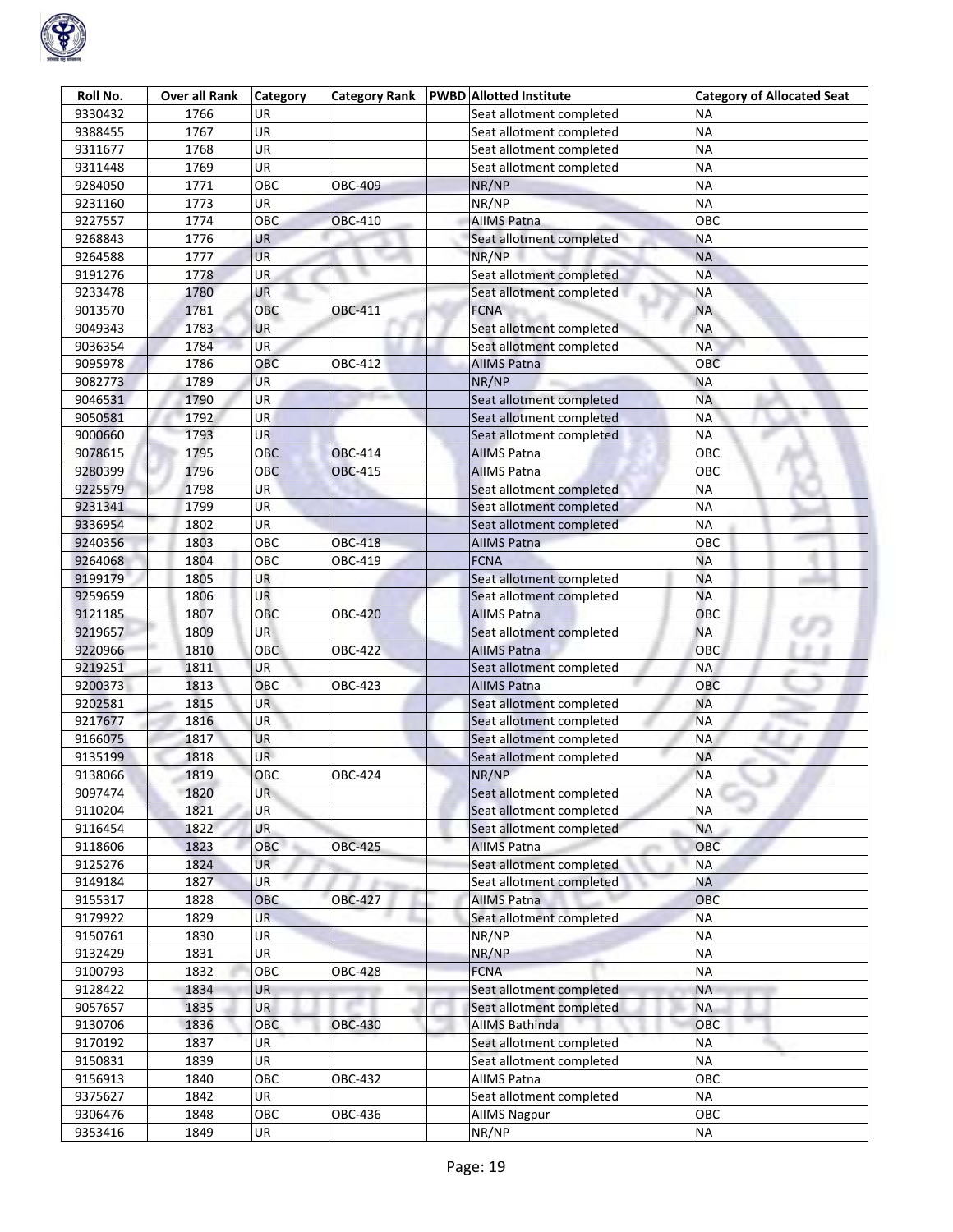

| Roll No.             | <b>Over all Rank</b> | <b>Category</b> | <b>Category Rank</b> | <b>PWBD</b> Allotted Institute | <b>Category of Allocated Seat</b> |
|----------------------|----------------------|-----------------|----------------------|--------------------------------|-----------------------------------|
| 9364187              | 1850                 | UR              |                      | Seat allotment completed       | ΝA                                |
| 9321370              | 1851                 | UR              |                      | Seat allotment completed       | <b>NA</b>                         |
| 9354842              | 1852                 | UR              |                      | Seat allotment completed       | <b>NA</b>                         |
| 9387064              | 1854                 | UR              |                      | NR/NP                          | <b>NA</b>                         |
| 9311393              | 1856                 | OBC             | OBC-437              | <b>AllMS Nagpur</b>            | OBC                               |
| 9294145              | 1857                 | UR              |                      | Seat allotment completed       | <b>NA</b>                         |
| 9334282              | 1858                 | UR              |                      | Seat allotment completed       | <b>NA</b>                         |
| 9054957              | 1860                 | UR              |                      | Seat allotment completed       | <b>NA</b>                         |
| 9072065              | 1861                 | <b>UR</b>       |                      | Seat allotment completed       | <b>NA</b>                         |
| 9011428              | 1862                 | OBC             | <b>OBC-439</b>       | <b>AllMS Nagpur</b>            | OBC                               |
| 9017713              | 1863                 | UR              |                      | Seat allotment completed       | <b>NA</b>                         |
| 9030776              | 1864                 | <b>UR</b>       |                      | Seat allotment completed       | <b>NA</b>                         |
| 9013232              | 1865                 | UR              |                      | Seat allotment completed       | <b>NA</b>                         |
| 9067763              | 1866                 | <b>UR</b>       |                      | Seat allotment completed       | <b>NA</b>                         |
| 9093425              | 1867                 | <b>UR</b>       |                      | Seat allotment completed       | <b>NA</b>                         |
| 9044476              | 1868                 | OBC             | OBC-440              | <b>AIIMS Nagpur</b>            | OBC                               |
| 9086519 <sup>@</sup> | 1869                 | SC              | $SC-25$              | <b>AIIMS Bhopal</b>            | <b>SC</b>                         |
| 9093012              | 1870                 | <b>UR</b>       |                      | Seat allotment completed       | <b>NA</b>                         |
| 9000415              | 1871                 | <b>UR</b>       |                      | NR/NP                          | <b>NA</b>                         |
| 9030429 <sup>®</sup> | 1872                 | OBC             | <b>OBC-441</b>       | AIIMS Telangana (Bibinagar)    | OBC                               |
| 9012174              | 1873                 | UR              |                      | Seat allotment completed       | <b>NA</b>                         |
| 9054585              | 1874                 | UR              |                      | Seat allotment completed       | <b>NA</b>                         |
| 9063203              | 1875                 | <b>UR</b>       |                      | Seat allotment completed       | <b>NA</b>                         |
| 9015442              | 1876                 | UR              |                      | Seat allotment completed       | <b>NA</b>                         |
| 9047477              | 1877                 | UR              |                      | NR/NP                          | <b>NA</b>                         |
| 9027591              | 1878                 | <b>UR</b>       |                      | Seat allotment completed       | <b>NA</b>                         |
| 9298527              | 1879                 | <b>SC</b>       | $SC-26$              | NR/NP                          | <b>NA</b>                         |
| 9275737              | 1883                 | <b>UR</b>       |                      | Seat allotment completed       | <b>NA</b>                         |
| 9288336              | 1885                 | ОВС             | OBC-445              | NR/NP                          | <b>NA</b>                         |
| 9217032              | 1886                 | UR              |                      | NR/NP                          | <b>NA</b>                         |
| 9230540              | 1887                 | <b>OBC</b>      | OBC-446              | <b>AIIMS Nagpur</b>            | OBC                               |
| 9235560              | 1888                 | UR              |                      | NR/NP                          | <b>NA</b>                         |
| 9191793              | 1890                 | <b>UR</b>       |                      | Seat allotment completed       | <b>NA</b>                         |
| 9199018              | 1891                 | UR.             |                      | NR/NP                          | <b>NA</b>                         |
| 9232223              | 1892                 | UR              |                      | Seat allotment completed       | <b>NA</b>                         |
| 9245144              | 1893                 | <b>UR</b>       |                      | Seat allotment completed       | <b>NA</b>                         |
| 9202799              | 1895                 | OBC             | <b>OBC-447</b>       | <b>AIIMS Gorakhpur</b>         | OBC                               |
| 9236823              | 1896                 | OBC             | <b>OBC-448</b>       | <b>FCNA</b>                    | <b>NA</b>                         |
| 9232724              | 1897                 | UR              |                      | Seat allotment completed       | <b>NA</b>                         |
| 9354696              | 1899                 | UR              |                      | Seat allotment completed       | <b>NA</b>                         |
| 9357090              | 1901                 | UR              |                      | Seat allotment completed       | <b>NA</b>                         |
| 9301957              | 1902                 | <b>UR</b>       |                      | Seat allotment completed       | <b>NA</b>                         |
| 9357510              | 1904                 | OBC             | <b>OBC-450</b>       | <b>FCNA</b>                    | <b>NA</b>                         |
| 9318798              | 1907                 | UR              |                      | Seat allotment completed       | <b>NA</b>                         |
| 9376905              | 1909                 | <b>UR</b>       |                      | Seat allotment completed       | <b>NA</b>                         |
| 9307109              | 1911                 | <b>UR</b>       |                      | Seat allotment completed       | <b>NA</b>                         |
| 9389291              | 1912                 | <b>UR</b>       |                      | Seat allotment completed       | <b>NA</b>                         |
| 9354612              | 1913                 | OBC             | <b>OBC-453</b>       | <b>AIIMS Nagpur</b>            | OBC                               |
| 9375544              | 1915                 | OBC             | OBC-454              | <b>FCNA</b>                    | <b>NA</b>                         |
| 9025553              | 1916                 | <b>UR</b>       |                      | Seat allotment completed       | ΝA                                |
| 9025300              | 1917                 | UR              |                      | NR/NP                          | <b>NA</b>                         |
| 9029588              | 1919                 | UR              |                      | NR/NP                          | <b>NA</b>                         |
| 9003520              | 1920                 | <b>UR</b>       |                      | Seat allotment completed       | <b>NA</b>                         |
| 9011013              | 1924                 | UR              |                      | Seat allotment completed       | <b>NA</b>                         |
| 9063377              | 1925                 | UR              |                      | Seat allotment completed       | <b>NA</b>                         |
| 9068650              | 1926                 | UR              |                      | Seat allotment completed       | <b>NA</b>                         |
| 9056765              | 1927                 | UR              |                      | Seat allotment completed       | <b>NA</b>                         |
| 9071445 <sup>®</sup> | 1928                 | OBC             | OBC-456              | AllMS Kalyani                  | OBC                               |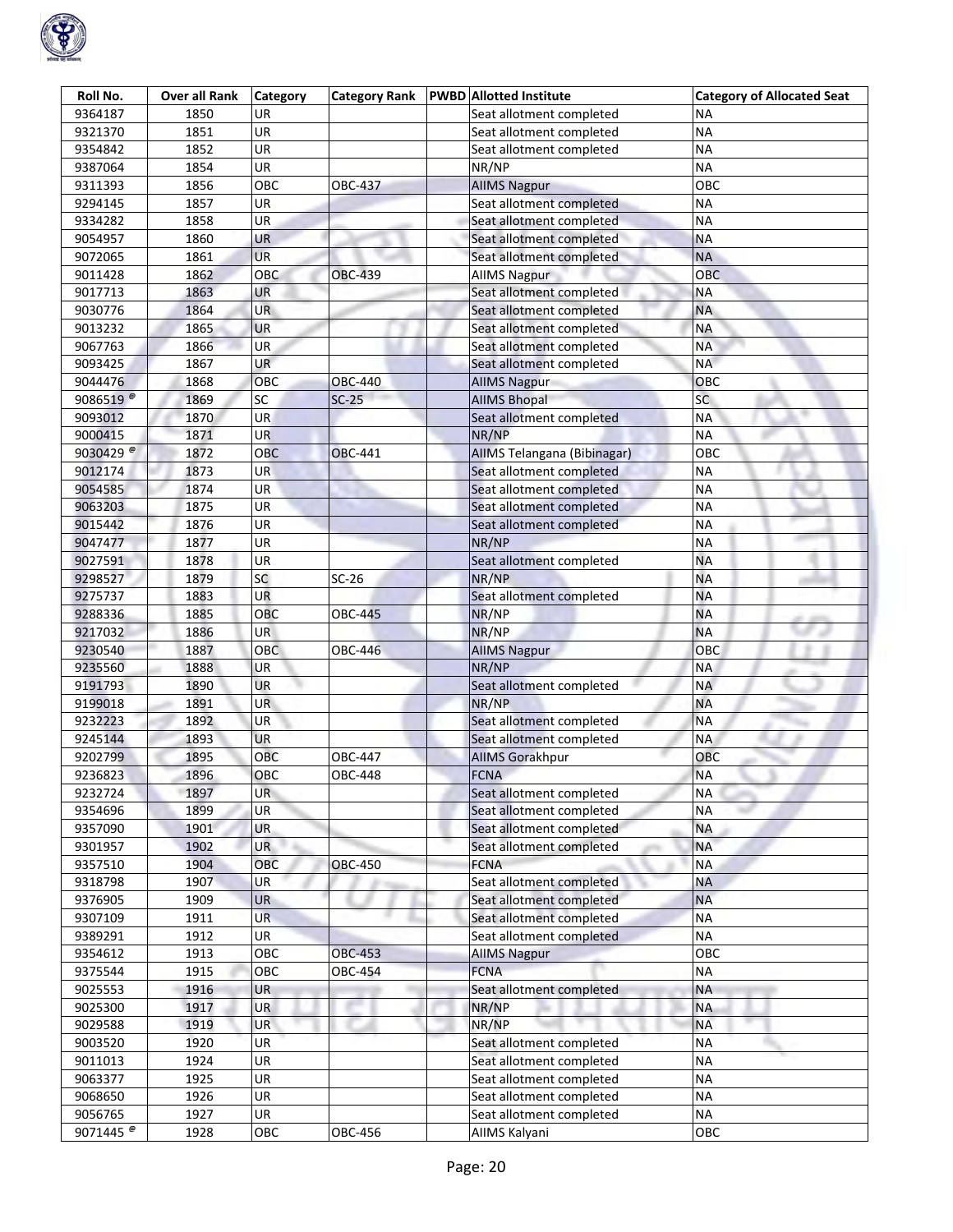

| Roll No.           | <b>Over all Rank</b> | Category   | <b>Category Rank</b> | <b>PWBD Allotted Institute</b> | <b>Category of Allocated Seat</b> |
|--------------------|----------------------|------------|----------------------|--------------------------------|-----------------------------------|
| 9089710            | 1929                 | OBC        | OBC-457              | <b>AllMS Nagpur</b>            | OBC                               |
| 9047015            | 1931                 | OBC        | OBC-459              | <b>AIIMS Nagpur</b>            | OBC                               |
| 9041106            | 1932                 | <b>UR</b>  |                      | Seat allotment completed       | <b>NA</b>                         |
| 9074624            | 1933                 | UR         |                      | NR/NP                          | <b>NA</b>                         |
| 9000527            | 1934                 | UR         |                      | Seat allotment completed       | <b>NA</b>                         |
| 9024463            | 1935                 | UR         |                      | NR/NP                          | <b>NA</b>                         |
| 9065258            | 1936                 | UR         |                      | Seat allotment completed       | <b>NA</b>                         |
| 9014797            | 1938                 | UR         |                      | Seat allotment completed       | <b>NA</b>                         |
| 9040762            | 1939                 | <b>UR</b>  |                      | Seat allotment completed       | <b>NA</b>                         |
| 9195544            | 1942                 | <b>UR</b>  |                      | Seat allotment completed       | <b>NA</b>                         |
| 9136171            | 1943                 | UR         |                      | Seat allotment completed       | <b>NA</b>                         |
| 9164619            | 1944                 | <b>UR</b>  |                      | NR/NP                          | <b>NA</b>                         |
| 9191154            | 1945                 | OBC        | <b>OBC-460</b>       | <b>AIIMS Nagpur</b>            | OBC                               |
| 9118139            | 1948                 | <b>UR</b>  |                      | Seat allotment completed       | <b>NA</b>                         |
| 9152568            | 1949                 | OBC        | OBC-462              | <b>AIIMS Nagpur</b>            | OBC                               |
| 9128006            | 1950                 | OBC        | OBC-463              | <b>AIIMS Rae Bareli</b>        | OBC                               |
| 9229660            | 1952                 | OBC        | <b>OBC-464</b>       | <b>FCNA</b>                    | <b>NA</b>                         |
| 9124296            | 1954                 | OBC        | <b>OBC-466</b>       | <b>AIIMS Nagpur</b>            | OBC                               |
| 9131609            | 1955                 | <b>OBC</b> | <b>OBC-467</b>       | <b>AIIMS Nagpur</b>            | <b>OBC</b>                        |
| 9115491            | 1956                 | <b>UR</b>  |                      | Seat allotment completed       | <b>NA</b>                         |
| 9225698            | 1957                 | <b>UR</b>  |                      | NR/NP                          | <b>NA</b>                         |
| 9245514 $^{\circ}$ | 1958                 | <b>OBC</b> | <b>OBC-468</b>       | <b>AIIMS Deoghar</b>           | <b>OBC</b>                        |
| 9324884            | 1960                 | UR         |                      | Seat allotment completed       | ΝA                                |
| 9238149            | 1961                 | UR         |                      | Seat allotment completed       | <b>NA</b>                         |
| 9233535            | 1962                 | UR         |                      | Seat allotment completed       | <b>NA</b>                         |
| 9229303            | 1964                 | UR         |                      | Seat allotment completed       | <b>NA</b>                         |
| 9207110            | 1965                 | UR         |                      | Seat allotment completed       | <b>NA</b>                         |
| 9221670            | 1967                 | <b>UR</b>  |                      | Seat allotment completed       | <b>NA</b>                         |
| 9225365            | 1968                 | OBC        | <b>OBC-470</b>       | NR/NP                          | <b>NA</b>                         |
| 9244028            | 1969                 | OBC        | OBC-471              | AIIMS Mangalagiri (Guntur)     | OBC                               |
| 9362525            | 1970                 | <b>UR</b>  |                      | NR/NP                          | <b>NA</b>                         |
| 9374488            | 1971                 | <b>UR</b>  |                      | Seat allotment completed       | <b>NA</b>                         |
| 9305104            | 1973                 | OBC        | OBC-473              | <b>AIIMS Nagpur</b>            | OBC                               |
| 9372899            | 1974                 | <b>UR</b>  |                      | Seat allotment completed       | <b>NA</b>                         |
| 9350264            | 1975                 | UR         |                      | Seat allotment completed       | <b>NA</b>                         |
| 9335848            | 1976                 | <b>UR</b>  |                      | Seat allotment completed       | <b>NA</b>                         |
| 9389891            | 1977                 | <b>UR</b>  |                      | Seat allotment completed       | <b>NA</b>                         |
| 9320923            | 1979                 | <b>UR</b>  |                      | NR/NP                          | <b>NA</b>                         |
| 9362498 *          | 1980                 | UR         |                      | Seat allotment completed       | <b>NA</b>                         |
| 9365000            | 1981                 | UR         |                      | Seat allotment completed       | <b>NA</b>                         |
| 9314483            | 1983                 | <b>UR</b>  |                      | Seat allotment completed       | <b>NA</b>                         |
| 9386267            | 1984                 | <b>UR</b>  |                      | Seat allotment completed       | <b>NA</b>                         |
| 9306104            | 1985                 | <b>UR</b>  |                      | Seat allotment completed       | <b>NA</b>                         |
| 9197600            | 1986                 | UR         |                      | Seat allotment completed       | <b>NA</b>                         |
| 9364142            | 1987                 | OBC        | OBC-476              | NR/NP                          | <b>NA</b>                         |
| 9344523            | 1988                 | <b>UR</b>  |                      | Seat allotment completed       | <b>NA</b>                         |
| 9374906            | 1989                 | UR         |                      | NR/NP                          | <b>NA</b>                         |
| 9364012            | 1990                 | UR         |                      | Seat allotment completed       | <b>NA</b>                         |
| 9346098            | 1991                 | UR         | m.                   | Seat allotment completed       | <b>NA</b>                         |
| 9323676            | 1993                 | UR         |                      | Seat allotment completed       | <b>NA</b>                         |
| 9199147            | 1994                 | UR         |                      | Seat allotment completed       | <b>NA</b>                         |
| 9155898            | 1995                 | <b>UR</b>  |                      | Seat allotment completed       | <b>NA</b>                         |
| 9193198            | 1996                 | OBC        | <b>OBC-478</b>       | <b>FCNA</b>                    | <b>NA</b>                         |
| 9126043            | 1997                 | OBC        | OBC-479              | <b>AllMS Nagpur</b>            | OBC                               |
| 9125640            | 1998                 | UR         |                      | Seat allotment completed       | <b>NA</b>                         |
| 9133881            | 1999                 | UR         |                      | Seat allotment completed       | <b>NA</b>                         |
| 9161863            | 2000                 | OBC        | OBC-480              | AllMS Gorakhpur                | OBC                               |
| 9188382            | 2001                 | UR         |                      | Seat allotment completed       | <b>NA</b>                         |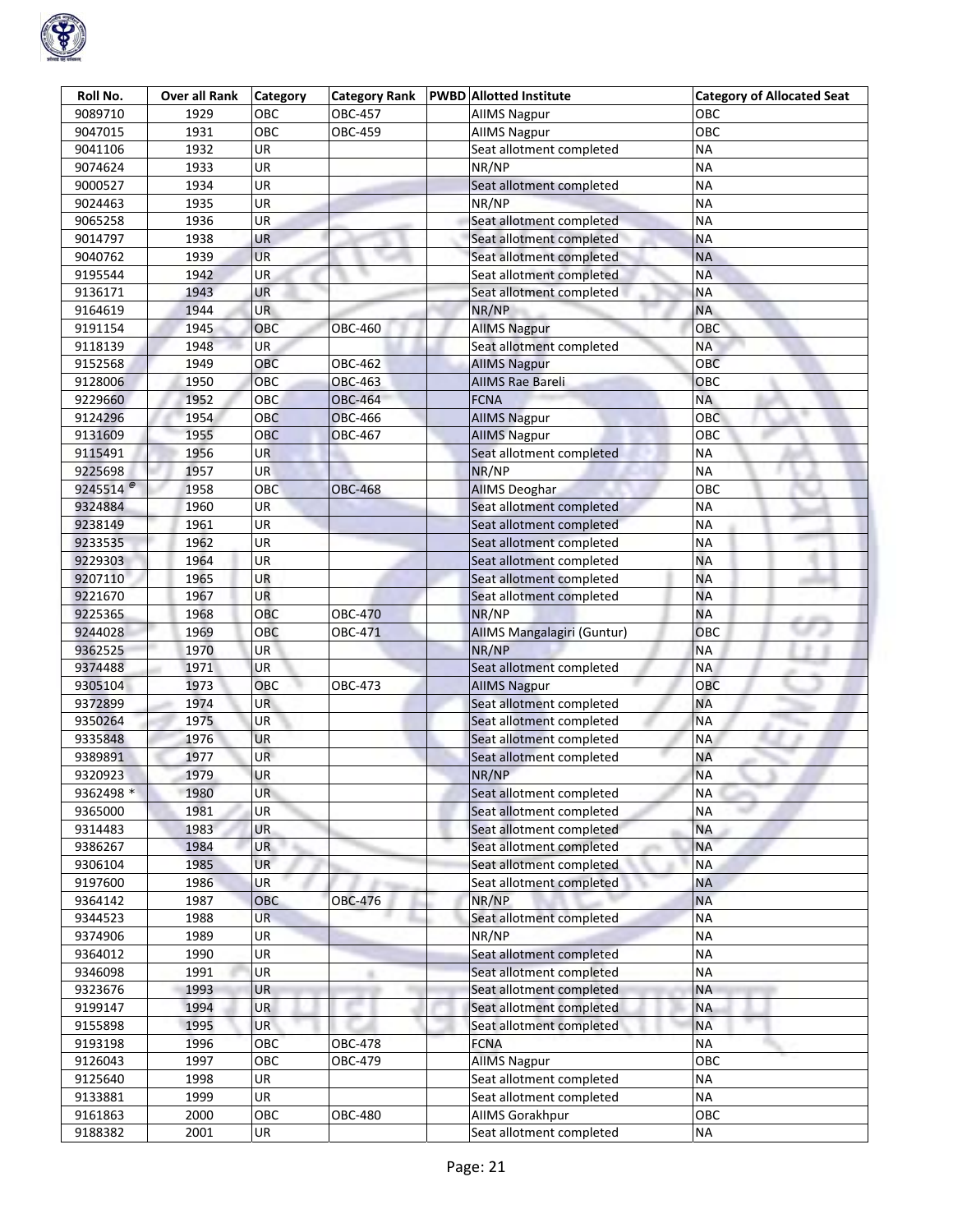

| Roll No. | <b>Over all Rank</b> | <b>Category</b> | <b>Category Rank</b> | <b>PWBD</b> Allotted Institute | <b>Category of Allocated Seat</b> |
|----------|----------------------|-----------------|----------------------|--------------------------------|-----------------------------------|
| 9170258  | 2002                 | OBC             | OBC-481              | AllMS Nagpur                   | овс                               |
| 9268811  | 2003                 | UR              |                      | NR/NP                          | <b>NA</b>                         |
| 9179761  | 2004                 | UR              |                      | NR/NP                          | <b>NA</b>                         |
| 9154325  | 2005                 | OBC             | OBC-482              | NR/NP                          | <b>NA</b>                         |
| 9103277  | 2007                 | OBC             | <b>OBC-483</b>       | <b>FCNA</b>                    | <b>NA</b>                         |
| 9108007  | 2008                 | UR              |                      | Seat allotment completed       | <b>NA</b>                         |
| 9135800  | 2009                 | OBC             | <b>OBC-484</b>       | <b>AllMS Nagpur</b>            | OBC                               |
| 9213712  | 2010                 | UR              |                      | Seat allotment completed       | <b>NA</b>                         |
| 9247312  | 2012                 | UR              |                      | Seat allotment completed       | <b>NA</b>                         |
| 9263150  | 2013                 | UR              |                      | Seat allotment completed       | <b>NA</b>                         |
| 9282265  | 2014                 | UR              |                      | Seat allotment completed       | <b>NA</b>                         |
| 9279064  | 2015                 | <b>UR</b>       |                      | Seat allotment completed       | <b>NA</b>                         |
| 9278806  | 2016                 | OBC             | <b>OBC-486</b>       | AIIMS Telangana (Bibinagar)    | OBC                               |
| 9187114  | 2017                 | <b>UR</b>       |                      | Seat allotment completed       | <b>NA</b>                         |
| 9263132  | 2019                 | OBC             | <b>OBC-488</b>       | NR/NP                          | <b>NA</b>                         |
| 9062276  | 2020                 | UR              |                      | Seat allotment completed       | <b>NA</b>                         |
| 9070623  | 2021                 | OBC             | <b>OBC-489</b>       | <b>AIIMS Nagpur</b>            | OBC                               |
| 9044813  | 2022                 | <b>UR</b>       |                      | Seat allotment completed       | <b>NA</b>                         |
| 9011302  | 2023                 | OBC             | <b>OBC-490</b>       | AIIMS Mangalagiri (Guntur)     | OBC                               |
| 9085351  | 2024                 | OBC             | OBC-491              | NR/NP                          | <b>NA</b>                         |
| 9080944  | 2025                 | OBC             | <b>OBC-492</b>       | <b>FCNA</b>                    | <b>NA</b>                         |
| 9068095  | 2026                 | OBC             | <b>OBC-493</b>       | <b>AIIMS Nagpur</b>            | OBC                               |
| 9066768  | 2027                 | OBC             | <b>OBC-494</b>       | NR/NP                          | <b>NA</b>                         |
| 9024866  | 2028                 | UR              |                      | Seat allotment completed       | <b>NA</b>                         |
| 9059693  | 2030                 | UR              |                      | Seat allotment completed       | <b>NA</b>                         |
| 9082844  | 2034                 | UR              |                      | Seat allotment completed       | <b>NA</b>                         |
| 9100308  | 2035                 | UR              |                      | Seat allotment completed       | <b>NA</b>                         |
| 9071813  | 2036                 | <b>UR</b>       |                      | Seat allotment completed       | <b>NA</b>                         |
| 9062584  | 2037                 | ОВС             | OBC-497              | <b>AllMS Nagpur</b>            | OBC                               |
| 9117555  | 2038                 | UR              |                      | Seat allotment completed       | <b>NA</b>                         |
| 9126554  | 2039                 | UR              |                      | Seat allotment completed       | <b>NA</b>                         |
| 9163458  | 2040                 | UR              |                      | Seat allotment completed       | <b>NA</b>                         |
| 9134037  | 2041                 | OBC             | <b>OBC-498</b>       | <b>AIIMS Bathinda</b>          | OBC                               |
| 9194433  | 2042                 | OBC             | OBC-499              | <b>AIIMS Nagpur</b>            | OBC                               |
| 9159222  | 2043                 | UR              |                      | Seat allotment completed       | <b>NA</b>                         |
| 9155444  | 2044                 | <b>UR</b>       |                      | Seat allotment completed       | NA                                |
| 9109885  | 2045                 | OBC             | <b>OBC-500</b>       | <b>AllMS Nagpur</b>            | OBC                               |
| 9152126  | 2046                 | <b>UR</b>       |                      | Seat allotment completed       | <b>NA</b>                         |
| 9117098  | 2047                 | UR              |                      | Seat allotment completed       | <b>NA</b>                         |
| 9123906  | 2049                 | UR              |                      | NR/NP                          | <b>NA</b>                         |
| 9143936  | 2050                 | <b>UR</b>       |                      | NR/NP                          | <b>NA</b>                         |
| 9188758  | 2052                 | OBC             | <b>OBC-502</b>       | NR/NP                          | <b>NA</b>                         |
| 9171233  | 2055                 | <b>UR</b>       |                      | NR/NP                          | <b>NA</b>                         |
| 9137216  | 2056                 | <b>UR</b>       |                      | Seat allotment completed       | <b>NA</b>                         |
| 9123547  | 2057                 | <b>UR</b>       |                      | NR/NP                          | <b>NA</b>                         |
| 9337451  | 2061                 | OBC             | <b>OBC-505</b>       | AIIMS Mangalagiri (Guntur)     | OBC                               |
| 9235830  | 2062                 | UR              |                      | Seat allotment completed       | <b>NA</b>                         |
| 9261734  | 2066                 | OBC             | <b>OBC-506</b>       | <b>FCNA</b>                    | <b>NA</b>                         |
| 9227064  | 2067                 | OBC             | OBC-507              | <b>AllMS Nagpur</b>            | OBC                               |
| 9232884  | 2068                 | <b>UR</b>       |                      | Seat allotment completed       | ΝA                                |
| 9325966  | 2069                 | UR              |                      | Seat allotment completed       | <b>NA</b>                         |
| 9354396  | 2073                 | UR              |                      | Seat allotment completed       | <b>NA</b>                         |
| 9366343  | 2074                 | <b>UR</b>       |                      | NR/NP                          | <b>NA</b>                         |
| 9219902  | 2076                 | UR              |                      | Seat allotment completed       | <b>NA</b>                         |
| 9319085  | 2078                 | UR              |                      | Seat allotment completed       | <b>NA</b>                         |
| 9382402  | 2079                 | UR              |                      | Seat allotment completed       | <b>NA</b>                         |
| 9332524  | 2080                 | UR              |                      | Seat allotment completed       | <b>NA</b>                         |
| 9345149  | 2081                 | UR              |                      | Seat allotment completed       | <b>NA</b>                         |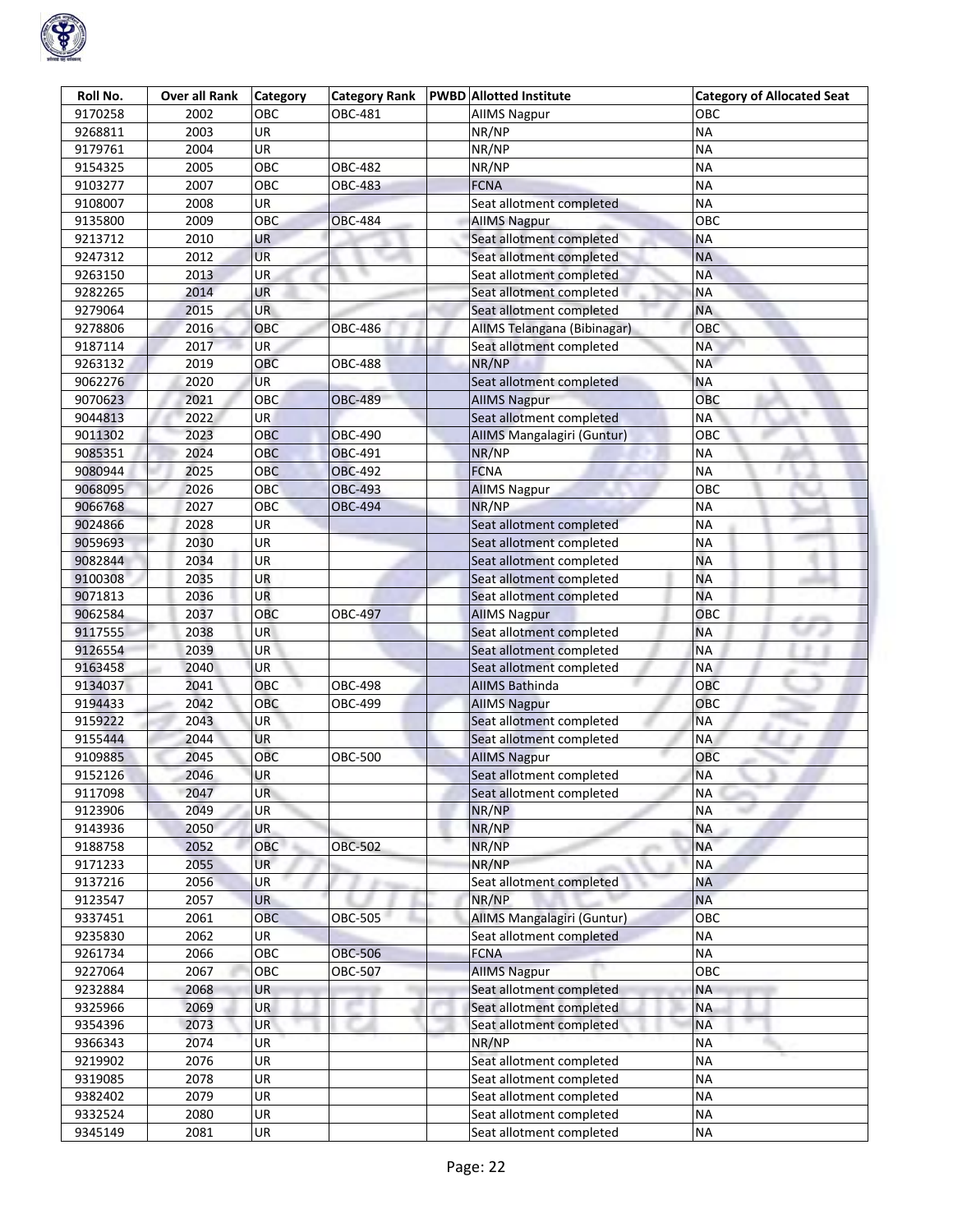

| Roll No. | Over all Rank | <b>Category</b> | <b>Category Rank</b> | <b>PWBD</b> Allotted Institute | <b>Category of Allocated Seat</b> |
|----------|---------------|-----------------|----------------------|--------------------------------|-----------------------------------|
| 9355622  | 2082          | UR              |                      | NR/NP                          | ΝA                                |
| 9380478  | 2083          | SC              | $SC-31$              | NR/NP                          | <b>NA</b>                         |
| 9327492  | 2084          | OBC             | OBC-510              | <b>AIIMS Nagpur</b>            | OBC                               |
| 9365373  | 2085          | UR              |                      | NR/NP                          | <b>NA</b>                         |
| 9336356  | 2086          | OBC             | OBC-511              | <b>AIIMS Bathinda</b>          | OBC                               |
| 9353075  | 2087          | UR              |                      | Seat allotment completed       | <b>NA</b>                         |
| 9378107  | 2088          | UR              |                      | Seat allotment completed       | <b>NA</b>                         |
| 9328085  | 2089          | OBC             | <b>OBC-512</b>       | <b>FCNA</b>                    | <b>NA</b>                         |
| 9343629  | 2091          | <b>UR</b>       |                      | Seat allotment completed       | <b>NA</b>                         |
| 9369297  | 2092          | UR              |                      | Seat allotment completed       | <b>NA</b>                         |
| 9317787  | 2093          | UR              |                      | Seat allotment completed       | <b>NA</b>                         |
| 9087284  | 2094          | UR              |                      | Seat allotment completed       | <b>NA</b>                         |
| 9067190  | 2097          | <b>UR</b>       |                      | Seat allotment completed       | <b>NA</b>                         |
| 9091090  | 2098          | <b>UR</b>       |                      | Seat allotment completed       | <b>NA</b>                         |
| 9083691  | 2099          | OBC             | OBC-513              | <b>AllMS Gorakhpur</b>         | OBC                               |
| 9062168  | 2100          | UR              |                      | NR/NP                          | <b>NA</b>                         |
| 9089289  | 2102          | OBC             | <b>OBC-515</b>       | AIIMS Telangana (Bibinagar)    | OBC                               |
| 9064263  | 2103          | <b>UR</b>       |                      | Seat allotment completed       | <b>NA</b>                         |
| 9039022  | 2105          | <b>UR</b>       |                      | Seat allotment completed       | <b>NA</b>                         |
| 9035306  | 2106          | OBC             | <b>OBC-517</b>       | <b>AIIMS Deoghar</b>           | OBC                               |
| 9011874  | 2108          | UR              |                      | Seat allotment completed       | <b>NA</b>                         |
| 9003620  | 2109          | UR              |                      | NR/NP                          | <b>NA</b>                         |
| 9051542  | 2110          | OBC             | <b>OBC-518</b>       | AIIMS Mangalagiri (Guntur)     | OBC                               |
| 9036686  | 2111          | UR              |                      | Seat allotment completed       | <b>NA</b>                         |
| 9069978  | 2112          | UR              |                      | NR/NP                          | <b>NA</b>                         |
| 9095057  | 2113          | OBC             | OBC-519              | NR/NP                          | <b>NA</b>                         |
| 9002076  | 2114          | UR              |                      | Seat allotment completed       | <b>NA</b>                         |
| 9010285  | 2115          | <b>UR</b>       |                      | Seat allotment completed       | <b>NA</b>                         |
| 9072934  | 2118          | ОВС             | <b>OBC-521</b>       | <b>FCNA</b>                    | <b>NA</b>                         |
| 9083625  | 2119          | OBC             | OBC-522              | NR/NP                          | <b>NA</b>                         |
| 9076096  | 2120          | <b>UR</b>       |                      | NR/NP                          | <b>NA</b>                         |
| 9074776  | 2122          | UR              |                      | NR/NP                          | <b>NA</b>                         |
| 9307917  | 2124          | <b>UR</b>       |                      | Seat allotment completed       | <b>NA</b>                         |
| 9216146  | 2126          | UR.             |                      | Seat allotment completed       | <b>NA</b>                         |
| 9332278  | 2128          | UR              |                      | Seat allotment completed       | <b>NA</b>                         |
| 9131632  | 2130          | OBC             | OBC-524              | <b>AIIMS Bathinda</b>          | OBC                               |
| 9219333  | 2131          | OBC             | OBC-525              | <b>FCNA</b>                    | <b>NA</b>                         |
| 9251844  | 2132          | OBC             | OBC-526              | <b>AIIMS Gorakhpur</b>         | OBC                               |
| 9244765  | 2133          | <b>UR</b>       |                      | Seat allotment completed       | <b>NA</b>                         |
| 9271639  | 2134          | OBC             | OBC-527              | <b>AIIMS Deoghar</b>           | <b>OBC</b>                        |
| 9221741  | 2135          | <b>UR</b>       |                      | Seat allotment completed       | <b>NA</b>                         |
| 9196110  | 2136          | OBC             | <b>OBC-528</b>       | NR/NP                          | <b>NA</b>                         |
| 9287544  | 2138          | OBC             | <b>OBC-529</b>       | <b>FCNA</b>                    | <b>NA</b>                         |
| 9327947  | 2139          | OBC             | <b>OBC-530</b>       | <b>AIIMS Bathinda</b>          | OBC                               |
| 9216617  | 2140          | <b>UR</b>       |                      | Seat allotment completed       | <b>NA</b>                         |
| 9205321  | 2141          | OBC             | OBC-531              | AIIMS Telangana (Bibinagar)    | OBC                               |
| 9292398  | 2143          | ОВС             | <b>OBC-533</b>       | AIIMS Mangalagiri (Guntur)     | овс                               |
| 9117191  | 2144          | UR              |                      | Seat allotment completed       | <b>NA</b>                         |
| 9280278  | 2145          | OBC             | OBC-534              | <b>FCNA</b>                    | <b>NA</b>                         |
| 9332921  | 2146          | <b>UR</b>       |                      | Seat allotment completed       | <b>NA</b>                         |
| 9237049  | 2147          | UR              |                      | Seat allotment completed       | <b>NA</b>                         |
| 9205462  | 2148          | UR              |                      | Seat allotment completed       | <b>NA</b>                         |
| 9146052  | 2149          | <b>UR</b>       |                      | Seat allotment completed       | <b>NA</b>                         |
| 9138123  | 2150          | UR              |                      | Seat allotment completed       | <b>NA</b>                         |
| 9095850  | 2151          | OBC             | OBC-535              | AIIMS Mangalagiri (Guntur)     | OBC                               |
| 9093360  | 2152          | UR              |                      | Seat allotment completed       | <b>NA</b>                         |
| 9120118  | 2153          | UR              |                      | NR/NP                          | <b>NA</b>                         |
| 9102782  | 2154          | UR              |                      | Seat allotment completed       | <b>NA</b>                         |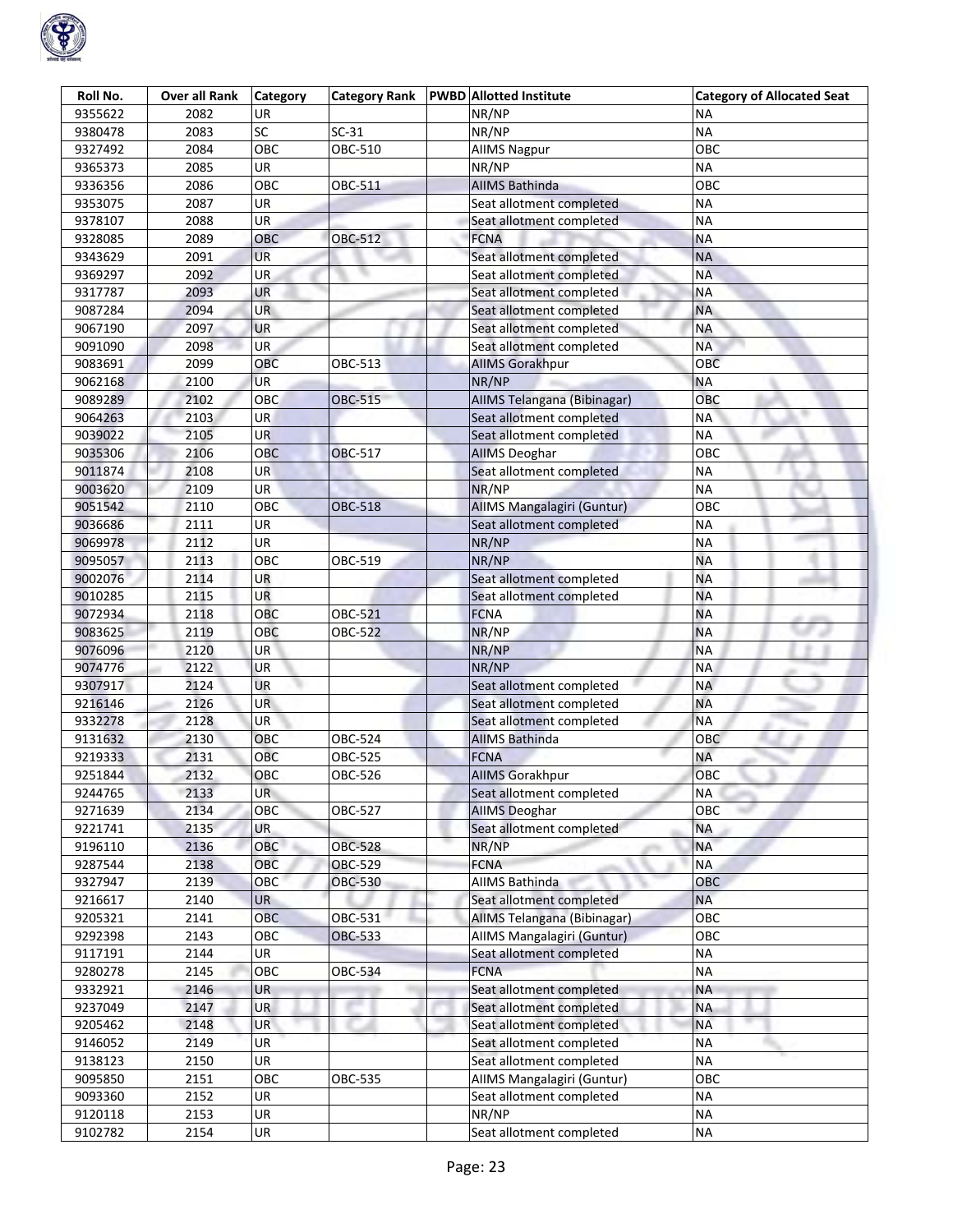

| Roll No.                        | Over all Rank | <b>Category</b> | <b>Category Rank</b> | <b>PWBD</b> Allotted Institute | <b>Category of Allocated Seat</b> |
|---------------------------------|---------------|-----------------|----------------------|--------------------------------|-----------------------------------|
| 9181000                         | 2155          | <b>UR</b>       |                      | Seat allotment completed       | ΝA                                |
| 9164179                         | 2156          | UR              |                      | Seat allotment completed       | <b>NA</b>                         |
| 9108535                         | 2157          | UR              |                      | Seat allotment completed       | <b>NA</b>                         |
| 9174334                         | 2158          | UR              |                      | NR/NP                          | <b>NA</b>                         |
| 9110400                         | 2160          | UR              |                      | NR/NP                          | <b>NA</b>                         |
| 9129971                         | 2161          | OBC             | <b>OBC-537</b>       | <b>FCNA</b>                    | <b>NA</b>                         |
| 9173666                         | 2163          | UR              |                      | Seat allotment completed       | <b>NA</b>                         |
| 9189635                         | 2164          | UR              |                      | Seat allotment completed       | <b>NA</b>                         |
| 9114618                         | 2167          | <b>UR</b>       |                      | Seat allotment completed       | <b>NA</b>                         |
| 9177408                         | 2168          | UR              |                      | NR/NP                          | <b>NA</b>                         |
| 9175157                         | 2169          | OBC             | <b>OBC-538</b>       | NR/NP                          | <b>NA</b>                         |
| 9152337                         | 2170          | OBC             | OBC-539              | NR/NP                          | <b>NA</b>                         |
| 9124064                         | 2171          | SC              | $SC-32$              | NR/NP                          | <b>NA</b>                         |
| 9346557                         | 2173          | <b>UR</b>       |                      | Seat allotment completed       | <b>NA</b>                         |
| 9324245                         | 2174          | <b>UR</b>       |                      | Seat allotment completed       | <b>NA</b>                         |
| 9297344                         | 2176          | OBC             | OBC-540              | NR/NP                          | <b>NA</b>                         |
| 9367323                         | 2177          | UR              |                      | Seat allotment completed       | <b>NA</b>                         |
| 9333842                         | 2178          | <b>OBC</b>      | <b>OBC-541</b>       | AIIMS Mangalagiri (Guntur)     | OBC                               |
| 9360723 <sup><sup>®</sup></sup> | 2179          | SC              | $SC-33$              | <b>AIIMS Bhopal</b>            | SC                                |
| 9382343                         | 2180          | OBC             | <b>OBC-542</b>       | <b>FCNA</b>                    | <b>NA</b>                         |
| 9389023                         | 2181          | OBC             | <b>OBC-543</b>       | <b>FCNA</b>                    | <b>NA</b>                         |
| 9354923                         | 2182          | <b>UR</b>       |                      | Seat allotment completed       | <b>NA</b>                         |
| 9372225                         | 2183          | <b>UR</b>       |                      | Seat allotment completed       | <b>NA</b>                         |
| 9362242                         | 2184          | UR              |                      | NR/NP                          | <b>NA</b>                         |
| 9320532                         | 2186          | UR              |                      | Seat allotment completed       | <b>NA</b>                         |
| 9331093                         | 2187          | OBC             | OBC-544              | <b>FCNA</b>                    | <b>NA</b>                         |
| 9380436                         | 2188          | OBC             | OBC-545              | <b>FCNA</b>                    | <b>NA</b>                         |
| 9365158                         | 2189          | <b>UR</b>       |                      | Seat allotment completed       | <b>NA</b>                         |
| 9309760                         | 2191          | <b>UR</b>       |                      | Seat allotment completed       | <b>NA</b>                         |
| 9332852                         | 2192          | OBC             | <b>OBC-546</b>       | AIIMS Mangalagiri (Guntur)     | OBC                               |
| 9373991                         | 2193          | <b>UR</b>       |                      | NR/NP                          | <b>NA</b>                         |
| 9042921                         | 2194          | OBC             | OBC-547              | AIIMS Mangalagiri (Guntur)     | <b>OBC</b>                        |
| 9045185                         | 2196          | OBC             | <b>OBC-548</b>       | <b>AIIMS Rae Bareli</b>        | OBC                               |
| 9023773                         | 2197          | UR.             |                      | Seat allotment completed       | <b>NA</b>                         |
| 9000197                         | 2198          | UR              |                      | Seat allotment completed       | <b>NA</b>                         |
| 9030767                         | 2202          | <b>UR</b>       |                      | NR/NP                          | <b>NA</b>                         |
| 9048580                         | 2205          | OBC             | OBC-549              | AIIMS Mangalagiri (Guntur)     | OBC                               |
| 9041123                         | 2207          | <b>UR</b>       |                      | Seat allotment completed       | <b>NA</b>                         |
| 9007400                         | 2209          | <b>UR</b>       |                      | Seat allotment completed       | <b>NA</b>                         |
| 9057965                         | 2210          | UR              |                      | Seat allotment completed       | <b>NA</b>                         |
| 9150260                         | 2211          | UR              |                      | NR/NP                          | <b>NA</b>                         |
| 9142378                         | 2212          | UR              |                      | Seat allotment completed       | <b>NA</b>                         |
| 9288005                         | 2213          | <b>UR</b>       |                      | Seat allotment completed       | <b>NA</b>                         |
| 9108437                         | 2214          | UR              |                      | Seat allotment completed       | <b>NA</b>                         |
| 9161503                         | 2215          | <b>UR</b>       |                      | NR/NP                          | <b>NA</b>                         |
| 9107541                         | 2217          | <b>UR</b>       |                      | Seat allotment completed       | <b>NA</b>                         |
| 9173881                         | 2218          | UR              |                      | Seat allotment completed       | <b>NA</b>                         |
| 9155062                         | 2220          | UR              |                      | Seat allotment completed       | <b>NA</b>                         |
| 9302194                         | 2222          | UR              | m                    | Seat allotment completed       | <b>NA</b>                         |
| 9153407                         | 2224          | UR              |                      | Seat allotment completed       | <b>NA</b>                         |
| 9100324                         | 2225          | UR              |                      | Seat allotment completed       | <b>NA</b>                         |
| 9109441                         | 2226          | UR              |                      | Seat allotment completed       | <b>NA</b>                         |
| 9128866                         | 2228          | <b>UR</b>       |                      | Seat allotment completed       | <b>NA</b>                         |
| 9211737                         | 2229          | UR              |                      | Seat allotment completed       | <b>NA</b>                         |
| 9278650                         | 2230          | UR              |                      | Seat allotment completed       | <b>NA</b>                         |
| 9291391                         | 2231          | UR              |                      | Seat allotment completed       | <b>NA</b>                         |
| 9326932                         | 2232          | UR              |                      | Seat allotment completed       | <b>NA</b>                         |
| 9275141                         | 2233          | OBC             | OBC-551              | AIIMS Mangalagiri (Guntur)     | OBC                               |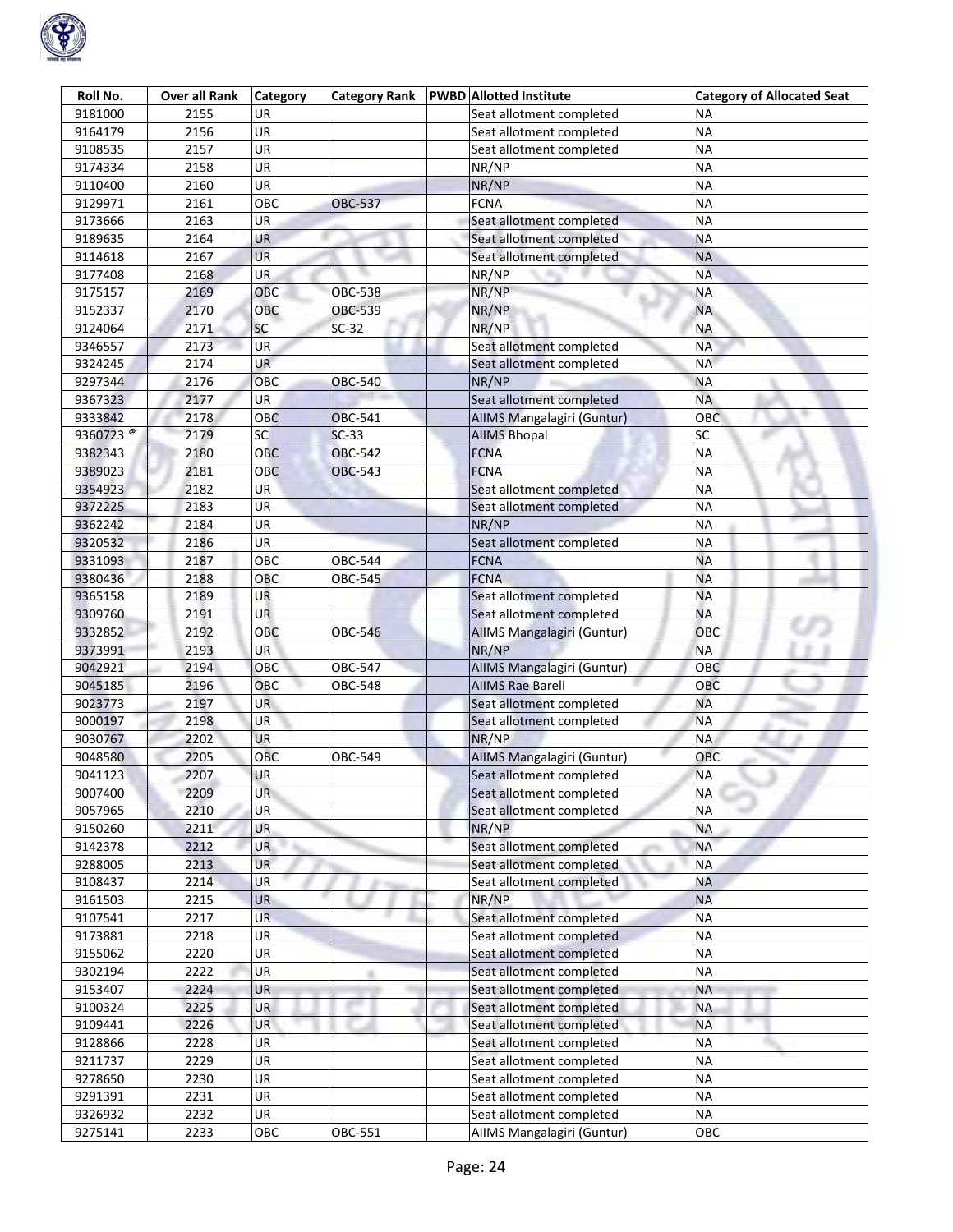

| Roll No. | <b>Over all Rank</b> | <b>Category</b> | <b>Category Rank</b> | <b>PWBD</b> Allotted Institute | <b>Category of Allocated Seat</b> |
|----------|----------------------|-----------------|----------------------|--------------------------------|-----------------------------------|
| 9249435  | 2234                 | OBC             | OBC-552              | NR/NP                          | ΝA                                |
| 9211885  | 2235                 | OBC             | OBC-553              | AIIMS Mangalagiri (Guntur)     | OBC                               |
| 9199181  | 2237                 | OBC             | OBC-554              | AllMS Gorakhpur                | OBC                               |
| 9273227  | 2239                 | UR              |                      | Seat allotment completed       | <b>NA</b>                         |
| 9238815  | 2240                 | <b>UR</b>       |                      | Seat allotment completed       | <b>NA</b>                         |
| 9287276  | 2242                 | UR              |                      | Seat allotment completed       | <b>NA</b>                         |
| 9271978  | 2243                 | OBC             | <b>OBC-555</b>       | <b>FCNA</b>                    | <b>NA</b>                         |
| 9205921  | 2245                 | OBC             | <b>OBC-557</b>       | <b>FCNA</b>                    | <b>NA</b>                         |
| 9246895  | 2246                 | <b>UR</b>       |                      | Seat allotment completed       | <b>NA</b>                         |
| 9298437  | 2248                 | OBC             | <b>OBC-558</b>       | NR/NP                          | <b>NA</b>                         |
| 9332470  | 2250                 | <b>UR</b>       |                      | Seat allotment completed       | <b>NA</b>                         |
| 9355272  | 2252                 | <b>OBC</b>      | OBC-559              | <b>AIIMS Rae Bareli</b>        | OBC                               |
| 9296695  | 2253                 | <b>UR</b>       |                      | NR/NP                          | <b>NA</b>                         |
| 9376807  | 2254                 | UR              |                      | Seat allotment completed       | <b>NA</b>                         |
| 9344411  | 2257                 | OBC             | OBC-560              | <b>AIIMS Gorakhpur</b>         | OBC                               |
| 9355669  | 2258                 | OBC             | OBC-561              | NR/NP                          | <b>NA</b>                         |
| 9357383  | 2259                 | <b>UR</b>       |                      | Seat allotment completed       | <b>NA</b>                         |
| 9313864  | 2260                 | <b>UR</b>       |                      | Seat allotment completed       | <b>NA</b>                         |
| 9326992  | 2261                 | <b>UR</b>       |                      | NR/NP                          | <b>NA</b>                         |
| 9296438  | 2262                 | <b>UR</b>       |                      | Seat allotment completed       | <b>NA</b>                         |
| 9372563  | 2265                 | <b>UR</b>       |                      | NR/NP                          | <b>NA</b>                         |
| 9372066  | 2266                 | OBC             | <b>OBC-562</b>       | <b>AIIMS Rae Bareli</b>        | OBC                               |
| 9358756  | 2267                 | OBC             | <b>OBC-563</b>       | AllMS Telangana (Bibinagar)    | OBC                               |
| 9353808  | 2268                 | UR              |                      | Seat allotment completed       | <b>NA</b>                         |
| 9388296  | 2271                 | UR              |                      | Seat allotment completed       | <b>NA</b>                         |
| 9294837  | 2272                 | <b>UR</b>       |                      | Seat allotment completed       | <b>NA</b>                         |
| 9039620  | 2273                 | UR              |                      | Seat allotment completed       | <b>NA</b>                         |
| 9048087  | 2274                 | <b>UR</b>       |                      | Seat allotment completed       | <b>NA</b>                         |
| 9029742  | 2275                 | OBC             | <b>OBC-564</b>       | <b>AIIMS Rae Bareli</b>        | ОВС                               |
| 9095895  | 2276                 | <b>UR</b>       |                      | NR/NP                          | <b>NA</b>                         |
| 9005974  | 2277                 | UR              |                      | Seat allotment completed       | <b>NA</b>                         |
| 9062236  | 2278                 | OBC             | OBC-565              | <b>AIIMS Gorakhpur</b>         | <b>OBC</b>                        |
| 9058283  | 2280                 | <b>UR</b>       |                      | Seat allotment completed       | <b>NA</b>                         |
| 9067546  | 2282                 | UR.             |                      | Seat allotment completed       | <b>NA</b>                         |
| 9017956  | 2283                 | UR              |                      | Seat allotment completed       | <b>NA</b>                         |
| 9067020  | 2284                 | <b>UR</b>       |                      | Seat allotment completed       | <b>NA</b>                         |
| 9003578  | 2285                 | UR              |                      | Seat allotment completed       | <b>NA</b>                         |
| 9048485  | 2286                 | OBC             | OBC-566              | <b>AIIMS Rae Bareli</b>        | OBC                               |
| 9034229  | 2288                 | UR              |                      | NR/NP                          | <b>NA</b>                         |
| 9081058  | 2290                 | UR              |                      | Seat allotment completed       | <b>NA</b>                         |
| 9055389  | 2292                 | UR.             |                      | Seat allotment completed       | <b>NA</b>                         |
| 9070933  | 2293                 | <b>UR</b>       |                      | Seat allotment completed       | <b>NA</b>                         |
| 9114621  | 2295                 | OBC             | <b>OBC-568</b>       | NR/NP                          | <b>NA</b>                         |
| 9171496  | 2296                 | <b>UR</b>       |                      | Seat allotment completed       | <b>NA</b>                         |
| 9112905  | 2298                 | <b>UR</b>       |                      | Seat allotment completed       | <b>NA</b>                         |
| 9180199  | 2299                 | <b>UR</b>       |                      | Seat allotment completed       | <b>NA</b>                         |
| 9155324  | 2300                 | OBC             | <b>OBC-569</b>       | <b>AIIMS Rae Bareli</b>        | OBC                               |
| 9095665  | 2301                 | UR              |                      | Seat allotment completed       | <b>NA</b>                         |
| 9181345  | 2302                 | UR              | m                    | Seat allotment completed       | <b>NA</b>                         |
| 9159529  | 2303                 | <b>UR</b>       |                      | NR/NP                          | <b>NA</b>                         |
| 9169701  | 2304                 | UR              |                      | Seat allotment completed       | <b>NA</b>                         |
| 9283828  | 2306                 | UR              |                      | Seat allotment completed       | <b>NA</b>                         |
| 9175110  | 2307                 | <b>UR</b>       |                      | Seat allotment completed       | <b>NA</b>                         |
| 9161376  | 2308                 | UR              |                      | NR/NP                          | <b>NA</b>                         |
| 9060270  | 2309                 | UR              |                      | Seat allotment completed       | <b>NA</b>                         |
| 9289253  | 2310                 | UR              |                      | Seat allotment completed       | <b>NA</b>                         |
| 9197219  | 2311                 | UR              |                      | Seat allotment completed       | <b>NA</b>                         |
| 9282697  | 2314                 | OBC             | OBC-571              | <b>FCNA</b>                    | <b>NA</b>                         |
|          |                      |                 |                      |                                |                                   |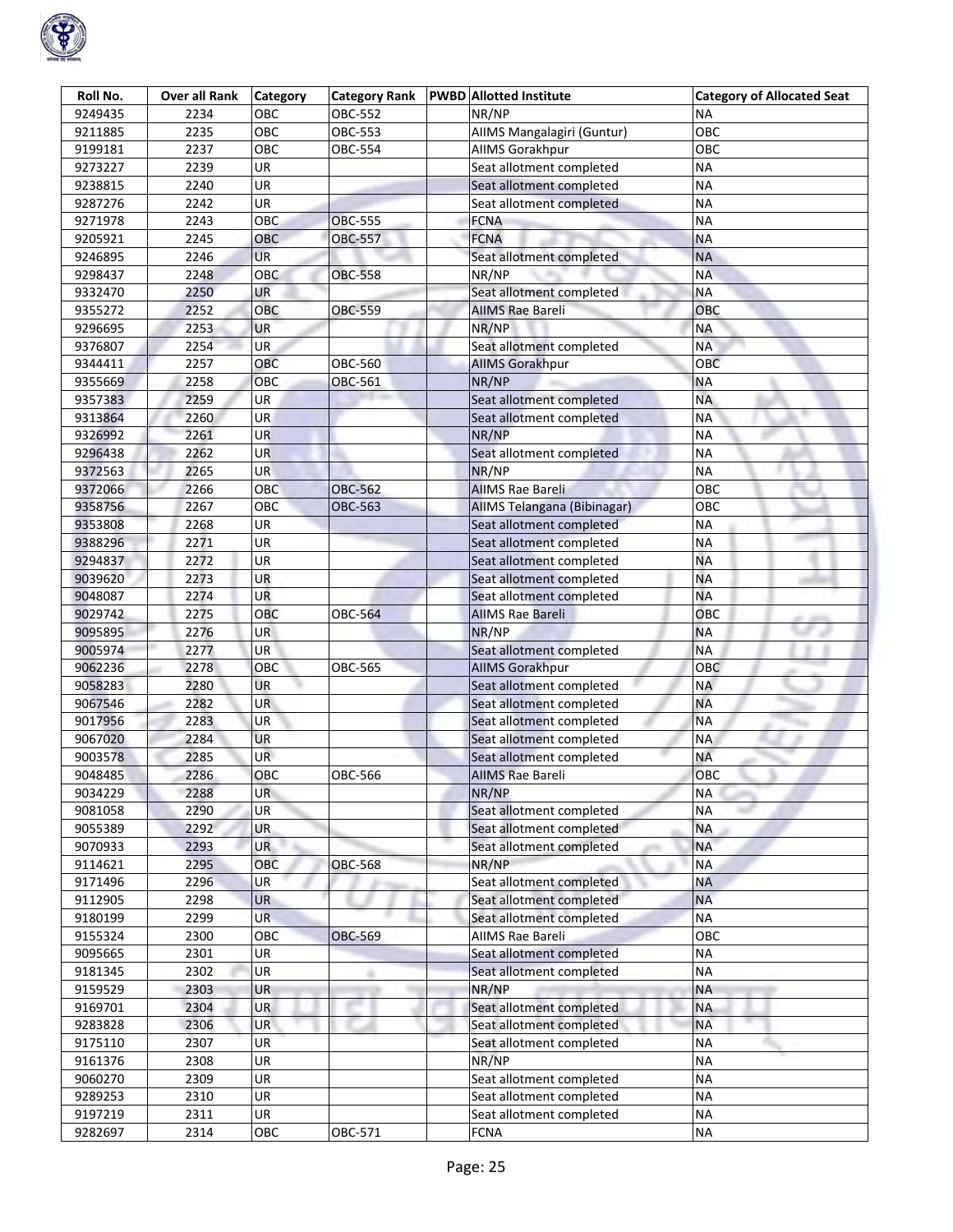

| Roll No.             | Over all Rank | <b>Category</b> | <b>Category Rank</b> | <b>PWBD</b> Allotted Institute | <b>Category of Allocated Seat</b> |
|----------------------|---------------|-----------------|----------------------|--------------------------------|-----------------------------------|
| 9278432              | 2315          | OBC             | OBC-572              | AIIMS Rae Bareli               | ОВС                               |
| 9235029              | 2316          | UR              |                      | Seat allotment completed       | <b>NA</b>                         |
| 9268154              | 2317          | UR              |                      | Seat allotment completed       | <b>NA</b>                         |
| 9281654              | 2318          | UR              |                      | NR/NP                          | <b>NA</b>                         |
| 9287378              | 2319          | OBC             | <b>OBC-573</b>       | <b>FCNA</b>                    | <b>NA</b>                         |
| 9260682              | 2320          | UR              |                      | Seat allotment completed       | <b>NA</b>                         |
| 9249275              | 2321          | OBC             | <b>OBC-574</b>       | <b>FCNA</b>                    | <b>NA</b>                         |
| 9238266              | 2323          | <b>OBC</b>      | <b>OBC-575</b>       | <b>FCNA</b>                    | <b>NA</b>                         |
| 9204558              | 2325          | <b>UR</b>       |                      | Seat allotment completed       | <b>NA</b>                         |
| 9207676              | 2326          | OBC             | OBC-576              | <b>AIIMS Gorakhpur</b>         | OBC                               |
| 9262834              | 2327          | UR              |                      | Seat allotment completed       | <b>NA</b>                         |
| 9274421              | 2328          | <b>UR</b>       |                      | NR/NP                          | <b>NA</b>                         |
| 9222383              | 2329          | <b>UR</b>       |                      | Seat allotment completed       | <b>NA</b>                         |
| 9371912              | 2330          | <b>UR</b>       |                      | Seat allotment completed       | <b>NA</b>                         |
| 9355059              | 2331          | <b>UR</b>       |                      | NR/NP                          | <b>NA</b>                         |
| 9352811              | 2332          | OBC             | OBC-577              | <b>FCNA</b>                    | <b>NA</b>                         |
| 9367638              | 2334          | <b>UR</b>       |                      | Seat allotment completed       | <b>NA</b>                         |
| 9329998              | 2335          | <b>UR</b>       |                      | Seat allotment completed       | <b>NA</b>                         |
| 9315346              | 2336          | <b>UR</b>       |                      | Seat allotment completed       | <b>NA</b>                         |
| 9377615              | 2337          | <b>OBC</b>      | <b>OBC-578</b>       | <b>AIIMS Deoghar</b>           | OBC                               |
| 9344783              | 2339          | UR              |                      | Seat allotment completed       | <b>NA</b>                         |
| 9387238              | 2340          | UR              |                      | Seat allotment completed       | <b>NA</b>                         |
| 9321819 <sup>@</sup> | 2347          | SC              | $SC-34$              | <b>AllMS Jodhpur</b>           | SC                                |
| 9347083              | 2354          | OBC             | <b>OBC-581</b>       | AIIMS Telangana (Bibinagar)    | OBC                               |
| 9098818              | 2370          | OBC             | <b>OBC-582</b>       | <b>FCNA</b>                    | <b>NA</b>                         |
| 9157899              | 2372          | OBC             | OBC-583              | <b>FCNA</b>                    | <b>NA</b>                         |
| 9178530              | 2376          | OBC             | OBC-584              | AIIMS Telangana (Bibinagar)    | OBC                               |
| 9112040              | 2377          | OBC             | <b>OBC-585</b>       | <b>FCNA</b>                    | <b>NA</b>                         |
| 9156204              | 2379          | OBC             | <b>OBC-586</b>       | AllMS Telangana (Bibinagar)    | OBC                               |
| 9103192              | 2387          | OBC             | <b>OBC-587</b>       | NR/NP                          | <b>NA</b>                         |
| 9175313              | 2389          | OBC             | <b>OBC-589</b>       | <b>AIIMS Deoghar</b>           | OBC                               |
| 9158123              | 2396          | OBC             | OBC-590              | <b>AIIMS Gorakhpur</b>         | OBC                               |
| 9016901              | 2398          | OBC             | OBC-591              | AIIMS Telangana (Bibinagar)    | OBC                               |
| 9033311              | 2402          | OBC             | OBC-593              | AIIMS Telangana (Bibinagar)    | OBC                               |
| 9036413              | 2409          | OBC             | OBC-596              | <b>AIIMS Deoghar</b>           | OBC                               |
| 9043090              | 2410          | OBC             | OBC-597              | <b>AIIMS Gorakhpur</b>         | OBC                               |
| 9003333              | 2414          | OBC             | OBC-598              | NR/NP                          | <b>NA</b>                         |
| 9002785              | 2415          | OBC             | OBC-599              | <b>FCNA</b>                    | <b>NA</b>                         |
| 9289575              | 2420          | OBC             | OBC-600              | <b>AIIMS Rae Bareli</b>        | OBC                               |
| 9220159              | 2421          | ОВС             | OBC-601              | <b>AIIMS Gorakhpur</b>         | OBC                               |
| 9225574              | 2422          | OBC             | OBC-602              | <b>AIIMS Gorakhpur</b>         | <b>OBC</b>                        |
| 9248661              | 2425          | OBC             | OBC-603              | <b>AllMS Deoghar</b>           | OBC                               |
| 9237457              | 2429          | OBC             | OBC-604              | NR/NP                          | <b>NA</b>                         |
| 9239811              | 2434          | OBC             | OBC-605              | AIIMS Telangana (Bibinagar)    | OBC                               |
| 9225442              | 2438          | OBC             | OBC-606              | <b>FCNA</b>                    | <b>NA</b>                         |
| 9280681              | 2440          | OBC             | OBC-607              | <b>AIIMS Deoghar</b>           | <b>OBC</b>                        |
| 9218987              | 2443          | OBC             | <b>OBC-608</b>       | AllMS Gorakhpur                | овс                               |
| 9258550              | 2444          | OBC             | OBC-609              | NR/NP                          | <b>NA</b>                         |
| 9291274              | 2447          | OBC             | OBC-610              | <b>FCNA</b>                    | <b>NA</b>                         |
| 9233616              | 2449          | OBC             | OBC-611              | <b>AIIMS Deoghar</b>           | OBC                               |
| 9293778              | 2457          | ОВС             | OBC-613              | <b>AIIMS Rae Bareli</b>        | OBC                               |
| 9087427              | 2458          | OBC             | OBC-614              | <b>FCNA</b>                    | <b>NA</b>                         |
| 9033466              | 2460          | OBC             | OBC-615              | <b>AIIMS Rae Bareli</b>        | OBC                               |
| 9066136              | 2461          | OBC             | OBC-616              | <b>FCNA</b>                    | <b>NA</b>                         |
| 9032885              | 2464          | OBC             | OBC-617              | AIIMS Kalyani                  | OBC                               |
| 9029561              | 2471          | OBC             | OBC-618              | NR/NP                          | <b>NA</b>                         |
| 9359508              | 2472          | OBC             | OBC-619              | AIIMS Rae Bareli               | OBC                               |
| 9320818              | 2477          | OBC             | OBC-622              | <b>FCNA</b>                    | <b>NA</b>                         |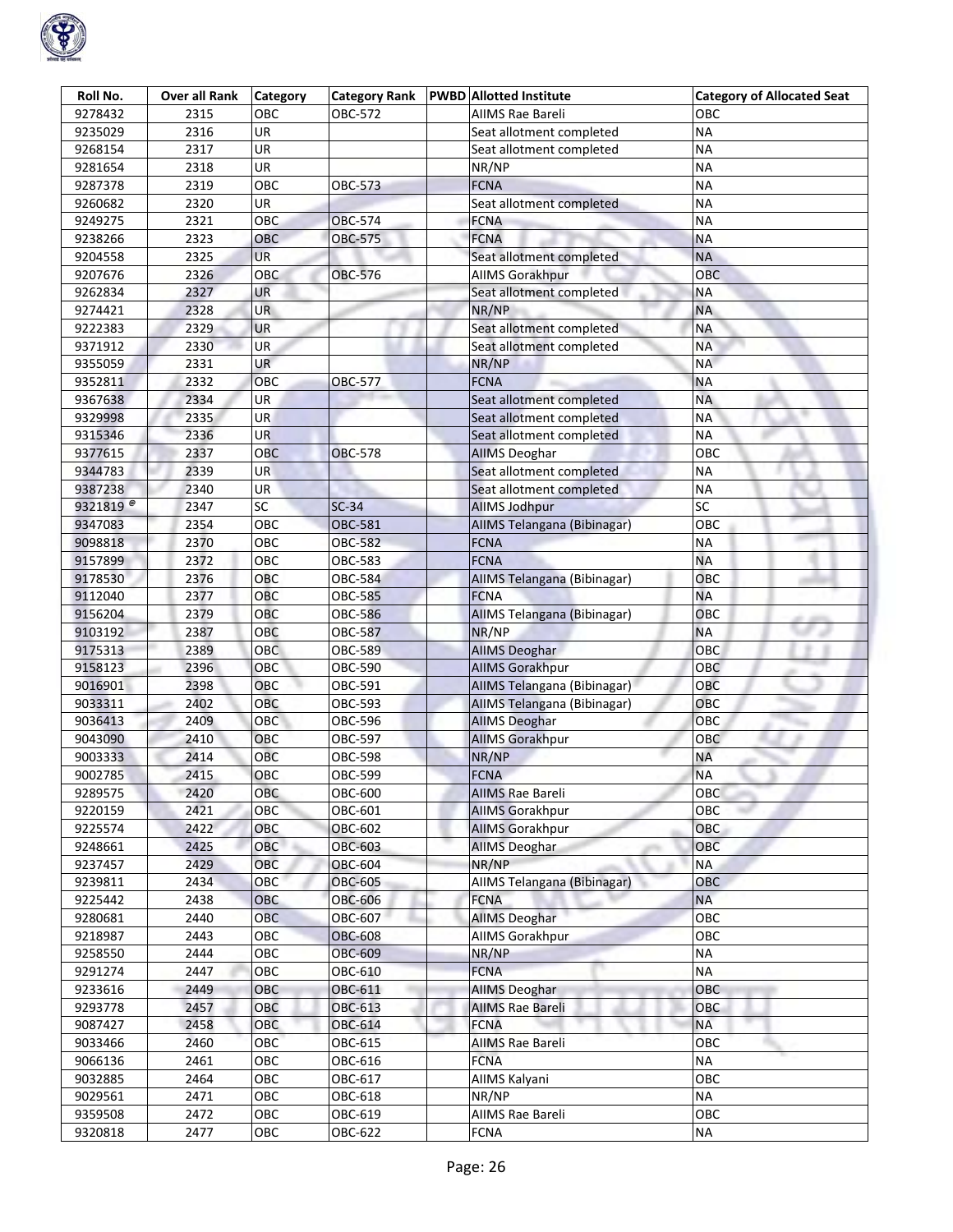

| Roll No.             | <b>Over all Rank</b> | <b>Category</b> | <b>Category Rank</b> | <b>PWBD Allotted Institute</b> | <b>Category of Allocated Seat</b> |
|----------------------|----------------------|-----------------|----------------------|--------------------------------|-----------------------------------|
| 9328489              | 2481                 | OBC             | OBC-623              | <b>FCNA</b>                    | ΝA                                |
| 9329149              | 2482                 | OBC             | OBC-624              | <b>FCNA</b>                    | <b>NA</b>                         |
| 9313054              | 2487                 | OBC             | OBC-626              | <b>AIIMS Deoghar</b>           | OBC                               |
| 9345100              | 2488                 | OBC             | OBC-627              | NR/NP                          | ΝA                                |
| 9367110              | 2490                 | OBC             | <b>OBC-628</b>       | <b>AIIMS Kalyani</b>           | ОВС                               |
| 9382125              | 2496                 | OBC             | <b>OBC-631</b>       | <b>AIIMS Deoghar</b>           | OBC                               |
| 9284457              | 2497                 | OBC             | <b>OBC-632</b>       | AllMS Kalyani                  | OBC                               |
| 9164517              | 2498                 | <b>OBC</b>      | OBC-633              | AllMS Kalyani                  | OBC                               |
| 9116873              | 2506                 | OBC             | <b>OBC-634</b>       | <b>AllMS Deoghar</b>           | OBC                               |
| 9117806              | 2509                 | OBC             | OBC-636              | <b>FCNA</b>                    | <b>NA</b>                         |
| 9227655              | 2512                 | OBC             | OBC-638              | NR/NP                          | <b>NA</b>                         |
| 9120468              | 2513                 | OBC             | OBC-639              | <b>AIIMS Deoghar</b>           | OBC                               |
| 9166910              | 2515                 | OBC             | OBC-640              | AllMS Kalyani                  | OBC                               |
| 9251723              | 2523                 | <b>OBC</b>      | OBC-643              | AllMS Kalyani                  | OBC                               |
| 9259233              | 2527                 | OBC             | OBC-644              | NR/NP                          | <b>NA</b>                         |
| 9252013              | 2528                 | OBC             | OBC-645              | <b>FCNA</b>                    | <b>NA</b>                         |
| 9259902              | 2529                 | OBC             | <b>OBC-646</b>       | <b>FCNA</b>                    | <b>NA</b>                         |
| 9284671              | 2535                 | OBC             | <b>OBC-648</b>       | NR/NP                          | <b>NA</b>                         |
| 9212452              | 2536                 | OBC             | <b>OBC-649</b>       | <b>FCNA</b>                    | <b>NA</b>                         |
| 9022485              | 2545                 | OBC             | OBC-651              | <b>AIIMS Kalyani</b>           | OBC                               |
| 9271082              | 2549                 | OBC             | OBC-654              | <b>AIIMS Kalyani</b>           | ОВС                               |
| 9064085              | 2552                 | OBC             | <b>OBC-655</b>       | <b>AIIMS Kalyani</b>           | OBC                               |
| 9000958              | 2561                 | OBC             | OBC-656              | <b>FCNA</b>                    | ΝA                                |
| 9068786              | 2564                 | ОВС             | OBC-657              | AllMS Kalyani                  | ОВС                               |
| 9308792              | 2567                 | OBC             | OBC-658              | AIIMS Kalyani                  | OBC                               |
| 9337177              | 2570                 | OBC             | OBC-659              | Seat allotment completed       | <b>NA</b>                         |
| 9372873              | 2572                 | OBC             | OBC-660              | NR/NP                          | <b>NA</b>                         |
| 9314395              | 2578                 | OBC             | OBC-661              | Seat allotment completed       | <b>NA</b>                         |
| 9343151              | 2579                 | OBC             | OBC-662              | Seat allotment completed       | <b>NA</b>                         |
| 9331279              | 2581                 | OBC             | OBC-663              | Seat allotment completed       | <b>NA</b>                         |
| 9317958              | 2582                 | <b>OBC</b>      | OBC-664              | Seat allotment completed       | <b>NA</b>                         |
| 9100160              | 2587                 | OBC             | OBC-665              | Seat allotment completed       | <b>NA</b>                         |
| 9103262              | 2589                 | OBC             | OBC-666              | Seat allotment completed       | NA                                |
| 9136528              | 2595                 | OBC             | OBC-667              | Seat allotment completed       | <b>NA</b>                         |
| 9135075              | 2599                 | OBC             | OBC-668              | NR/NP                          | <b>NA</b>                         |
| 9184195              | 2602                 | OBC             | OBC-670              | Seat allotment completed       | ΝA                                |
| 9073967              | 2604                 | OBC             | OBC-672              | Seat allotment completed       | <b>NA</b>                         |
| 9198741              | 2607                 | OBC             | OBC-673              | Seat allotment completed       | <b>NA</b>                         |
| 9105710              | 2608                 | OBC             | OBC-674              | Seat allotment completed       | <b>NA</b>                         |
| 9174319 <sup>®</sup> | 2610                 | SC              | $SC-37$              | <b>AIIMS Bhopal</b>            | SC                                |
| 9199820              | 2617                 | OBC             | OBC-675              | Seat allotment completed       | <b>NA</b>                         |
| 9247209              | 2619                 | OBC             | OBC-676              | NR/NP                          | <b>NA</b>                         |
| 9245589              | 2621                 | OBC             | OBC-677              | NR/NP                          | <b>NA</b>                         |
| 9236505              | 2628                 | OBC             | OBC-679              | Seat allotment completed       | <b>NA</b>                         |
| 9259824              | 2629                 | OBC             | <b>OBC-680</b>       | Seat allotment completed       | <b>NA</b>                         |
| 9221897              | 2632                 | OBC             | OBC-681              | Seat allotment completed       | <b>NA</b>                         |
| 9269734              | 2635                 | OBC             | <b>OBC-682</b>       | Seat allotment completed       | <b>NA</b>                         |
| 9211370              | 2637                 | OBC             | OBC-683              | Seat allotment completed       | <b>NA</b>                         |
| 9074020              | 2640                 | OBC             | OBC-684              | Seat allotment completed       | <b>NA</b>                         |
| 9077907              | 2644                 | OBC             | OBC-685              | Seat allotment completed       | <b>NA</b>                         |
| 9032468              | 2649                 | OBC             | <b>OBC-687</b>       | Seat allotment completed       | <b>NA</b>                         |
| 9029845              | 2661                 | OBC             | <b>OBC-689</b>       | Seat allotment completed       | <b>NA</b>                         |
| 9336665              | 2671                 | OBC             | OBC-690              | Seat allotment completed       | <b>NA</b>                         |
| 9375248              | 2673                 | OBC             | OBC-691              | Seat allotment completed       | <b>NA</b>                         |
| 9299376              | 2674                 | OBC             | OBC-692              | NR/NP                          | <b>NA</b>                         |
| 9317538              | 2689                 | OBC             | OBC-693              | Seat allotment completed       | <b>NA</b>                         |
| 9342586              | 2690                 | OBC             | OBC-694              | Seat allotment completed       | <b>NA</b>                         |
| 9354710              | 2691                 | OBC             | OBC-695              | Seat allotment completed       | <b>NA</b>                         |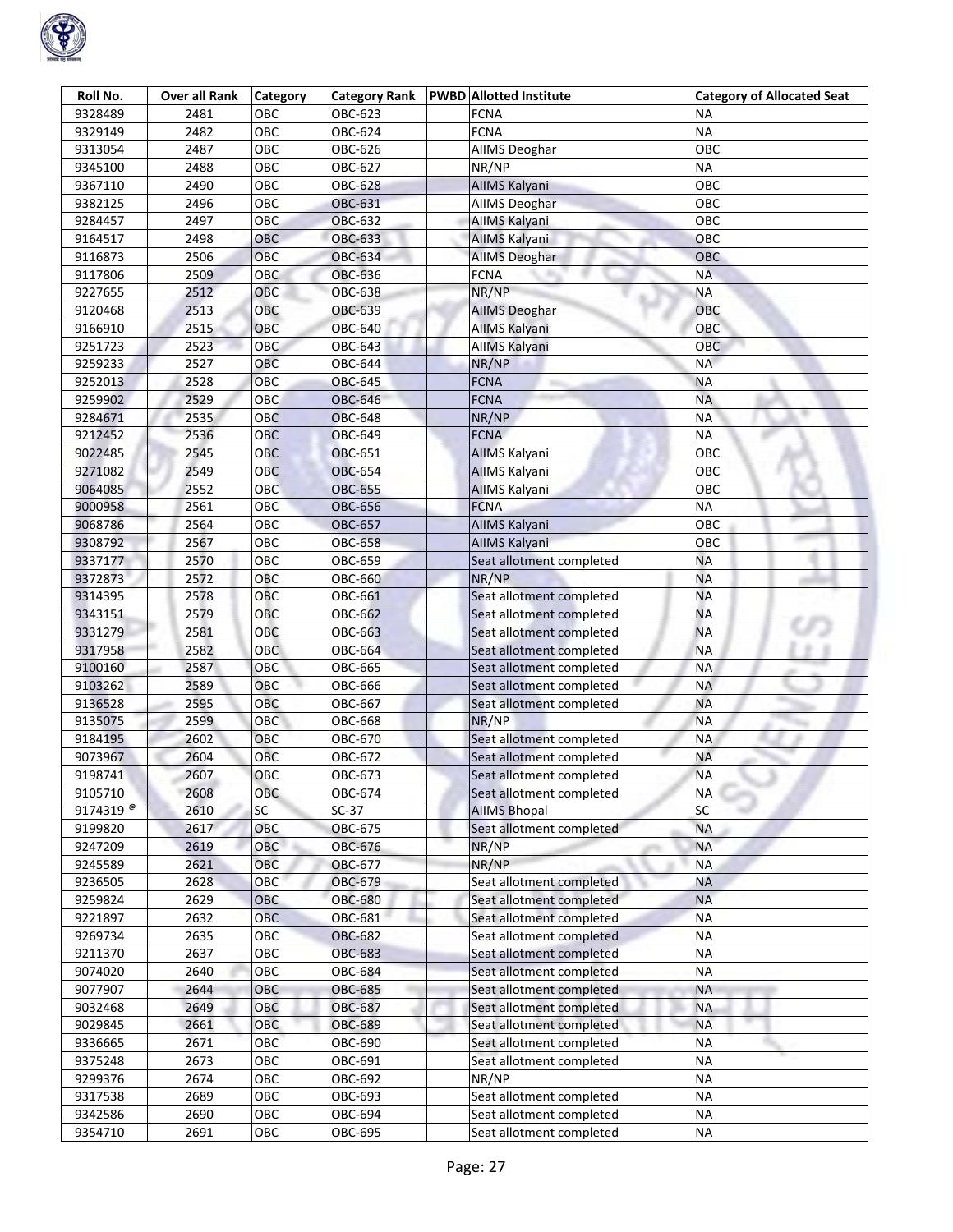

| Roll No.             | <b>Over all Rank</b> | <b>Category</b> | <b>Category Rank</b> | <b>PWBD</b> Allotted Institute | <b>Category of Allocated Seat</b> |
|----------------------|----------------------|-----------------|----------------------|--------------------------------|-----------------------------------|
| 9221113              | 2695                 | ОВС             | OBC-696              | Seat allotment completed       | ΝA                                |
| 9268930              | 2698                 | OBC             | OBC-697              | Seat allotment completed       | <b>NA</b>                         |
| 9244741              | 2701                 | OBC             | OBC-698              | Seat allotment completed       | <b>NA</b>                         |
| 9286333              | 2702                 | OBC             | OBC-699              | Seat allotment completed       | <b>NA</b>                         |
| 9204514              | 2712                 | OBC             | OBC-700              | Seat allotment completed       | <b>NA</b>                         |
| 9186104              | 2716                 | OBC             | <b>OBC-702</b>       | Seat allotment completed       | <b>NA</b>                         |
| 9109413              | 2718                 | OBC             | <b>OBC-703</b>       | Seat allotment completed       | <b>NA</b>                         |
| 9149820              | 2719                 | OBC             | OBC-704              | Seat allotment completed       | <b>NA</b>                         |
| 9106200              | 2720                 | OBC             | <b>OBC-705</b>       | Seat allotment completed       | <b>NA</b>                         |
| 9175202              | 2724                 | <b>OBC</b>      | <b>OBC-706</b>       | Seat allotment completed       | <b>NA</b>                         |
| 9140493              | 2738                 | OBC             | OBC-710              | Seat allotment completed       | <b>NA</b>                         |
| 9038387              | 2753                 | OBC             | <b>OBC-714</b>       | NR/NP                          | <b>NA</b>                         |
| 9005343              | 2761                 | OBC             | OBC-718              | NR/NP                          | <b>NA</b>                         |
| 9241038              | 2773                 | <b>OBC</b>      | OBC-720              | Seat allotment completed       | <b>NA</b>                         |
| 9219663              | 2774                 | OBC             | OBC-721              | Seat allotment completed       | <b>NA</b>                         |
| 9224487              | 2778                 | OBC             | OBC-722              | Seat allotment completed       | <b>NA</b>                         |
| 9221322              | 2791                 | OBC             | <b>OBC-723</b>       | NR/NP                          | <b>NA</b>                         |
| 9228164              | 2803                 | OBC             | <b>OBC-725</b>       | Seat allotment completed       | <b>NA</b>                         |
| 9224194              | 2805                 | <b>OBC</b>      | <b>OBC-726</b>       | NR/NP                          | <b>NA</b>                         |
| 9324262              | 2809                 | OBC             | <b>OBC-727</b>       | NR/NP                          | <b>NA</b>                         |
| 9380607              | 2812                 | <b>OBC</b>      | <b>OBC-728</b>       | NR/NP                          | <b>NA</b>                         |
| 9372590              | 2815                 | OBC             | <b>OBC-729</b>       | Seat allotment completed       | <b>NA</b>                         |
| 9387696              | 2820                 | OBC             | <b>OBC-730</b>       | NR/NP                          | <b>NA</b>                         |
| 9300074              | 2821                 | OBC             | OBC-731              | Seat allotment completed       | <b>NA</b>                         |
| 9332346              | 2824                 | OBC             | OBC-733              | NR/NP                          | <b>NA</b>                         |
| 9344137              | 2827                 | OBC             | OBC-735              | Seat allotment completed       | <b>NA</b>                         |
| 9309511              | 2829                 | OBC             | OBC-736              | NR/NP                          | <b>NA</b>                         |
| 9072207              | 2838                 | OBC             | OBC-739              | NR/NP                          | <b>NA</b>                         |
| 9013687              | 2841                 | OBC             | <b>OBC-740</b>       | Seat allotment completed       | <b>NA</b>                         |
| 9045639              | 2844                 | OBC             | OBC-741              | Seat allotment completed       | <b>NA</b>                         |
| 9006243              | 2848                 | OBC             | OBC-742              | Seat allotment completed       | <b>NA</b>                         |
| 9044850              | 2852                 | OBC             | OBC-743              | Seat allotment completed       | <b>NA</b>                         |
| 9071611              | 2861                 | OBC             | OBC-745              | Seat allotment completed       | <b>NA</b>                         |
| 9174365              | 2865                 | OBC             | OBC-746              | Seat allotment completed       | <b>NA</b>                         |
| 9152941 <sup>@</sup> | 2868                 | SC              | $SC-42$              | <b>AllMS Jodhpur</b>           | SC                                |
| 9106553              | 2873                 | OBC             | <b>OBC-748</b>       | Seat allotment completed       | <b>NA</b>                         |
| 9092454              | 2874                 | OBC             | OBC-749              | Seat allotment completed       | <b>NA</b>                         |
| 9103899              | 2878                 | OBC             | <b>OBC-750</b>       | Seat allotment completed       | <b>NA</b>                         |
| 9127811              | 2885                 | OBC             | OBC-751              | Seat allotment completed       | <b>NA</b>                         |
| 9311880              | 2897                 | ОВС             | OBC-753              | Seat allotment completed       | <b>NA</b>                         |
| 9344139              | 2898                 | OBC             | OBC-754              | Seat allotment completed       | <b>NA</b>                         |
| 9346077              | 2899                 | OBC             | <b>OBC-755</b>       | Seat allotment completed       | <b>NA</b>                         |
| 9328023              | 2901                 | OBC             | <b>OBC-756</b>       | Seat allotment completed       | <b>NA</b>                         |
| 9299321              | 2903                 | OBC             | <b>OBC-757</b>       | Seat allotment completed       | <b>NA</b>                         |
| 9338519              | 2904                 | OBC             | <b>OBC-758</b>       | Seat allotment completed       | <b>NA</b>                         |
| 9333758              | 2905                 | OBC             | <b>OBC-759</b>       | Seat allotment completed       | <b>NA</b>                         |
| 9294263              | 2912                 | OBC             | <b>OBC-761</b>       | Seat allotment completed       | <b>NA</b>                         |
| 9335249              | 2913                 | ОВС             | OBC-762              | Seat allotment completed       | <b>NA</b>                         |
| 9009856              | 2923                 | OBC             | OBC-764              | Seat allotment completed       | <b>NA</b>                         |
| 9081096              | 2926                 | OBC             | OBC-766              | Seat allotment completed       | <b>NA</b>                         |
| 9064813              | 2935                 | ОВС             | <b>OBC-768</b>       | Seat allotment completed       | <b>NA</b>                         |
| 9247081              | 2943                 | OBC             | OBC-772              | Seat allotment completed       | <b>NA</b>                         |
| 9252728              | 2944                 | OBC             | OBC-773              | Seat allotment completed       | ΝA                                |
| 9258277              | 2949                 | OBC             | OBC-774              | Seat allotment completed       | <b>NA</b>                         |
| 9281152              | 2951                 | OBC             | OBC-775              | NR/NP                          | <b>NA</b>                         |
| 9247354              | 2953                 | OBC             | OBC-776              | Seat allotment completed       | <b>NA</b>                         |
| 9246335              | 2957                 | OBC             | OBC-777              | Seat allotment completed       | <b>NA</b>                         |
| 9202926              | 2958                 | OBC             | OBC-778              | Seat allotment completed       | <b>NA</b>                         |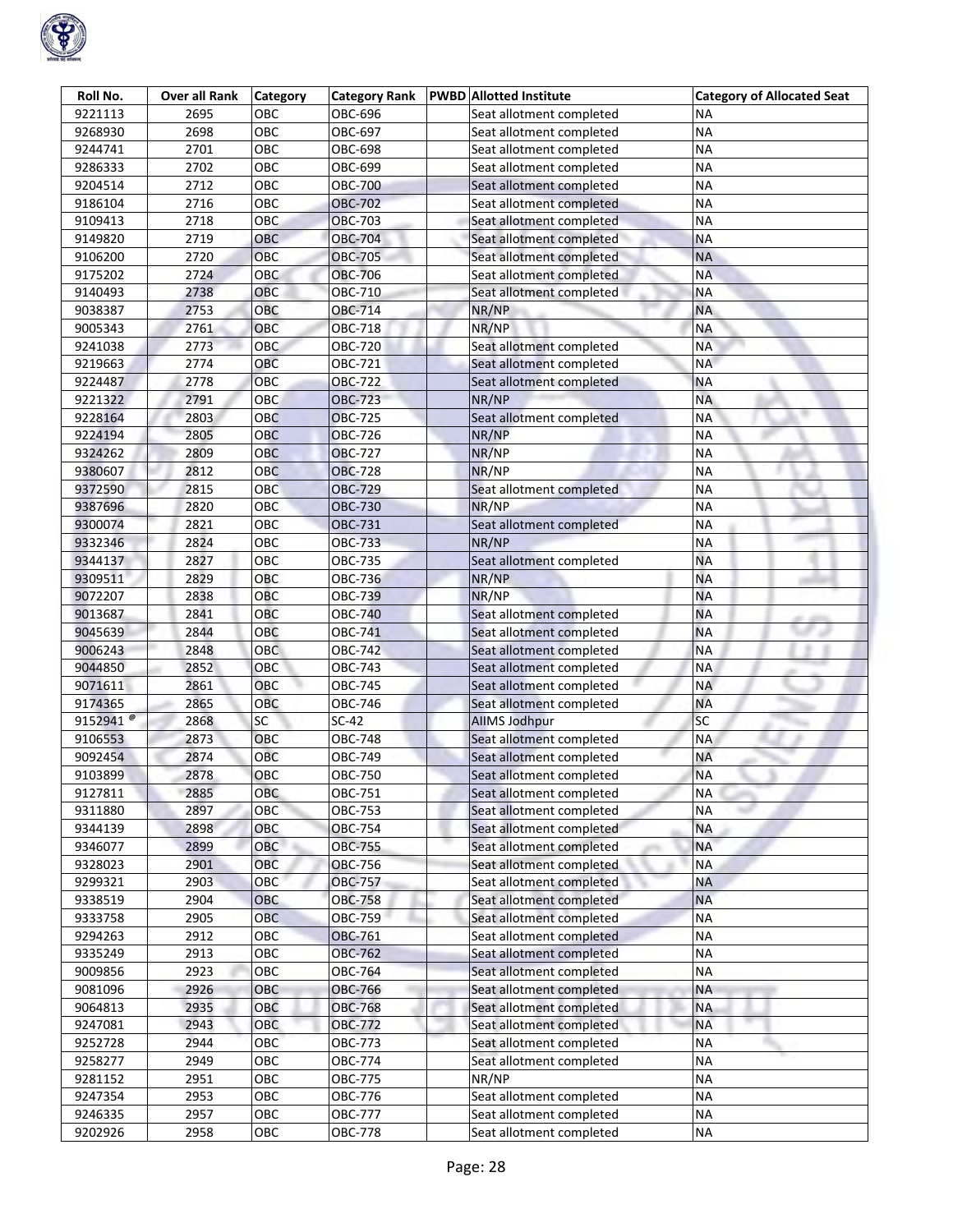

| Roll No.             | <b>Over all Rank</b> | <b>Category</b> | <b>Category Rank</b> | <b>PWBD</b> Allotted Institute | <b>Category of Allocated Seat</b> |
|----------------------|----------------------|-----------------|----------------------|--------------------------------|-----------------------------------|
| 9160201              | 2960                 | ОВС             | OBC-779              | Seat allotment completed       | ΝA                                |
| 9265624              | 2962                 | OBC             | OBC-781              | Seat allotment completed       | <b>NA</b>                         |
| 9207204              | 2963                 | OBC             | OBC-782              | Seat allotment completed       | <b>NA</b>                         |
| 9162051              | 2964                 | OBC             | <b>OBC-783</b>       | Seat allotment completed       | <b>NA</b>                         |
| 9201343 <sup>@</sup> | 2968                 | $\overline{SC}$ | $SC-43$              | <b>AllMS Jodhpur</b>           | SC                                |
| 9143260              | 2970                 | OBC             | <b>OBC-786</b>       | Seat allotment completed       | <b>NA</b>                         |
| 9240068              | 2974                 | OBC             | <b>OBC-787</b>       | Seat allotment completed       | <b>NA</b>                         |
| 9205796              | 2976                 | OBC             | <b>OBC-788</b>       | Seat allotment completed       | <b>NA</b>                         |
| 9128857              | 2981                 | OBC             | <b>OBC-789</b>       | Seat allotment completed       | <b>NA</b>                         |
| 9202446              | 2984                 | <b>OBC</b>      | <b>OBC-790</b>       | Seat allotment completed       | <b>NA</b>                         |
| 9139209              | 2985                 | OBC             | OBC-791              | Seat allotment completed       | <b>NA</b>                         |
| 9099708              | 2995                 | OBC             | OBC-793              | Seat allotment completed       | <b>NA</b>                         |
| 9138281              | 2996                 | OBC             | OBC-794              | Seat allotment completed       | <b>NA</b>                         |
| 9356295              | 2998                 | OBC             | OBC-795              | Seat allotment completed       | <b>NA</b>                         |
| 9318428              | 3001                 | OBC             | OBC-796              | Seat allotment completed       | <b>NA</b>                         |
| 9339117              | 3007                 | OBC             | <b>OBC-798</b>       | NR/NP                          | <b>NA</b>                         |
| 9330011              | 3009                 | OBC             | <b>OBC-799</b>       | Seat allotment completed       | <b>NA</b>                         |
| 9302298              | 3012                 | OBC             | <b>OBC-800</b>       | NR/NP                          | <b>NA</b>                         |
| 9298551              | 3015                 | <b>OBC</b>      | <b>OBC-801</b>       | Seat allotment completed       | <b>NA</b>                         |
| 9294112              | 3021                 | OBC             | <b>OBC-802</b>       | Seat allotment completed       | <b>NA</b>                         |
| 9182465              | 3024                 | SC              | $SC-45$              | <b>FCNA</b>                    | <b>NA</b>                         |
| 9308559              | 3028                 | OBC             | <b>OBC-804</b>       | Seat allotment completed       | <b>NA</b>                         |
| 9037336              | 3036                 | OBC             | <b>OBC-806</b>       | Seat allotment completed       | <b>NA</b>                         |
| 9014429              | 3041                 | OBC             | <b>OBC-808</b>       | Seat allotment completed       | <b>NA</b>                         |
| 9056069              | 3049                 | OBC             | <b>OBC-809</b>       | Seat allotment completed       | <b>NA</b>                         |
| 9102124              | 3052                 | OBC             | OBC-811              | NR/NP                          | <b>NA</b>                         |
| 9058319              | 3054                 | OBC             | OBC-813              | Seat allotment completed       | <b>NA</b>                         |
| 9108208              | 3060                 | OBC             | <b>OBC-815</b>       | Seat allotment completed       | <b>NA</b>                         |
| 9195541              | 3069                 | <b>SC</b>       | $SC-46$              | <b>FCNA</b>                    | <b>NA</b>                         |
| 9111221              | 3071                 | OBC             | <b>OBC-816</b>       | NR/NP                          | <b>NA</b>                         |
| 9116841              | 3079                 | OBC             | OBC-817              | Seat allotment completed       | <b>NA</b>                         |
| 9127530              | 3082                 | OBC             | OBC-819              | Seat allotment completed       | <b>NA</b>                         |
| 9111588              | 3083                 | OBC             | OBC-820              | Seat allotment completed       | <b>NA</b>                         |
| 9191107              | 3088                 | OBC             | <b>OBC-822</b>       | NR/NP                          | <b>NA</b>                         |
| 9263145              | 3098                 | OBC             | OBC-823              | Seat allotment completed       | <b>NA</b>                         |
| 9195984              | 3102                 | OBC             | OBC-824              | Seat allotment completed       | <b>NA</b>                         |
| 9211197              | 3113                 | OBC             | OBC-826              | Seat allotment completed       | <b>NA</b>                         |
| 9371663              | 3119                 | OBC             | <b>OBC-827</b>       | Seat allotment completed       | <b>NA</b>                         |
| 9218862              | 3123                 | OBC             | <b>OBC-828</b>       | NR/NP                          | <b>NA</b>                         |
| 9317297              | 3128                 | OBC             | OBC-829              | NR/NP                          | <b>NA</b>                         |
| 9389841              | 3134                 | OBC             | <b>OBC-830</b>       | Seat allotment completed       | <b>NA</b>                         |
| 9363538              | 3142                 | OBC             | <b>OBC-831</b>       | Seat allotment completed       | <b>NA</b>                         |
| 9325342              | 3152                 | OBC             | <b>OBC-832</b>       | Seat allotment completed       | <b>NA</b>                         |
| 9038735              | 3157                 | OBC             | <b>OBC-833</b>       | Seat allotment completed       | <b>NA</b>                         |
| 9078899 <sup>®</sup> | 3158                 | <b>ST</b>       | $ST-9$               | <b>AIIMS Bhubaneswar</b>       | <b>ST</b>                         |
| 9056879              | 3166                 | OBC             | <b>OBC-834</b>       | Seat allotment completed       | <b>NA</b>                         |
| 9082165              | 3168                 | OBC             | <b>OBC-835</b>       | Seat allotment completed       | <b>NA</b>                         |
| 9107643              | 3182                 | OBC             | <b>OBC-836</b>       | Seat allotment completed       | <b>NA</b>                         |
| 9106760              | 3186                 | OBC             | <b>OBC-837</b>       | Seat allotment completed       | <b>NA</b>                         |
| 9135114              | 3188                 | OBC             | OBC-838              | Seat allotment completed       | <b>NA</b>                         |
| 9172677              | 3190                 | ОВС             | <b>OBC-839</b>       | Seat allotment completed       | <b>NA</b>                         |
| 9172787              | 3192                 | OBC             | <b>OBC-840</b>       | Seat allotment completed       | <b>NA</b>                         |
| 9091607              | 3194                 | OBC             | OBC-841              | Seat allotment completed       | ΝA                                |
| 9144214              | 3195                 | OBC             | OBC-842              | NR/NP                          | <b>NA</b>                         |
| 9142411              | 3200                 | OBC             | OBC-843              | Seat allotment completed       | <b>NA</b>                         |
| 9177737              | 3202                 | OBC             | OBC-844              | Seat allotment completed       | <b>NA</b>                         |
| 9162578              | 3205                 | OBC             | OBC-845              | Seat allotment completed       | <b>NA</b>                         |
| 9292446              | 3209                 | OBC             | OBC-847              | Seat allotment completed       | <b>NA</b>                         |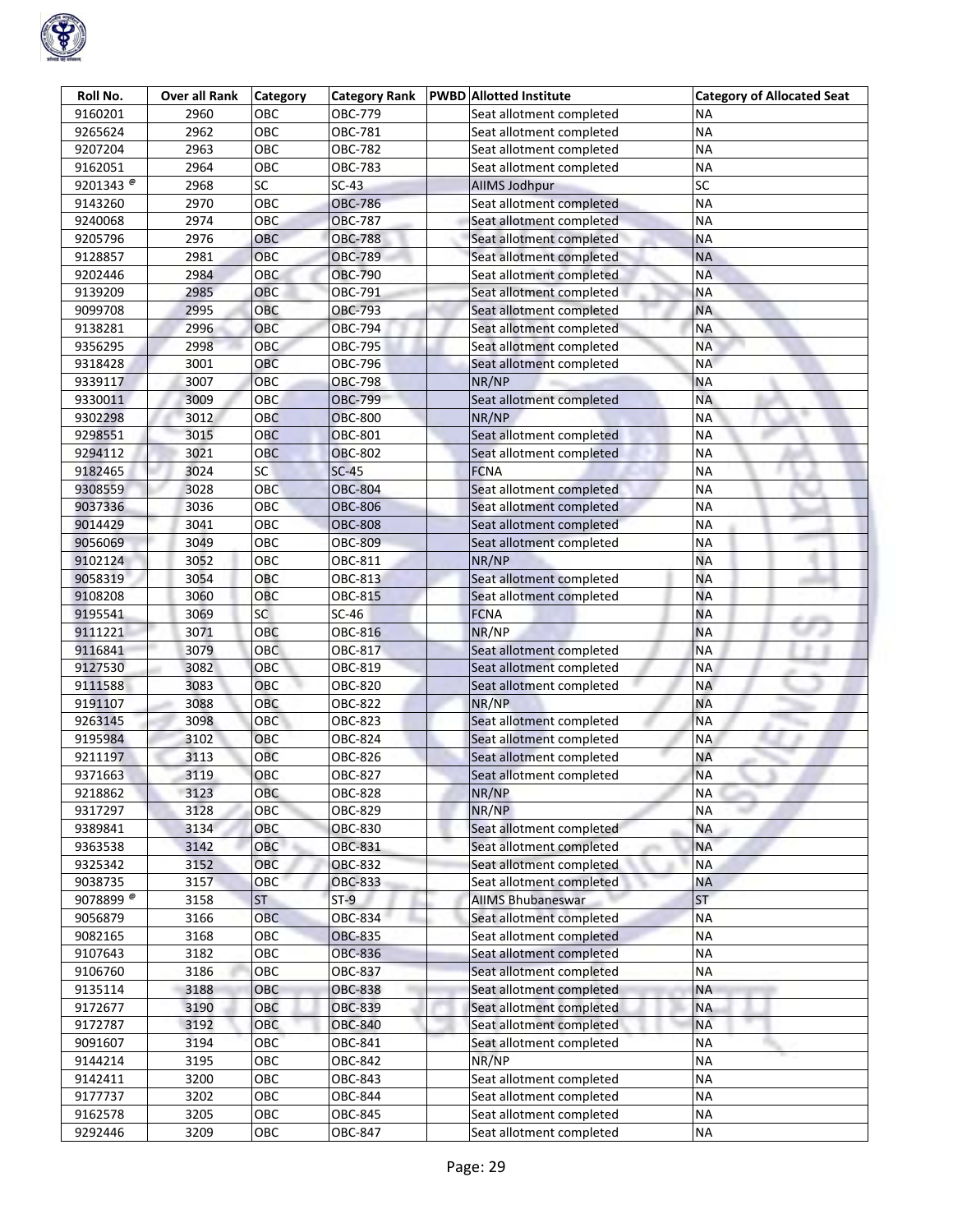

| Roll No.             | Over all Rank | <b>Category</b> | <b>Category Rank</b> | <b>PWBD</b> Allotted Institute | <b>Category of Allocated Seat</b> |
|----------------------|---------------|-----------------|----------------------|--------------------------------|-----------------------------------|
| 9282038              | 3218          | OBC             | OBC-849              | NR/NP                          | ΝA                                |
| 9201933              | 3227          | OBC             | OBC-853              | Seat allotment completed       | <b>NA</b>                         |
| 9213114              | 3235          | OBC             | OBC-855              | Seat allotment completed       | <b>NA</b>                         |
| 9261008              | 3237          | OBC             | OBC-856              | Seat allotment completed       | <b>NA</b>                         |
| 9017938              | 3240          | OBC             | <b>OBC-857</b>       | Seat allotment completed       | <b>NA</b>                         |
| 9070042              | 3243          | OBC             | OBC-858              | Seat allotment completed       | <b>NA</b>                         |
| 9065204              | 3245          | OBC             | <b>OBC-859</b>       | NR/NP                          | <b>NA</b>                         |
| 9044632              | 3252          | OBC             | <b>OBC-860</b>       | Seat allotment completed       | <b>NA</b>                         |
| 9078967              | 3261          | OBC             | <b>OBC-862</b>       | Seat allotment completed       | <b>NA</b>                         |
| 9051540              | 3266          | <b>OBC</b>      | <b>OBC-863</b>       | Seat allotment completed       | <b>NA</b>                         |
| 9329423              | 3268          | ОВС             | OBC-864              | Seat allotment completed       | <b>NA</b>                         |
| 9330073              | 3269          | OBC             | OBC-865              | Seat allotment completed       | <b>NA</b>                         |
| 9323938              | 3270          | OBC             | <b>OBC-866</b>       | Seat allotment completed       | <b>NA</b>                         |
| 9305581              | 3271          | <b>OBC</b>      | OBC-867              | Seat allotment completed       | <b>NA</b>                         |
| 9309707              | 3272          | OBC             | <b>OBC-868</b>       | NR/NP                          | <b>NA</b>                         |
| 9333657 <sup>@</sup> | 3277          | <b>SC</b>       | $SC-49$              | <b>AIIMS Bhubaneswar</b>       | SC                                |
| 9333325              | 3278          | OBC             | <b>OBC-870</b>       | Seat allotment completed       | <b>NA</b>                         |
| 9368741              | 3280          | OBC             | <b>OBC-871</b>       | Seat allotment completed       | <b>NA</b>                         |
| 9388912              | 3281          | OBC             | <b>OBC-872</b>       | Seat allotment completed       | ΝA                                |
| 9332833              | 3282          | OBC             | <b>OBC-873</b>       | Seat allotment completed       | <b>NA</b>                         |
| 9342520              | 3287          | <b>OBC</b>      | <b>OBC-875</b>       | Seat allotment completed       | <b>NA</b>                         |
| 9355953              | 3300          | OBC             | <b>OBC-879</b>       | Seat allotment completed       | <b>NA</b>                         |
| 9351804              | 3301          | OBC             | <b>OBC-880</b>       | Seat allotment completed       | ΝA                                |
| 9374173              | 3302          | OBC             | <b>OBC-881</b>       | Seat allotment completed       | <b>NA</b>                         |
| 9174235              | 3313          | OBC             | <b>OBC-882</b>       | Seat allotment completed       | ΝA                                |
| 9188077              | 3315          | OBC             | <b>OBC-883</b>       | Seat allotment completed       | <b>NA</b>                         |
| 9169779              | 3330          | OBC             | <b>OBC-886</b>       | Seat allotment completed       | <b>NA</b>                         |
| 9246583              | 3345          | OBC             | <b>OBC-889</b>       | Seat allotment completed       | <b>NA</b>                         |
| 9271925              | 3346          | OBC             | <b>OBC-890</b>       | Seat allotment completed       | <b>NA</b>                         |
| 9167217              | 3349          | OBC             | OBC-892              | NR/NP                          | <b>NA</b>                         |
| 9271432              | 3350          | OBC             | <b>OBC-893</b>       | Seat allotment completed       | <b>NA</b>                         |
| 9235151              | 3352          | OBC             | OBC-895              | Seat allotment completed       | <b>NA</b>                         |
| 9223802              | 3355          | OBC             | OBC-896              | Seat allotment completed       | <b>NA</b>                         |
| 9227309              | 3357          | OBC             | OBC-897              | Seat allotment completed       | <b>NA</b>                         |
| 9296586              | 3358          | OBC             | <b>OBC-898</b>       | Seat allotment completed       | <b>NA</b>                         |
| 9248928 <sup>@</sup> | 3366          | ST              | ST-10                | <b>AIIMS Bhopal</b>            | ST.                               |
| 9059034              | 3368          | OBC             | OBC-900              | Seat allotment completed       | <b>NA</b>                         |
| 9091376              | 3370          | OBC             | OBC-901              | NR/NP                          | <b>NA</b>                         |
| 9033147              | 3373          | OBC             | OBC-902              | Seat allotment completed       | <b>NA</b>                         |
| 9038976              | 3374          | OBC             | OBC-903              | Seat allotment completed       | <b>NA</b>                         |
| 9051763              | 3385          | OBC             | OBC-904              | Seat allotment completed       | <b>NA</b>                         |
| 9026595              | 3388          | OBC             | <b>OBC-905</b>       | Seat allotment completed       | <b>NA</b>                         |
| 9050761              | 3392          | OBC             | <b>OBC-906</b>       | Seat allotment completed       | <b>NA</b>                         |
| 9095170              | 3398          | OBC             | <b>OBC-908</b>       | NR/NP                          | <b>NA</b>                         |
| 9359953              | 3401          | OBC             | OBC-909              | Seat allotment completed       | <b>NA</b>                         |
| 9311744              | 3405          | OBC             | OBC-911              | Seat allotment completed       | <b>NA</b>                         |
| 9387162              | 3410          | OBC             | <b>OBC-913</b>       | Seat allotment completed       | <b>NA</b>                         |
| 9365027              | 3411          | OBC             | <b>OBC-914</b>       | Seat allotment completed       | <b>NA</b>                         |
| 9328490              | 3412          | OBC             | OBC-915              | Seat allotment completed       | <b>NA</b>                         |
| 9300882              | 3414          | OBC             | OBC-916              | Seat allotment completed       | NA                                |
| 9360592              | 3422          | ОВС             | <b>OBC-918</b>       | Seat allotment completed       | <b>NA</b>                         |
| 9372150              | 3424          | OBC             | OBC-919              | Seat allotment completed       | <b>NA</b>                         |
| 9140372              | 3430          | OBC             | OBC-920              | Seat allotment completed       | <b>NA</b>                         |
| 9174753              | 3431          | OBC             | OBC-921              | NR/NP                          | <b>NA</b>                         |
| 9298336              | 3432          | OBC             | OBC-922              | Seat allotment completed       | <b>NA</b>                         |
| 9099379              | 3434          | OBC             | OBC-923              | Seat allotment completed       | <b>NA</b>                         |
| 9194183              | 3437          | OBC             | OBC-924              | Seat allotment completed       | <b>NA</b>                         |
| 9106585              | 3443          | OBC             | OBC-927              | Seat allotment completed       | <b>NA</b>                         |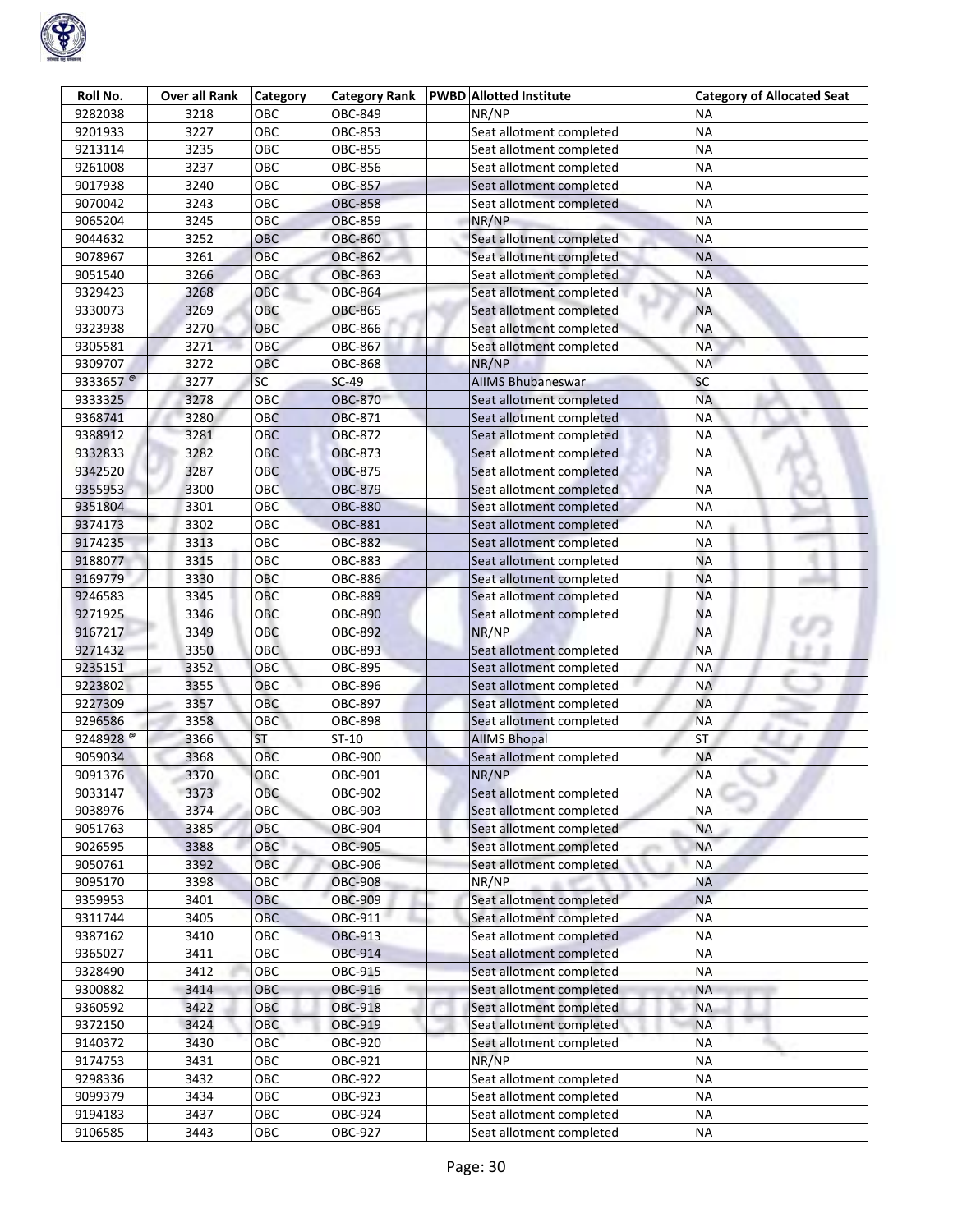

| Roll No.              | <b>Over all Rank</b> | <b>Category</b> | <b>Category Rank</b> | <b>PWBD</b> Allotted Institute | <b>Category of Allocated Seat</b> |
|-----------------------|----------------------|-----------------|----------------------|--------------------------------|-----------------------------------|
| 9140573               | 3444                 | OBC             | OBC-928              | Seat allotment completed       | ΝA                                |
| 9137701               | 3445                 | OBC             | OBC-929              | Seat allotment completed       | <b>NA</b>                         |
| 9179244               | 3451                 | OBC             | OBC-931              | Seat allotment completed       | <b>NA</b>                         |
| 9194638               | 3460                 | OBC             | OBC-932              | NR/NP                          | <b>NA</b>                         |
| 9214530               | 3465                 | OBC             | OBC-934              | Seat allotment completed       | <b>NA</b>                         |
| 9157171               | 3473                 | OBC             | <b>OBC-937</b>       | Seat allotment completed       | <b>NA</b>                         |
| 9241382               | 3474                 | OBC             | <b>OBC-938</b>       | Seat allotment completed       | <b>NA</b>                         |
| 9195502               | 3475                 | OBC             | <b>OBC-939</b>       | Seat allotment completed       | <b>NA</b>                         |
| 9200126               | 3478                 | OBC             | <b>OBC-940</b>       | Seat allotment completed       | <b>NA</b>                         |
| 9227711               | 3482                 | OBC             | OBC-941              | NR/NP                          | <b>NA</b>                         |
| 9239850               | 3483                 | OBC             | <b>OBC-942</b>       | Seat allotment completed       | <b>NA</b>                         |
| 9259293               | 3486                 | SC              | $SC-51$              | <b>AllMS Jodhpur</b>           | <b>SC</b>                         |
| 9228489               | 3491                 | OBC             | <b>OBC-944</b>       | Seat allotment completed       | <b>NA</b>                         |
| 9015518               | 3493                 | OBC             | OBC-946              | Seat allotment completed       | <b>NA</b>                         |
| 9027801               | 3495                 | OBC             | OBC-947              | Seat allotment completed       | <b>NA</b>                         |
| 9030386 <sup>@</sup>  | 3508                 | ST              | $ST-11$              | <b>AIIMS Bhopal</b>            | <b>ST</b>                         |
| 9044856               | 3511                 | OBC             | <b>OBC-952</b>       | Seat allotment completed       | <b>NA</b>                         |
| 9087646               | 3512                 | <b>OBC</b>      | <b>OBC-953</b>       | Seat allotment completed       | <b>NA</b>                         |
| 9068718               | 3519                 | OBC             | <b>OBC-957</b>       | Seat allotment completed       | <b>NA</b>                         |
| 9035648               | 3524                 | OBC             | <b>OBC-958</b>       | Seat allotment completed       | <b>NA</b>                         |
| 9061089               | 3525                 | OBC             | <b>OBC-959</b>       | Seat allotment completed       | <b>NA</b>                         |
| 9308594               | 3531                 | OBC             | <b>OBC-961</b>       | Seat allotment completed       | <b>NA</b>                         |
| 9203985               | 3534                 | OBC             | <b>OBC-962</b>       | Seat allotment completed       | <b>NA</b>                         |
| 9352558               | 3536                 | OBC             | <b>OBC-963</b>       | Seat allotment completed       | ΝA                                |
| 9371326               | 3541                 | OBC             | <b>OBC-964</b>       | NR/NP                          | <b>NA</b>                         |
| 9303053               | 3548                 | OBC             | OBC-966              | Seat allotment completed       | <b>NA</b>                         |
| 9359545               | 3551                 | OBC             | OBC-967              | Seat allotment completed       | <b>NA</b>                         |
| 9384209               | 3554                 | OBC             | <b>OBC-968</b>       | Seat allotment completed       | <b>NA</b>                         |
| 9163087 <sup>®</sup>  | 3556                 | <b>SC</b>       | $SC-53$              | <b>AIIMS Rishikesh</b>         | SC                                |
| 9233772               | 3558                 | OBC             | OBC-970              | Seat allotment completed       | <b>NA</b>                         |
| 9268581               | 3564                 | <b>OBC</b>      | OBC-972              | Seat allotment completed       | <b>NA</b>                         |
| 9204301               | 3574                 | OBC             | OBC-973              | Seat allotment completed       | <b>NA</b>                         |
| 9172960               | 3585                 | OBC             | OBC-976              | Seat allotment completed       | <b>NA</b>                         |
| 9131260               | 3587                 | OBC             | OBC-977              | Seat allotment completed       | <b>NA</b>                         |
| 9155689               | 3589                 | OBC             | OBC-978              | Seat allotment completed       | <b>NA</b>                         |
| 9186789               | 3593                 | OBC             | OBC-980              | Seat allotment completed       | <b>NA</b>                         |
| 9157364               | 3594                 | OBC             | OBC-981              | Seat allotment completed       | <b>NA</b>                         |
| 9154835               | 3598                 | OBC             | <b>OBC-982</b>       | NR/NP                          | <b>NA</b>                         |
| 9176150               | 3599                 | OBC             | <b>OBC-983</b>       | NR/NP                          | <b>NA</b>                         |
| 9112610               | 3601                 | OBC             | <b>OBC-984</b>       | NR/NP                          | <b>NA</b>                         |
| 9129736               | 3603                 | OBC             | <b>OBC-985</b>       | Seat allotment completed       | <b>NA</b>                         |
| 9115626 $\frac{1}{6}$ | 3605                 | SC              | $SC-54$              | <b>AIIMS Bhopal</b>            | <b>SC</b>                         |
| 9163336               | 3611                 | OBC             | <b>OBC-986</b>       | NR/NP                          | <b>NA</b>                         |
| 9176283               | 3614                 | OBC             | <b>OBC-987</b>       | Seat allotment completed       | <b>NA</b>                         |
| 9123309               | 3618                 | OBC             | <b>OBC-989</b>       | Seat allotment completed       | <b>NA</b>                         |
| 9093540               | 3624                 | OBC             | OBC-991              | Seat allotment completed       | <b>NA</b>                         |
| 9031428               | 3627                 | OBC             | <b>OBC-992</b>       | Seat allotment completed       | <b>NA</b>                         |
| 9025929               | 3637                 | OBC             | OBC-996              | Seat allotment completed       | <b>NA</b>                         |
| 9053824               | 3646                 | OBC             | <b>OBC-998</b>       | Seat allotment completed       | <b>NA</b>                         |
| 9030768               | 3651                 | OBC             | OBC-999              | Seat allotment completed       | NA                                |
| 9366967               | 3659                 | ОВС             | OBC-1000             | Seat allotment completed       | <b>NA</b>                         |
| 9383754               | 3665                 | OBC             | OBC-1001             | Seat allotment completed       | <b>NA</b>                         |
| 9326589               | 3667                 | OBC             | OBC-1002             | Seat allotment completed       | <b>NA</b>                         |
| 9344781               | 3675                 | OBC             | OBC-1004             | Seat allotment completed       | <b>NA</b>                         |
| 9362607               | 3680                 | OBC             | OBC-1006             | Seat allotment completed       | <b>NA</b>                         |
| 9377995               | 3682                 | OBC             | OBC-1007             | Seat allotment completed       | <b>NA</b>                         |
| 9382890               | 3686                 | OBC             | OBC-1010             | Seat allotment completed       | <b>NA</b>                         |
| 9314762               | 3687                 | OBC             | OBC-1011             | Seat allotment completed       | <b>NA</b>                         |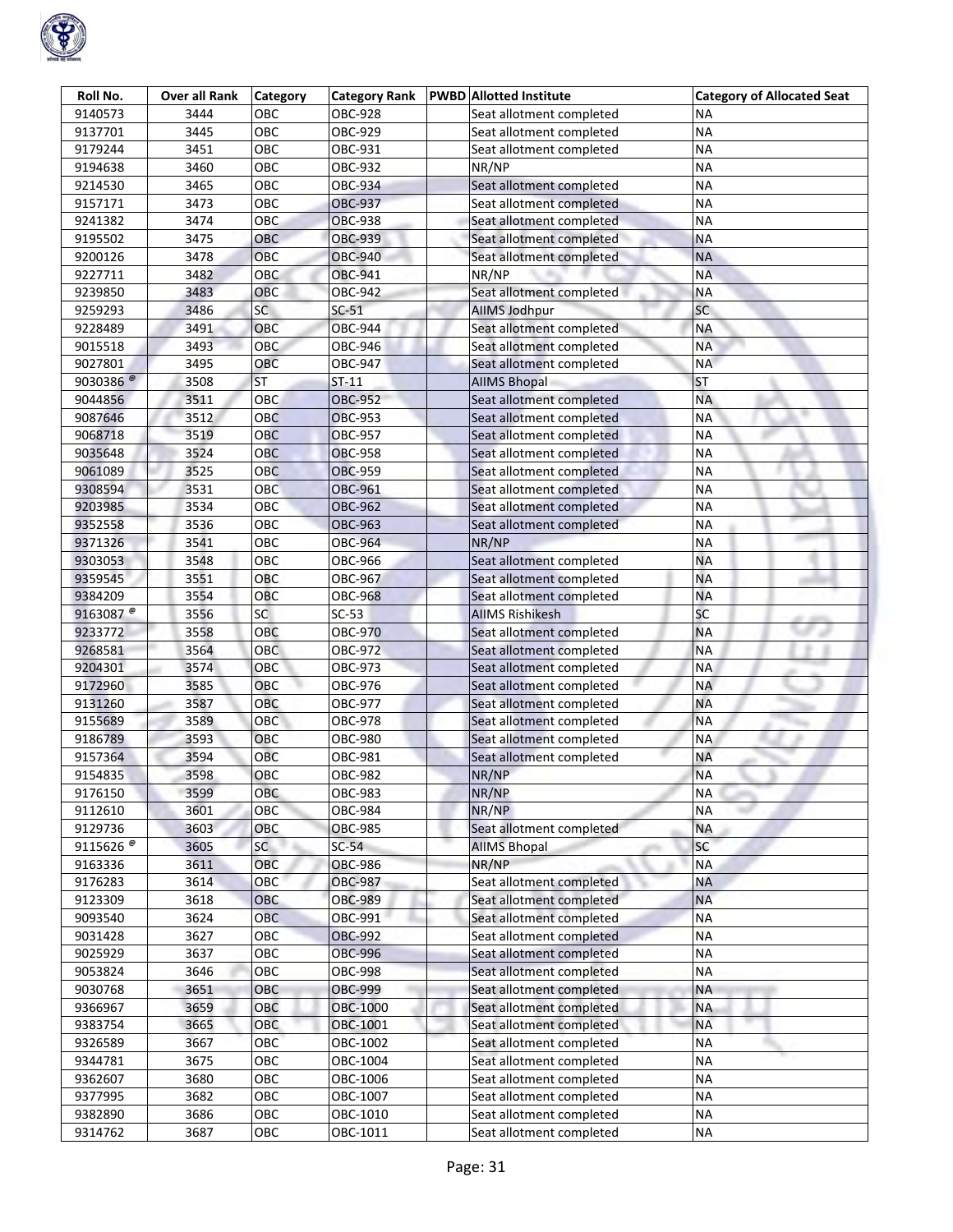

| Roll No.             | <b>Over all Rank</b> | <b>Category</b> | <b>Category Rank</b> | <b>PWBD</b> Allotted Institute    | <b>Category of Allocated Seat</b> |
|----------------------|----------------------|-----------------|----------------------|-----------------------------------|-----------------------------------|
| 9325700              | 3689                 | ОВС             | OBC-1012             | Seat allotment completed          | ΝA                                |
| 9329223              | 3692                 | OBC             | OBC-1014             | Seat allotment completed          | <b>NA</b>                         |
| 9335647              | 3694                 | OBC             | OBC-1015             | Seat allotment completed          | <b>NA</b>                         |
| 9353949              | 3695                 | OBC             | OBC-1016             | Seat allotment completed          | <b>NA</b>                         |
| 9292773 <sup>®</sup> | 3696                 | $\overline{SC}$ | $SC-56$              | <b>AIIMS Bhopal</b>               | SC                                |
| 9230310              | 3697                 | OBC             | OBC-1017             | Seat allotment completed          | <b>NA</b>                         |
| 9287577              | 3698                 | OBC             | OBC-1018             | Seat allotment completed          | <b>NA</b>                         |
| 9129407              | 3700                 | OBC             | OBC-1019             | Seat allotment completed          | <b>NA</b>                         |
| 9120161              | 3701                 | OBC             | OBC-1020             | Seat allotment completed          | <b>NA</b>                         |
| 9129018              | 3704                 | <b>OBC</b>      | OBC-1021             | Seat allotment completed          | <b>NA</b>                         |
| 9259642              | 3709                 | OBC             | OBC-1022             | Seat allotment completed          | <b>NA</b>                         |
| 9232342              | 3712                 | OBC             | OBC-1023             | Seat allotment completed          | <b>NA</b>                         |
| 9250126              | 3714                 | OBC             | OBC-1024             | Seat allotment completed          | <b>NA</b>                         |
| 9281630              | 3722                 | OBC             | OBC-1026             | Seat allotment completed          | <b>NA</b>                         |
| 9189998              | 3728                 | OBC             | OBC-1027             | Seat allotment completed          | <b>NA</b>                         |
| 9116327              | 3729                 | OBC             | OBC-1028             | Seat allotment completed          | <b>NA</b>                         |
| 9127413              | 3730                 | OBC             | OBC-1029             | NR/NP                             | <b>NA</b>                         |
| 9101248              | 3731                 | OBC             | OBC-1030             | Seat allotment completed          | <b>NA</b>                         |
| 9173501              | 3734                 | OBC             | OBC-1031             | Seat allotment completed          | <b>NA</b>                         |
| 9108478              | 3738                 | OBC             | OBC-1033             | Seat allotment completed          | <b>NA</b>                         |
| 9166710              | 3739                 | OBC             | OBC-1034             | Seat allotment completed          | <b>NA</b>                         |
| 9114126              | 3740                 | OBC             | OBC-1035             | Seat allotment completed          | <b>NA</b>                         |
| 9154114              | 3742                 | OBC             | OBC-1036             | Seat allotment completed          | <b>NA</b>                         |
| 9134841              | 3743                 | ОВС             | OBC-1037             | Seat allotment completed          | <b>NA</b>                         |
| 9129384              | 3744                 | OBC             | OBC-1038             | Seat allotment completed          | <b>NA</b>                         |
| 9102637              | 3746                 | OBC             | OBC-1039             | Seat allotment completed          | <b>NA</b>                         |
| 9177893              | 3748                 | OBC             | OBC-1040             | Seat allotment completed          | <b>NA</b>                         |
| 9147292              | 3749                 | OBC             | OBC-1041             | Seat allotment completed          | <b>NA</b>                         |
| 9148641              | 3761                 | OBC             | OBC-1043             | NR/NP                             | <b>NA</b>                         |
| 9201671              | 3763                 | OBC             | OBC-1044             | Seat allotment completed          | <b>NA</b>                         |
| 9245149              | 3764                 | OBC             | OBC-1045             | Seat allotment completed          | <b>NA</b>                         |
| 9269285              | 3765                 | OBC             | OBC-1046             | Seat allotment completed          | <b>NA</b>                         |
| 9226609              | 3766                 | OBC             | OBC-1047             | Seat allotment completed          | <b>NA</b>                         |
| 9204550              | 3772                 | OBC             | OBC-1049             | Seat allotment completed          | <b>NA</b>                         |
| 9279459              | 3774                 | OBC             | OBC-1050             | Seat allotment completed          | <b>NA</b>                         |
| 9286767              | 3781                 | OBC             | OBC-1051             | Seat allotment completed          | <b>NA</b>                         |
| 9282057              | 3783                 | OBC             | OBC-1052             | NR/NP                             | <b>NA</b>                         |
| 9283654              | 3788                 | OBC             | OBC-1053             | Seat allotment completed          | <b>NA</b>                         |
| 9241239              | 3789                 | OBC             | OBC-1054             | Seat allotment completed          | <b>NA</b>                         |
| 9332360              | 3792                 | OBC             | OBC-1055             | Seat allotment completed          | <b>NA</b>                         |
| 9004258              | 3805                 | OBC             | OBC-1057             | Seat allotment completed          | <b>NA</b>                         |
| 9005593              | 3813                 | OBC             | OBC-1058             | Seat allotment completed          | <b>NA</b>                         |
| 9086551              | 3818                 | OBC             | OBC-1059             | Seat allotment completed          | <b>NA</b>                         |
| 9069311              | 3819                 | OBC             | OBC-1060             | Seat allotment completed          | <b>NA</b>                         |
| 9060480              | 3823                 | OBC             | OBC-1061             | Seat allotment completed          | <b>NA</b>                         |
| 9389896              | 3834                 | ST              | $ST-12$              | NR/NP                             | <b>NA</b>                         |
| 9383849              | 3837                 | OBC             | OBC-1064             | Seat allotment completed          | <b>NA</b>                         |
| 9288140              | 3842                 | OBC             | OBC-1066             | NR/NP                             | <b>NA</b>                         |
| 9368777              | 3847                 | SC              | $SC-58$              | NR/NP                             | <b>NA</b>                         |
| 9388752              | 3848<br>3865         | OBC<br>ОВС      | OBC-1067<br>OBC-1070 | Seat allotment completed          | <b>NA</b><br><b>NA</b>            |
| 9381843              |                      |                 |                      | Seat allotment completed          | <b>NA</b>                         |
| 9158109              | 3867                 | OBC<br>OBC      | OBC-1071             | Seat allotment completed          |                                   |
| 9175170              | 3868                 | OBC             | OBC-1072             | Seat allotment completed          | ΝA<br><b>NA</b>                   |
| 9104540<br>9102098   | 3873                 | OBC             | OBC-1073<br>OBC-1075 | Seat allotment completed<br>NR/NP | <b>NA</b>                         |
|                      | 3881                 |                 |                      |                                   | <b>NA</b>                         |
| 9165464              | 3884                 | OBC<br>OBC      | OBC-1076             | Seat allotment completed<br>NR/NP | <b>NA</b>                         |
| 9171448              | 3886                 |                 | OBC-1078             |                                   |                                   |
| 9176573              | 3897                 | OBC             | OBC-1080             | Seat allotment completed          | <b>NA</b>                         |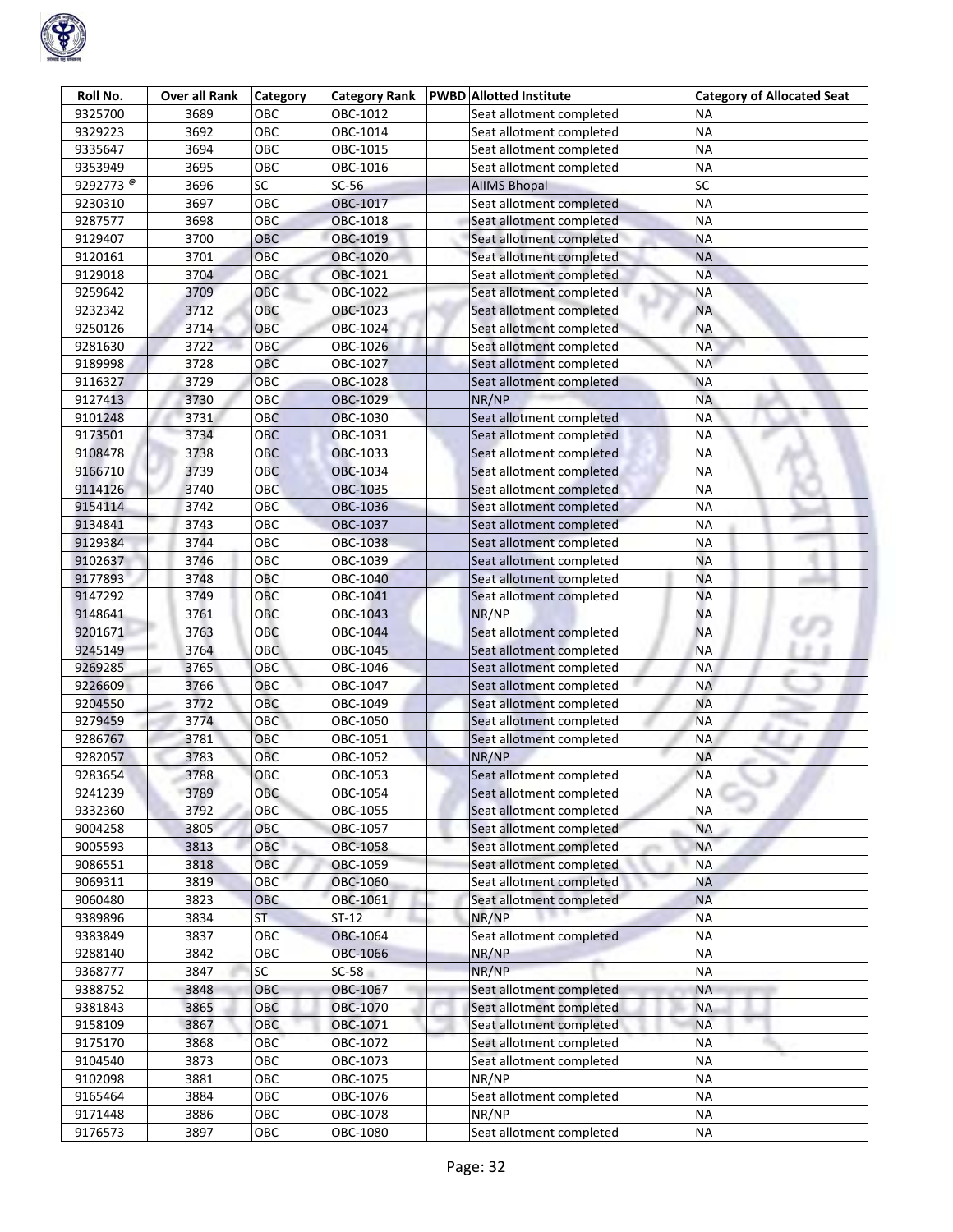

| Roll No. | <b>Over all Rank</b> | <b>Category</b> | <b>Category Rank</b> | <b>PWBD</b> Allotted Institute | <b>Category of Allocated Seat</b> |
|----------|----------------------|-----------------|----------------------|--------------------------------|-----------------------------------|
| 9067604  | 3911                 | овс             | OBC-1082             | NR/NP                          | NА                                |
| 9065226  | 3916                 | OBC             | OBC-1083             | NR/NP                          | <b>NA</b>                         |
| 9002021  | 3924                 | OBC             | OBC-1087             | Seat allotment completed       | <b>NA</b>                         |
| 9029325  | 3925                 | OBC             | OBC-1088             | Seat allotment completed       | <b>NA</b>                         |
| 9069212  | 3926                 | OBC             | OBC-1089             | Seat allotment completed       | <b>NA</b>                         |
| 9041555  | 3929                 | OBC             | OBC-1091             | Seat allotment completed       | <b>NA</b>                         |
| 9001297  | 3932                 | <b>OBC</b>      | OBC-1092             | Seat allotment completed       | <b>NA</b>                         |
| 9054754  | 3934                 | ОВС             | OBC-1093             | Seat allotment completed       | <b>NA</b>                         |
| 9067959  | 3935                 | OBC             | OBC-1094             | Seat allotment completed       | <b>NA</b>                         |
| 9089205  | 3936                 | OBC             | OBC-1095             | Seat allotment completed       | <b>NA</b>                         |
| 9015564  | 3937                 | ОВС             | OBC-1096             | Seat allotment completed       | <b>NA</b>                         |
| 9062013  | 3938                 | OBC             | OBC-1097             | Seat allotment completed       | <b>NA</b>                         |
| 9242234  | 3941                 | ОВС             | OBC-1099             | NR/NP                          | <b>NA</b>                         |
| 9207575  | 3945                 | <b>OBC</b>      | OBC-1100             | NR/NP                          | <b>NA</b>                         |
| 9289192  | 3951                 | OBC             | OBC-1102             | Seat allotment completed       | <b>NA</b>                         |
| 9144040  | 3954                 | OBC             | OBC-1105             | Seat allotment completed       | <b>NA</b>                         |
| 9261034  | 3957                 | OBC             | OBC-1107             | Seat allotment completed       | <b>NA</b>                         |
| 9206130  | 3960                 | OBC             | OBC-1108             | Seat allotment completed       | <b>NA</b>                         |
| 9309905  | 3966                 | OBC             | OBC-1109             | Seat allotment completed       | <b>NA</b>                         |
| 9353250  | 3968                 | OBC             | OBC-1110             | Seat allotment completed       | <b>NA</b>                         |
| 9372456  | 3971                 | OBC             | OBC-1112             | Seat allotment completed       | <b>NA</b>                         |
| 9357398  | 3974                 | OBC             | OBC-1114             | Seat allotment completed       | <b>NA</b>                         |
| 9337788  | 3982                 | OBC             | OBC-1115             | Seat allotment completed       | <b>NA</b>                         |
| 9348782  | 3983                 | OBC             | OBC-1116             | Seat allotment completed       | <b>NA</b>                         |
| 9387895  | 3985                 | OBC             | OBC-1117             | Seat allotment completed       | <b>NA</b>                         |
| 9307821  | 3989                 | OBC             | OBC-1118             | NR/NP                          | <b>NA</b>                         |
| 9353907  | 3990                 | OBC             | OBC-1119             | NR/NP                          | <b>NA</b>                         |
| 9330406  | 4001                 | OBC             | OBC-1121             | NR/NP                          | <b>NA</b>                         |
| 9367806  | 4005                 | OBC             | OBC-1122             | Seat allotment completed       | <b>NA</b>                         |
| 9193736  | 4007                 | OBC             | OBC-1123             | Seat allotment completed       | <b>NA</b>                         |
| 9098610  | 4008                 | OBC             | OBC-1124             | Seat allotment completed       | <b>NA</b>                         |
| 9108156  | 4009                 | OBC             | OBC-1125             | Seat allotment completed       | <b>NA</b>                         |
| 9152851  | 4010                 | OBC             | OBC-1126             | Seat allotment completed       | <b>NA</b>                         |
| 9184589  | 4011                 | OBC             | OBC-1127             | Seat allotment completed       | <b>NA</b>                         |
| 9151550  | 4016                 | OBC             | OBC-1128             | Seat allotment completed       | <b>NA</b>                         |
| 9151469  | 4021                 | OBC             | OBC-1131             | Seat allotment completed       | <b>NA</b>                         |
| 9099826  | 4039                 | OBC             | OBC-1136             | Seat allotment completed       | <b>NA</b>                         |
| 9253152  | 4047                 | OBC             | OBC-1137             | Seat allotment completed       | <b>NA</b>                         |
| 9230605  | 4048                 | OBC             | OBC-1138             | Seat allotment completed       | <b>NA</b>                         |
| 9232999  | 4049                 | OBC             | OBC-1139             | Seat allotment completed       | <b>NA</b>                         |
| 9199276  | 4050                 | OBC             | OBC-1140             | Seat allotment completed       | <b>NA</b>                         |
| 9222533  | 4054                 | OBC             | OBC-1141             | Seat allotment completed       | <b>NA</b>                         |
| 9285280  | 4058                 | OBC             | OBC-1143             | Seat allotment completed       | <b>NA</b>                         |
| 9252175  | 4061                 | OBC             | OBC-1144             | NR/NP                          | <b>NA</b>                         |
| 9196554  | 4064                 | OBC             | OBC-1146             | Seat allotment completed       | <b>NA</b>                         |
| 9269194  | 4065                 | OBC             | OBC-1147             | Seat allotment completed       | <b>NA</b>                         |
| 9206740  | 4070                 | OBC             | OBC-1148             | Seat allotment completed       | <b>NA</b>                         |
| 9261429  | 4075                 | OBC             | OBC-1150             | Seat allotment completed       | <b>NA</b>                         |
| 9285268  | 4078                 | OBC             | OBC-1151             | Seat allotment completed       | <b>NA</b>                         |
| 9237809  | 4082                 | OBC             | OBC-1152             | NR/NP                          | <b>NA</b>                         |
| 9013757  | 4092                 | OBC             | OBC-1155             | Seat allotment completed       | <b>NA</b>                         |
| 9020605  | 4100                 | OBC             | OBC-1158             | Seat allotment completed       | <b>NA</b>                         |
| 9069618  | 4111                 | <b>ST</b>       | $ST-13$              | AllMS Jodhpur                  | <b>ST</b>                         |
| 9031648  | 4113                 | OBC             | OBC-1161             | Seat allotment completed       | <b>NA</b>                         |
| 9086921  | 4114                 | OBC             | OBC-1162             | Seat allotment completed       | <b>NA</b>                         |
| 9087355  | 4117                 | OBC             | OBC-1164             | NR/NP                          | <b>NA</b>                         |
| 9306273  | 4128                 | OBC             | OBC-1169             | Seat allotment completed       | <b>NA</b>                         |
| 9315057  | 4129                 | OBC             | OBC-1170             | NR/NP                          | <b>NA</b>                         |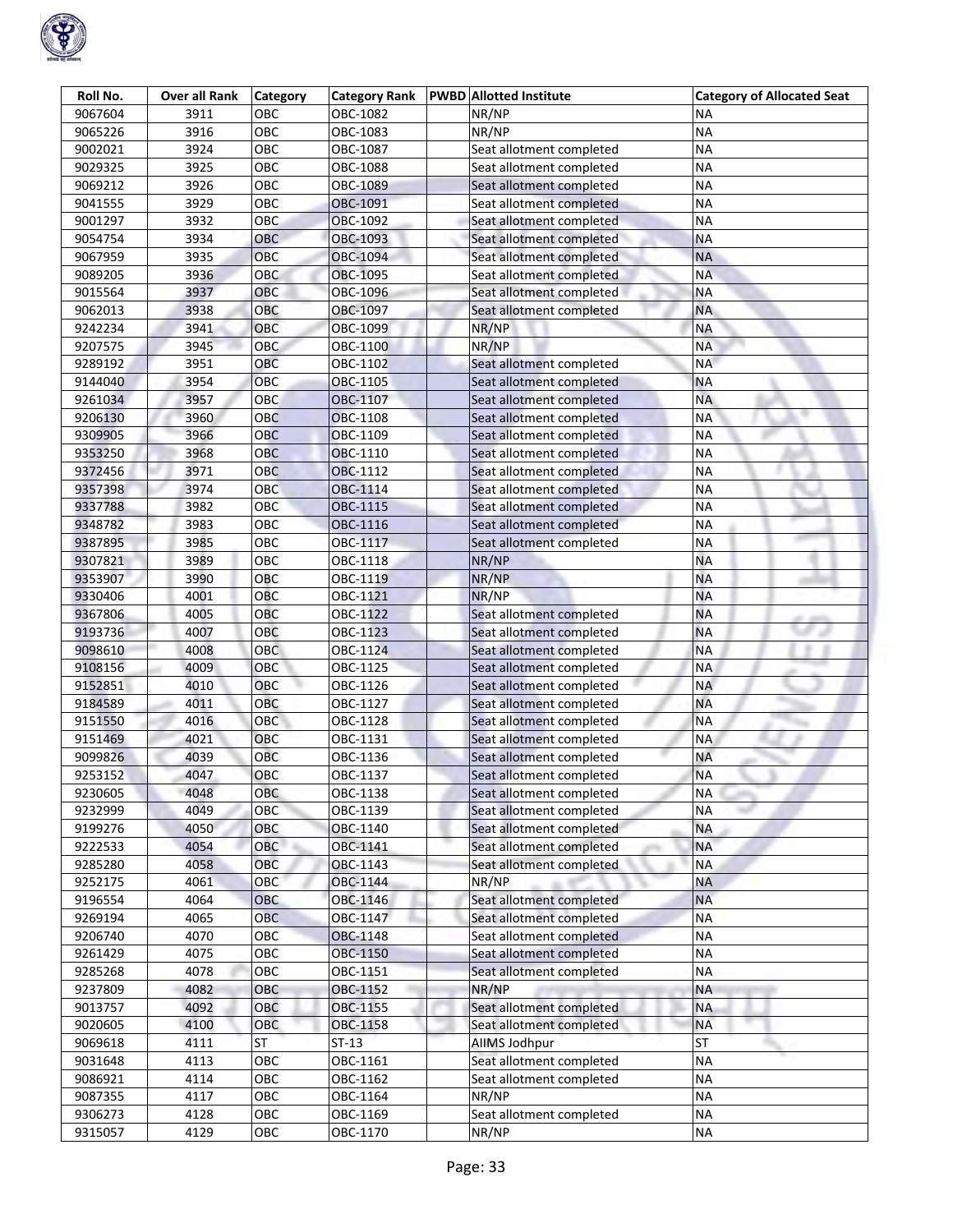

| Roll No.                              | <b>Over all Rank</b> | <b>Category</b> | <b>Category Rank</b> | <b>PWBD Allotted Institute</b> | <b>Category of Allocated Seat</b> |
|---------------------------------------|----------------------|-----------------|----------------------|--------------------------------|-----------------------------------|
| 9332614                               | 4132                 | OBC             | OBC-1172             | Seat allotment completed       | ΝA                                |
| 9372276                               | 4133                 | OBC             | OBC-1173             | Seat allotment completed       | <b>NA</b>                         |
| 9359904                               | 4134                 | OBC             | OBC-1174             | Seat allotment completed       | <b>NA</b>                         |
| 9355944                               | 4141                 | OBC             | OBC-1176             | Seat allotment completed       | <b>NA</b>                         |
| 9327719                               | 4143                 | OBC             | OBC-1178             | NR/NP                          | <b>NA</b>                         |
| 9321803                               | 4149                 | OBC             | OBC-1180             | Seat allotment completed       | <b>NA</b>                         |
| 9296228                               | 4150                 | OBC             | OBC-1181             | Seat allotment completed       | <b>NA</b>                         |
| 9163445                               | 4170                 | OBC             | OBC-1184             | Seat allotment completed       | <b>NA</b>                         |
| 9145682                               | 4177                 | OBC             | OBC-1188             | Seat allotment completed       | <b>NA</b>                         |
| 9110723                               | 4183                 | OBC             | OBC-1190             | Seat allotment completed       | <b>NA</b>                         |
| 9069270                               | 4192                 | OBC             | OBC-1192             | NR/NP                          | <b>NA</b>                         |
| 9219108                               | 4195                 | OBC             | OBC-1194             | Seat allotment completed       | <b>NA</b>                         |
| 9218383                               | 4203                 | OBC             | OBC-1196             | Seat allotment completed       | <b>NA</b>                         |
| 9249945                               | 4204                 | <b>OBC</b>      | OBC-1197             | Seat allotment completed       | <b>NA</b>                         |
| 9243334                               | 4209                 | OBC             | OBC-1199             | Seat allotment completed       | <b>NA</b>                         |
| 9247859                               | 4211                 | OBC             | OBC-1200             | Seat allotment completed       | <b>NA</b>                         |
| 9227941                               | 4215                 | OBC             | OBC-1202             | Seat allotment completed       | <b>NA</b>                         |
| 9251419                               | 4216                 | OBC             | OBC-1203             | Seat allotment completed       | <b>NA</b>                         |
| 9216646                               | 4217                 | OBC             | OBC-1204             | Seat allotment completed       | <b>NA</b>                         |
| 9262858                               | 4219                 | OBC             | OBC-1205             | Seat allotment completed       | <b>NA</b>                         |
| 9235872                               | 4234                 | OBC             | OBC-1207             | Seat allotment completed       | <b>NA</b>                         |
| 9217869                               | 4235                 | <b>OBC</b>      | <b>OBC-1208</b>      | Seat allotment completed       | <b>NA</b>                         |
| 9250940                               | 4237                 | OBC             | OBC-1209             | Seat allotment completed       | <b>NA</b>                         |
| 9304767 <sup>®</sup>                  | 4240                 | <b>ST</b>       | $ST-14$              | <b>AIIMS Bhopal</b>            | <b>ST</b>                         |
| 9336503                               | 4241                 | OBC             | OBC-1210             | Seat allotment completed       | <b>NA</b>                         |
| 9318070                               | 4246                 | OBC             | OBC-1211             | Seat allotment completed       | <b>NA</b>                         |
| 9357461                               | 4254                 | OBC             | OBC-1214             | NR/NP                          | <b>NA</b>                         |
| 9299553                               | 4255                 | OBC             | OBC-1215             | Seat allotment completed       | <b>NA</b>                         |
| 9311835                               | 4262                 | OBC             | OBC-1217             | NR/NP                          | <b>NA</b>                         |
| 9300454                               | 4264                 | OBC             | OBC-1219             | Seat allotment completed       | <b>NA</b>                         |
| 9341746                               | 4265                 | <b>OBC</b>      | OBC-1220             | Seat allotment completed       | <b>NA</b>                         |
| 9295598                               | 4270                 | OBC             | OBC-1221             | Seat allotment completed       | <b>NA</b>                         |
| 9067362                               | 4272                 | OBC             | OBC-1222             | Seat allotment completed       | <b>NA</b>                         |
| 9013627                               | 4273                 | OBC             | OBC-1223             | Seat allotment completed       | <b>NA</b>                         |
| 9044561                               | 4274                 | ОВС             | OBC-1224             | Seat allotment completed       | <b>NA</b>                         |
| 9043406                               | 4276                 | OBC             | OBC-1225             | Seat allotment completed       | <b>NA</b>                         |
| 9050728                               | 4278                 | OBC             | OBC-1226             | Seat allotment completed       | <b>NA</b>                         |
| 9017340                               | 4279                 | OBC             | OBC-1227             | NR/NP                          | <b>NA</b>                         |
| 9050197                               | 4284                 | OBC             | OBC-1229             | Seat allotment completed       | <b>NA</b>                         |
| 9077305                               | 4287                 | OBC             | OBC-1230             | Seat allotment completed       | <b>NA</b>                         |
| 9097511                               | 4290                 | OBC             | OBC-1232             | Seat allotment completed       | <b>NA</b>                         |
| 9050677                               | 4293                 | OBC             | OBC-1234             | Seat allotment completed       | <b>NA</b>                         |
| 9002248                               | 4301                 | OBC             | OBC-1236             | NR/NP                          | <b>NA</b>                         |
| 9167386                               | 4307                 | OBC             | OBC-1238             | Seat allotment completed       | <b>NA</b>                         |
| 9178359                               | 4310                 | OBC             | OBC-1239             | Seat allotment completed       | <b>NA</b>                         |
| 9114691                               | 4312                 | OBC             | OBC-1240             | Seat allotment completed       | <b>NA</b>                         |
| 9346620 <sup><math>\circ</math></sup> | 4583                 | SC              | $SC-68$              | <b>AIIMS Nagpur</b>            | SC                                |
| 9128728                               | 4688                 | <b>ST</b>       | $ST-17$              | <b>AllMS Jodhpur</b>           | <b>ST</b>                         |
| 9036525                               | 5010                 | SC              | $SC-71$              | <b>AIIMS Bhopal</b>            | SC                                |
| 9217041                               | 5175                 | SC              | $SC-75$              | NR/NP                          | <b>NA</b>                         |
| 9019067 <sup>®</sup>                  | 5242                 | SC              | SC-76                | <b>AllMS Jodhpur</b>           | <b>SC</b>                         |
| 9120591                               | 5292                 | SC              | SC-77                | <b>AIIMS Bhopal</b>            | <b>SC</b>                         |
| 9156644                               | 5665                 | SC              | $SC-85$              | AllMS Jodhpur                  | SC                                |
| 9161927                               | 5676                 | SC              | $SC-86$              | AllMS Jodhpur                  | SC                                |
| 9346560                               | 5943                 | SC              | $SC-92$              | <b>AIIMS Bhopal</b>            | SC                                |
| 9252060                               | 6234                 | SC              | SC-97                | <b>AIIMS Bhopal</b>            | SC                                |
| 9230356                               | 6268                 | SC              | <b>SC-98</b>         | <b>AIIMS Bhubaneswar</b>       | SC                                |
| 9018210 <sup><math>@</math></sup>     | 6303                 | SC              | SC-99                | <b>AIIMS Rishikesh</b>         | SC                                |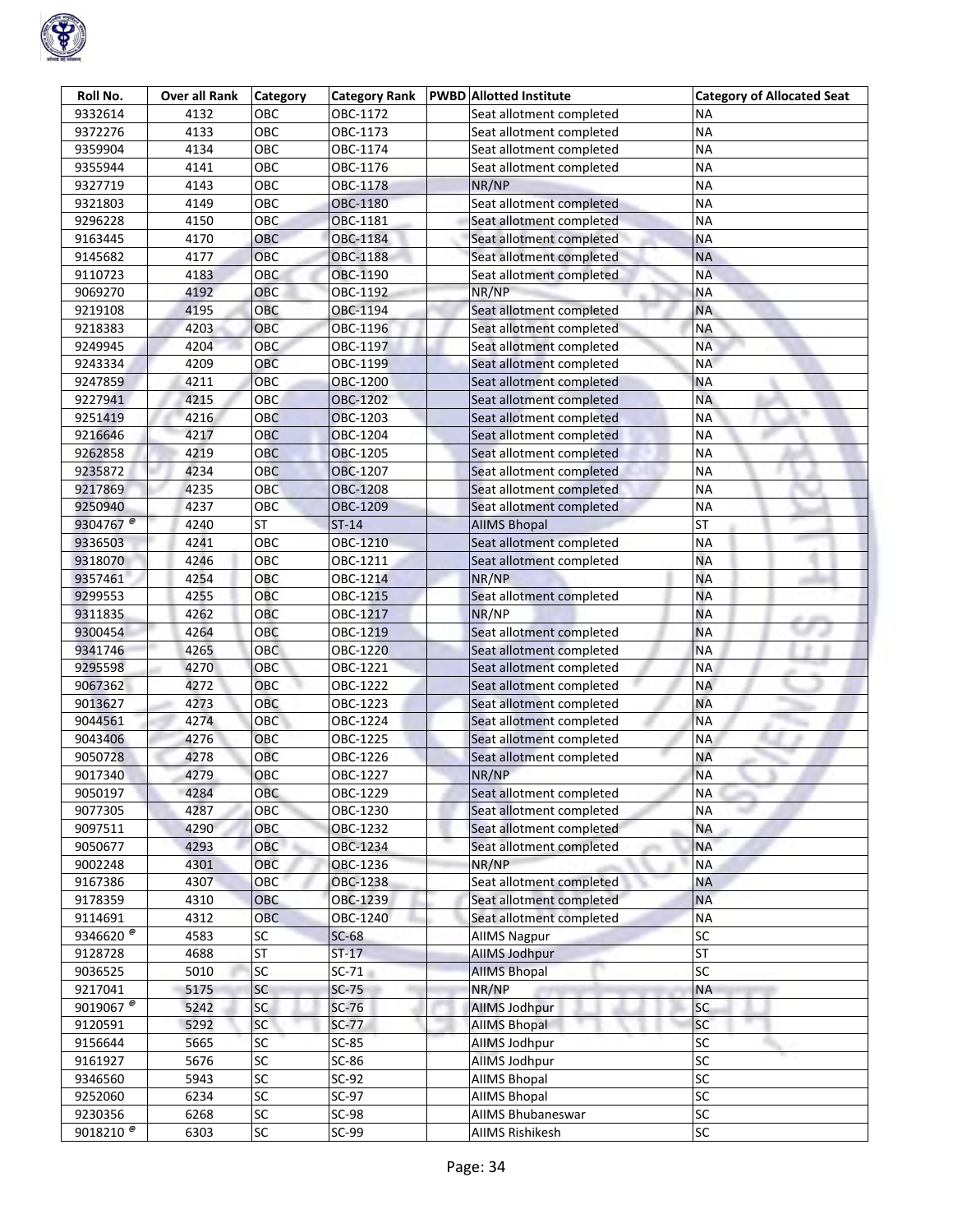

| Roll No.              | Over all Rank | <b>Category</b> | <b>Category Rank</b> | <b>PWBD</b> Allotted Institute | <b>Category of Allocated Seat</b> |
|-----------------------|---------------|-----------------|----------------------|--------------------------------|-----------------------------------|
| 9054181               | 6333          | SC              | SC-100               | <b>AIIMS Bhopal</b>            | SC                                |
| 9247018               | 6498          | SC              | $SC-101$             | AllMS Jodhpur                  | <b>SC</b>                         |
| 9174788               | 6518          | $\overline{SC}$ | SC-102               | AIIMS Bhubaneswar              | SC                                |
| 9049991 <sup>@</sup>  | 6803          | $\overline{SC}$ | SC-105               | <b>AIIMS Rishikesh</b>         | SC                                |
| 9008849               | 6996          | $\overline{SC}$ | $SC-112$             | <b>AIIMS Bhubaneswar</b>       | SC                                |
| 9308723               | 7036          | SC              | $SC-113$             | AllMS Jodhpur                  | SC                                |
| 9092685               | 7105          | SC              | $SC-116$             | <b>AIIMS Bhopal</b>            | SC                                |
| 9141292               | 7124          | SC              | SC-117               | <b>AllMS Jodhpur</b>           | SC                                |
| 9124478 <sup>®</sup>  | 7131          | $\overline{SC}$ | $SC-118$             | <b>AllMS Raipur</b>            | SC                                |
| 9326448 <sup>®</sup>  | 7253          | SC              | $SC-121$             | AIIMS Kalyani                  | SC                                |
| 9262455               | 7623          | SC              | $SC-124$             | <b>AllMS Raipur</b>            | SC                                |
| 9119850               | 7691          | <b>SC</b>       | $SC-126$             | <b>AllMS Jodhpur</b>           | <b>SC</b>                         |
| 9280861               | 7875          | SC              | SC-129               | <b>FCNA</b>                    | <b>NA</b>                         |
| 9374217 <sup>®</sup>  | 8016          | SC              | SC-132               | <b>AIIMS Deoghar</b>           | <b>SC</b>                         |
| 9272362               | 8040          | <b>SC</b>       | SC-133               | <b>AIIMS Rishikesh</b>         | SC                                |
| 9032559               | 8064          | SC              | $SC-134$             | <b>AIIMS Rishikesh</b>         | SC                                |
| 9270367               | 8122          | $\overline{SC}$ | $SC-136$             | <b>AIIMS Rishikesh</b>         | <b>SC</b>                         |
| 9369972 <sup>@</sup>  | 8261          | SC              | SC-139               | <b>AllMS Nagpur</b>            | SC                                |
| 9046838               | 8357          | SC              | $SC-142$             | <b>AIIMS Rishikesh</b>         | SC                                |
| 9262040               | 8430          | SC              | $SC-143$             | AIIMS Mangalagiri (Guntur)     | <b>SC</b>                         |
| 9111371               | 8532          | sc              | $SC-144$             | <b>AIIMS Bhubaneswar</b>       | SC                                |
| 9046970               | 8641          | SC              | $SC-145$             | <b>AIIMS Bhubaneswar</b>       | SC                                |
| 9333000               | 8830          | <b>ST</b>       | $ST-33$              | <b>AllMS Jodhpur</b>           | <b>ST</b>                         |
| 9150769               | 8859          | SC              | SC-148               | NR/NP                          | ΝA                                |
| 9183023               | 8870          | SC              | SC-149               | <b>AIIMS Rishikesh</b>         | SC                                |
| 9114192               | 8900          | SC              | SC-150               | <b>AIIMS Bhubaneswar</b>       | SC                                |
| 9054544               | 8991          | SC              | $SC-153$             | <b>FCNA</b>                    | <b>NA</b>                         |
| 9259568               | 8997          | SC              | SC-154               | NR/NP                          | <b>NA</b>                         |
| 9317576 <sup>®</sup>  | 9343          | SC              | $SC-155$             | AIIMS Telangana (Bibinagar)    | SC                                |
| 9302042               | 9350          | SC              | SC-156               | <b>FCNA</b>                    | <b>NA</b>                         |
| 9382820               | 9351          | SC              | SC-157               | <b>AIIMS Raipur</b>            | <b>SC</b>                         |
| 9383291               | 9693          | SC              | SC-162               | <b>AIIMS Rishikesh</b>         | SC                                |
| 9305017               | 9720          | SC              | SC-163               | <b>AIIMS Rishikesh</b>         | SC                                |
| 9137750               | 9773          | SC              | SC-165               | <b>AIIMS Rishikesh</b>         | SC                                |
| 9067177               | 10132         | <b>ST</b>       | $ST-39$              | <b>AIIMS Bhopal</b>            | <b>ST</b>                         |
| 9041615 <sup>®</sup>  | 10216         | SC              | SC-169               | <b>AIIMS Nagpur</b>            | SC                                |
| 9097140               | 10235         | SC              | SC-170               | NR/NP                          | <b>NA</b>                         |
| 9330105               | 10393         | <b>ST</b>       | $ST-40$              | <b>AIIMS Bhopal</b>            | <b>ST</b>                         |
| 9270643               | 10596         | <b>ST</b>       | $ST-43$              | <b>AIIMS Bhubaneswar</b>       | <b>ST</b>                         |
| 9185137 <sup>®</sup>  | 10636         | SC              | SC-172               | <b>AIIMS Nagpur</b>            | SC                                |
| 9295414               | 10665         | SC              | $SC-173$             | NR/NP                          | <b>NA</b>                         |
| 9335658               | 10709         | ST.             | $ST-44$              | <b>AllMS Jodhpur</b>           | <b>ST</b>                         |
| 9054631               | 10784         | SC              | SC-175               | <b>AllMS Raipur</b>            | <b>SC</b>                         |
| 9203177 $\frac{1}{6}$ | 10879         | SC              | $SC-176$             | AIIMS Bathinda                 | SC                                |
| 9156530               | 10901         | SC              | SC-177               | <b>FCNA</b>                    | <b>NA</b>                         |
| 9093293               | 10955         | <b>SC</b>       | SC-178               | NR/NP                          | <b>NA</b>                         |
| 9290342               | 10975         | SC              | SC-179               | <b>AIIMS Patna</b>             | SC                                |
| 9334811               | 10993         | <b>ST</b>       | $ST-47$              | <b>AIIMS Bhopal</b>            | <b>ST</b>                         |
| 9297292               | 11020         | <b>ST</b>       | $ST-48$              | <b>AllMS Nagpur</b>            | <b>ST</b>                         |
| 9378426               | 11039         | SC              | SC-181               | <b>AIIMS Patna</b>             | SC                                |
| 9292494               | 11042         | SC              | SC-182               | NR/NP                          | <b>NA</b>                         |
| 9364339               | 11050         | <b>SC</b>       | $SC-183$             | <b>AIIMS Patna</b>             | <b>SC</b>                         |
| 9340382               | 11053         | SC              | SC-184               | <b>AllMS Raipur</b>            | SC                                |
| 9249691               | 11157         | SC              | SC-186               | <b>AIIMS Raipur</b>            | SC                                |
| 9192353               | 11231         | SC              | SC-190               | AIIMS Bathinda                 | <b>SC</b>                         |
| 9131373               | 11239         | SC              | SC-191               | <b>AIIMS Patna</b>             | SC                                |
| 9079156 <sup>®</sup>  | 11295         | SC              | SC-193               | AllMS Kalyani                  | SC                                |
| 9074968               | 11334         | ST              | $ST-52$              | AIIMS Rishikesh                | <b>ST</b>                         |
|                       |               |                 |                      |                                |                                   |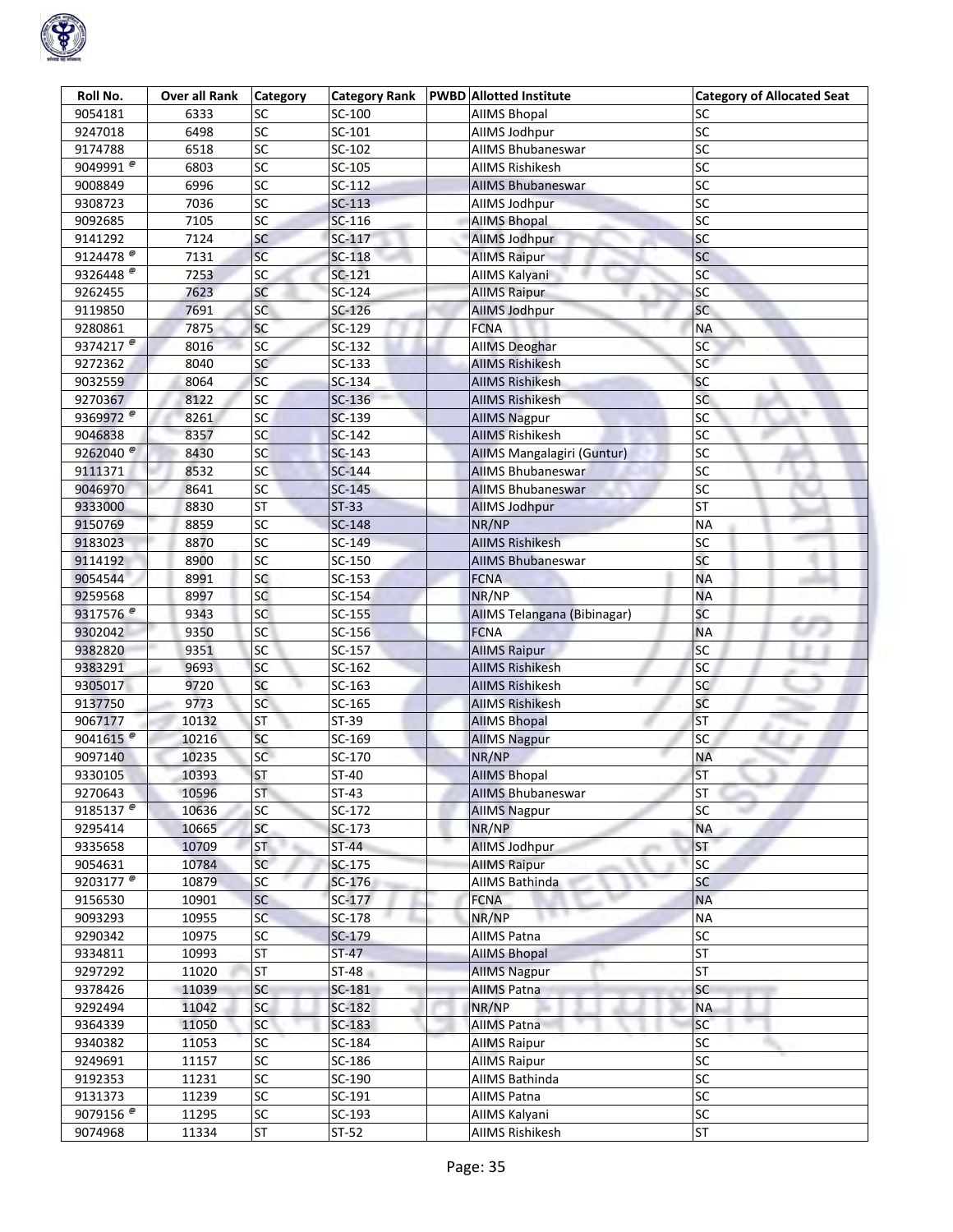

| Roll No.             | Over all Rank | <b>Category</b> | <b>Category Rank</b> | <b>PWBD</b> Allotted Institute | <b>Category of Allocated Seat</b> |
|----------------------|---------------|-----------------|----------------------|--------------------------------|-----------------------------------|
| 9345296              | 11355         | SC              | SC-195               | <b>AIIMS Patna</b>             | SC                                |
| 9241704              | 11457         | SC              | SC-196               | <b>FCNA</b>                    | <b>NA</b>                         |
| 9287436              | 11462         | <b>ST</b>       | $ST-53$              | <b>AIIMS Rishikesh</b>         | <b>ST</b>                         |
| 9237150              | 11537         | $\overline{SC}$ | SC-198               | NR/NP                          | <b>NA</b>                         |
| 9026942              | 11575         | $\overline{SC}$ | SC-199               | <b>AIIMS Bathinda</b>          | SC                                |
| 9059221              | 11612         | SC              | <b>SC-200</b>        | AIIMS Mangalagiri (Guntur)     | SC                                |
| 9037182              | 11613         | SC              | SC-201               | <b>AIIMS Bathinda</b>          | SC                                |
| 9029260              | 11631         | <b>SC</b>       | SC-202               | <b>AIIMS Raipur</b>            | SC                                |
| 9090617 <sup>®</sup> | 11639         | OBC             | OBC-3954             | <b>PWBD AIIMS Bhubaneswar</b>  | OBC-PWBD                          |
| 9116772              | 11671         | SC              | SC-203               | <b>AIIMS Raipur</b>            | SC                                |
| 9109257              | 11702         | <b>ST</b>       | ST-54                | <b>AIIMS Rishikesh</b>         | <b>ST</b>                         |
| 9135683              | 11733         | SC              | SC-204               | <b>AllMS Raipur</b>            | <b>SC</b>                         |
| 9042200              | 11755         | SC              | SC-205               | <b>AIIMS Raipur</b>            | SC                                |
| 9077588 $^{\circ}$   | 11758         | SC              | SC-206               | <b>AIIMS Gorakhpur</b>         | SC                                |
| 9203926              | 11837         | SC              | SC-208               | NR/NP                          | <b>NA</b>                         |
| 9249217              | 11895         | SC              | $SC-211$             | <b>AIIMS Bathinda</b>          | SC                                |
| 9310628              | 11989         | $\overline{SC}$ | $SC-213$             | <b>AIIMS Raipur</b>            | <b>SC</b>                         |
| 9110633              | 12004         | SC              | $SC-214$             | AIIMS Telangana (Bibinagar)    | SC                                |
| 9123832              | 12009         | SC              | $SC-216$             | NR/NP                          | <b>NA</b>                         |
| 9160627              | 12035         | <b>ST</b>       | $ST-55$              | <b>AIIMS Rishikesh</b>         | <b>ST</b>                         |
| 9125294              | 12098         | SC              | $SC-219$             | <b>FCNA</b>                    | <b>NA</b>                         |
| 9325317              | 12183         | SC              | SC-220               | <b>AIIMS Raipur</b>            | SC                                |
| 9101930              | 12221         | SC              | $SC-221$             | <b>FCNA</b>                    | <b>NA</b>                         |
| 9076805              | 12282         | SC              | SC-222               | <b>AIIMS Patna</b>             | SC                                |
| 9217864              | 12385         | SC              | SC-226               | <b>FCNA</b>                    | <b>NA</b>                         |
| 9263776              | 12393         | SC              | SC-227               | <b>AllMS Nagpur</b>            | SC                                |
| 9331667              | 12395         | SC              | SC-228               | <b>AIIMS Patna</b>             | SC                                |
| 9141063              | 12427         | SC              | SC-229               | <b>AllMS Raipur</b>            | SC                                |
| 9357003              | 12600         | <b>SC</b>       | SC-230               | <b>AIIMS Patna</b>             | SC                                |
| 9088286              | 12718         | SC              | $SC-231$             | NR/NP                          | <b>NA</b>                         |
| 9049077              | 12749         | SC              | SC-234               | <b>FCNA</b>                    | <b>NA</b>                         |
| 9132593              | 12792         | SC              | SC-235               | NR/NP                          | <b>NA</b>                         |
| 9145265              | 12802         | SC              | SC-236               | <b>AllMS Nagpur</b>            | SC                                |
| 9151981              | 12839         | <b>ST</b>       | ST-58                | <b>AIIMS Bhubaneswar</b>       | <b>ST</b>                         |
| 9117339              | 12858         | SC              | SC-237               | <b>AIIMS Raipur</b>            | <b>SC</b>                         |
| 9361093              | 12916         | SC              | SC-238               | <b>AllMS Nagpur</b>            | SC                                |
| 9206313              | 13034         | SC              | SC-240               | <b>AIIMS Patna</b>             | SC                                |
| 9325894              | 13077         | SC              | SC-241               | NR/NP                          | <b>NA</b>                         |
| 9348213              | 13343         | SC              | SC-245               | <b>FCNA</b>                    | <b>NA</b>                         |
| 9311135              | 13403         | SC              | SC-246               | <b>AIIMS Patna</b>             | SC                                |
| 9262934              | 13456         | SC              | SC-247               | <b>AIIMS Nagpur</b>            | SC                                |
| 9093462              | 13576         | <b>SC</b>       | SC-250               | AIIMS Mangalagiri (Guntur)     | <b>SC</b>                         |
| 9171446              | 13748         | <b>SC</b>       | SC-254               | AIIMS Mangalagiri (Guntur)     | <b>SC</b>                         |
| 9095092              | 13753         | SC              | $SC-255$             | <b>AIIMS Patna</b>             | SC                                |
| 9132698              | 13786         | SC              | SC-256               | NR/NP                          | <b>NA</b>                         |
| 9154747              | 13814         | SC              | $SC-258$             | <b>AIIMS Patna</b>             | <b>SC</b>                         |
| 9103940              | 13847         | SC              | $SC-259$             | <b>AIIMS Bathinda</b>          | SC                                |
| 9383375              | 13894         | SC              | SC-260               | NR/NP                          | <b>NA</b>                         |
| 9366559              | 13901         | SC              | $SC-261$             | <b>FCNA</b>                    | <b>NA</b>                         |
| 9320328              | 13904         | <b>SC</b>       | $SC-262$             | NR/NP                          | <b>NA</b>                         |
| 9287861              | 13952         | SC              | SC-264               | <b>AIIMS Nagpur</b>            | SC                                |
| 9147520              | 14134         | <b>SC</b>       | SC-267               | <b>AIIMS Bathinda</b>          | <b>SC</b>                         |
| 9215663              | 14166         | SC              | SC-268               | NR/NP                          | <b>NA</b>                         |
| 9192017              | 14193         | SC              | SC-269               | <b>FCNA</b>                    | <b>NA</b>                         |
| 9269313              | 14194         | SC              | SC-270               | <b>FCNA</b>                    | <b>NA</b>                         |
| 9218274              | 14202         | SC              | $SC-271$             | <b>AllMS Nagpur</b>            | SC                                |
| 9381413              | 14237         | SC              | SC-273               | NR/NP                          | <b>NA</b>                         |
| 9316680              | 14247         | ST              | $ST-64$              | AIIMS Bhubaneswar              | <b>ST</b>                         |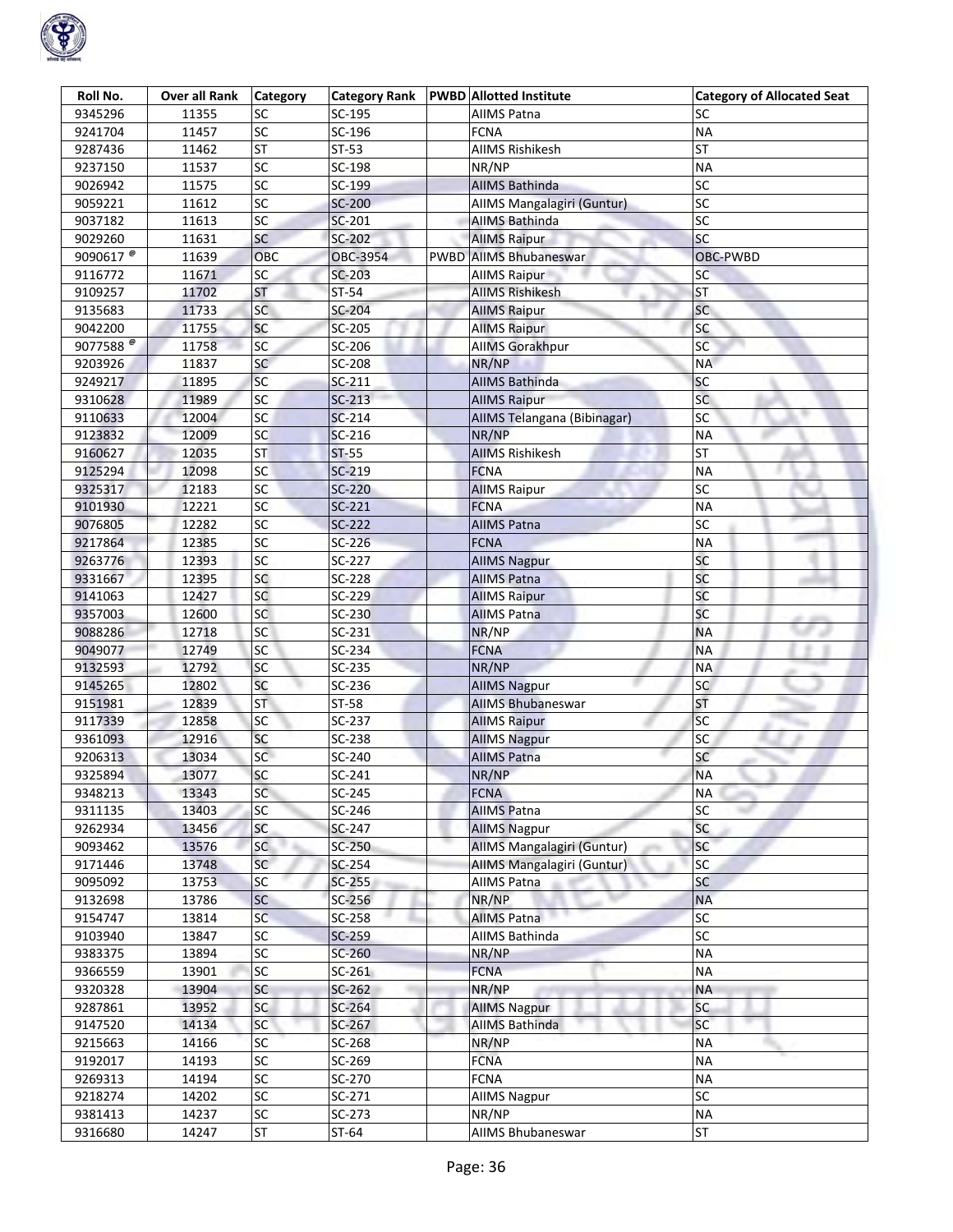

| Roll No. | <b>Over all Rank</b> | <b>Category</b> |               | Category Rank   PWBD   Allotted Institute | <b>Category of Allocated Seat</b> |
|----------|----------------------|-----------------|---------------|-------------------------------------------|-----------------------------------|
| 9178334  | 14304                | <b>ST</b>       | $ST-65$       | <b>AIIMS Rishikesh</b>                    | ST                                |
| 9149008  | 14312                | <b>SC</b>       | SC-274        | <b>AIIMS Nagpur</b>                       | SC                                |
| 9132103  | 14346                | $\overline{SC}$ | SC-275        | NR/NP                                     | <b>NA</b>                         |
| 9105722  | 14389                | SC              | SC-276        | <b>FCNA</b>                               | <b>NA</b>                         |
| 9091754  | 14450                | $\overline{SC}$ | SC-277        | <b>AllMS Nagpur</b>                       | SC                                |
| 9070386  | 14471                | $\overline{SC}$ | $SC-278$      | NR/NP                                     | <b>NA</b>                         |
| 9351224  | 14526                | $\overline{SC}$ | SC-279        | <b>AllMS Nagpur</b>                       | SC                                |
| 9386428  | 14549                | SC              | SC-280        | <b>AIIMS Rae Bareli</b>                   | SC                                |
| 9331351  | 14575                | <b>SC</b>       | SC-281        | <b>AIIMS Nagpur</b>                       | <b>SC</b>                         |
| 9351197  | 14589                | <b>SC</b>       | SC-282        | <b>FCNA</b>                               | <b>NA</b>                         |
| 9255815  | 14647                | SC              | SC-283        | AIIMS Mangalagiri (Guntur)                | SC                                |
| 9230159  | 14706                | <b>SC</b>       | SC-284        | AIIMS Kalyani                             | <b>SC</b>                         |
| 9161628  | 14736                | <b>ST</b>       | ST-66         | <b>AIIMS Rishikesh</b>                    | <b>ST</b>                         |
| 9138674  | 14778                | SC              | SC-286        | AllMS Rae Bareli                          | SC                                |
| 9193906  | 14784                | SC              | SC-287        | AIIMS Mangalagiri (Guntur)                | SC                                |
| 9130768  | 14808                | <b>SC</b>       | SC-288        | <b>AIIMS Rae Bareli</b>                   | <b>SC</b>                         |
| 9128029  | 14813                | $\overline{SC}$ | <b>SC-289</b> | <b>AIIMS Gorakhpur</b>                    | <b>SC</b>                         |
| 9044358  | 14836                | SC              | <b>SC-290</b> | <b>AIIMS Rae Bareli</b>                   | <b>SC</b>                         |
| 9243449  | 14846                | <b>SC</b>       | SC-291        | NR/NP                                     | <b>NA</b>                         |
| 9008819  | 14917                | SC              | SC-294        | NR/NP                                     | <b>NA</b>                         |
| 9258391  | 14964                | <b>SC</b>       | SC-295        | <b>FCNA</b>                               | <b>NA</b>                         |
| 9258551  | 14976                | <b>ST</b>       | $ST-67$       | AIIMS Telangana (Bibinagar)               | <b>ST</b>                         |
| 9109767  | 15058                | SC              | <b>SC-298</b> | <b>AllMS Gorakhpur</b>                    | SC                                |
| 9076311  | 15090                | <b>SC</b>       | SC-299        | NR/NP                                     | ΝA                                |
| 9157831  | 15091                | $\overline{SC}$ | SC-300        | AIIMS Telangana (Bibinagar)               | SC                                |
| 9164194  | 15111                | SC              | SC-301        | <b>FCNA</b>                               | <b>NA</b>                         |
| 9120884  | 15134                | <b>ST</b>       | ST-68         | <b>AllMS Raipur</b>                       | <b>ST</b>                         |
| 9170669  | 15145                | <b>ST</b>       | $ST-69$       | <b>FCNA</b>                               | <b>NA</b>                         |
| 9369473  | 15149                | <b>SC</b>       | SC-302        | <b>AllMS Gorakhpur</b>                    | SC                                |
| 9281071  | 15173                | <sub>SC</sub>   | SC-303        | <b>AIIMS Rae Bareli</b>                   | SC                                |
| 9207178  | 15192                | SC              | SC-304        | <b>AllMS Gorakhpur</b>                    | <b>SC</b>                         |
| 9360841  | 15218                | SC              | SC-308        | <b>FCNA</b>                               | ΝA                                |
| 9345375  | 15253                | <b>SC</b>       | SC-309        | <b>AIIMS Rae Bareli</b>                   | SC                                |
| 9326657  | 15254                | <b>SC</b>       | SC-310        | <b>AIIMS Kalyani</b>                      | <b>SC</b>                         |
| 9014718  | 15285                | SC              | SC-311        | <b>AIIMS Deoghar</b>                      | <b>SC</b>                         |
| 9119868  | 15458                | <b>ST</b>       | ST-70         | <b>FCNA</b>                               | <b>NA</b>                         |
| 9126820  | 15479                | SC              | SC-313        | <b>FCNA</b>                               | <b>NA</b>                         |
| 9126151  | 15485                | SC              | SC-314        | <b>AIIMS Rae Bareli</b>                   | SC                                |
| 9097820  | 15518                | <b>ST</b>       | $ST-73$       | <b>AIIMS Raipur</b>                       | <b>ST</b>                         |
| 9149012  | 15526                | <b>SC</b>       | SC-317        | AllMS Telangana (Bibinagar)               | <b>SC</b>                         |
| 9180245  | 15537                | SC              | $SC-318$      | <b>FCNA</b>                               | <b>NA</b>                         |
| 9100835  | 15564                | <b>SC</b>       | SC-319        | <b>AIIMS Deoghar</b>                      | SC                                |
| 9170164  | 15574                | <b>SC</b>       | SC-320        | AIIMS Telangana (Bibinagar)               | <b>SC</b>                         |
| 9169867  | 15585                | <b>SC</b>       | SC-321        | NR/NP                                     | <b>NA</b>                         |
| 9072066  | 15844                | <b>SC</b>       | $SC-323$      | <b>AIIMS Deoghar</b>                      | <b>SC</b>                         |
| 9056461  | 15870                | <b>ST</b>       | $ST-74$       | <b>AllMS Raipur</b>                       | <b>ST</b>                         |
| 9051081  | 15902                | <b>ST</b>       | $ST-75$       | <b>AllMS Raipur</b>                       | <b>ST</b>                         |
| 9250560  | 15963                | SC              | $SC-326$      | AllMS Kalyani                             | SC                                |
| 9329237  | 15986                | SC              | SC-327        | NR/NP                                     | <b>NA</b>                         |
| 9379591  | 15999                | <b>SC</b>       | SC-328        | <b>AllMS Kalyani</b>                      | SC                                |
| 9372399  | 16065                | SC              | $SC-329$      | <b>FCNA</b>                               | <b>NA</b>                         |
| 9186631  | 16085                | <b>SC</b>       | SC-330        | AIIMS Telangana (Bibinagar)               | <b>SC</b>                         |
| 9156714  | 16097                | SC              | SC-331        | AIIMS Telangana (Bibinagar)               | SC                                |
| 9110228  | 16136                | <b>SC</b>       | SC-332        | <b>AIIMS Deoghar</b>                      | SC                                |
| 9175245  | 16158                | SC              | SC-334        | <b>FCNA</b>                               | <b>NA</b>                         |
| 9256769  | 16192                | SC              | SC-335        | <b>AIIMS Deoghar</b>                      | SC                                |
| 9216766  | 16210                | SC              | SC-336        | <b>AIIMS Deoghar</b>                      | SC                                |
| 9213752  | 16249                | <b>SC</b>       | SC-337        | NR/NP                                     | <b>NA</b>                         |
|          |                      |                 |               |                                           |                                   |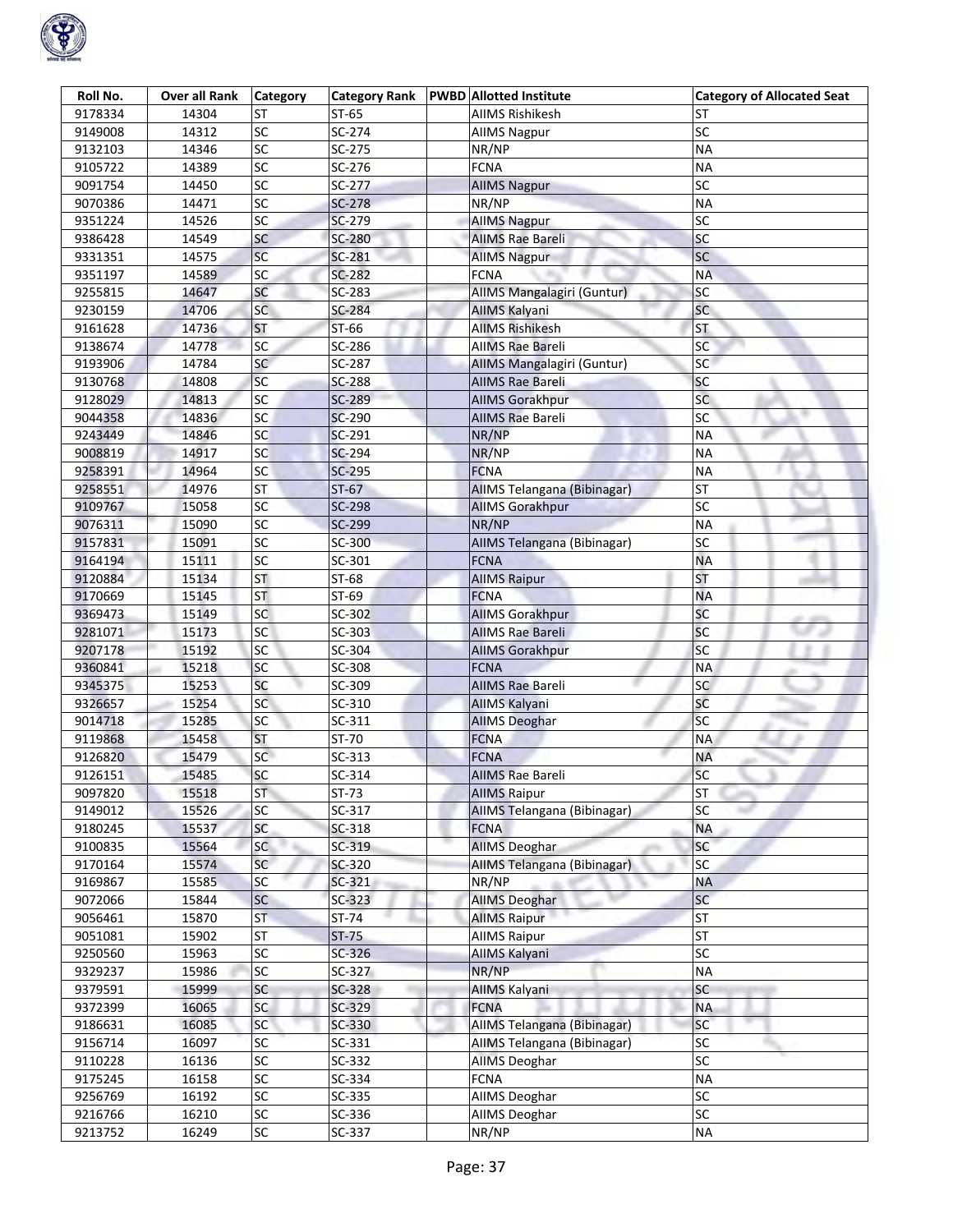

| Roll No. | <b>Over all Rank</b> | Category        | <b>Category Rank</b> | <b>PWBD</b> Allotted Institute    | <b>Category of Allocated Seat</b> |
|----------|----------------------|-----------------|----------------------|-----------------------------------|-----------------------------------|
| 9253185  | 16265                | SC              | SC-338               | Seat allotment completed          | ΝA                                |
| 9071292  | 16311                | SC              | SC-339               | Seat allotment completed          | <b>NA</b>                         |
| 9002994  | 16353                | <b>ST</b>       | ST-78                | NR/NP                             | <b>NA</b>                         |
| 9338620  | 16421                | $\overline{SC}$ | SC-342               | Seat allotment completed          | <b>NA</b>                         |
| 9346685  | 16431                | $\overline{SC}$ | SC-343               | Seat allotment completed          | <b>NA</b>                         |
| 9370213  | 16442                | $\overline{SC}$ | $SC-344$             | Seat allotment completed          | <b>NA</b>                         |
| 9343180  | 16463                | SC              | SC-345               | Seat allotment completed          | <b>NA</b>                         |
| 9316478  | 16523                | SC              | SC-346               | Seat allotment completed          | <b>NA</b>                         |
| 9321963  | 16535                | SC              | SC-347               | NR/NP                             | <b>NA</b>                         |
| 9180684  | 16557                | SC              | SC-348               | Seat allotment completed          | <b>NA</b>                         |
| 9146265  | 16605                | SC              | SC-349               | Seat allotment completed          | <b>NA</b>                         |
| 9149363  | 16629                | <b>ST</b>       | $ST-81$              | <b>AllMS Raipur</b>               | <b>ST</b>                         |
| 9176290  | 16674                | SC              | SC-352               | Seat allotment completed          | <b>NA</b>                         |
| 9247320  | 16786                | SC              | SC-353               | Seat allotment completed          | <b>NA</b>                         |
| 9008548  | 16817                | SC              | SC-354               | Seat allotment completed          | <b>NA</b>                         |
| 9088088  | 16871                | <b>SC</b>       | SC-358               | Seat allotment completed          | <b>NA</b>                         |
| 9082956  | 16872                | <b>ST</b>       | <b>ST-84</b>         | AIIMS Telangana (Bibinagar)       | ST.                               |
| 9265245  | 16988                | SC              | SC-361               | Seat allotment completed          | <b>NA</b>                         |
| 9142313  | 17057                | SC              | SC-362               | Seat allotment completed          | <b>NA</b>                         |
| 9141394  | 17067                | SC              | $SC-363$             | Seat allotment completed          | <b>NA</b>                         |
| 9096101  | 17167                | SC              | SC-365               | Seat allotment completed          | <b>NA</b>                         |
| 9299851  | 17183                | SC              | SC-366               | Seat allotment completed          | <b>NA</b>                         |
| 9361485  | 17230                | ST              | $ST-85$              | <b>AIIMS Raipur</b>               | <b>ST</b>                         |
| 9361986  | 17235                | <b>ST</b>       | ST-86                | NR/NP                             | <b>NA</b>                         |
| 9080102  | 17290                | SC              | SC-367               | Seat allotment completed          | <b>NA</b>                         |
| 9037577  | 17291                | SC              | SC-368               | Seat allotment completed          | <b>NA</b>                         |
| 9077572  | 17310                | SC              | SC-369               | Seat allotment completed          | <b>NA</b>                         |
| 9014716  | 17350                | sc              | SC-371               | Seat allotment completed          | <b>NA</b>                         |
| 9073809  | 17353                | SC              | SC-372               | Seat allotment completed          | <b>NA</b>                         |
| 9061128  | 17411                | SC              | SC-373               | NR/NP                             | <b>NA</b>                         |
| 9048397  | 17420                | SC              | SC-374               | Seat allotment completed          | <b>NA</b>                         |
| 9227690  | 17428                | SC              | SC-376               | Seat allotment completed          | <b>NA</b>                         |
| 9235353  | 17489                | SC              | SC-378               | NR/NP                             | <b>NA</b>                         |
| 9260437  | 17525                | <b>SC</b>       | SC-380               | Seat allotment completed          | <b>NA</b>                         |
| 9377365  | 17537                | SC              | SC-381               | Seat allotment completed          | <b>NA</b>                         |
| 9321361  | 17557                | ST              | ST-88                | <b>AIIMS Mangalagiri (Guntur)</b> | ST.                               |
| 9365689  | 17590                | ST.             | ST-89                | <b>AIIMS Patna</b>                | <b>ST</b>                         |
| 9356052  | 17602                | <b>ST</b>       | ST-90                | AIIMS Mangalagiri (Guntur)        | <b>ST</b>                         |
| 9369492  | 17623                | SC              | SC-383               | Seat allotment completed          | <b>NA</b>                         |
| 9209691  | 17629                | SC              | SC-384               | Seat allotment completed          | <b>NA</b>                         |
| 9339980  | 17643                | SC              | SC-385               | Seat allotment completed          | <b>NA</b>                         |
| 9369307  | 17649                | SC<br>÷.        | SC-386               | Seat allotment completed          | <b>NA</b>                         |
| 9091615  | 17693                | SC              | SC-387               | Seat allotment completed          | <b>NA</b>                         |
| 9132992  | 17739                | SC              | SC-388               | Seat allotment completed          | <b>NA</b>                         |
| 9124663  | 17784                | SC              | SC-389               | Seat allotment completed          | <b>NA</b>                         |
| 9026596  | 17860                | SC              | SC-390               | Seat allotment completed          | <b>NA</b>                         |
| 9044227  | 17906                | SC              | SC-391               | Seat allotment completed          | <b>NA</b>                         |
| 9074774  | 17909                | SC              | SC-392               | NR/NP                             | <b>NA</b>                         |
| 9001008  | 17929                | ST              | $ST-91$              | <b>AIIMS Raipur</b>               | <b>ST</b>                         |
| 9165700  | 17956                | SC              | $SC-393$             | Seat allotment completed          | <b>NA</b>                         |
| 9154939  | 17994                | SC              | SC-394               | Seat allotment completed          | <b>NA</b>                         |
| 9240665  | 18012                | <b>SC</b>       | SC-396               | Seat allotment completed          | <b>NA</b>                         |
| 9109909  | 18217                | SC              | SC-399               | Seat allotment completed          | <b>NA</b>                         |
| 9148778  | 18243                | SC              | SC-401               | Seat allotment completed          | <b>NA</b>                         |
| 9265067  | 18375                | SC              | SC-404               | Seat allotment completed          | <b>NA</b>                         |
| 9259792  | 18387                | <b>ST</b>       | $ST-93$              | <b>FCNA</b>                       | <b>NA</b>                         |
| 9257698  | 18399                | SC              | SC-405               | Seat allotment completed          | <b>NA</b>                         |
| 9345228  | 18428                | SC              | SC-406               | Seat allotment completed          | <b>NA</b>                         |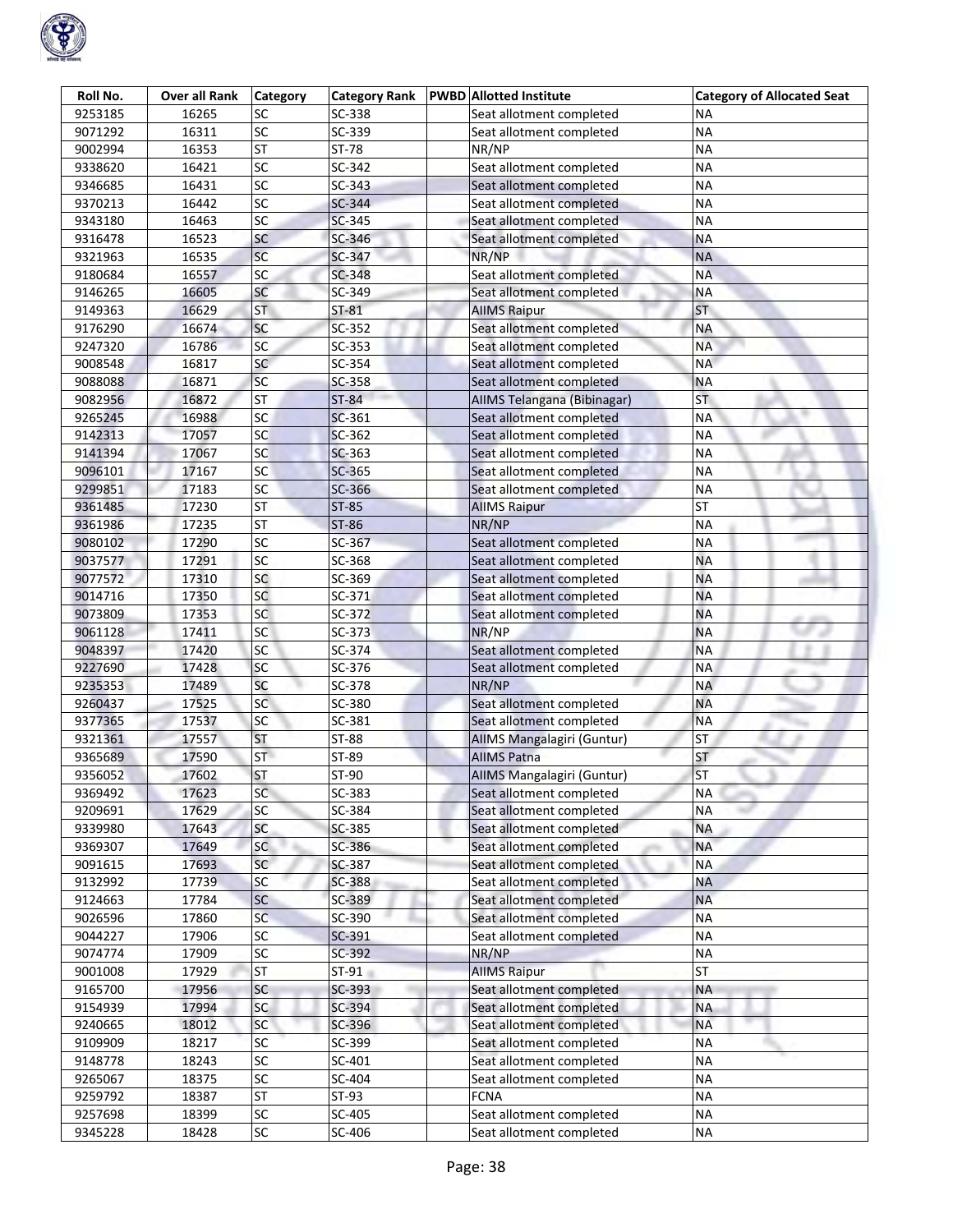

| Roll No.                        | <b>Over all Rank</b> | <b>Category</b> | <b>Category Rank</b> | <b>PWBD</b> Allotted Institute | <b>Category of Allocated Seat</b> |
|---------------------------------|----------------------|-----------------|----------------------|--------------------------------|-----------------------------------|
| 9311817                         | 18466                | SC              | SC-407               | Seat allotment completed       | ΝA                                |
| 9314151                         | 18495                | SC              | SC-409               | Seat allotment completed       | <b>NA</b>                         |
| 9347746                         | 18550                | $\overline{SC}$ | SC-410               | Seat allotment completed       | <b>NA</b>                         |
| 9305991                         | 18551                | $\overline{SC}$ | $SC-411$             | NR/NP                          | <b>NA</b>                         |
| 9045207                         | 18630                | $\overline{SC}$ | $SC-413$             | Seat allotment completed       | <b>NA</b>                         |
| 9021495                         | 18656                | $\overline{SC}$ | $SC-415$             | Seat allotment completed       | <b>NA</b>                         |
| 9158847                         | 18728                | SC              | SC-417               | NR/NP                          | <b>NA</b>                         |
| 9097067                         | 18756                | SC              | SC-418               | Seat allotment completed       | <b>NA</b>                         |
| 9147925                         | 18764                | SC              | SC-419               | Seat allotment completed       | <b>NA</b>                         |
| 9208118                         | 18911                | SC              | SC-420               | Seat allotment completed       | <b>NA</b>                         |
| 9086408                         | 19039                | SC              | $SC-423$             | Seat allotment completed       | <b>NA</b>                         |
| 9162361                         | 19077                | SC              | SC-424               | Seat allotment completed       | <b>NA</b>                         |
| 9101828                         | 19080                | SC              | SC-425               | Seat allotment completed       | <b>NA</b>                         |
| 9309026                         | 19209                | <b>ST</b>       | ST-97                | <b>AIIMS Bathinda</b>          | <b>ST</b>                         |
| 9256349                         | 19374                | SC              | SC-430               | Seat allotment completed       | <b>NA</b>                         |
| 9282852                         | 19411                | <b>SC</b>       | $SC-433$             | Seat allotment completed       | <b>NA</b>                         |
| 9065864                         | 19439                | SC              | SC-434               | Seat allotment completed       | <b>NA</b>                         |
| 9013076                         | 19440                | <b>ST</b>       | <b>ST-98</b>         | <b>FCNA</b>                    | <b>NA</b>                         |
| 9003381                         | 19443                | SC              | $SC-435$             | Seat allotment completed       | <b>NA</b>                         |
| 9083118                         | 19510                | SC              | <b>SC-437</b>        | NR/NP                          | <b>NA</b>                         |
| 9055143                         | 19513                | SC              | <b>SC-438</b>        | Seat allotment completed       | <b>NA</b>                         |
| 9041375                         | 19527                | <b>ST</b>       | ST-99                | <b>FCNA</b>                    | <b>NA</b>                         |
| 9180560                         | 19579                | SC              | SC-439               | Seat allotment completed       | <b>NA</b>                         |
| 9342864                         | 19602                | SC              | SC-440               | Seat allotment completed       | <b>NA</b>                         |
| 9176389                         | 19702                | $\overline{SC}$ | SC-442               | NR/NP                          | <b>NA</b>                         |
| 9094319                         | 19757                | SC              | SC-446               | NR/NP                          | <b>NA</b>                         |
| 9179198                         | 19760                | SC              | SC-447               | Seat allotment completed       | <b>NA</b>                         |
| 9140626                         | 19783                | sc              | SC-448               | Seat allotment completed       | <b>NA</b>                         |
| 9153367                         | 19789                | SC              | SC-449               | Seat allotment completed       | <b>NA</b>                         |
| 9219725                         | 19960                | SC              | SC-451               | Seat allotment completed       | <b>NA</b>                         |
| 9045402                         | 20039                | SC              | SC-453               | NR/NP                          | <b>NA</b>                         |
| 9079490                         | 20144                | SC              | SC-456               | Seat allotment completed       | <b>NA</b>                         |
| 9384964                         | 20176                | SC              | SC-457               | Seat allotment completed       | <b>NA</b>                         |
| 9300051                         | 20177                | <b>SC</b>       | SC-458               | Seat allotment completed       | <b>NA</b>                         |
| 9326284                         | 20200                | SC              | SC-460               | Seat allotment completed       | <b>NA</b>                         |
| 9383393                         | 20234                | SC              | SC-461               | Seat allotment completed       | <b>NA</b>                         |
| 9159075                         | 20299                | <b>SC</b>       | SC-462               | Seat allotment completed       | <b>NA</b>                         |
| 9259441                         | 20415                | SC              | SC-463               | Seat allotment completed       | <b>NA</b>                         |
| 9279456 <sup><sup>®</sup></sup> | 20417                | <b>ST</b>       | ST-102               | <b>AIIMS Rae Bareli</b>        | <b>ST</b>                         |
| 9253223                         | 20418                | SC              | SC-464               | Seat allotment completed       | <b>NA</b>                         |
| 9265013                         | 20453                | <b>ST</b>       | ST-103               | <b>AIIMS Patna</b>             | <b>ST</b>                         |
| 9229542                         | 20456                | SC              | SC-465               | Seat allotment completed       | <b>NA</b>                         |
| 9263813                         | 20473                | ST              | ST-104               | <b>AIIMS Patna</b>             | ST                                |
| 9223729                         | 20528                | <b>ST</b>       | ST-105               | <b>AIIMS Patna</b>             | <b>ST</b>                         |
| 9094063                         | 20582                | SC              | SC-467               | Seat allotment completed       | <b>NA</b>                         |
| 9078699                         | 20612                | SC              | SC-468               | Seat allotment completed       | <b>NA</b>                         |
| 9310285                         | 20700                | SC              | SC-470               | Seat allotment completed       | ΝA                                |
| 9346981                         | 20723                | SC              | SC-471               | Seat allotment completed       | ΝA                                |
| 9196870                         | 20742                | SC              | SC-472               | Seat allotment completed       | <b>NA</b>                         |
| 9321419                         | 20750                | SC              | SC-473               | Seat allotment completed       | <b>NA</b>                         |
| 9190055                         | 20851                | SC              | SC-474               | NR/NP                          | <b>NA</b>                         |
| 9201070                         | 20892                | SC              | SC-475               | Seat allotment completed       | <b>NA</b>                         |
| 9140224                         | 20940                | SC              | SC-476               | Seat allotment completed       | <b>NA</b>                         |
| 9193737                         | 20946                | SC              | SC-477               | Seat allotment completed       | <b>NA</b>                         |
| 9263265                         | 20995                | SC              | SC-479               | Seat allotment completed       | <b>NA</b>                         |
| 9340454                         | 21013                | SC              | SC-480               | Seat allotment completed       | <b>NA</b>                         |
| 9274823                         | 21035                | SC              | SC-481               | Seat allotment completed       | <b>NA</b>                         |
| 9290237                         | 21047                | SC              | SC-482               | NR/NP                          | <b>NA</b>                         |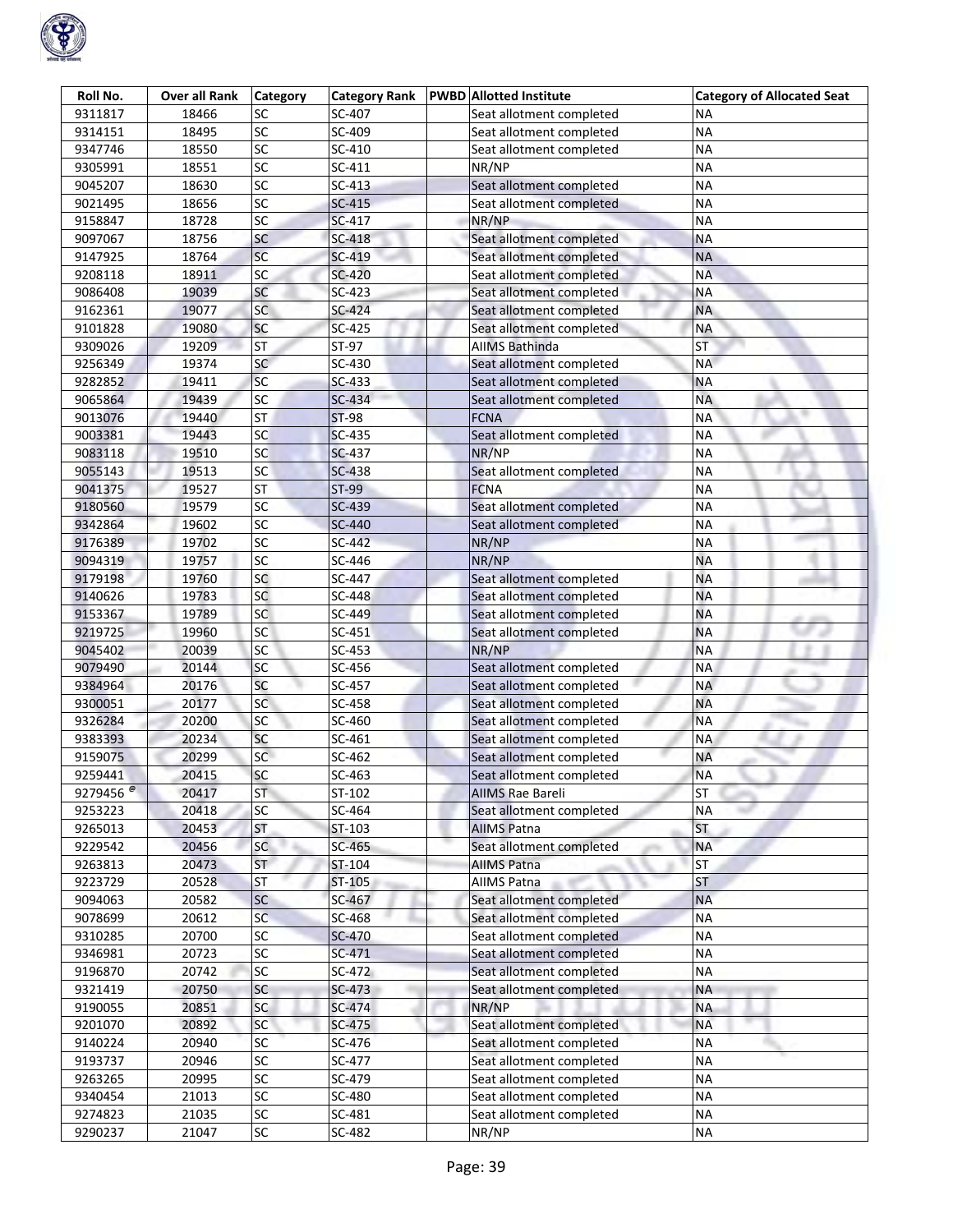

| Roll No. | <b>Over all Rank</b> | <b>Category</b>          | <b>Category Rank</b> | <b>PWBD</b> Allotted Institute | <b>Category of Allocated Seat</b> |
|----------|----------------------|--------------------------|----------------------|--------------------------------|-----------------------------------|
| 9213121  | 21053                | SC                       | SC-483               | Seat allotment completed       | ΝA                                |
| 9264262  | 21077                | SC                       | SC-484               | Seat allotment completed       | <b>NA</b>                         |
| 9028722  | 21207                | $\overline{\mathsf{sc}}$ | SC-486               | Seat allotment completed       | <b>NA</b>                         |
| 9131989  | 21274                | SC                       | SC-488               | Seat allotment completed       | <b>NA</b>                         |
| 9147746  | 21315                | SC                       | SC-490               | Seat allotment completed       | <b>NA</b>                         |
| 9084881  | 21316                | SC                       | SC-491               | Seat allotment completed       | <b>NA</b>                         |
| 9112503  | 21406                | sc                       | SC-493               | Seat allotment completed       | <b>NA</b>                         |
| 9385954  | 21412                | SC                       | SC-494               | Seat allotment completed       | <b>NA</b>                         |
| 9307691  | 21449                | <b>ST</b>                | ST-112               | <b>AllMS Rae Bareli</b>        | <b>ST</b>                         |
| 9328502  | 21472                | <b>ST</b>                | ST-113               | <b>AIIMS Nagpur</b>            | <b>ST</b>                         |
| 9361920  | 21504                | SC                       | SC-495               | Seat allotment completed       | <b>NA</b>                         |
| 9328109  | 21534                | SC                       | SC-496               | Seat allotment completed       | <b>NA</b>                         |
| 9299856  | 21552                | <b>ST</b>                | ST-114               | <b>FCNA</b>                    | <b>NA</b>                         |
| 9147836  | 21618                | <b>SC</b>                | SC-497               | Seat allotment completed       | <b>NA</b>                         |
| 9162451  | 21626                | SC                       | SC-498               | Seat allotment completed       | <b>NA</b>                         |
| 9340712  | 21645                | <b>ST</b>                | $ST-115$             | <b>AIIMS Bathinda</b>          | <b>ST</b>                         |
| 9079623  | 21733                | SC                       | <b>SC-500</b>        | Seat allotment completed       | <b>NA</b>                         |
| 9001321  | 21736                | ST                       | ST-116               | <b>AIIMS Nagpur</b>            | $\overline{\mathsf{ST}}$          |
| 9048416  | 21745                | SC                       | SC-501               | Seat allotment completed       | <b>NA</b>                         |
| 9045448  | 21764                | SC                       | <b>SC-502</b>        | Seat allotment completed       | <b>NA</b>                         |
| 9154508  | 21853                | <sub>SC</sub>            | SC-505               | Seat allotment completed       | <b>NA</b>                         |
| 9157710  | 21855                | <b>ST</b>                | ST-118               | <b>AllMS Nagpur</b>            | <b>ST</b>                         |
| 9213375  | 22046                | <b>SC</b>                | SC-507               | Seat allotment completed       | <b>NA</b>                         |
| 9294167  | 22050                | SC                       | <b>SC-508</b>        | NR/NP                          | <b>NA</b>                         |
| 9162227  | 22080                | SC                       | SC-509               | Seat allotment completed       | <b>NA</b>                         |
| 9192108  | 22084                | SC                       | SC-510               | Seat allotment completed       | <b>NA</b>                         |
| 9266765  | 22089                | SC                       | SC-511               | NR/NP                          | <b>NA</b>                         |
| 9180433  | 22141                | <b>SC</b>                | SC-512               | Seat allotment completed       | <b>NA</b>                         |
| 9369253  | 22178                | sc                       | $SC-513$             | Seat allotment completed       | <b>NA</b>                         |
| 9234491  | 22428                | sc                       | SC-517               | NR/NP                          | <b>NA</b>                         |
| 9289241  | 22507                | SC                       | SC-518               | Seat allotment completed       | <b>NA</b>                         |
| 9170382  | 22579                | <b>ST</b>                | ST-119               | <b>AllMS Nagpur</b>            | <b>ST</b>                         |
| 9145263  | 22594                | <b>SC</b>                | SC-520               | NR/NP                          | <b>NA</b>                         |
| 9120260  | 22597                | <b>SC</b>                | SC-521               | Seat allotment completed       | <b>NA</b>                         |
| 9168613  | 22607                | SC                       | SC-522               | Seat allotment completed       | <b>NA</b>                         |
| 9141607  | 22615                | <b>SC</b>                | SC-523               | Seat allotment completed       | <b>NA</b>                         |
| 9181020  | 22673                | <b>ST</b>                | ST-120               | <b>AllMS Nagpur</b>            | <b>ST</b>                         |
| 9341493  | 22821                | <b>ST</b>                | ST-121               | <b>AIIMS Bathinda</b>          | <b>ST</b>                         |
| 9375028  | 22836                | <b>ST</b>                | ST-122               | <b>AIIMS Deoghar</b>           | <b>ST</b>                         |
| 9309848  | 22847                | SC                       | SC-531               | NR/NP                          | <b>NA</b>                         |
| 9002449  | 22884                | SC                       | SC-534               | Seat allotment completed       | <b>NA</b>                         |
| 9031376  | 22996                | <b>SC</b>                | SC-538               | Seat allotment completed       | <b>NA</b>                         |
| 9097457  | 23009                | <b>SC</b>                | SC-539               | Seat allotment completed       | <b>NA</b>                         |
| 9266504  | 23064                | SC                       | SC-541               | NR/NP                          | <b>NA</b>                         |
| 9221042  | 23067                | SC                       | SC-542               | Seat allotment completed       | <b>NA</b>                         |
| 9263224  | 23075                | <b>ST</b>                | $ST-123$             | AllMS Kalyani                  | <b>ST</b>                         |
| 9242631  | 23078                | SC                       | $SC-543$             | NR/NP                          | <b>NA</b>                         |
| 9235623  | 23091                | SC                       | SC-544               | NR/NP                          | <b>NA</b>                         |
| 9211848  | 23113                | SC                       | SC-546               | Seat allotment completed       | <b>NA</b>                         |
| 9280449  | 23207                | <b>ST</b>                | $ST-124$             | AIIMS Bathinda                 | ST                                |
| 9087720  | 23257                | SC                       | SC-550               | NR/NP                          | <b>NA</b>                         |
| 9091561  | 23330                | <b>SC</b>                | SC-553               | NR/NP                          | <b>NA</b>                         |
| 9097629  | 23331                | SC                       | SC-554               | Seat allotment completed       | <b>NA</b>                         |
| 9106577  | 23340                | <b>ST</b>                | ST-125               | <b>AIIMS Gorakhpur</b>         | <b>ST</b>                         |
| 9345904  | 23403                | SC                       | SC-555               | Seat allotment completed       | <b>NA</b>                         |
| 9297032  | 23415                | SC                       | SC-556               | Seat allotment completed       | <b>NA</b>                         |
| 9319494  | 23421                | SC                       | SC-557               | Seat allotment completed       | <b>NA</b>                         |
| 9297812  | 23431                | ST                       | ST-126               | <b>FCNA</b>                    | <b>NA</b>                         |
|          |                      |                          |                      |                                |                                   |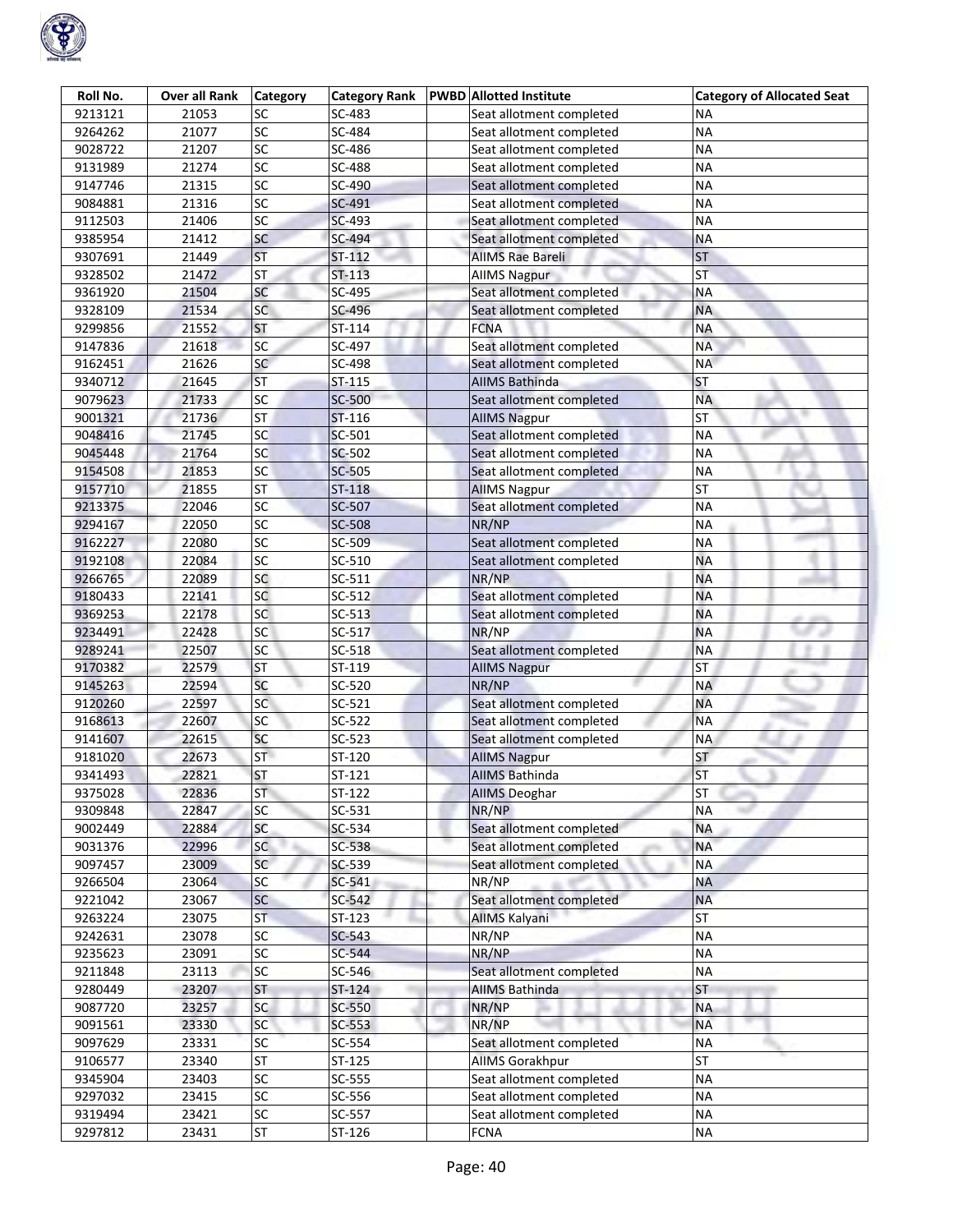

| Roll No.             | Over all Rank | <b>Category</b>          | <b>Category Rank</b> |      | <b>PWBD</b> Allotted Institute | <b>Category of Allocated Seat</b> |
|----------------------|---------------|--------------------------|----------------------|------|--------------------------------|-----------------------------------|
| 9305448              | 23481         | SC                       | SC-558               |      | NR/NP                          | ΝA                                |
| 9386803              | 23538         | SC                       | SC-559               |      | Seat allotment completed       | <b>NA</b>                         |
| 9022645              | 23566         | $\overline{sc}$          | SC-560               |      | Seat allotment completed       | <b>NA</b>                         |
| 9069697              | 23576         | $\overline{SC}$          | SC-561               |      | Seat allotment completed       | <b>NA</b>                         |
| 9095007              | 23586         | $\overline{SC}$          | SC-562               |      | Seat allotment completed       | <b>NA</b>                         |
| 9085237              | 23628         | SC                       | SC-565               |      | Seat allotment completed       | <b>NA</b>                         |
| 9001771              | 23646         | SC                       | SC-567               |      | Seat allotment completed       | <b>NA</b>                         |
| 9090938              | 23690         | SC                       | SC-568               |      | Seat allotment completed       | <b>NA</b>                         |
| 9252110              | 23746         | SC                       | SC-569               |      | Seat allotment completed       | <b>NA</b>                         |
| 9199766              | 23810         | SC                       | SC-570               |      | NR/NP                          | <b>NA</b>                         |
| 9188530              | 23908         | <b>ST</b>                | ST-128               |      | AIIMS Kalyani                  | <b>ST</b>                         |
| 9123289              | 23920         | SC                       | SC-572               |      | NR/NP                          | <b>NA</b>                         |
| 9121603              | 23961         | SC                       | SC-574               |      | NR/NP                          | <b>NA</b>                         |
| 9303211              | 23962         | SC                       | SC-575               |      | Seat allotment completed       | <b>NA</b>                         |
| 9165278              | 24026         | <b>SC</b>                | SC-576               |      | Seat allotment completed       | <b>NA</b>                         |
| 9188368              | 24028         | <b>ST</b>                | ST-129               |      | <b>AIIMS Gorakhpur</b>         | ST                                |
| 9173401              | 24031         | $\overline{SC}$          | SC-577               |      | Seat allotment completed       | <b>NA</b>                         |
| 9352362              | 24041         | SC                       | <b>SC-578</b>        |      | Seat allotment completed       | <b>NA</b>                         |
| 9323356              | 24066         | SC                       | SC-579               |      | Seat allotment completed       | <b>NA</b>                         |
| 9360743              | 24083         | SC                       | <b>SC-580</b>        |      | NR/NP                          | <b>NA</b>                         |
| 9353815              | 24094         | sc                       | SC-582               |      | Seat allotment completed       | <b>NA</b>                         |
| 9350041              | 24116         | SC                       | SC-583               |      | Seat allotment completed       | <b>NA</b>                         |
| 9325701              | 24161         | SC                       | SC-585               |      | Seat allotment completed       | <b>NA</b>                         |
| 9314470              | 24177         | SC                       | SC-587               |      | NR/NP                          | <b>NA</b>                         |
| 9032935              | 24257         | SC                       | SC-590               |      | Seat allotment completed       | <b>NA</b>                         |
| 9051477              | 24281         | SC                       | SC-591               |      | NR/NP                          | <b>NA</b>                         |
| 9243285              | 24362         | $\overline{\mathsf{ST}}$ | ST-130               |      | <b>AllMS Gorakhpur</b>         | <b>ST</b>                         |
| 9249702              | 24364         | SC                       | SC-593               |      | Seat allotment completed       | <b>NA</b>                         |
| 9262955              | 24375         | SC                       | SC-594               |      | Seat allotment completed       | <b>NA</b>                         |
| 9145123 <sup>@</sup> | 24417         | OBC                      | OBC-9022             |      | <b>PWBD AIIMS Raipur</b>       | OBC-PWBD                          |
| 9208600              | 24442         | SC                       | SC-595               |      | Seat allotment completed       | <b>NA</b>                         |
| 9268748              | 24481         | <b>ST</b>                | ST-132               |      | <b>AIIMS Deoghar</b>           | <b>ST</b>                         |
| 9201484              | 24508         | SC                       | SC-597               |      | Seat allotment completed       | <b>NA</b>                         |
| 9188411              | 24563         | SC                       | SC-600               |      | Seat allotment completed       | <b>NA</b>                         |
| 9269016              | 24584         | ST                       | ST-133               |      | <b>FCNA</b>                    | <b>NA</b>                         |
| 9073210              | 24586         | SC                       | SC-602               |      | NR/NP                          | <b>NA</b>                         |
| 9112322              | 24701         | SC                       | SC-603               |      | Seat allotment completed       | <b>NA</b>                         |
| 9383703              | 24788         | SC                       | SC-605               |      | NR/NP                          | <b>NA</b>                         |
| 9048198              | 24864         | <b>ST</b>                | ST-136               |      | <b>AIIMS Kalyani</b>           | ST.<br>m                          |
| 9024019              | 24906         | SC                       | $SC-611$             |      | Seat allotment completed       | <b>NA</b>                         |
| 9076187              | 24976         | SC                       | $SC-614$             |      | Seat allotment completed       | <b>NA</b>                         |
| 9203218              | 25036         | <b>ST</b>                | ST-137               |      | <b>AIIMS Deoghar</b>           | <b>ST</b>                         |
| 9240925              | 25037         | ST                       | ST-138               |      | NR/NP                          | <b>NA</b>                         |
| 9286893              | 25121         | SC                       | $SC-617$             |      | Seat allotment completed       | <b>NA</b>                         |
| 9242340              | 25125         | SC                       | SC-618               |      | NR/NP                          | <b>NA</b>                         |
| 9287418              | 25152         | SC                       | $SC-619$             |      | Seat allotment completed       | <b>NA</b>                         |
| 9296191              | 25172         | <b>ST</b>                | $ST-140$             |      | AllMS Kalyani                  | <b>ST</b>                         |
| 9333594              | 25175         | SC                       | $SC-620$             |      | NR/NP                          | <b>NA</b>                         |
| 9318042              | 25206         | SC                       | $SC-621$             |      | Seat allotment completed       | <b>NA</b>                         |
| 9344778              | 25209         | SC                       | SC-622               |      | NR/NP                          | ΝA                                |
| 9314051              | 25264         | <b>ST</b>                | ST-141               |      | <b>FCNA</b>                    | <b>NA</b>                         |
| 9253858              | 25269         | <b>SC</b>                | $SC-623$             |      | NR/NP                          | <b>NA</b>                         |
| 9257272              | 25275         | <b>ST</b>                | ST-142               |      | <b>FCNA</b>                    | <b>NA</b>                         |
|                      |               |                          |                      |      |                                |                                   |
| 9311842              | 25307         | SC                       | SC-625               |      | Seat allotment completed       | <b>NA</b>                         |
| 9388482              | 25310         | OBC<br>SC                | OBC-9384             | PWBD | AIIMS Kalyani                  | OBC-PWBD                          |
| 9122420              | 25367         |                          | SC-627               |      | Seat allotment completed       | <b>NA</b>                         |
| 9175572              | 25414         | <b>ST</b>                | ST-143               |      | <b>AIIMS Deoghar</b>           | ST                                |
| 9150342              | 25443         | SC                       | SC-629               |      | Seat allotment completed       | <b>NA</b>                         |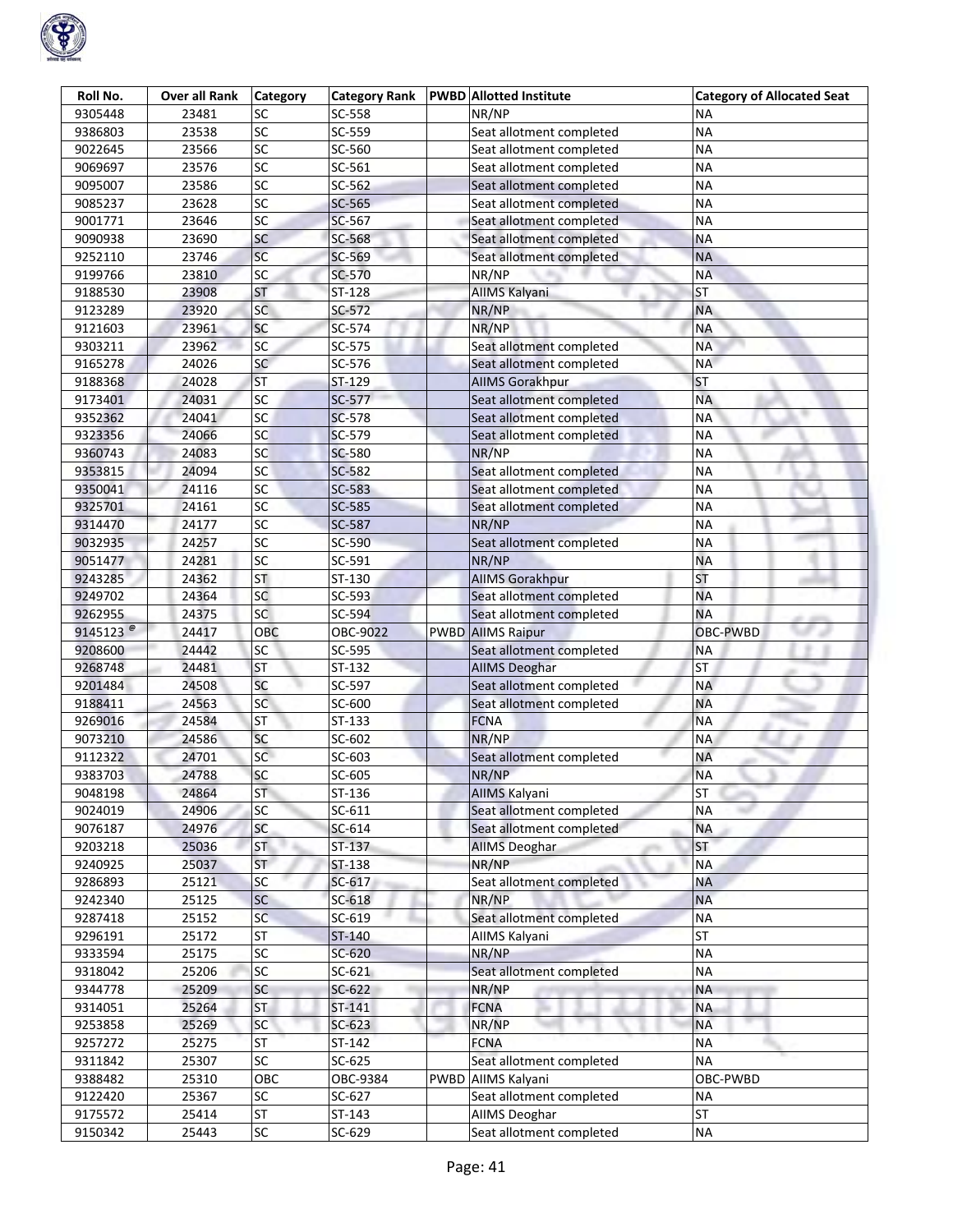

| Roll No.              | Over all Rank | <b>Category</b>          | <b>Category Rank</b> |             | <b>PWBD</b> Allotted Institute | <b>Category of Allocated Seat</b> |
|-----------------------|---------------|--------------------------|----------------------|-------------|--------------------------------|-----------------------------------|
| 9104310               | 25473         | SC                       | SC-630               |             | Seat allotment completed       | ΝA                                |
| 9129222               | 25480         | SC                       | SC-631               |             | Seat allotment completed       | <b>NA</b>                         |
| 9129494               | 25494         | SC                       | SC-632               |             | Seat allotment completed       | <b>NA</b>                         |
| 9270099               | 25495         | $\overline{SC}$          | SC-633               |             | Seat allotment completed       | <b>NA</b>                         |
| 9203674               | 25499         | $\overline{\text{ST}}$   | ST-144               |             | Seat allotment completed       | <b>NA</b>                         |
| 9221375               | 25500         | <b>ST</b>                | ST-145               |             | Seat allotment completed       | <b>NA</b>                         |
| 9223059               | 25551         | $\overline{SC}$          | SC-635               |             | Seat allotment completed       | <b>NA</b>                         |
| 9208481               | 25556         | SC                       | SC-636               |             | Seat allotment completed       | <b>NA</b>                         |
| 9250527               | 25561         | <b>ST</b>                | ST-146               |             | NR/NP                          | <b>NA</b>                         |
| 9241677               | 25565         | SC                       | SC-637               |             | NR/NP                          | <b>NA</b>                         |
| 9214734               | 25612         | <b>SC</b>                | SC-639               |             | Seat allotment completed       | <b>NA</b>                         |
| 9289242               | 25617         | SC                       | SC-640               |             | Seat allotment completed       | ΝA                                |
| 9206984               | 25626         | <b>ST</b>                | ST-147               |             | Seat allotment completed       | <b>NA</b>                         |
| 9207234               | 25648         | SC                       | SC-642               |             | Seat allotment completed       | <b>NA</b>                         |
| 9013664               | 25722         | SC                       | SC-647               |             | Seat allotment completed       | <b>NA</b>                         |
| 9067570               | 25725         | SC                       | SC-648               |             | Seat allotment completed       | <b>NA</b>                         |
| 9096723               | 25772         | $\overline{\mathsf{SC}}$ | SC-649               |             | Seat allotment completed       | <b>NA</b>                         |
| 9004933               | 25802         | SC                       | SC-650               |             | Seat allotment completed       | <b>NA</b>                         |
| 9363104               | 25829         | <b>ST</b>                | $ST-148$             |             | Seat allotment completed       | <b>NA</b>                         |
| 9367569               | 25851         | SC                       | SC-653               |             | NR/NP                          | <b>NA</b>                         |
| 9332299               | 25881         | SC                       | SC-654               |             | Seat allotment completed       | <b>NA</b>                         |
| 9352869               | 25950         | SC                       | SC-655               |             | Seat allotment completed       | <b>NA</b>                         |
| 9296959               | 25966         | $\overline{SC}$          | SC-656               |             | Seat allotment completed       | <b>NA</b>                         |
| 9383629               | 25980         | SC                       | SC-657               |             | Seat allotment completed       | <b>NA</b>                         |
| 9299003               | 25981         | SC                       | SC-658               |             | Seat allotment completed       | ΝA                                |
| 9170536               | 26019         | SC                       | SC-659               |             | Seat allotment completed       | <b>NA</b>                         |
| 9180815               | 26068         | ST                       | ST-149               |             | Seat allotment completed       | <b>NA</b>                         |
| 9103954               | 26113         | SC                       | SC-662               |             | Seat allotment completed       | <b>NA</b>                         |
| 9169982               | 26122         | <b>ST</b>                | ST-150               |             | NR/NP                          | <b>NA</b>                         |
| 9290909               | 26202         | SC                       | SC-664               |             | Seat allotment completed       | <b>NA</b>                         |
| 9253025               | 26249         | SC                       | SC-665               |             | NR/NP                          | <b>NA</b>                         |
| 9257739               | 26258         | SC                       | SC-666               |             | Seat allotment completed       | <b>NA</b>                         |
| 9293721               | 26307         | <b>ST</b>                | ST-152               |             | Seat allotment completed       | <b>NA</b>                         |
| 9009096               | 26400         | $\overline{SC}$          | SC-672               |             | Seat allotment completed       | <b>NA</b>                         |
| 9035141               | 26422         | SC                       | SC-673               |             | Seat allotment completed       | <b>NA</b>                         |
| 9023007               | 26430         | <b>ST</b>                | ST-154               |             | Seat allotment completed       | <b>NA</b>                         |
| 9261981               | 26444         | SC                       | SC-675               |             | NR/NP                          | <b>NA</b>                         |
| 9047909               | 26467         | SC                       | SC-676               |             | NR/NP                          | <b>NA</b>                         |
| 9070559               | 26509         | SC                       | SC-677               |             | Seat allotment completed       | <b>NA</b>                         |
| 9106220               | 26513         | <b>ST</b>                | ST-155               |             | Seat allotment completed       | <b>NA</b>                         |
| 9283513               | 26543         | SC                       | SC-679               |             | Seat allotment completed       | <b>NA</b>                         |
| 9174847               | 26545         | <b>SC</b>                | SC-680               |             | NR/NP                          | <b>NA</b>                         |
| 9107784               | 26549         | ST                       | ST-156               |             | NR/NP                          | <b>NA</b>                         |
| 9114825               | 26624         | SC                       | SC-681               |             | Seat allotment completed       | <b>NA</b>                         |
| 9144346               | 26665         | SC                       | SC-683               |             | Seat allotment completed       | <b>NA</b>                         |
| 9347077               | 26694         | SC                       | SC-684               |             | Seat allotment completed       | <b>NA</b>                         |
| 9280385               | 26820         | SC                       | SC-687               |             | Seat allotment completed       | <b>NA</b>                         |
| 9081945               | 27005         | <b>ST</b>                | $ST-157$             |             | Seat allotment completed       | <b>NA</b>                         |
| 9261959               | 27017         | <b>ST</b>                | ST-158               |             | Seat allotment completed       | <b>NA</b>                         |
| 9364986 $\frac{1}{6}$ | 27271         | OBC                      | OBC-10157            | <b>PWBD</b> | <b>AIIMS Patna</b>             | OBC-PWBD                          |
| 9377164               | 27295         | <b>ST</b>                | ST-159               |             | Seat allotment completed       | <b>NA</b>                         |
| 9322022               | 27331         | <b>ST</b>                | ST-160               |             | Seat allotment completed       | <b>NA</b>                         |
| 9281446               | 27429         | <b>ST</b>                | ST-161               |             | Seat allotment completed       | <b>NA</b>                         |
| 9217765               | 27507         | <b>ST</b>                | ST-162               |             | Seat allotment completed       | <b>NA</b>                         |
| 9166096               | 27621         | <b>ST</b>                | ST-163               |             | NR/NP                          | <b>NA</b>                         |
| 9095843               | 27626         | <b>ST</b>                | ST-164               |             | NR/NP                          | <b>NA</b>                         |
| 9362878               | 28139         | <b>ST</b>                | ST-165               |             | Seat allotment completed       | <b>NA</b>                         |
| 9371686               | 28226         | <b>ST</b>                | ST-166               |             | NR/NP                          | $\sf NA$                          |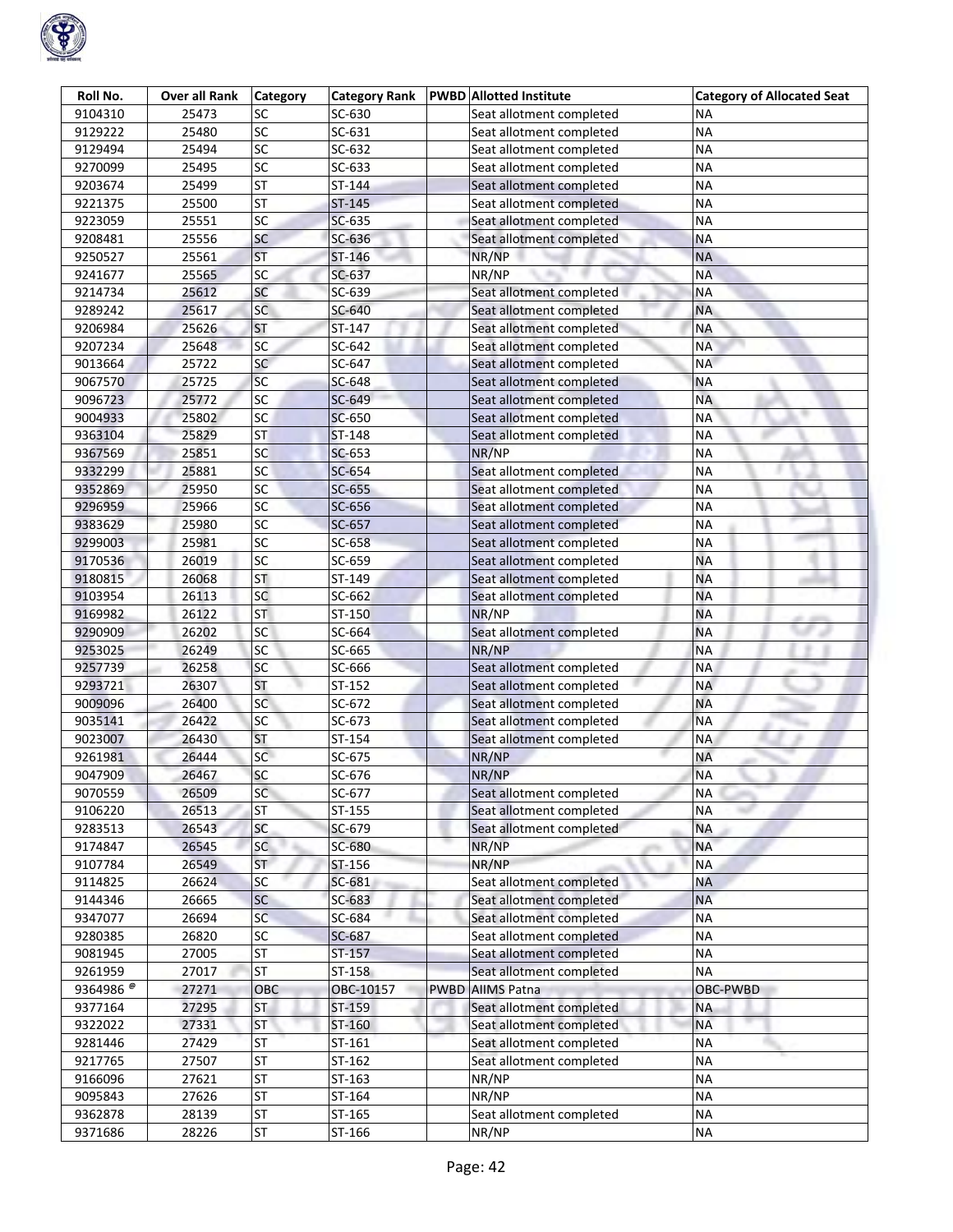

| Roll No.             | <b>Over all Rank</b> | <b>Category</b>          | <b>Category Rank</b> | <b>PWBD Allotted Institute</b> | <b>Category of Allocated Seat</b> |  |
|----------------------|----------------------|--------------------------|----------------------|--------------------------------|-----------------------------------|--|
| 9164321              | 28422                | ST                       | ST-167               | Seat allotment completed       | ΝA                                |  |
| 9355216              | 28813                | <b>ST</b>                | ST-168               | NR/NP                          | <b>NA</b>                         |  |
| 9194726              | 28987                | <b>ST</b>                | ST-169               | NR/NP                          | <b>NA</b>                         |  |
| 9158810              | 29030                | ST                       | ST-170               | Seat allotment completed       | <b>NA</b>                         |  |
| 9067218              | 29147                | <b>ST</b>                | $ST-171$             | Seat allotment completed       | <b>NA</b>                         |  |
| 9034169              | 29153                | <b>ST</b>                | $ST-172$             | Seat allotment completed       | NΑ                                |  |
| 9017552              | 29194                | <b>ST</b>                | $ST-173$             | Seat allotment completed       | <b>NA</b>                         |  |
| 9062794              | 29231                | <b>ST</b>                | ST-174               | Seat allotment completed       | <b>NA</b>                         |  |
| 9247742              | 29387                | ST                       | ST-176               | NR/NP                          | <b>NA</b>                         |  |
| 9282068              | 29402                | <b>ST</b>                | ST-177               | NR/NP                          | <b>NA</b>                         |  |
| 9386442              | 29531                | ST                       | ST-179               | Seat allotment completed       | <b>NA</b>                         |  |
| 9373756              | 29547                | <b>ST</b>                | ST-180               | Seat allotment completed       | <b>NA</b>                         |  |
| 9354511              | 29548                | <b>ST</b>                | ST-181               | Seat allotment completed       | <b>NA</b>                         |  |
| 9370764              | 29621                | <b>ST</b>                | ST-182               | Seat allotment completed       | NA                                |  |
| 9337941              | 29622                | <b>ST</b>                | ST-183               | Seat allotment completed       | <b>NA</b>                         |  |
| 9124132              | 29700                | <b>ST</b>                | ST-184               | Seat allotment completed       | <b>NA</b>                         |  |
| 9026872              | 30114                | <b>ST</b>                | <b>ST-186</b>        | Seat allotment completed       | <b>NA</b>                         |  |
| 9277094              | 30158                | <b>ST</b>                | <b>ST-187</b>        | Seat allotment completed       | <b>NA</b>                         |  |
| 9256752              | 30202                | <b>ST</b>                | <b>ST-188</b>        | Seat allotment completed       | ΝA                                |  |
| 9248504              | 30237                | <b>ST</b>                | ST-189               | Seat allotment completed       | <b>NA</b>                         |  |
| 9299734              | 30325                | <b>ST</b>                | ST-190               | Seat allotment completed       | <b>NA</b>                         |  |
| 9324954              | 30477                | <b>ST</b>                | ST-192               | Seat allotment completed       | <b>NA</b>                         |  |
| 9273961              | 30829                | <b>ST</b>                | ST-194               | Seat allotment completed       | <b>NA</b>                         |  |
| 9322015              | 31078                | <b>ST</b>                | ST-195               | Seat allotment completed       | <b>NA</b>                         |  |
| 9330905              | 31162                | $\overline{\mathsf{ST}}$ | ST-196               | Seat allotment completed       | <b>NA</b>                         |  |
| 9110781              | 31272                | <b>ST</b>                | ST-197               | Seat allotment completed       | <b>NA</b>                         |  |
| 9317280              | 31808                | <b>ST</b>                | ST-198               | Seat allotment completed       | <b>NA</b>                         |  |
| 9378881              | 31864                | <b>ST</b>                | ST-199               | Seat allotment completed       | <b>NA</b>                         |  |
| 9352252              | 32021                | <b>ST</b>                | ST-201               | Seat allotment completed       | <b>NA</b>                         |  |
| 9101634              | 32054                | <b>ST</b>                | ST-202               | Seat allotment completed       | <b>NA</b>                         |  |
| 9279227              | 32240                | <b>ST</b>                | ST-204               | Seat allotment completed       | <b>NA</b>                         |  |
| 9262449              | 32303                | <b>ST</b>                | ST-205               | Seat allotment completed       | NΑ                                |  |
| 9232646              | 32559                | <b>ST</b>                | ST-207               | NR/NP                          | <b>NA</b>                         |  |
| 9250481 <sup>®</sup> | 32709                | OBC                      | OBC-12356            | PWBD AIIMS Bathinda            | OBC-PWBD                          |  |
| 9378416              | 32756                | <b>ST</b>                | ST-209               | Seat allotment completed       | <b>NA</b>                         |  |
| 9367521              | 32800                | <b>ST</b>                | ST-210               | Seat allotment completed       | <b>NA</b>                         |  |
| 9171400              | 32934                | ST                       | ST-212               | Seat allotment completed       | <b>NA</b>                         |  |
| 9129561              | 32970                | <b>ST</b>                | ST-213               | Seat allotment completed       | <b>NA</b>                         |  |
| 9134404              | 33017                | <b>ST</b>                | ST-214               | Seat allotment completed       | <b>NA</b>                         |  |
| 9144759              | 33046                | <b>ST</b>                | ST-215               | Seat allotment completed       | NA<br>m                           |  |
| 9022272              | 33190                | <b>ST</b>                | ST-216               | Seat allotment completed       | <b>NA</b>                         |  |

**@:** No change in the allocated AIIMS and category, if any from 1<sup>st</sup> round.

\* Category changed from OBC to UR due to deficiency in the Category Certificate produced in 1<sup>st</sup> Round.

### **Abbreviations :**

| <b>FCNA</b> | : Filled Choice Not Available at that rank                                                                                             |
|-------------|----------------------------------------------------------------------------------------------------------------------------------------|
| NR/NP       | : Not Participated (Did not register/Did not fill any choice)                                                                          |
| <b>MRC</b>  | : Meritorious Reserved Category Candidate (A candidate of OBC/SC/ST category who has                                                   |
|             | been allocated a UR seat on the basis of Overall Merit).                                                                               |
| RS#         | : Retains the seat allocated in the 1 <sup>st</sup> Round. Candidates to report to allocated AIIMS within the                          |
|             | dates mentioned in the important dates link otherwise the allocated seat will be forfeited. Not<br>eligible for 3 <sup>rd</sup> Round. |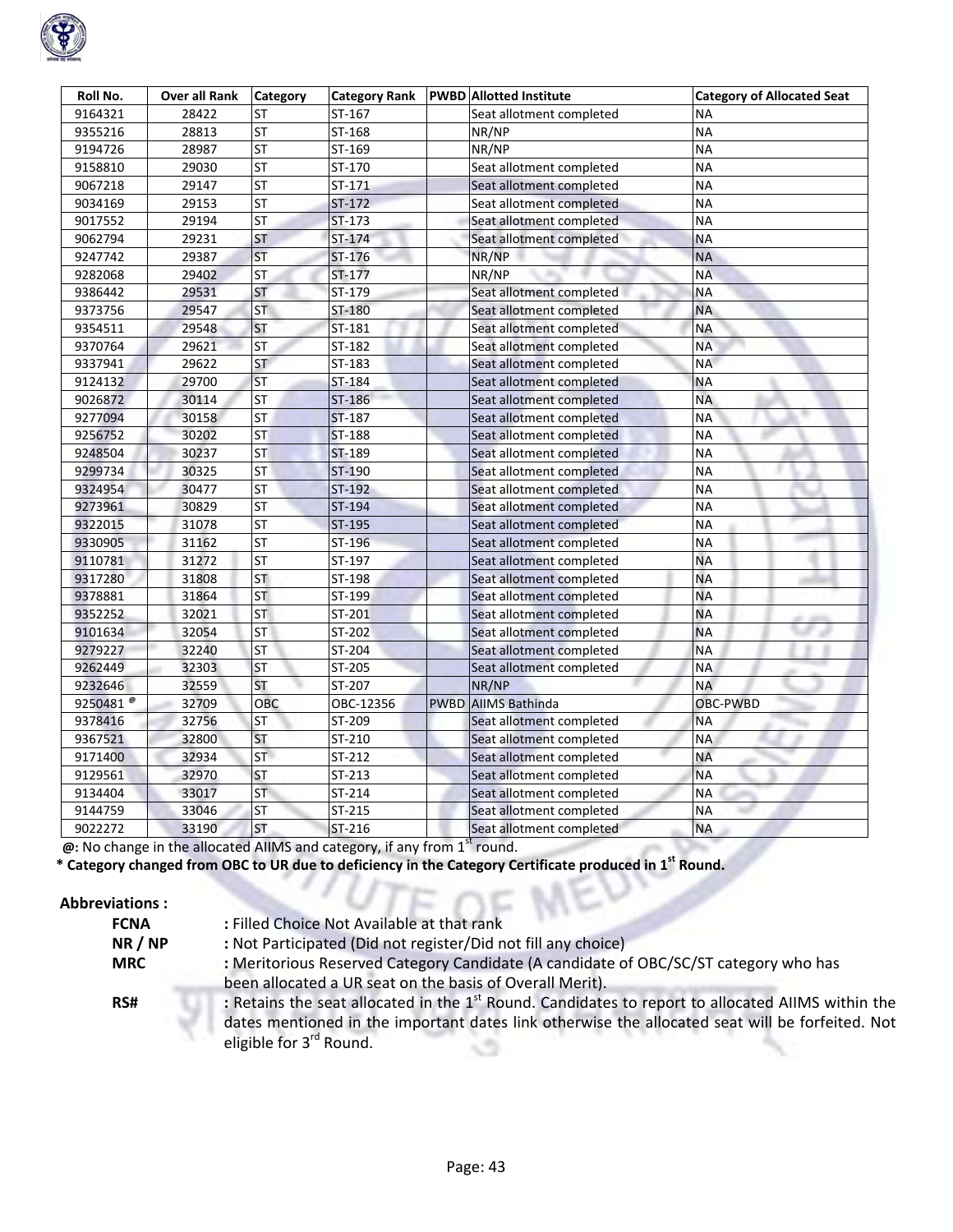

**Seat Allocation:** The seat allocation completed for that category at a rank higher that of the candidate. The last **Completed** rank at which the seat has been allocated in the respective category is given below.

| Course                                                                                                                                                       | UR   | <b>OBC</b> | <b>SC</b> | SΤ    | <b>PWBD</b>                          |  |  |  |
|--------------------------------------------------------------------------------------------------------------------------------------------------------------|------|------------|-----------|-------|--------------------------------------|--|--|--|
| AIIMS-MBBS-2019                                                                                                                                              | 1718 | 2567       | 16210     | 25414 | UR-NA<br>OBC-32709<br>SC-NA<br>ST-NA |  |  |  |
| : PWBD candidate who has availed a UR seat under PWBD category<br><b>UR-PWBD</b><br>OBC-PWBD : PWBD candidate who has availed a OBC seat under PWBD category |      |            |           |       |                                      |  |  |  |

**SC‐PWBD :** PWBD candidate who has availed a SC seat under PWBD category

**ST-PWBD** : PWBD candidate who has availed a ST seat under PWBD category

**NA** : Not Applicable

### **Important information**

- 1. This list includes all candidates who were eligible for the 2<sup>nd</sup> Round of Online Seat Allocation / Counselling.
- 2. Candidates who did not participate in the 2<sup>nd</sup> Round of Online Seat Allocation/ Counselling are **NOT ELIGIBLE** for the 3<sup>rd</sup> of Round of Counselling but can participate in the Open Round of Seat Allocation / Counselling.
- 3. For the 3<sup>rd</sup> round, the order of Online Seat Allocation/ Counseling will be based on the merit order used for the 2<sup>nd</sup> Round with no further change.

## PROCEDURE TO BE FOLLOWED BY CANDIDATES WHO HAVE BEEN ALLOTTED SEAT IN THE 2<sup>ND</sup> ROUND OF ONLINE SEAT **ALLOCATION/COUNSELLING.**

All candidates who have been allotted a seat in the 2<sup>nd</sup> Round of Online Seat Allocation/Counselling are required to visit the website and mandatorily choose one of the following options by 5.00 P.M., Friday, the 26<sup>th</sup> July 2019. Failure to select any of the option as below will lead to forfeiture of the allocated seat and the candidate will become ineligible **to participate in 3rd Round.**

Option 1. ACCEPT allotted seat and DO NOT WISH TO PARTICIPATE in further rounds of Seat Allocation. Option 2. ACCEPT allotted seat and WANT TO PARTICIPATE in 3<sup>rd</sup> ROUND of Seat Allocation

Option 3. DECLINE / REFUSE allotted seat and DO NOT WISH TO PARTICIPATE in 3<sup>rd</sup> ROUND of Seat Allocation

### **Instruction for Candidates (Read Carefully)**

There are three Groups of candidates who have been allocated seat in the 2<sup>nd</sup> Round of Seat allocation/Online Counselling. The procedures are different for each Group. Kindly follow the instructions as applicable to you. It is mandatory for all candidates who have been allotted seats in 2<sup>nd</sup> Round to login and exercise one of the options as **mentioned above by 5.00 P.M., Friday, the 26th July 2019.**

- Group A. Candidates who had chosen option 2 in the 1<sup>st</sup> Round of Online Seat allocation/Counselling and **participated in the 2nd Round. There are two outcomes for them:** 
	- Group A I. Candidates who have been allotted same seat (AIIMS) in the 2<sup>nd</sup> Round as they had been **allotted in 1st Round (@ against roll numbers).**
	- Group A II. Candidates who have been allotted a better choice seat (AIIMS) in the 2<sup>nd</sup> Round as **compared to 1st Round in the different AIIMS or has been allocated seats as MRC in same AIIMS.**
	- Group A III. Candidates marked with RS# who had chosen option 2 in the  $1<sup>st</sup>$  Round but did not login **for the 2nd Round.**
- **Group B. Candidates who had chosen option 4 in the 1st Round of Seat allocation.**
- Group C. Candidates who were not allotted seat in the  $1<sup>st</sup>$  Round but now have been allotted seat in the  $2<sup>nd</sup>$ **Round of seat allocation.**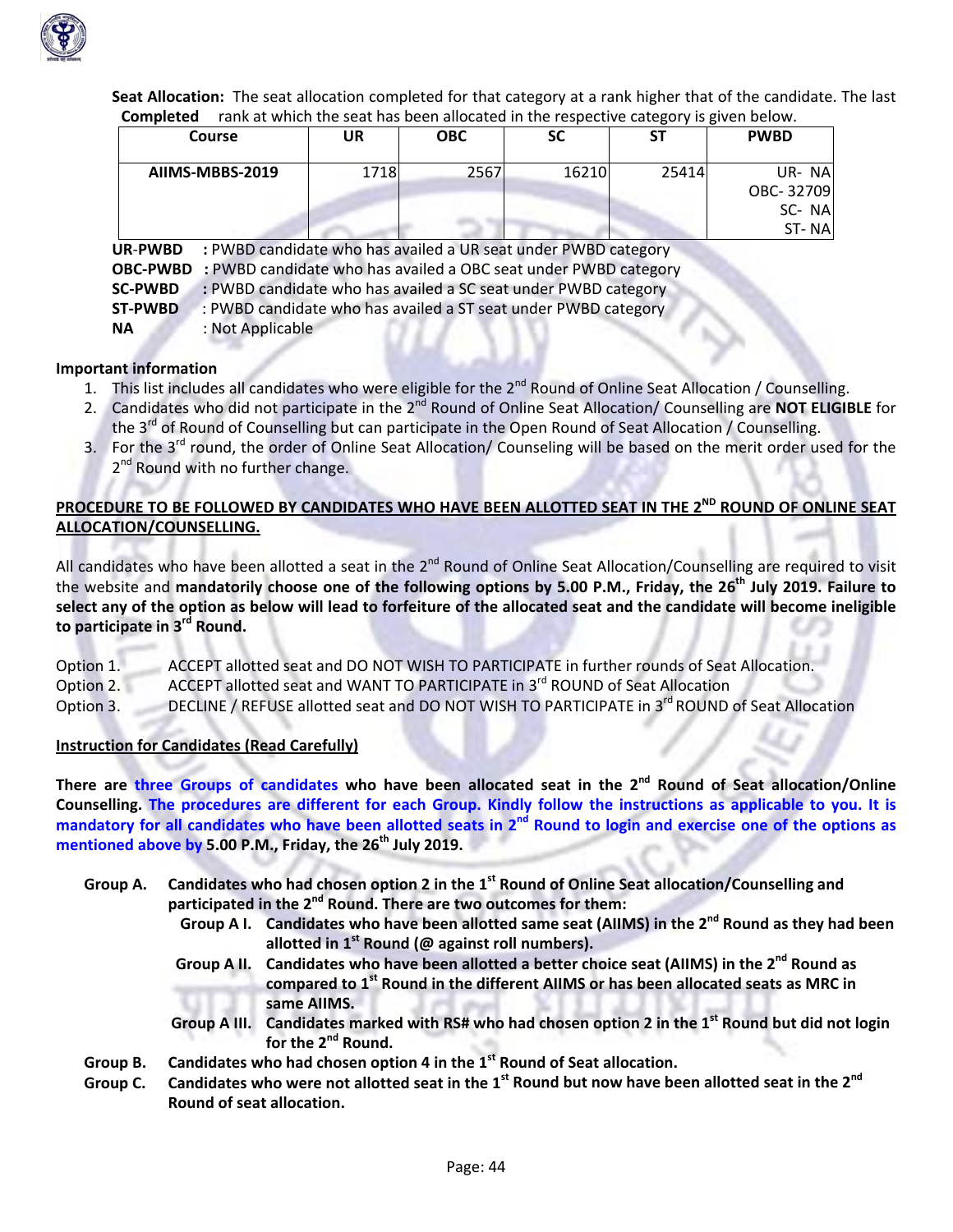

Instructions for candidates belonging to Group A I (Candidates who had chosen option 2 in the 1<sup>st</sup> Round of seat allocation and who have been allotted same seat in the  $2^{nd}$  Round as they had been allotted in  $1^{st}$  Round)

- Option 1. ACCEPT allotted seat and DO NOT WISH TO PARTICIPATE in further rounds of Seat Allocation. The candidate will have to go to the allotted AIIMS with the **Offer Letter (downloaded from the MyPage after login at www.aiimsexams.org)** and report in person to the allotted AIIMS by **5.00 P.M., Friday, the 26th July 2019**.
- Option 2. ACCEPT allotted seat and WANT TO PARTICIPATE in 3<sup>rd</sup> ROUND of Seat Allocation. The candidate must email a scanned copy of the duly signed **Offer Letter (downloaded from the MyPage after login at www.aiimsexams.org)** to email id of the respective AIIMS (mentioned on pages 48‐49) by **5.00 P.M., Friday, the 26th July 2019**. A hardcopy of duly signed Offer Letter must be sent by Speed Post Only to the respective AIIMS. The candidate must login if they wish to participate in the 3<sup>rd</sup> Round of seat allocation on dates mentioned in the Important Dates link. The certificates/DD will be transferred internally within respective AIIMS.
- Option 3. DECLINE / REFUSE allotted seat and DO NOT WISH TO PARTICIPATE in 3<sup>rd</sup> ROUND of Seat Allocation. A penalty of 1 Lakh will imposed on the candidate and the allotted seat will be vacated and made available in the 3<sup>rd</sup> Round of Seat allocation. The candidates must report to the respective AIIMS. Candidate will not be eligible for 3<sup>rd</sup> Round of seat allocation.

Instructions for candidates belonging to Group A II (Candidates who have been allotted a better choice seat (AIIMS) in the  $2^{nd}$  Round as compared to  $1^{st}$  Round in the different AIIMS or has been allocated seats as MRC in same AIIMS)

- Option 1. ACCEPT allotted seat and DO NOT WISH TO PARTICIPATE in further rounds of Seat Allocation. The candidate will have to go to the allotted AIIMS with the Offer Letter (downloaded from the MyPage after login at www.aiimsexams.org) and report in person to the allotted AIIMS by **5.00 P.M., Friday, the 26th July 2019**. The certificates/DD will be transferred internally within respective AIIMS.
	- Option 2. ACCEPT allotted seat and WANT TO PARTICIPATE in 3<sup>rd</sup> ROUND of Seat Allocation. The candidate must email a scanned copy of the duly signed Offer Letter (downloaded from the MyPage after login at www.aiimsexams.org) to email id of the respective AIIMS (mentioned on pages 48‐49) by **5.00 P.M., Friday, the 26th July 2019**. A hardcopy of duly signed Offer Letter must be sent by Speed Post Only to the respective AIIMS. The candidate must login if they wish to participate in the  $3<sup>rd</sup>$  Round of seat allocation on dates mentioned in the Important Dates link. The certificates/DD will be transferred internally within respective AIIMS.
	- Option 3. DECLINE / REFUSE allotted seat and DO NOT WISH TO PARTICIPATE in 3<sup>rd</sup> ROUND of Seat Allocation. A penalty of 1 Lakh will imposed on the candidate and the allotted seat will be vacated and made available in the  $3<sup>rd</sup>$  Round of Seat allocation. The candidates must report to the respective AIIMS. Candidate will not be eligible for  $3<sup>rd</sup>$  Round of seat allocation.

Instructions for candidates belonging to Group A III (Candidates marked with RS# who had chosen option 2 in the 1st **Round but did not login for the 2nd Round)**

The candidates are required to report in person to the allocated AIIMS in the 1st Round by **5.00 P.M., Friday, the** 26<sup>th</sup> July 2019. Their candidature is now treated as having chosen option 1 in the 2<sup>nd</sup> Round of seat allocation.

## Instructions for candidates belonging to Group B (Candidates who had chosen option 4 in the 1<sup>st</sup> Round of Seat **allocation and have been allotted a seat in 2nd Round of seat allocation)**

- Option 1. ACCEPT allotted seat and DO NOT WISH TO PARTICIPATE in further rounds of Seat Allocation. The candidate will have to go to the allotted AIIMS with the Offer Letter (downloaded from the MyPage after login at www.aiimsexams.org) and report in person to the allotted AIIMS by **5.00 P.M., Friday, the 26th July 2019**. The certificates/DD will be transferred internally within respective AIIMS.
- Option 2. ACCEPT allotted seat and WANT TO PARTICIPATE in 3<sup>rd</sup> ROUND of Seat Allocation. The candidate must email a scanned copy of the duly signed Offer Letter (downloaded from the MyPage after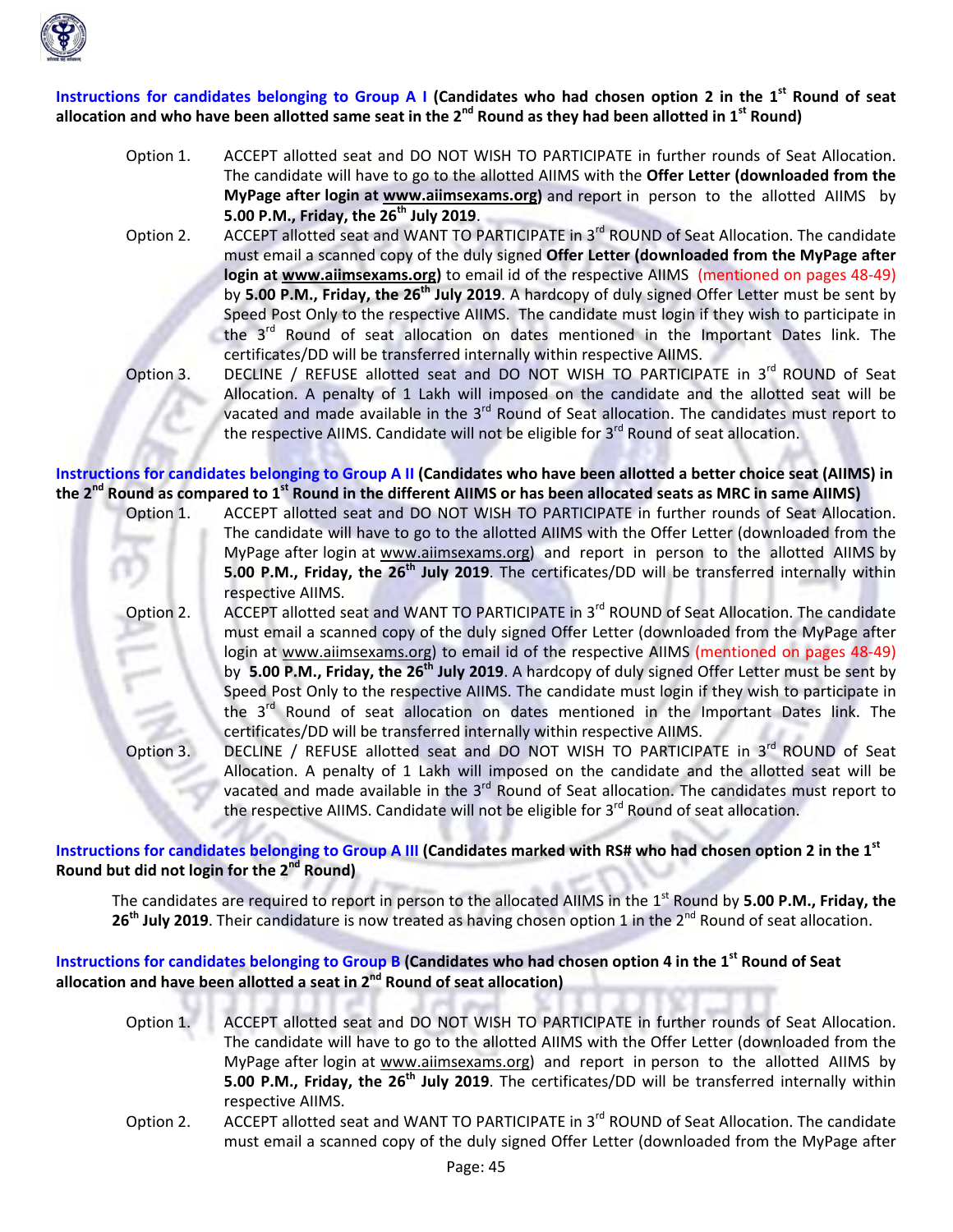

login at www.aiimsexams.org) to email id of the respective AIIMS (mentioned on pages 48-49) by **5.00 P.M., Friday, the 26th July 2019**. A hardcopy of duly signed Offer Letter must be sent by Speed Post Only to the respective AIIMS. The candidate must login if they wish to participate in the  $3<sup>rd</sup>$  Round of seat allocation on dates mentioned in the Important Dates link. The certificates/DD will be transferred internally within respective AIIMS.

Option 3. DECLINE / REFUSE allotted seat and DO NOT WISH TO PARTICIPATE in 3rd ROUND of Seat Allocation. A penalty of 1 Lakh will imposed on the candidate and the allotted seat will be vacated and made available in the 3rd Round of Seat allocation. The candidates must report to the respective AIIMS. Candidate will not be eligible for 3rd Round of seat allocation.

#### Instructions for candidates belonging to Group C (Candidates who were not allotted seat in the 1<sup>st</sup> Round but now **have been allotted seat in the 2nd Round of seat allocation)**

- Option 1. ACCEPT allotted seat and DO NOT WISH TO PARTICIPATE in further rounds of Seat Allocation. The candidate must report to the allocated AIIMS in  $2^{nd}$  Round within the dates mentioned in the Important Dates Link.
	- The candidate will have to go to the allotted AIIMS by **5.00 P.M., Friday, the 26th July 2019** with the Offer Letter (downloaded from the MyPage after login at www.aiimsexams.org) and report in person to the allotted Institute for depositing *original certificates OR a Demand Draft (DD) of Rs. 1 Lakh only (Rupees One Lakh only) in the name of the allotted AIIMS (see details below) along with photocopies of certificates*. The DD will be refunded when original certificates are deposited.
	- It must be noted that by exercising this choice the candidate is OPTING NOT TO PARTICIPATE IN FURTHER ROUNDS OF SEAT ALLOCATION.
	- If original certificates are not deposited at the time of joining, these will have to be submitted within 5 days of taking admission, otherwise admission will be cancelled, the deposited money will be forfeited, and candidate will not be eligible for any further participation in counselling.
	- In the event of a candidate who has exercised this option but does not join by **5.00 P.M., Friday, the 26th July 2019**, the admission will be cancelled and he / she shall become ineligible for participating in all further rounds of seat Allocation / Counseling. However these candidates can participate in the Open Round of Seat Allocation / Counselling.
- Option 2. If the option of ACCEPT **allotted seat and WANT TO PARTICIPATE in 3rd ROUND of Seat Allocation** is selected then,
	- The candidate will have to go to the allotted AIIMS by **5.00 P.M., Friday, the 26th July 2019** with the Offer Letter (downloaded from the MyPage after login at www.aiimsexams.org) and report in person to the allotted Institute for depositing original certificates OR a Demand Draft (DD) of Rs. 1 Lakh only (Rupees One Lakh only) in *the name of the allotted AIIMS (see details below)* along with photocopies of certificates. The DD will be refunded when original certificates are deposited for joining a seat in any round of counselling but will be forfeited if no seat is taken at the end of all rounds.
	- In the event of a candidate who has exercised this option but does not join by **5.00 P.M., Friday, the 26th July 2019**, the admission will be cancelled and he / she shall become ineligible for participating in all further rounds of Seat Allocation / counselling.
	- The candidate shall be eligible for the  $3<sup>rd</sup>$  round of Online Seat Allocation / Counselling.
- Option 3. If the option of **DECLINE / REFUSE allotted seat and DO NOT WISH TO PARTICIPATE in 3rd ROUND of Online Seat Allocation/Counselling** is selected then,
	- The allocated seat will be vacated and the candidate will not be eligible to participate in  $3^{rd}$ Round of Online Seat Allocation/Counselling. The Candidate will not be able to claim this seat if this option is selected.
	- It must be noted that by exercising this choice the candidate is OPTING NOT TO PARTICIPATE IN 3<sup>rd</sup> ROUNDS OF ONLINE SEAT ALLOCATION/COUNSELLING.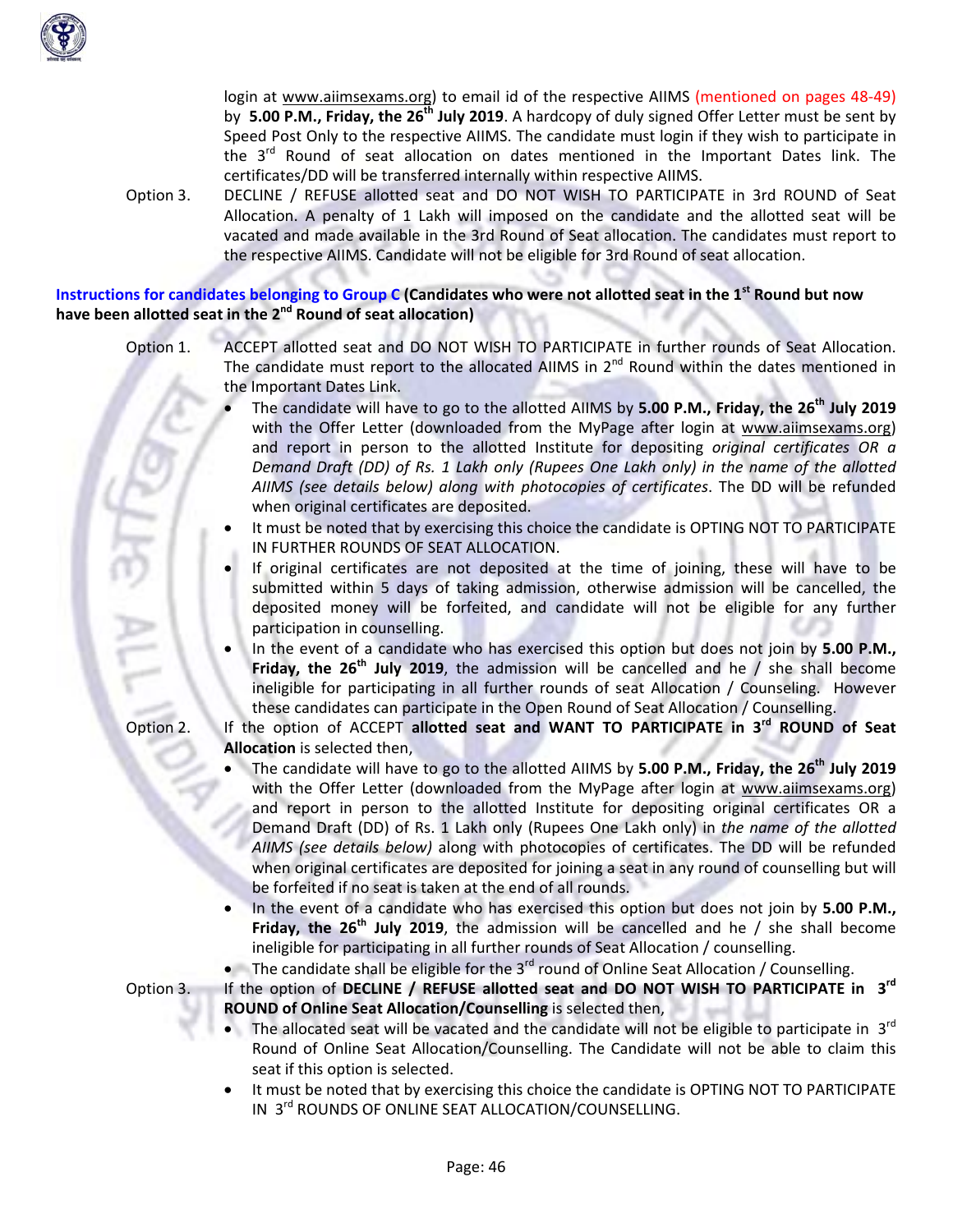

Note: Any candidate who has been allocated a seat in the 2<sup>nd</sup> Round of counseling / Seat Allocation and does NOT respond in any of the above manner, his/her seat shall be vacated and he / she shall be ineligible for all further **Rounds of counseling except the Open Round of Counselling.**

#### **POLICY REGARDING THE DEPOSITING OF DOCUMENTS/CERTIFICATES/DD as applicable**

The claim to the allotted seat by candidates is subject to verification of the documents for eligibility as applicable as **well as biometric verification of candidature.** If a candidate fails to submit required certificates (original or photocopies with DD) his/her candidature will be cancelled, the seat will be vacated for next Round and he/she will not be allowed to participate in subsequent stages of selection/admission process. However the candidate will be eligible for the Open Round of Seat Allocation / Counselling.

List of Documents/Certificates that are required to be deposited in Original OR photocopy along with Demand Draft **as applicable.**

- i) Offer Letter
- ii) Seat allocation letter
- iii) Registration Slip
- iv) Admit Card issued by AIIMS.
- v) Self attested copy of certificate in proof of passing the 12th class under 10+2 Scheme/Senior School Certificate Examination/Intermediate Science or an equivalent examination from a recognized Board.
- vi) Self attested copy of certificate from the Board showing his/her date of birth.
- vii) Self attested copy of mark‐sheet of the qualifying examination i.e. 12th class under 10+2 Scheme/Intermediate Science or an equivalent examination in proof of having secured 60% or more marks (50% in case of SC/ST in aggregate in the subjects of English, Physics, Chemistry & Biology).
- viii) The Candidate should also bring the following certificate, if applicable\*:
	- a. SC/ST Certificate\* issued by the competent authority and should be in English or Hindi in language. Community should be clearly mentioned in the certificate.
	- b. OBC Certificate\* issued by the competent authority for central Govt. jobs/for admission in Central Govt. College/Institute. The sub‐caste should tally with the Central List of OBC. OBC Candidates should not belong to Creamy Layer. OBC certificate must be in the **Central Govt. Format** as prescribed in the prospectus.
	- c. Physical Disability Certificate\*\* issued from a duly constituted and authorized Medical Board as mentioned in the prospectus.
	- **d. Candidates must note that a certificate from any other person/authority will not be accepted and no further correspondence in this regard shall be entertained. The name, designation and the seal of the officer should be legible in the certificate.**
	- The allocated seats of candidates who fail to produce valid certificates of respective constitutional categories (OBC, SC/ST) will be forfeited and the candidates will be permitted to participate in further rounds under UR category subject to conditions applicable to UR merit list.
	- \*\* The allocated seats of candidates who fail to produce valid certificate of PWBD category will be forfeited and the candidates will be permitted to participate in further round under their respective constitutional category subject to conditions applicable to respective merit list.

## **CONTACT DETAILS OF RESPECTIVE AIIMS FOR ADMISSION TO AIIMS MBBS COURSE FOR JULY 2019 SESSION.**

Candidates who have been allotted seat and have chosen option that requires them to deposit certificate / DD should approach Nodal officer/official at respective AIIMS as given below. Those who have chosen option 1 and 2 (see above) and wish to deposit DD then the DD should be in the favour of respective AIIMS as mentioned below.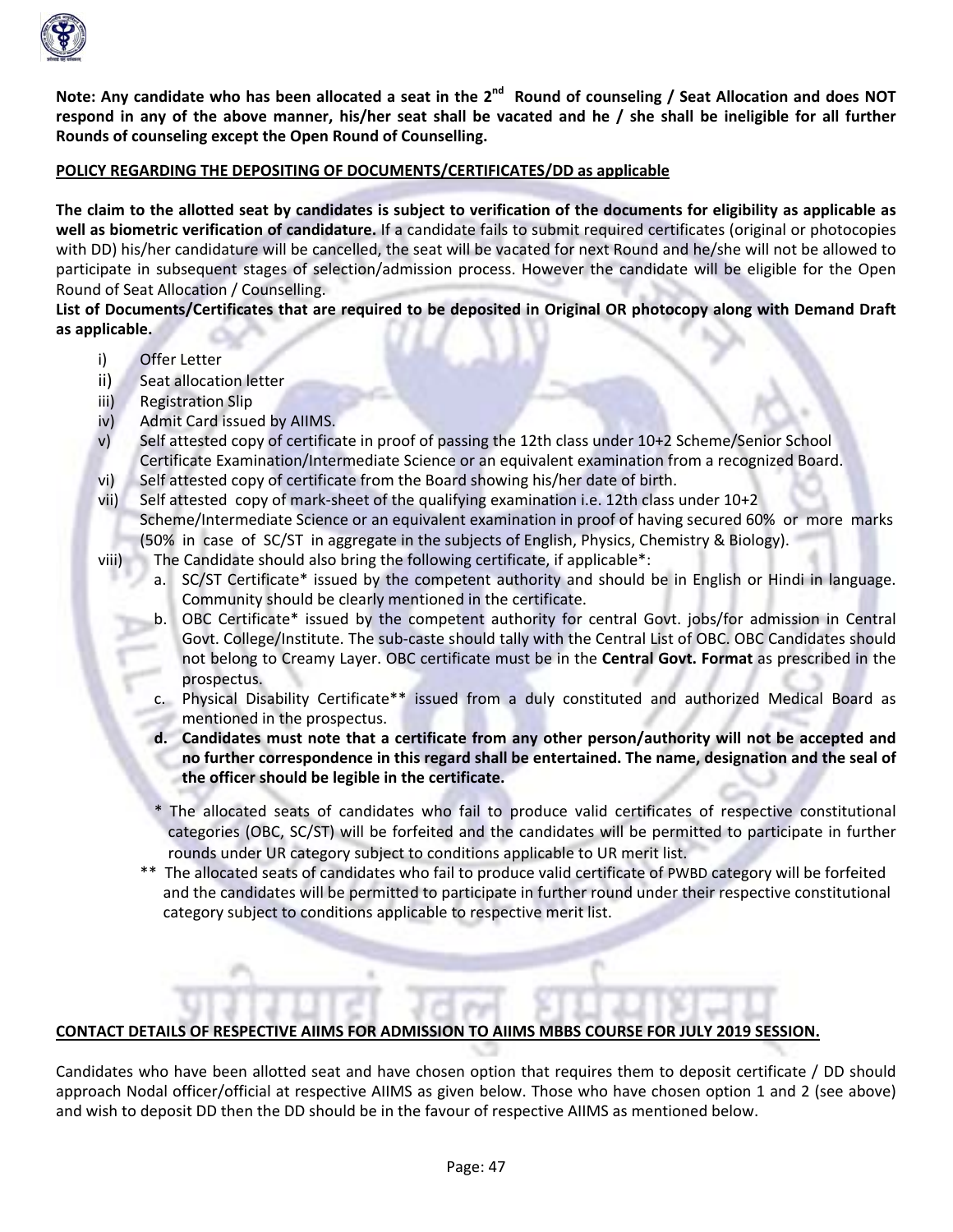

| S. No. | <b>AIIMS</b>       | DD in favour of                        | <b>Contact Nodal Officer/Officials</b>                                                                                                                                        | <b>E-Mail ID</b>                  |
|--------|--------------------|----------------------------------------|-------------------------------------------------------------------------------------------------------------------------------------------------------------------------------|-----------------------------------|
| 1.     | AIIMS, New Delhi   | Director, AIIMS, New Delhi             | Dr. Sanjeev Lalwani,<br>Registrar, AIIMS-New Delhi,<br>Ansari Nagar,<br>New Delhi- 110029                                                                                     | aiims.reg@gmail.com               |
| 2.     | AIIMS, Bhopal      | Director, AIIMS, Bhopal                | Mr. Benny Abraham,<br>Registrar, AIIMS-Bhopal,<br>Saket Nagar,<br><b>Bhopal-462020</b>                                                                                        | registrar@aiimsbhopal.edu.in      |
| 3.     | AIIMS, Bhubaneswar | Director, AIIMS,<br><b>Bhubaneswar</b> | Mr. B.B. Mishra,<br>Registrar, AIIMS-Bhubaneswar,<br>Sijua, Patrapada,<br>Bhubaneswar-571019                                                                                  | registrar@aiimsbhubaneswar.edu.in |
| 4.     | AIIMS, Jodhpur     | Director, AIIMS, Jodhpur               | Dr. Shilpi Dixit,<br>Vice Dean, AIIMS-Jodhpur,<br>Basni Industrial Area-2, Jodhpur-<br>342005                                                                                 | deanacademics@aiimsjodhpur.edu.in |
| 5.     | AIIMS, Raipur      | Director, AIIMS, Raipur                | Dr. Nitin Gaikwad,<br>Registrar, AIIMS-Raipur,<br>Tatibandh, GE Road,<br><b>Raipur 492099</b>                                                                                 | registrar@aiimsraipur.edu.in      |
| 6.     | AIIMS, Rishikesh   | Director, AIIMS, Rishikesh             | Dr. K.S. Ravi,<br>Sub-Dean, AIIMS-Rishikesh,<br>Virbhadra Road,<br>Rishikesh-249201                                                                                           | sub.dean@aiimsrishikesh.edu.in    |
| 7.     | AIIMS, Patna       | Director, AIIMS, Patna                 | Dr. P. P. Gupta,<br>Dean, AIIMS-Patna,<br>Phulwari Sharif,<br>Patna-801505                                                                                                    | dean@aiimspatna.org               |
| 8.     | AIIMS, Nagpur      | Director, AIIMS, Nagpur                | Dr. Mrunal Phatak,<br>Professor-Department of<br>Physiology, AIIMS-Nagpur,<br><b>Reporting Campus: Government</b><br>Medical College, Near Hanuman<br>Nagar,<br>Nagpur-440009 | academics@aiimsnagpur.edu.in      |
| 9.     | AIIMS, Mangalagiri | Director, AIIMS,<br>Mangalagiri        | Dr. Vidya Desai,<br>AIIMS, Mangalagiri.<br><b>Reporting Campus:</b><br>Siddharth Medical College,<br>Gunadal, NH16 Service Road,<br>Vijayawada-520008                         | dda.mangalagiri@aiims.gov.in      |
| 10.    | AIIMS, Bathinda    | Director, AIIMS, Bathinda              | Prof. Sameer Aggarwal,<br><b>Reporting Campus;</b><br>Senate Hall, Baba Farid<br>University of Health Sciences,<br>Faridkot, Punjab                                           | drsameer35@yahoo.co.in            |
| 11.    | AIIMS, Deoghar     | Director, AIIMS, Deoghar               | Prof. Ramji Singh,<br>Reporting Campus- AIIMS-Patna,<br>Phulwari Sharif,<br>Patna-801505                                                                                      | drramjis@aiimspatna.org           |
| 12.    | AIIMS, Gorakhpur   | Director, AIIMS,<br>Gorakhpur          | Dr. Arani Das,<br><b>AIIMS</b> - Gorakhpur<br>Admin. Block, Kunraghat,<br>Gorakhpur-273008                                                                                    | aranidas@gmail.com                |
| 13.    | AIIMS, Kalyani     | Director, AIIMS, Kalyani               | Dr. Farhad Ahamed,<br><b>Reporting Campus:</b><br>Administrative Building, 1 <sup>st</sup><br>Floor, College of Medicine &<br>JNM Hospital,<br>Kalyani, West Bengal           | farhadahamed1987@gmail.com        |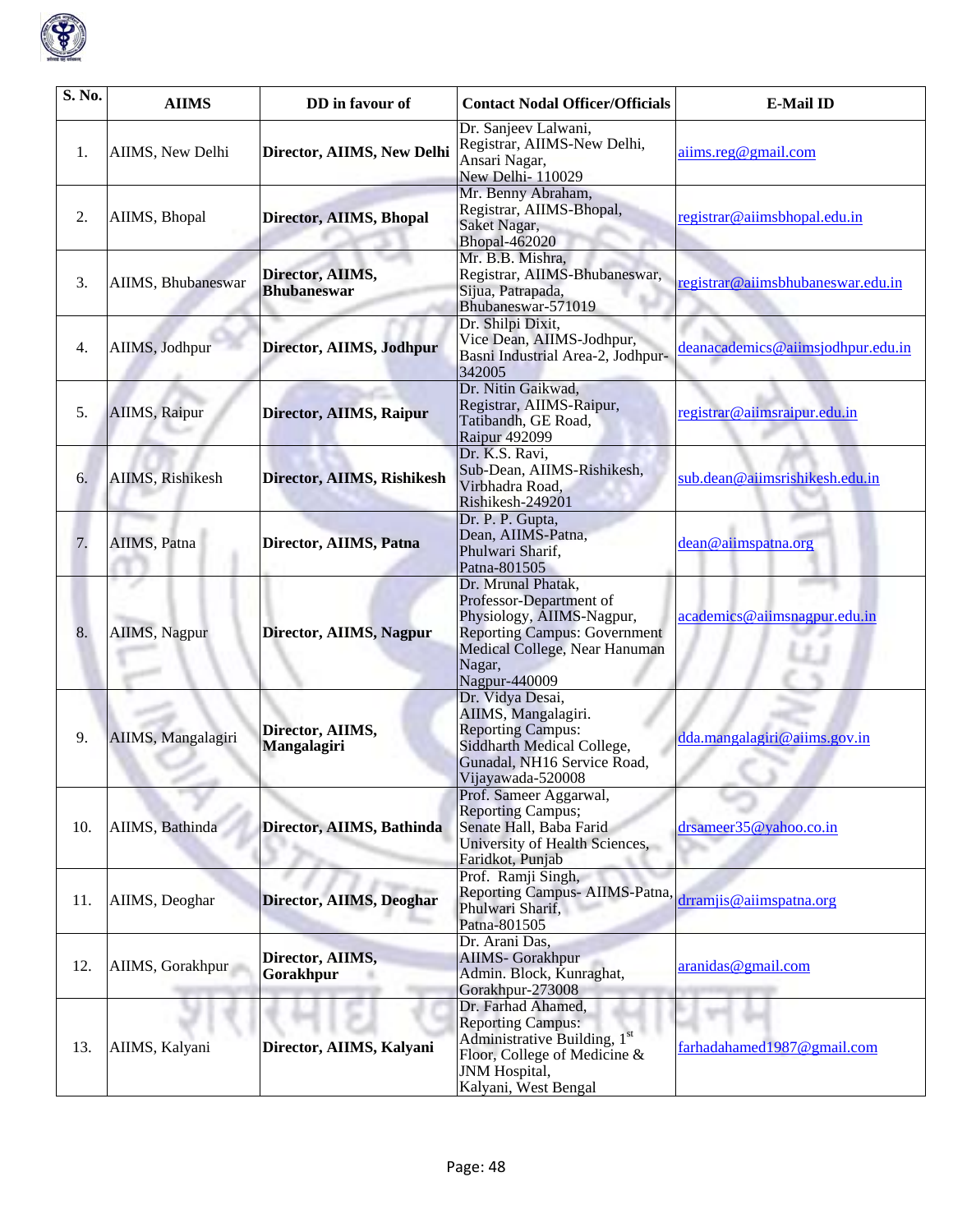

| S. No. | <b>AIIMS</b>                    | DD in favour of                           | <b>Contact Nodal Officer/Officials</b>                                                                                                                      | <b>E-Mail ID</b>          |
|--------|---------------------------------|-------------------------------------------|-------------------------------------------------------------------------------------------------------------------------------------------------------------|---------------------------|
| 14.    | AIIMS, Rai Bareli               |                                           | Prof. D Behera,<br><b>OSD, AIIMS Raebareli</b><br>Director, AIIMS, Rai Bareli OPD Block Munshiganj, Dalmau dirlrsi@gmail.com<br>Road.<br>Raebareli – 229405 |                           |
| 15.    | AIIMS, Telangana<br>(Bibinagar) | Director, AIIMS, Telangana<br>(Bibinagar) | Prof. Arneet Arora,<br><b>Reporting Campus;</b><br>AIIMS-Bhopal, Saket Nagar,<br><b>Bhopal-462020</b>                                                       | $dean@a$ imsthopal.edu.in |

#### **POLICIES REGARDING ELIGIBILITY FOR 3rd ROUND**

The candidates who are allocated seats in the  $2^{nd}$  round and have chosen the option 2 (mentioned above) and have fulfilled the requirements are eligible for the 3<sup>rd</sup> Round of Seat Allocation/ Counselling. All the candidates who had participated in the  $2^{nd}$  round and were not allocated any seat will be automatically eligible for the next round.

The eligible candidates must login within the dates mentioned in the important dates link for the participating in the 3<sup>rd</sup> Round of counselling.

All candidate who were eligible for the 2<sup>nd</sup> Round of Counselling but did not register or fill choices (NR/NP<sup>\*</sup> and RS# in this notification) are not eligible for the 3rd Round of Counselling.

# **GENERAL RULES ADOPTED FOR 2nd ROUND OF ONLINE SEAT ALLOCATION / COUNSELLING**

- 1. Merit shall be the guiding and overruling principle for counselling.
	- a. The merit list as published in the Result Notification No. 79/2019 dated 12/06/2019 shall be used to *determine merit*
	- *b. All candidates whether of the unreserved or appropriate reserved category shall be eligible for the unreserved category seats in order of merit*
	- *c. Unreserved category candidates are not eligible for reserved category seats*
	- d. For an available seat in a particular category a candidate higher in merit shall be allotted the seat over *candidate lower in merit.*
- 2. The Seats available for allocation are: Unreserved (UR), OBC (Other Backward Class), Scheduled Caste (SC), Scheduled Tribe (ST), PWBD (Orthopedically Handicapped /Persons with Disability/PWD)

Unreserved Seats: All candidates are eligible OBC Seats: Only OBC candidates are eligible SC Seats: Only SC candidates are eligible ST Seats: Only ST candidates are eligible PWBD Seats: Only PWBD candidates are eligible

- a. All reservations other than for PWBD are vertical reservations (reserved only in the respective categories)
- *b. PWBD Reservations are horizontal reservations (across categories)according to a point‐based roster as mentioned in the prospectus*
- c. PWBD seats that remain vacant DURING  $1^{st}$  round of counseling will be released for counseling in the  $2^{nd}$ *Round itself in their respective categories*
- 3. Every candidate shall be allocated his/her best choice available at that rank for the 2<sup>nd</sup> Round.
- 4. If at a particular rank for a candidate, the best choice of the candidate is available in both the open merit (unreserved) as well as a reserved category (wherever applicable) then the seat shall be allocated under the unreserved category and not the reserved category.
	- a. Seats in the reserved category for every candidate shall be allocated only there is no corresponding seat *available in the unreserved category for the best choice of the candidate available at that rank*
	- b. If an PWBD (PWD) candidate gets a better choice in the open merit UR/OBC/SC/ST he/she will be given *that choice.*